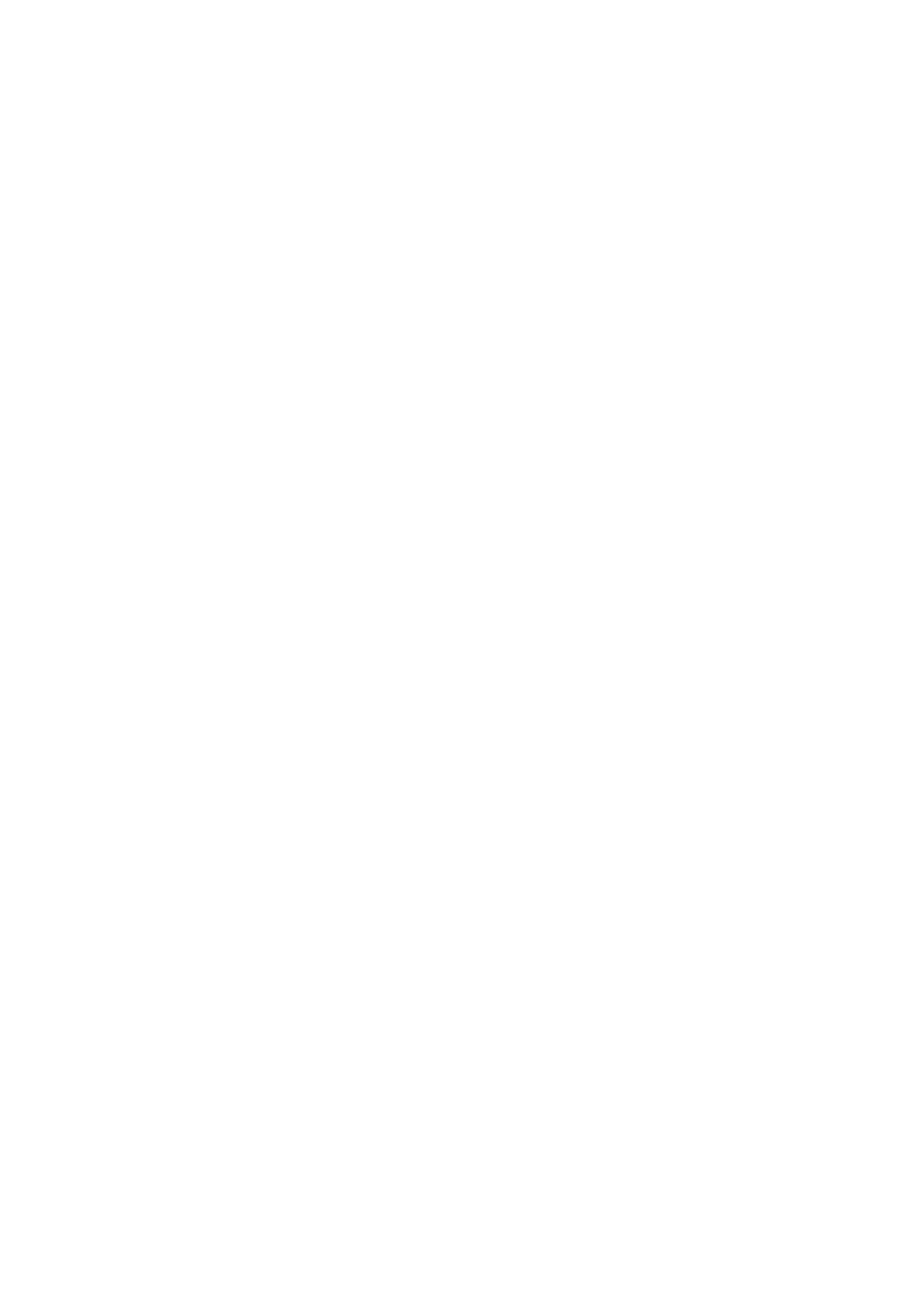# **CONTENTS**

### **[CHAPTER 1 List of FB](#page-3-0) 2 [CHAPTER 2 Motion Module FB](#page-5-0) 4 [2.1 M+RD78GS\\_SetPositioningData . . . . . . . . . . . . . . . . . . . . . . . . . . . . . . . . . . . . . . . . . . . . . . . . . . . . . . . . . . . .](#page-5-1) 4 [2.2 M+RD78GS\\_StartPositioning . . . . . . . . . . . . . . . . . . . . . . . . . . . . . . . . . . . . . . . . . . . . . . . . . . . . . . . . . . . . . .](#page-11-0) 10 [2.3 M+RD78GS\\_JOG . . . . . . . . . . . . . . . . . . . . . . . . . . . . . . . . . . . . . . . . . . . . . . . . . . . . . . . . . . . . . . . . . . . . . . . .](#page-14-0) 13 [2.4 M+RD78GS\\_MPG. . . . . . . . . . . . . . . . . . . . . . . . . . . . . . . . . . . . . . . . . . . . . . . . . . . . . . . . . . . . . . . . . . . . . . . .](#page-18-0) 17 [2.5 M+RD78GS\\_ChangeSpeed . . . . . . . . . . . . . . . . . . . . . . . . . . . . . . . . . . . . . . . . . . . . . . . . . . . . . . . . . . . . . . . .](#page-20-0) 19 [2.6 M+RD78GS\\_ChangeAccDecTime . . . . . . . . . . . . . . . . . . . . . . . . . . . . . . . . . . . . . . . . . . . . . . . . . . . . . . . . . .](#page-23-0) 22 [2.7 M+RD78GS\\_ChangePosition . . . . . . . . . . . . . . . . . . . . . . . . . . . . . . . . . . . . . . . . . . . . . . . . . . . . . . . . . . . . . .](#page-26-0) 25 [2.8 M+RD78GS\\_Restart. . . . . . . . . . . . . . . . . . . . . . . . . . . . . . . . . . . . . . . . . . . . . . . . . . . . . . . . . . . . . . . . . . . . . .](#page-29-0) 28 [2.9 M+RD78GS\\_OperateError. . . . . . . . . . . . . . . . . . . . . . . . . . . . . . . . . . . . . . . . . . . . . . . . . . . . . . . . . . . . . . . . .](#page-31-0) 30 [2.10 M+RD78GS\\_InitializeParameter . . . . . . . . . . . . . . . . . . . . . . . . . . . . . . . . . . . . . . . . . . . . . . . . . . . . . . . . . . . .](#page-35-0) 34 [2.11 M+RD78GS\\_WriteFlash. . . . . . . . . . . . . . . . . . . . . . . . . . . . . . . . . . . . . . . . . . . . . . . . . . . . . . . . . . . . . . . . . . .](#page-37-0) 36 [2.12 M+RD78GS\\_ChangeTorqueControlMode . . . . . . . . . . . . . . . . . . . . . . . . . . . . . . . . . . . . . . . . . . . . . . . . . . . .](#page-39-0) 38 [2.13 M+RD78GS\\_ChangeSpeedControlMode. . . . . . . . . . . . . . . . . . . . . . . . . . . . . . . . . . . . . . . . . . . . . . . . . . . . .](#page-42-0) 41 [2.14 M+RD78GS\\_ChangePositionControlMode . . . . . . . . . . . . . . . . . . . . . . . . . . . . . . . . . . . . . . . . . . . . . . . . . . .](#page-45-0) 44 [2.15 M+RD78GS\\_ChangeContinuousTorqueMode. . . . . . . . . . . . . . . . . . . . . . . . . . . . . . . . . . . . . . . . . . . . . . . . .](#page-47-0) 46 [2.16 M+RD78GS\\_Sync . . . . . . . . . . . . . . . . . . . . . . . . . . . . . . . . . . . . . . . . . . . . . . . . . . . . . . . . . . . . . . . . . . . . . . .](#page-51-0) 50 [2.17 M+RD78GS\\_ChangeSyncEncoderPosition. . . . . . . . . . . . . . . . . . . . . . . . . . . . . . . . . . . . . . . . . . . . . . . . . . .](#page-53-0) 52 [2.18 M+RD78GS\\_DisableSyncEncoder . . . . . . . . . . . . . . . . . . . . . . . . . . . . . . . . . . . . . . . . . . . . . . . . . . . . . . . . . .](#page-56-0) 55 [2.19 M+RD78GS\\_EnableSyncEncoder . . . . . . . . . . . . . . . . . . . . . . . . . . . . . . . . . . . . . . . . . . . . . . . . . . . . . . . . . .](#page-58-0) 57 [2.20 M+RD78GS\\_ResetSyncEncoderError . . . . . . . . . . . . . . . . . . . . . . . . . . . . . . . . . . . . . . . . . . . . . . . . . . . . . . .](#page-60-0) 59 [2.21 M+RD78GS\\_ConnectSyncEncoder . . . . . . . . . . . . . . . . . . . . . . . . . . . . . . . . . . . . . . . . . . . . . . . . . . . . . . . . .](#page-64-0) 63 [2.22 M+RD78GS\\_MoveCamReferencePosition . . . . . . . . . . . . . . . . . . . . . . . . . . . . . . . . . . . . . . . . . . . . . . . . . . .](#page-66-0) 65 [2.23 M+RD78GS\\_ChangeCamPositionPerCycle . . . . . . . . . . . . . . . . . . . . . . . . . . . . . . . . . . . . . . . . . . . . . . . . . .](#page-69-0) 68 [2.24 M+RD78GS\\_ChangeMainShaftGearPositionPerCycle. . . . . . . . . . . . . . . . . . . . . . . . . . . . . . . . . . . . . . . . . .](#page-72-0) 71 [2.25 M+RD78GS\\_ChangeAuxiliaryShaftGearPositionPerCycle . . . . . . . . . . . . . . . . . . . . . . . . . . . . . . . . . . . . . .](#page-75-0) 74 [2.26 M+RD78GS\\_MoveCamPositionPerCycle . . . . . . . . . . . . . . . . . . . . . . . . . . . . . . . . . . . . . . . . . . . . . . . . . . . .](#page-78-0) 77 [2.27 M+RD78GS\\_MakeRotaryCutterCam . . . . . . . . . . . . . . . . . . . . . . . . . . . . . . . . . . . . . . . . . . . . . . . . . . . . . . . .](#page-81-0) 80 [2.28 M+RD78GS\\_CalcCamCommandPosition . . . . . . . . . . . . . . . . . . . . . . . . . . . . . . . . . . . . . . . . . . . . . . . . . . . .](#page-83-0) 82 [2.29 M+RD78GS\\_CalcCamPositionPerCycle . . . . . . . . . . . . . . . . . . . . . . . . . . . . . . . . . . . . . . . . . . . . . . . . . . . . .](#page-85-0) 84 [2.30 M+RD78GS\\_ReadWriteParameter . . . . . . . . . . . . . . . . . . . . . . . . . . . . . . . . . . . . . . . . . . . . . . . . . . . . . . . . . .](#page-87-0) 86 [INSTRUCTION INDEX](#page-91-0) 90**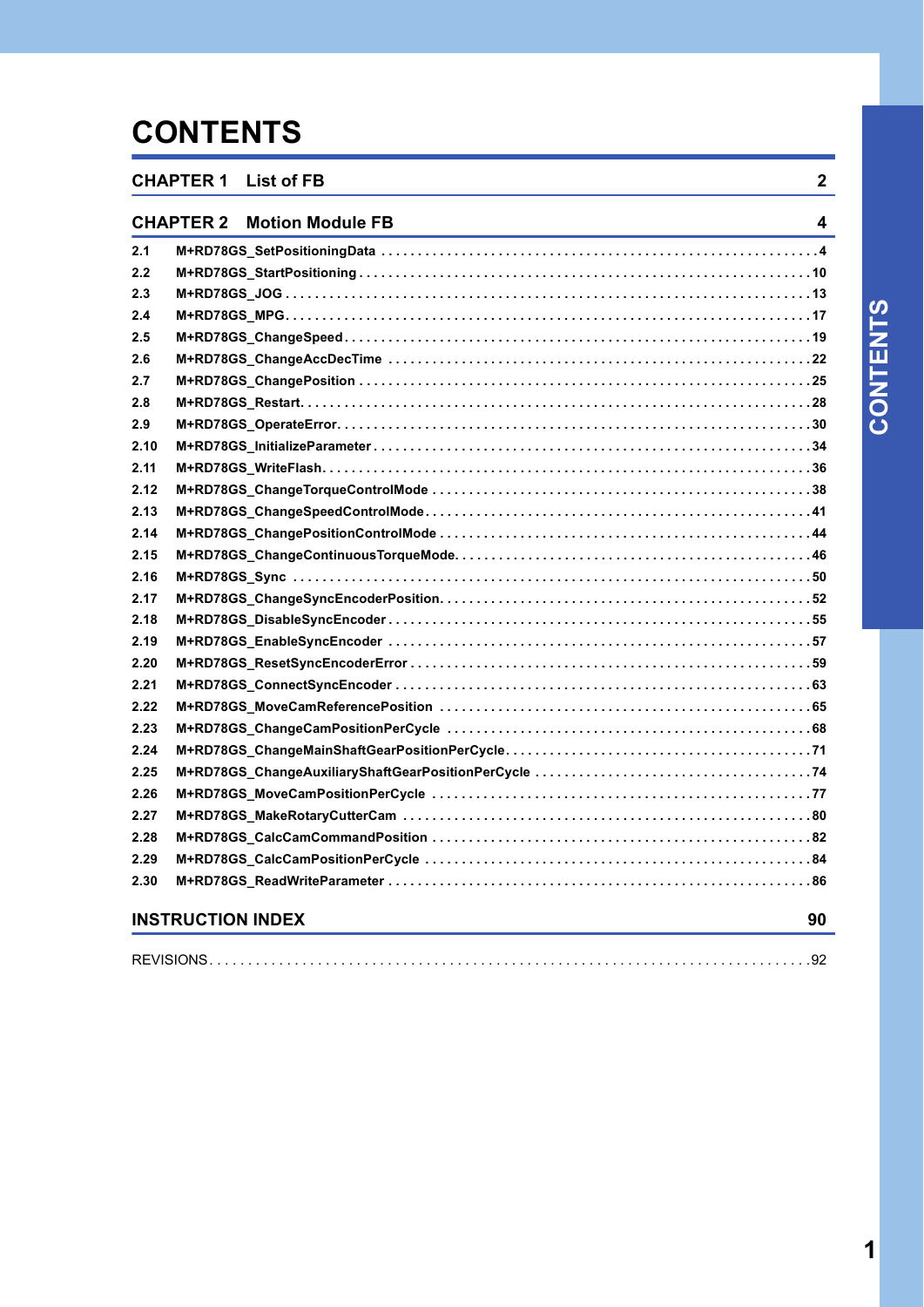# <span id="page-3-0"></span>**1 List of FB**

#### This FB list is for using the MELSEC iQ-R series Motion module in Simple Motion mode.

| <b>Name</b>                                       | <b>Description</b>                                                                                                                                          |
|---------------------------------------------------|-------------------------------------------------------------------------------------------------------------------------------------------------------------|
| M+RD78GS_SetPositioningData                       | Sets positioning data (Da.1 to Da.10, Da.20 to Da.22, Da.27 to Da.29).                                                                                      |
| M+RD78GS_StartPositioning                         | Starts the positioning operation.                                                                                                                           |
| M+RD78GS JOG                                      | Performs the JOG operation or inching operation.                                                                                                            |
| M+RD78GS_MPG                                      | Performs the manual pulse generator operation.                                                                                                              |
| M+RD78GS_ChangeSpeed                              | Changes the speed.                                                                                                                                          |
| M+RD78GS_ChangeAccDecTime                         | Changes the acceleration/deceleration time at a speed change.                                                                                               |
| M+RD78GS_ChangePosition                           | Changes the target position.                                                                                                                                |
| M+RD78GS_Restart                                  | Restarts the axis being stopped.                                                                                                                            |
| M+RD78GS_OperateError                             | Monitors errors and warnings, and resets errors.                                                                                                            |
| M+RD78GS_InitializeParameter                      | Initializes the parameter.                                                                                                                                  |
| M+RD78GS_WriteFlash                               | Writes the parameter, positioning data, and block start data in the buffer memory to the flash<br>ROM.                                                      |
| M+RD78GS_ChangeTorqueControlMode                  | Sets torque limit values in the forward direction and reverse direction individually.                                                                       |
| M+RD78GS_ChangeSpeedControlMode                   | Activates the speed control mode.                                                                                                                           |
| M+RD78GS_ChangePositionControlMode                | Activates the position control mode.                                                                                                                        |
| M+RD78GS_ChangeContinuousTorqueMode               | Activates the continuous operation to torque control mode.                                                                                                  |
| M+RD78GS_Sync                                     | Starts and ends the synchronous control.                                                                                                                    |
| M+RD78GS_ChangeSyncEncoderPosition                | Changes the synchronous encoder axis current value and synchronous encoder axis current<br>value per cycle.                                                 |
| M+RD78GS_DisableSyncEncoder                       | Disables inputs from the synchronous encoder axis.                                                                                                          |
| M+RD78GS_EnableSyncEncoder                        | Enables inputs from the synchronous encoder axis.                                                                                                           |
| M+RD78GS_ResetSyncEncoderError                    | Reads error information from the synchronous encoder axis, and resets the error.                                                                            |
| M+RD78GS_ConnectSyncEncoder                       | Connects a synchronous encoder via CPU.                                                                                                                     |
| M+RD78GS MoveCamReferencePosition                 | Adds the movement amount set in the synchronous control change value to the cam reference<br>position to move the cam reference position.r                  |
| M+RD78GS_ChangeCamPositionPerCycle                | Changes the cam axis current value per cycle to a synchronous control change value.                                                                         |
| M+RD78GS ChangeMainShaftGearPositionPerCycle      | Changes the current value per cycle after main shaft gear to a synchronous control change<br>value.                                                         |
| M+RD78GS_ChangeAuxiliaryShaftGearPositionPerCycle | Changes the current value per cycle after auxiliary shaft gear to a synchronous control change<br>value.                                                    |
| M+RD78GS_MoveCamPositionPerCycle                  | Adds the movement amount set in the synchronous control change value to a cam axis current<br>value per cycle to move the cam axis current value per cycle. |
| M+RD78GS_MakeRotaryCutterCam                      | Automatically generates the cam for a rotary cutter.                                                                                                        |
| M+RD78GS_CalcCamCommandPosition                   | Calculates a cam axis feed current value, and outputs the calculation result.                                                                               |
| M+RD78GS CalcCamPositionPerCycle                  | Calculates a cam axis current value per cycle, and outputs the calculation result.                                                                          |
| M+RD78GS_ReadWriteParameter                       | Reads and writes the slave device object.                                                                                                                   |

Restriction<sup>(17</sup>

When using this FB, set the Motion modules which have a module model name that ends with (S)\*1(RD78G4(S)/RD78G8(S)/RD78G16(S)) in the module configuration of GX Works3.

The Motion modules with names that do not end with (S) (RD78G4/RD78G8/RD78G16) do not support Simple Motion mode and thus cannot use these FBs.

\*1: (S) refers to Simple Motion mode.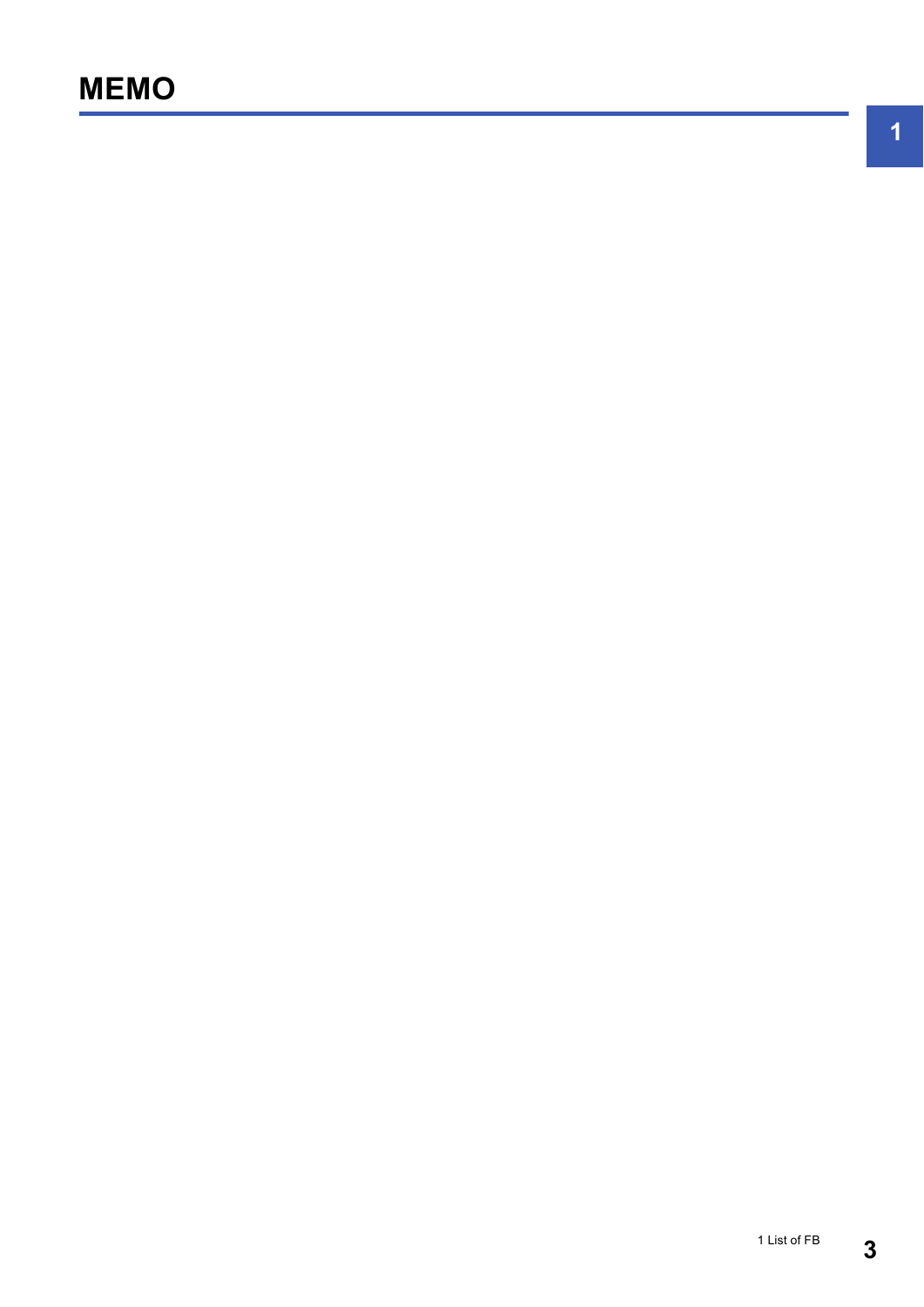# <span id="page-5-0"></span>**2 Motion Module FB**

# <span id="page-5-1"></span>**2.1 M+RD78GS\_SetPositioningData**

#### **Name**

M+RD78GS\_SetPositioningData

| <b>Overview</b>   |                                                                                                                                                                                                                                                                                                                                                                                                             |  |  |  |  |  |
|-------------------|-------------------------------------------------------------------------------------------------------------------------------------------------------------------------------------------------------------------------------------------------------------------------------------------------------------------------------------------------------------------------------------------------------------|--|--|--|--|--|
| <b>Item</b>       | <b>Description</b>                                                                                                                                                                                                                                                                                                                                                                                          |  |  |  |  |  |
| Function overview | Sets positioning data (Da.1 to Da.10, Da.20 to Da.22, Da.27 to Da.29).                                                                                                                                                                                                                                                                                                                                      |  |  |  |  |  |
| Symbol            | M+RD78GS_SetPositioningData                                                                                                                                                                                                                                                                                                                                                                                 |  |  |  |  |  |
|                   | o_bENO: B<br>B:i bEN<br>(5)<br>(1)                                                                                                                                                                                                                                                                                                                                                                          |  |  |  |  |  |
|                   | o_bOK: B<br>(2)<br>DUT: i stModule<br>(6)                                                                                                                                                                                                                                                                                                                                                                   |  |  |  |  |  |
|                   | (7)<br>UW: i uAxis<br>o_bErr: B<br>(3)                                                                                                                                                                                                                                                                                                                                                                      |  |  |  |  |  |
|                   | UW:i_uDataNo<br>o_uErrId: UW<br>(8)<br>(4)                                                                                                                                                                                                                                                                                                                                                                  |  |  |  |  |  |
|                   | pb uOpePattern<br>(9)<br>pb_uCtrlSys<br>(10)<br>pb uAccTimeNo<br>(11)<br>pb uDecTimeNo<br>(12)<br>pb uMcode<br>(13)<br>pb uDwellTime<br>(14)<br>pb_uMcodeOnTiming<br>(15)<br>pb_uABS<br>(16)<br>pb_uInterpolateSpd<br>(17)<br>pb_udCmdSpd<br>(18)<br>pb dPositAdr<br>(19)<br>pb dArcAdr<br>(20)<br>pb uInterpolationAxisNo1<br>(21)<br>pb uInterpolationAxisNo2<br>(22)<br>pb_uInterpolationAxisNo3<br>(23) |  |  |  |  |  |

### **Labels**

#### ■**Input labels**

| No. | Variable name | <b>Name</b>             | Data type       | <b>Setting range</b>                                           | <b>Description</b>                                                                                                      |
|-----|---------------|-------------------------|-----------------|----------------------------------------------------------------|-------------------------------------------------------------------------------------------------------------------------|
| (1) | bEN           | Execution<br>command    | <b>Bit</b>      | ON. OFF                                                        | ON: The FB is activated.<br>OFF: The FB is not activated.                                                               |
| (2) | stModule      | Module label            | Structure       | The setting range<br>differs depending on<br>the module label. | Specify the module label of the MELSEC iQ-R Motion module.                                                              |
| (3) | uAxis         | Target axis             | Word [unsigned] | 1 to 16                                                        | Specify the axis number.<br>• When using RD78G4: 1 to 4<br>• When using RD78G8: 1 to 8<br>• When using RD78G16: 1 to 16 |
| (4) | uDataNo       | Positioning data<br>No. | Word [unsigned] | 1 to 600                                                       | Specify the positioning data No.                                                                                        |

#### ■**Output labels**

| No. | Variable name | <b>Name</b>                | Data type       | Default value | <b>Description</b>                                                             |
|-----|---------------|----------------------------|-----------------|---------------|--------------------------------------------------------------------------------|
| (5) | bENO<br>o     | Execution status           | Bit             | OFF           | ON: The execution command is ON.<br>OFF: The execution command is OFF.         |
| (6) | bOK           | Completed<br>without error | Bit             | OFF           | When ON, it indicates that setting the positioning data has been<br>completed. |
|     | bErr<br>O     | Error flag                 | Bit             | OFF           | When ON, it indicates that an error has occurred in the FB.                    |
| (8) | uErrId        | Error code                 | Word [unsigned] |               | The error code generated in the FB is stored.                                  |

**4** 2 Motion Module FB<br>2.1 M+RD78GS\_SetPositioningData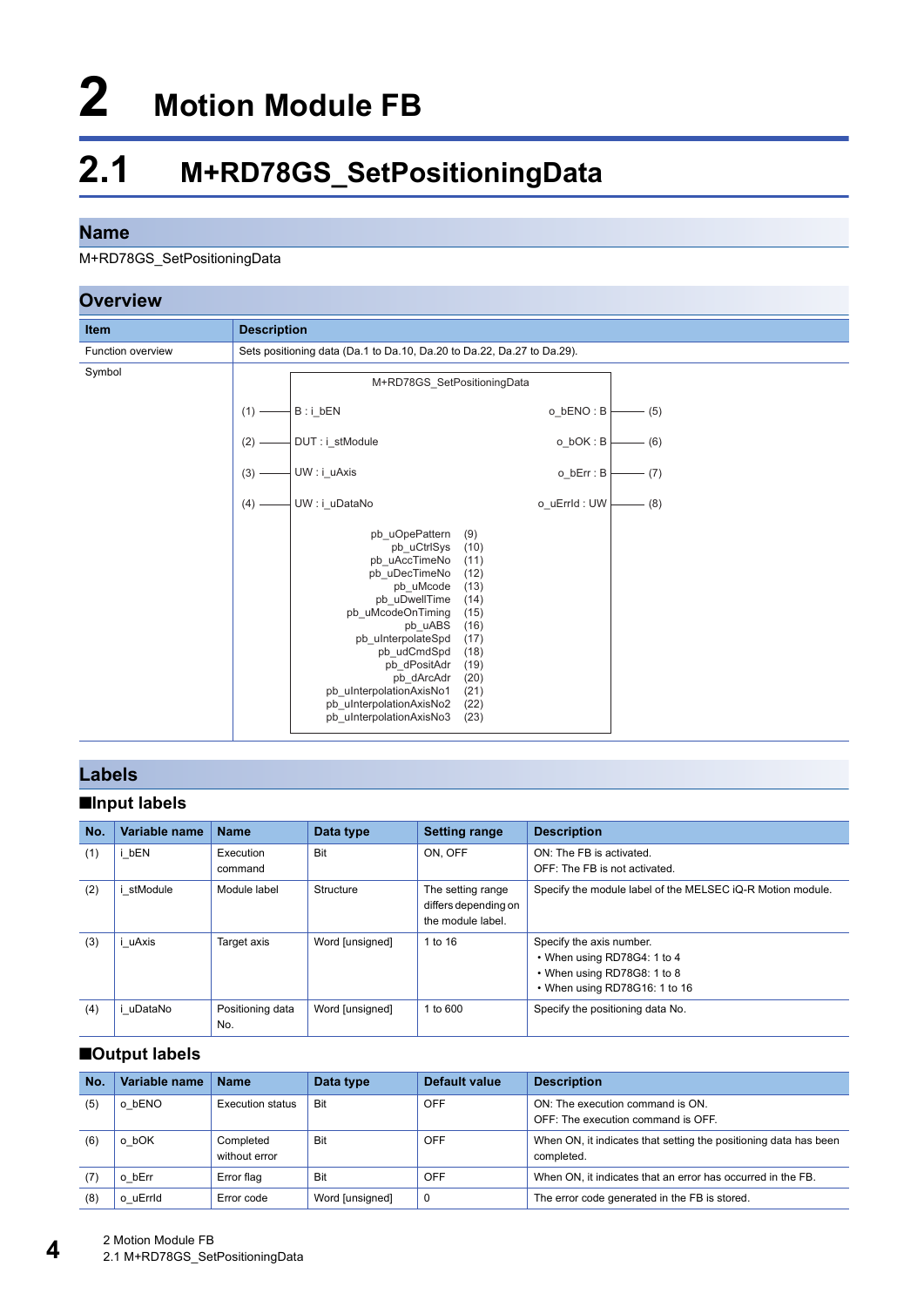#### ■**Disclosed labels**

| No.  | Variable name  | <b>Name</b>                | Data type       | <b>Setting range</b>      | <b>Description</b>                                                                                                                                                                                                                                                                                                                                                                                                                                                                                                                                                                                                                                                                                                                                                                                                                                                                                                                                                                                                                                                                                                                                                                                                                                                                                                                                                                                                                                                                                                                                                                                                                                                                                                                                                                                                                                                                                                                                                                                                                                                                                                                                                                                                                                                                                                                                                                                                                                                                                                                                                                                                                                                                              |
|------|----------------|----------------------------|-----------------|---------------------------|-------------------------------------------------------------------------------------------------------------------------------------------------------------------------------------------------------------------------------------------------------------------------------------------------------------------------------------------------------------------------------------------------------------------------------------------------------------------------------------------------------------------------------------------------------------------------------------------------------------------------------------------------------------------------------------------------------------------------------------------------------------------------------------------------------------------------------------------------------------------------------------------------------------------------------------------------------------------------------------------------------------------------------------------------------------------------------------------------------------------------------------------------------------------------------------------------------------------------------------------------------------------------------------------------------------------------------------------------------------------------------------------------------------------------------------------------------------------------------------------------------------------------------------------------------------------------------------------------------------------------------------------------------------------------------------------------------------------------------------------------------------------------------------------------------------------------------------------------------------------------------------------------------------------------------------------------------------------------------------------------------------------------------------------------------------------------------------------------------------------------------------------------------------------------------------------------------------------------------------------------------------------------------------------------------------------------------------------------------------------------------------------------------------------------------------------------------------------------------------------------------------------------------------------------------------------------------------------------------------------------------------------------------------------------------------------------|
| (9)  | pb_uOpePattern | Da.1: Operation<br>pattern | Word [unsigned] | 0, 1, 3                   | Specify whether the positioning is completed with the data being<br>executed, or continues with the following data.<br>• 0: Positioning complete<br>• 1: Continuous positioning control<br>• 3: Continuous path control<br>*: When 4 or higher, which is out of the setting range, is<br>specified, bit 0 and 1 are enabled. For example, when 4 is<br>set, 0 is applied.                                                                                                                                                                                                                                                                                                                                                                                                                                                                                                                                                                                                                                                                                                                                                                                                                                                                                                                                                                                                                                                                                                                                                                                                                                                                                                                                                                                                                                                                                                                                                                                                                                                                                                                                                                                                                                                                                                                                                                                                                                                                                                                                                                                                                                                                                                                       |
| (10) | pb uCtrlSys    | Da.2: Control<br>system    | Word [unsigned] | 01H to 1EH, 80H to<br>84H | Sets the control system for positioning control.<br>• 01H: ABS1 1-axis linear control (ABS)<br>• 02H: INC1 1-axis linear control (INC)<br>• 03H: FEED1 1-axis fixed-feed control<br>• 04H: VF1 1-axis speed control (Forward)<br>• 05H: VR1 1-axis speed control (Reverse)<br>• 06H: VPF Speed-position switching control (Forward)<br>• 07H: VPR Speed-position switching control (Reverse)<br>• 08H: PVF Position-speed switching control (Forward)<br>• 09H: PVR Position-speed switching control (Reverse)<br>• 0AH: ABS2 2-axis linear interpolation control (ABS)<br>• 0BH: INC2 2-axis linear interpolation control (INC)<br>• OCH: FEED2 Fixed-feed control by 2-axis linear interpolation<br>$\cdot$ 0DH: ABS $\hat{\ }$ Circular interpolation control with sub point<br>designation (ABS)<br>• 0EH: INC $\widehat{\phantom{a}}$ Circular interpolation control with sub point<br>designation (INC)<br>• OFH: ABS. Circular interpolation control with center point<br>designation (ABS, CW)<br>• 10H: ABS. Circular interpolation control with center point<br>designation (ABS, CCW)<br>• 11H: INC. Circular interpolation control with center point<br>designation (INC, CW)<br>• 12H: INC. Circular interpolation control with center point<br>designation (INC, CCW)<br>• 13H: VF2 2-axis speed control (Forward)<br>• 14H: VR2 2-axis speed control (Reverse)<br>• 15H: ABS3 3-axis linear interpolation control (ABS)<br>• 16H: INC3 3-axis linear interpolation control (INC)<br>• 17H: FEED3 Fixed-feed control by 3-axis linear interpolation<br>• 18H: VF3 3-axis speed control (Forward)<br>• 19H: VR3 3-axis speed control (Reverse)<br>• 1AH: ABS4 4-axis linear interpolation control (ABS)<br>• 1BH: INC4 4-axis linear interpolation control (INC)<br>• 1CH: FEED4 Fixed-feed control by 4-axis linear interpolation<br>• 1DH: VF4 4-axis speed control (Forward)<br>• 1EH: VR4 4-axis speed control (Reverse)<br>• 20H: ABSH $\hat{}$ Helical interpolation control with sub point<br>designation (ABS)<br>• 21H: INCH $\widehat{\phantom{a}}$ Helical interpolation control with sub point<br>designation (INC)<br>• 22H: ABSH. Helical interpolation control with center point<br>designation (ABS, CW)<br>• 23H: ABSH. Helical interpolation control with center point<br>designation (ABS, CCW)<br>• 24H: INCH. Helical interpolation control with center point<br>designation (INC, CW)<br>• 25H: INCH. Helical interpolation control with center point<br>designation (INC, CCW)<br>• 80H: NOP NOP instruction<br>• 81H: POS Current value changing<br>• 82H: JUMP JUMP instruction<br>• 83H: LOOP Top of LOOP-LEND loop<br>• 84H: LEND End of LOOP-LEND loop |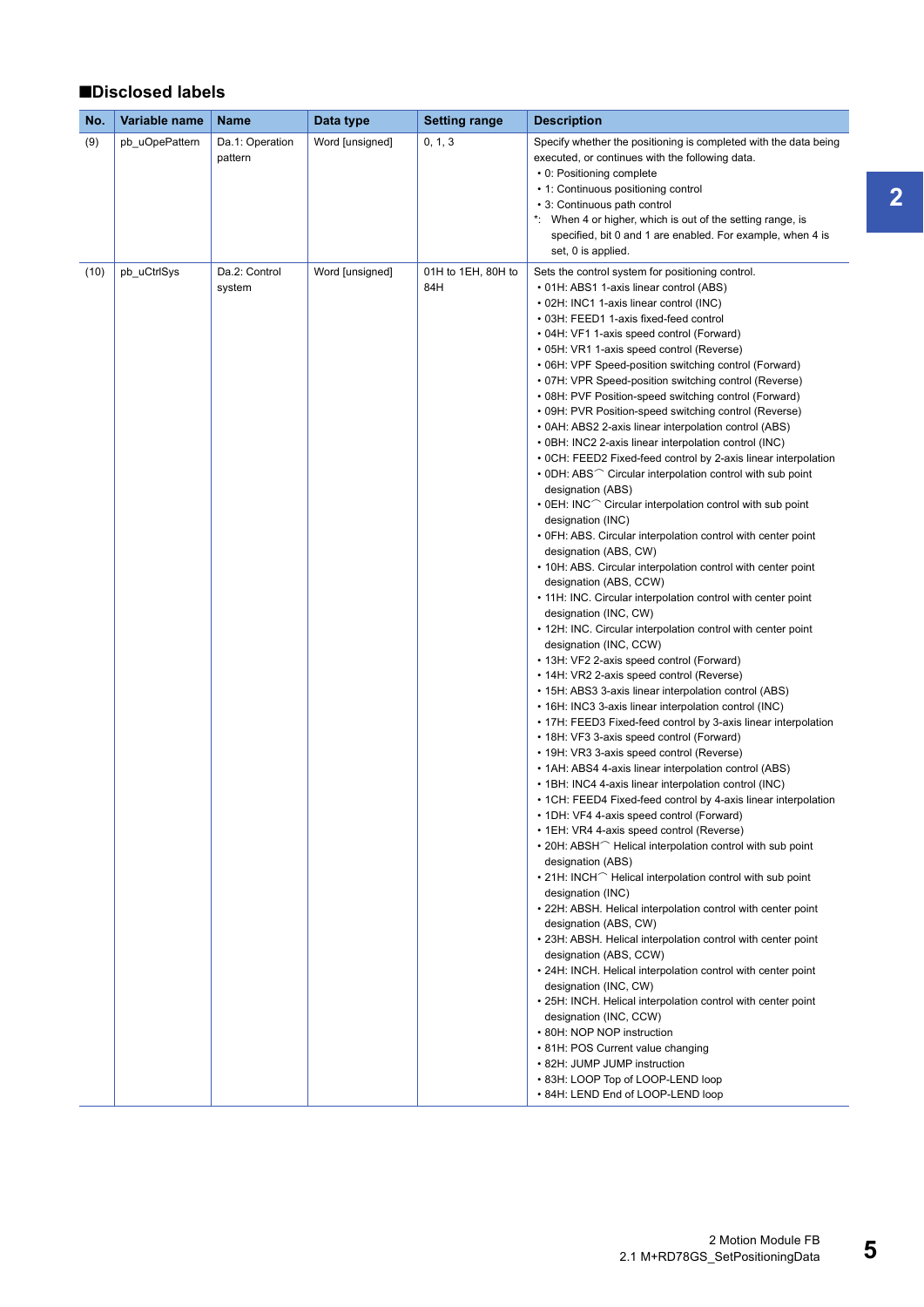| No.  | Variable name         | <b>Name</b>                                 | Data type       | <b>Setting range</b>                                                         | <b>Description</b>                                                                                                                                                                                                                                                                                                                                                                                                                                                                                                                  |
|------|-----------------------|---------------------------------------------|-----------------|------------------------------------------------------------------------------|-------------------------------------------------------------------------------------------------------------------------------------------------------------------------------------------------------------------------------------------------------------------------------------------------------------------------------------------------------------------------------------------------------------------------------------------------------------------------------------------------------------------------------------|
| (11) | pb_uAccTimeNo         | Da.3:<br>Acceleration time<br>No.           | Word [unsigned] | $0$ to $3$                                                                   | Set any of the acceleration time 0 to 3 as the acceleration time<br>for positioning.<br>• 0: Acceleration time 0<br>• 1: Acceleration time 1<br>• 2: Acceleration time 2<br>• 3: Acceleration time 3<br>*: When 4 or higher, which is out of the setting range, is<br>specified, bit 0 and 1 are enabled. For example, when 4 is<br>set, 0 is applied.                                                                                                                                                                              |
| (12) | pb_uDecTimeNo         | Da.4:<br>Deceleration time<br>No.           | Word [unsigned] | $0$ to $3$                                                                   | Set any of the deceleration time 0 to 3 as the deceleration time<br>for positioning.<br>• 0: Deceleration time 0<br>• 1: Deceleration time 1<br>• 2: Deceleration time 2<br>• 3: Deceleration time 3<br>*: When 4 or higher, which is out of the setting range, is<br>specified, bit 0 and 1 are enabled. For example, when 4 is<br>set, 0 is applied.                                                                                                                                                                              |
| (13) | pb_uMcode             | Da.10: M code                               | Word [unsigned] | Setting range will<br>differ based on<br>"Da.2: Control<br>system" settings. | Set the "condition data No.", "number of repetitions, or "M code"<br>for the control system.<br>When "Da.2: Control system" is "82H: JUMP"<br>Set the "condition data No."<br>$\cdot$ 0 to 10<br>■When "Da.2: Control system" is "83H: LOOP"<br>Set the "number of repetitions".<br>$\cdot$ 1 to 65535<br>When "Da.2: Control system" is anything other than the<br>above<br>Set "M code".<br>$\cdot$ 0 to 65535<br>*: 0 to 32767: Set by decimal number.<br>32768 to 65535: Convert the number to a hexadecimal<br>number and set. |
| (14) | pb_uDwellTime         | Da.9: Dwell time                            | Word [unsigned] | Setting range will<br>differ based on<br>"Da.2: Control<br>system" settings. | Set the "positioning data No." or "dwell time" for the control<br>system.<br>■When "Da.2: Control system" is "82H: JUMP"<br>Set the "positioning data No."<br>$\cdot$ 1 to 600<br>■When "Da.2: Control system" is anything other than "82H:<br><b>JUMP"</b><br>Set the "dwell time".<br>$\cdot$ 0 to 65535<br>*: 0 to 32767: Set by decimal number.<br>32768 to 65535: Convert the number to a hexadecimal<br>number and set.                                                                                                       |
| (15) | pb_uMcodeOnTi<br>ming | Da.27: M code<br>ON signal output<br>timing | Word [unsigned] | $0$ to $2$                                                                   | Set the timing to output the M code ON signal.<br>• 0: Setting value of "Pr.18: M code ON signal output timing"<br>• 1: WITH mode<br>• 2: AFTER mode<br>*: When 4 or higher is specified, bit 0 and 1 are enabled. For<br>example, when 4 is set, 0 is applied.                                                                                                                                                                                                                                                                     |
| (16) | pb_uABS               | Da.28: ABS<br>direction in<br>degrees       | Word [unsigned] | $0$ to $3$                                                                   | Set the movement direction of ABS when the unit is degree<br>under position control.<br>• 0: Setting value of "Cd.40: ABS direction in degrees"<br>• 1: ABS circular right<br>• 2: ABS circular left<br>• 3: Takes a shortcut (Specified direction ignored.)<br>*: When 4 or higher, which is out of the setting range, is<br>specified, bit 0 and 1 are enabled. For example, when 4 is<br>set, 0 is applied.                                                                                                                      |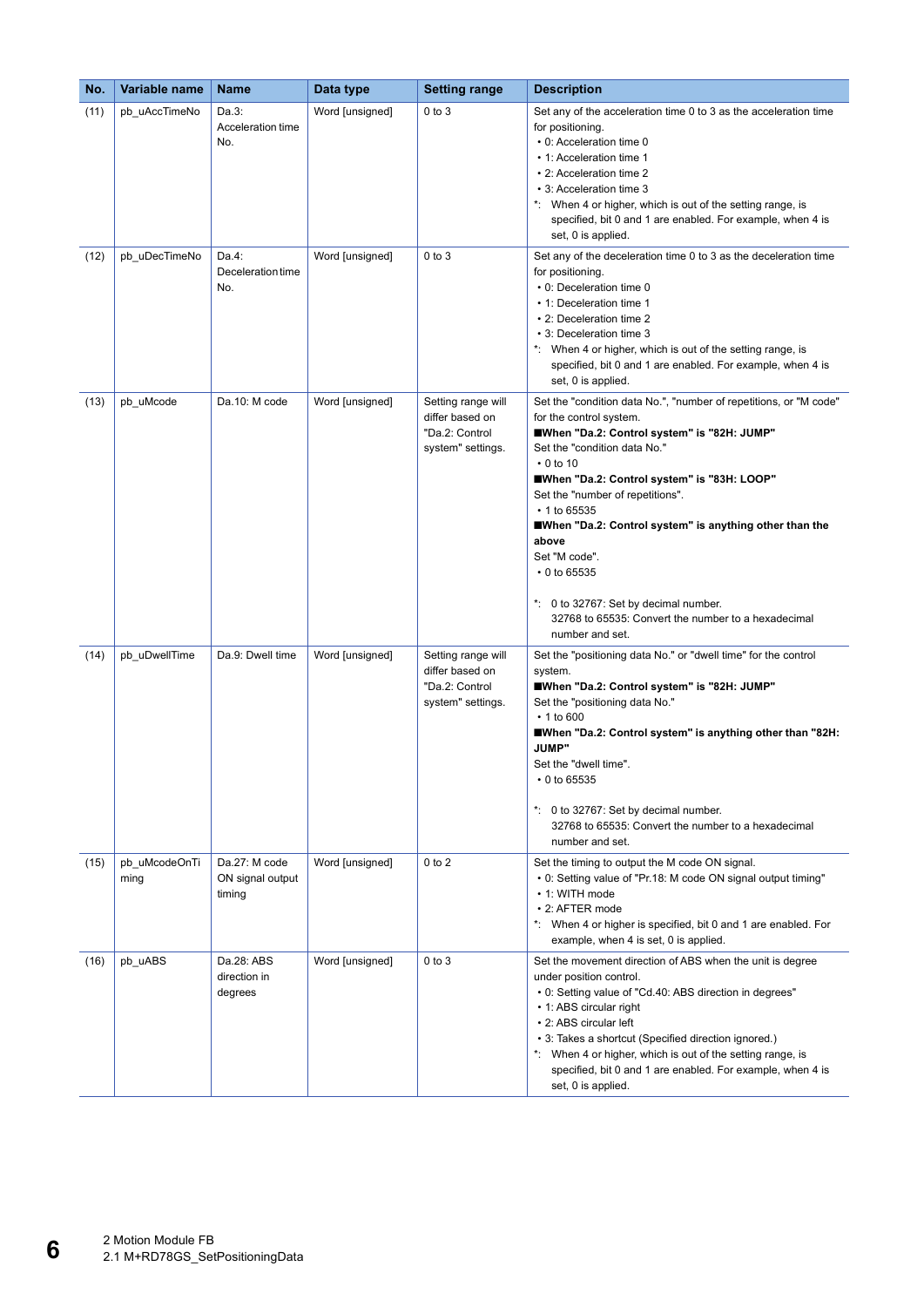| No.  | Variable name                | <b>Name</b>                                               | Data type                 | <b>Setting range</b>                                                                                     | <b>Description</b>                                                                                                                                                                                                                                                                                                                                                                                                                                                                                                                                                                                                                                                                                                                                                                            |
|------|------------------------------|-----------------------------------------------------------|---------------------------|----------------------------------------------------------------------------------------------------------|-----------------------------------------------------------------------------------------------------------------------------------------------------------------------------------------------------------------------------------------------------------------------------------------------------------------------------------------------------------------------------------------------------------------------------------------------------------------------------------------------------------------------------------------------------------------------------------------------------------------------------------------------------------------------------------------------------------------------------------------------------------------------------------------------|
| (17) | pb_uInterpolateS<br>pd       | Da.29:<br>Interpolation<br>speed<br>designation<br>method | Word [unsigned]           | $0$ to $2$                                                                                               | Set whether to specify the composite speed or reference axis<br>speed when performing liner interpolation or circular<br>interpolation.<br>• 0: Setting value of "Pr.20: Interpolation speed designation<br>method".<br>• 1: Composite speed<br>• 2: Reference axis speed<br>*: When 8 or higher is specified, bit 0 to 2 are enabled. For<br>example, when 8 is set, 0 is applied.                                                                                                                                                                                                                                                                                                                                                                                                           |
| (18) | pb_udCmdSpd                  | Da.8: Command<br>speed                                    | Double word<br>[unsigned] | Setting range will<br>differ based on<br>"Pr.1: Unit setting"<br>settings.<br>FFFFFFFFH                  | Set the command speed for positioning.<br>■When "Pr. 1: Unit setting" is "0: mm, 1: inch, 2: degree"<br>$\cdot$ 1 to 2000000000<br>■When "Pr.1: Unit setting" is "3: pulse"<br>• 1 to 1000000000<br>The speed set for the previous positioning data No. is used for<br>positioning control.<br>• FFFFFFFFH: Current speed                                                                                                                                                                                                                                                                                                                                                                                                                                                                     |
| (19) | pb dPositAdr                 | Da.6: Positioning<br>address                              | Double word<br>[signed]   | Setting range will<br>differ based on<br>"Pr.1: Unit setting"<br>and "Da.2: Control<br>system" settings. | Specify the target position or movement amount for positioning<br>control.<br>The setting value differs depending on the control system.<br>■When "Pr.1: Unit setting" is "0: mm, 1: inch, 3: pulse"<br>. "Da.2: Control system" is "06H to 09H":<br>0 to 2147483647<br>• "Da.2: Control system" is other than "06H to 09H":<br>-2147483648 to 2147483647<br>When "Pr.1: Unit setting" is "2: degree"<br>• "Da.2: Control system" is "01H, 0AH, 15H, 1AH, 81H, 20H,<br>22H, 23H":<br>0 to 35999999<br>• "Da.2: Control system" is "02H, 0BH, 16H, 1BH, 03H, 0CH,<br>17H, 1CH, 20H, 22H, 23H":<br>-2147483648 to 2147483647<br>• "Da.2: Control system" is "06H, 07H":<br>0 to 2147483647 (INC mode)<br>0 to 35999999 (ABS mode)<br>• "Da.2: Control system" is "08H, 09H":<br>0 to 2147483647 |
| (20) | pb_dArcAdr                   | Da.7: Arc<br>address                                      | Double word<br>[signed]   | Setting range will<br>differ based on<br>"Pr.1: Unit setting"<br>settings.                               | Use this label only when performing circular interpolation control.<br>For the control with sub point designation, set the sub point<br>address. For the control with center point designation, set the<br>center point address of the arc.<br>■When "Pr.1: Unit setting" is "0: mm, 1: inch, 3: pulse"<br>• -2147483648 to 2147483647<br>■When "Pr.1: Unit setting" is "2: degree"<br>• Unused (Set "0".)                                                                                                                                                                                                                                                                                                                                                                                    |
| (21) | pb_uInterpolation<br>AxisNo1 | Da.20: Axis to be<br>interpolated No.<br>$\mathbf{1}$     | Word [unsigned]           | OH to FH                                                                                                 | Set the interpolation-target axis 1 when performing interpolation<br>operation. Values out of the setting range or the own axis cannot<br>be set as the interpolation-target axis.<br>Set "0" to disable the interpolation.<br>$\cdot$ 0H: Axis 1<br>$\cdot$ 1H: Axis 2<br>$\cdot$ 2H: Axis 3<br>$\cdot$ 3H: Axis 4<br>$\cdot$ 4H: Axis 5<br>$\cdot$ 5H: Axis 6<br>$\cdot$ 6H: Axis 7<br>$\cdot$ 7H: Axis 8<br>$\cdot$ 8H: Axis 9<br>$\cdot$ 9H: Axis 10<br>• AH: Axis 11<br>$\cdot$ BH: Axis 12<br>$\cdot$ CH: Axis 13<br>$\cdot$ DH: Axis 14<br>$\cdot$ EH: Axis 15<br>$\cdot$ FH: Axis 16<br>*: When 100H or higher is set, lower 8 bits (bit 0 to 7) are<br>enabled. For example, when 101H is set, 1H is applied.                                                                        |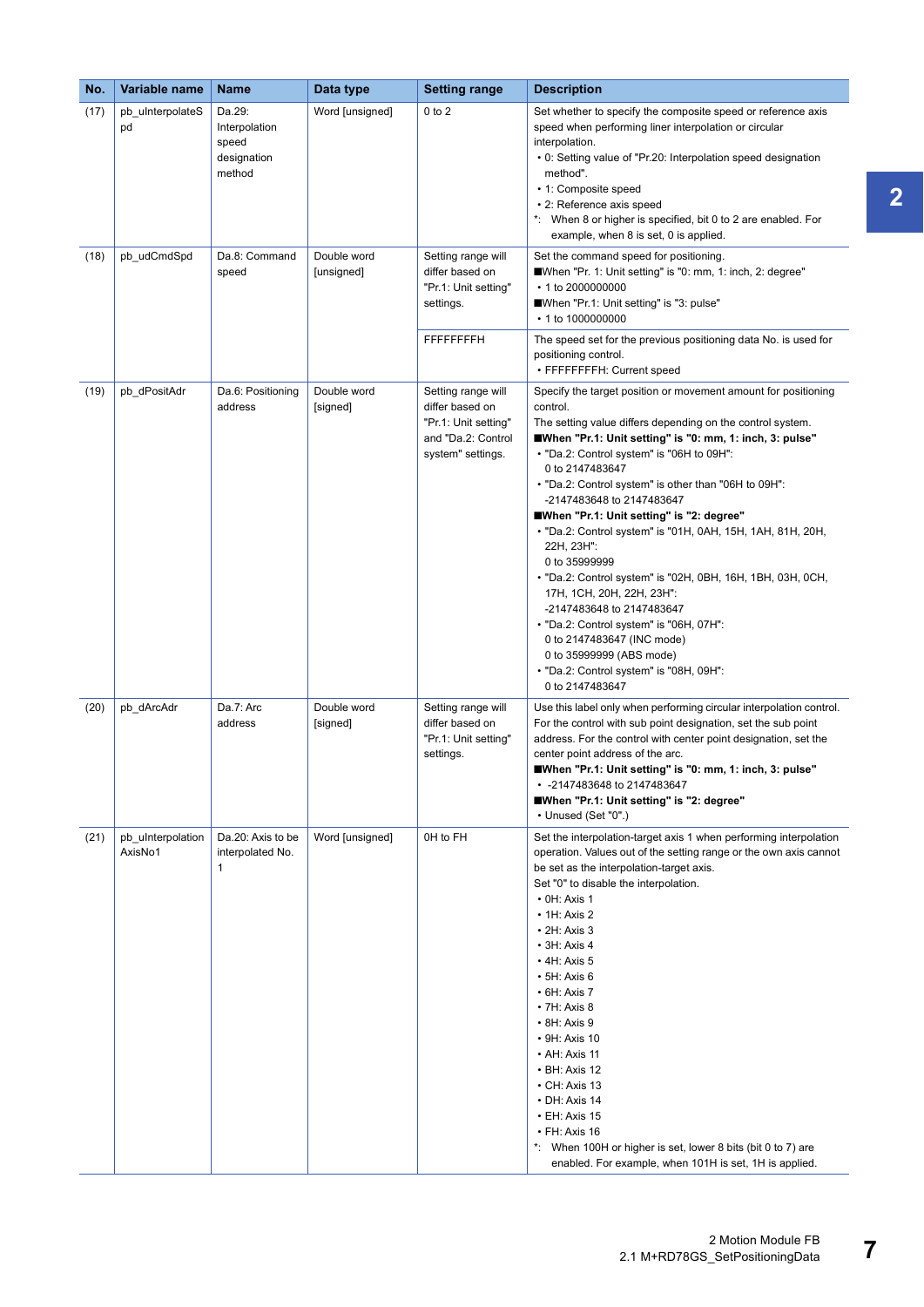| No.  | Variable name                | <b>Name</b>                                | Data type       | <b>Setting range</b> | <b>Description</b>                                                                                                                                                                                                                                                                                                                                                                                                                                                                                                                                                                                                                                                                                                                                                                      |
|------|------------------------------|--------------------------------------------|-----------------|----------------------|-----------------------------------------------------------------------------------------------------------------------------------------------------------------------------------------------------------------------------------------------------------------------------------------------------------------------------------------------------------------------------------------------------------------------------------------------------------------------------------------------------------------------------------------------------------------------------------------------------------------------------------------------------------------------------------------------------------------------------------------------------------------------------------------|
| (22) | pb_uInterpolation<br>AxisNo2 | Da.21: Axis to be<br>interpolated No.<br>2 | Word [unsigned] | OH to FH             | Set the interpolation-target axis 2 when performing interpolation<br>operation. Values out of the setting range or the own axis cannot<br>be set as the interpolation-target axis.<br>Set "0" to disable the interpolation or for 2-axis interpolation<br>control.<br>$\cdot$ 0H: Axis 1<br>$\cdot$ 1H: Axis 2<br>$\cdot$ 2H: Axis 3<br>$\cdot$ 3H: Axis 4<br>$\cdot$ 4H: Axis 5<br>$\cdot$ 5H: Axis 6<br>$\cdot$ 6H: Axis 7<br>$\cdot$ 7H: Axis 8<br>$\cdot$ 8H: Axis 9<br>$\cdot$ 9H: Axis 10<br>• AH: Axis 11<br>• BH: Axis 12<br>$\cdot$ CH: Axis 13<br>· DH: Axis 14<br>$\cdot$ EH: Axis 15<br>· FH: Axis 16<br>*: When 100H or higher is set, lower 8 bits (bit 0 to 7) are<br>enabled. For example, when 101H is set, 1H is applied.                                             |
| (23) | pb_uInterpolation<br>AxisNo3 | Da.22: Axis to be<br>interpolated No.<br>3 | Word [unsigned] | OH to FH             | Set the interpolation-target axis 3 when performing interpolation<br>operation.<br>Values out of the setting range or the own axis cannot be set as<br>the interpolation-target axis.<br>Set "0" to disable the interpolation, for 2-axis interpolation<br>control, or for 3-axis interpolation control.<br>$\cdot$ 0H: Axis 1<br>$\cdot$ 1H: Axis 2<br>$\cdot$ 2H: Axis 3<br>$\cdot$ 3H: Axis 4<br>$\cdot$ 4H: Axis 5<br>$\cdot$ 5H: Axis 6<br>$\cdot$ 6H: Axis 7<br>$\cdot$ 7H: Axis 8<br>$\cdot$ 8H: Axis 9<br>$\cdot$ 9H: Axis 10<br>$\cdot$ AH: Axis 11<br>• BH: Axis 12<br>$\cdot$ CH: Axis 13<br>· DH: Axis 14<br>$\cdot$ EH: Axis 15<br>• FH: Axis 16<br>*: When 100H or higher is set, lower 8 bits (bit 0 to 7) are<br>enabled. For example, when 101H is set, 1H is applied. |

| <b>Item</b>               | <b>Description</b>                                                                                                                                                                                                                                                                                                                                                                                                                                                                                                      |                         |  |
|---------------------------|-------------------------------------------------------------------------------------------------------------------------------------------------------------------------------------------------------------------------------------------------------------------------------------------------------------------------------------------------------------------------------------------------------------------------------------------------------------------------------------------------------------------------|-------------------------|--|
| Applicable hardware and   | Applicable module                                                                                                                                                                                                                                                                                                                                                                                                                                                                                                       | RD78G4, RD78G8, RD78G16 |  |
| software                  | Applicable CPU                                                                                                                                                                                                                                                                                                                                                                                                                                                                                                          | MELSEC iQ-R series      |  |
|                           | Applicable engineering software                                                                                                                                                                                                                                                                                                                                                                                                                                                                                         | GX Works3               |  |
| Programming language      | Ladder                                                                                                                                                                                                                                                                                                                                                                                                                                                                                                                  |                         |  |
| Number of steps (maximum) | 209 steps                                                                                                                                                                                                                                                                                                                                                                                                                                                                                                               |                         |  |
| Function description      | • By turning ON i bEN (Execution command), the set positioning data is written to the buffer memory.<br>. When the setting value of the target axis is out of the range, o bErr (Error flag) turns ON, the FB processing is interrupted,<br>and the error code (100H) is stored in o uErrld (Error code).<br>• When the setting value of the positioning data No. is out of the range, o bErr (Error flag) turns ON, the FB processing is<br>interrupted, and the error code (101H) is stored in o uErrId (Error code). |                         |  |
| Compiling method          | Macro type                                                                                                                                                                                                                                                                                                                                                                                                                                                                                                              |                         |  |
| FB operation type         | Pulsed execution (single scan execution type)                                                                                                                                                                                                                                                                                                                                                                                                                                                                           |                         |  |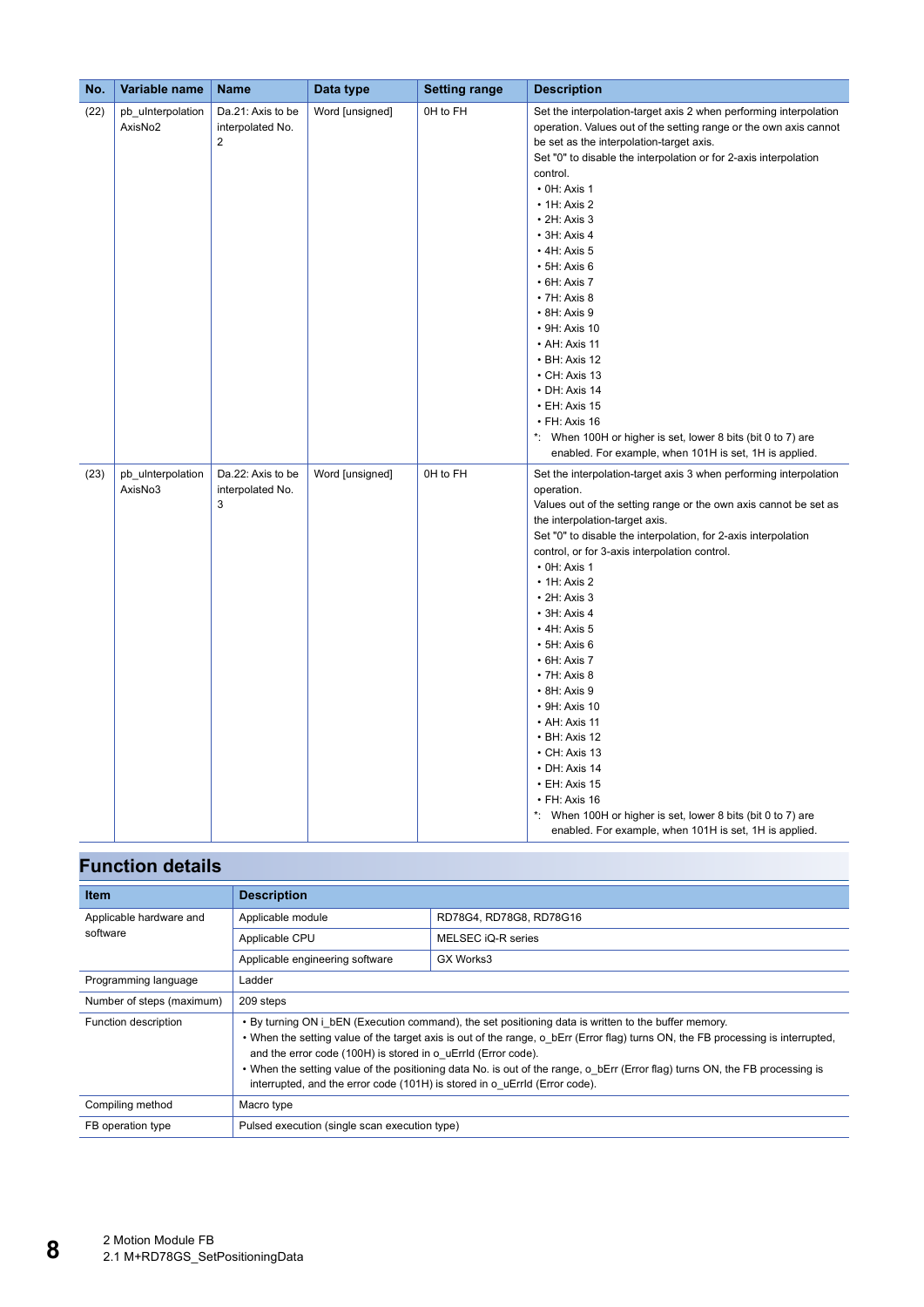| <b>Item</b>                  | <b>Description</b>                                                                                                                                                                                                                                                                                                                                                                                                                                                                                                                                                                                                                                         |
|------------------------------|------------------------------------------------------------------------------------------------------------------------------------------------------------------------------------------------------------------------------------------------------------------------------------------------------------------------------------------------------------------------------------------------------------------------------------------------------------------------------------------------------------------------------------------------------------------------------------------------------------------------------------------------------------|
| Timing chart                 | When operation completes without an error                                                                                                                                                                                                                                                                                                                                                                                                                                                                                                                                                                                                                  |
|                              | i_bEN (Execution command)                                                                                                                                                                                                                                                                                                                                                                                                                                                                                                                                                                                                                                  |
|                              | o_bENO (Execution status)                                                                                                                                                                                                                                                                                                                                                                                                                                                                                                                                                                                                                                  |
|                              | Positioning data setting processing<br>No Processing<br>No Processing<br>Write                                                                                                                                                                                                                                                                                                                                                                                                                                                                                                                                                                             |
|                              | o_bOK (Completed without error)                                                                                                                                                                                                                                                                                                                                                                                                                                                                                                                                                                                                                            |
|                              | o_bErr (Error flag)                                                                                                                                                                                                                                                                                                                                                                                                                                                                                                                                                                                                                                        |
|                              | o_uErrId (Error code)<br>$\mathbf 0$                                                                                                                                                                                                                                                                                                                                                                                                                                                                                                                                                                                                                       |
|                              | ■When an error occurs                                                                                                                                                                                                                                                                                                                                                                                                                                                                                                                                                                                                                                      |
|                              | i_bEN (Execution command)                                                                                                                                                                                                                                                                                                                                                                                                                                                                                                                                                                                                                                  |
|                              | o_bENO (Execution status)                                                                                                                                                                                                                                                                                                                                                                                                                                                                                                                                                                                                                                  |
|                              | Positioning data setting processing<br>No processing                                                                                                                                                                                                                                                                                                                                                                                                                                                                                                                                                                                                       |
|                              | o_bOK (Completed without error)                                                                                                                                                                                                                                                                                                                                                                                                                                                                                                                                                                                                                            |
|                              | o_bErr (Error flag)                                                                                                                                                                                                                                                                                                                                                                                                                                                                                                                                                                                                                                        |
|                              | o_uErrId (Error code)<br>$\mathbf 0$<br>$\Omega$<br>Error code                                                                                                                                                                                                                                                                                                                                                                                                                                                                                                                                                                                             |
| Restrictions and precautions | • The FB does not include error recovery processing. Program the error recovery processing separately in accordance with<br>the required system operation.<br>• The FB cannot be used in an interrupt program.<br>• Ensure that i_bEN (Execution command) is capable of being turned OFF by the program. Do not use this FB in programs<br>that are only executed once such as a subroutine and FOR-NEXT loop because i_bEN (Execution command) cannot be<br>turned OFF.<br>. When this FB is used twice or more, precaution must be taken to avoid repetition of the target axis.<br>• Every input must be provided with a value for proper FB operation. |

| <b>Error codes</b> |                                                                                                                                             |                                                |  |  |  |
|--------------------|---------------------------------------------------------------------------------------------------------------------------------------------|------------------------------------------------|--|--|--|
| <b>Error code</b>  | <b>Description</b>                                                                                                                          | <b>Action</b>                                  |  |  |  |
| 100H               | The setting value of i uAxis (Target axis) is out of the range.<br>The target axis is not within the range of 1 to 16.                      | Please try again after confirming the setting. |  |  |  |
| 101H               | The setting value of i uDataNo (Positioning data No.) is out of the range.<br>The positioning data No. is not within the range of 1 to 600. | Please try again after confirming the setting. |  |  |  |

| __             |             |                    |
|----------------|-------------|--------------------|
| <b>Version</b> | <b>Date</b> | <b>Description</b> |
| 00A            | 2021/04/30  | First edition      |

**2**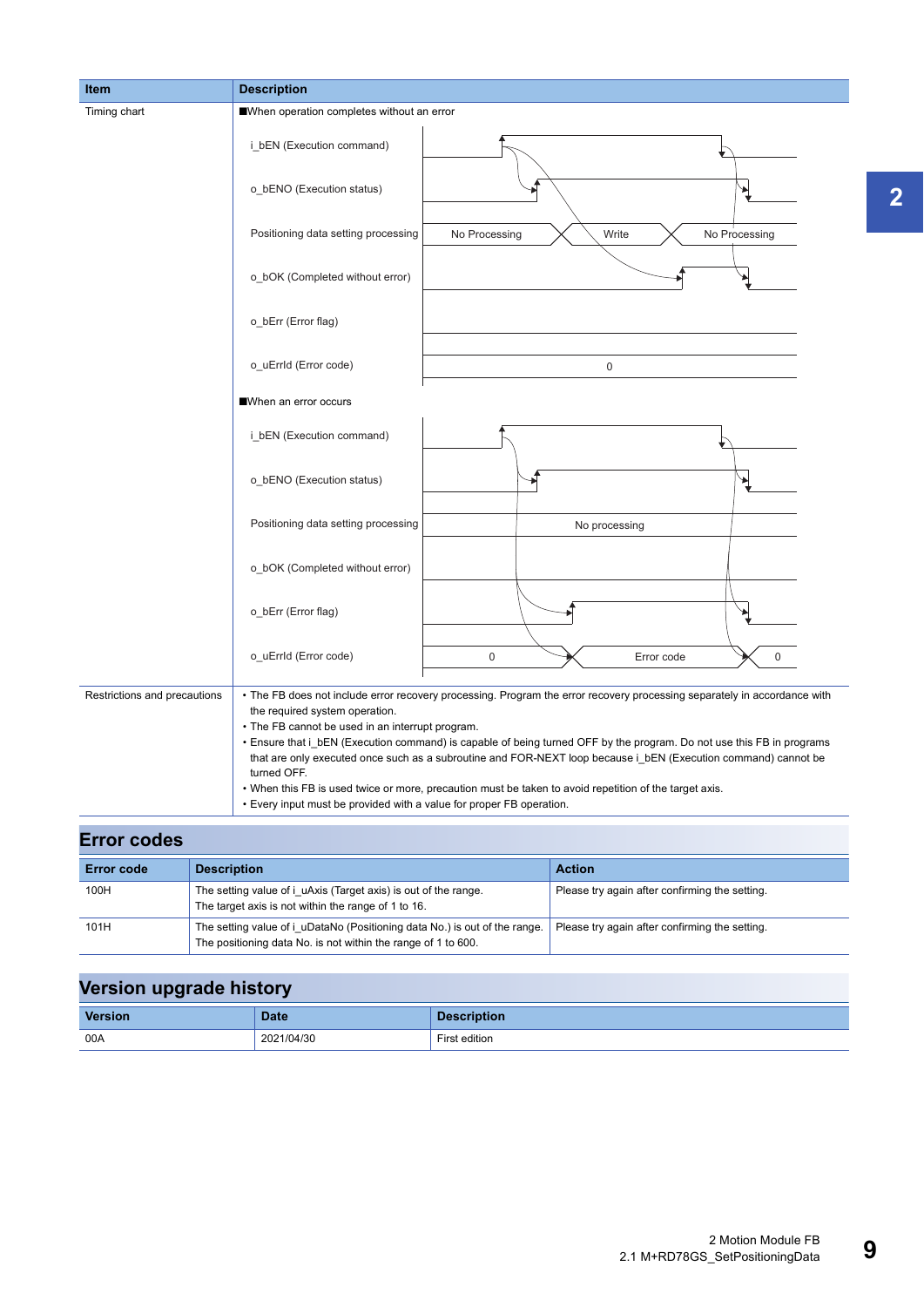#### <span id="page-11-0"></span>M+RD78GS\_StartPositioning

#### **Overview**



### **Labels**

#### ■**Input labels**

| No. | Variable name | <b>Name</b>                    | Data type       | <b>Setting range</b>                                           | <b>Description</b>                                                                                                                                                                                                                                                                                                                                           |
|-----|---------------|--------------------------------|-----------------|----------------------------------------------------------------|--------------------------------------------------------------------------------------------------------------------------------------------------------------------------------------------------------------------------------------------------------------------------------------------------------------------------------------------------------------|
| (1) | i bEN         | Execution<br>command           | Bit             | ON, OFF                                                        | ON: The FB is activated.<br>OFF: The FB is not activated.                                                                                                                                                                                                                                                                                                    |
| (2) | i stModule    | Module label                   | Structure       | The setting range<br>differs depending on<br>the module label. | Specify the module label of the MELSEC iQ-R Motion<br>module.                                                                                                                                                                                                                                                                                                |
| (3) | uAxis         | Target axis                    | Word [unsigned] | 1 to 16                                                        | Specify the axis number.<br>• When using RD78G4: 1 to 4<br>• When using RD78G8: 1 to 8<br>• When using RD78G16: 1 to 16                                                                                                                                                                                                                                      |
| (4) | i uStartNo()  | Cd.3: Positioning<br>start No. | Word [unsigned] | 1 to 600, 7000 to<br>7004, 9001 to 9004                        | Set the positioning start No. corresponding to the control to<br>be started in "Cd.3: Positioning start No."<br>• 1 to 600: Positioning data No.<br>• 7000 to 7004: Block start designation<br>• 9001: Machine home position return<br>• 9002: Fast home position return<br>• 9003: Current value changing<br>• 9004: Simultaneous starting of multiple axes |

#### ■**Output labels**

| No. | Variable name | <b>Name</b>                | Data type       | Default value | <b>Description</b>                                                                                                                                   |
|-----|---------------|----------------------------|-----------------|---------------|------------------------------------------------------------------------------------------------------------------------------------------------------|
| (5) | bENO<br>o     | Execution status           | <b>Bit</b>      | OFF           | ON: The execution command is ON.<br>OFF: The execution command is OFF.                                                                               |
| (6) | bOK<br>O      | Completed without<br>error | <b>Bit</b>      | OFF           | When ON, it indicates that executing this FB has been<br>completed. However, this label does not turn ON when a<br>module error occurs at the start. |
| (7) | bErr<br>O     | Error flag                 | <b>Bit</b>      | OFF           | When ON, it indicates that an error has occurred in the FB.                                                                                          |
| (8) | o uErrid      | Error code                 | Word [unsigned] | 0             | The error code generated in the FB is stored.                                                                                                        |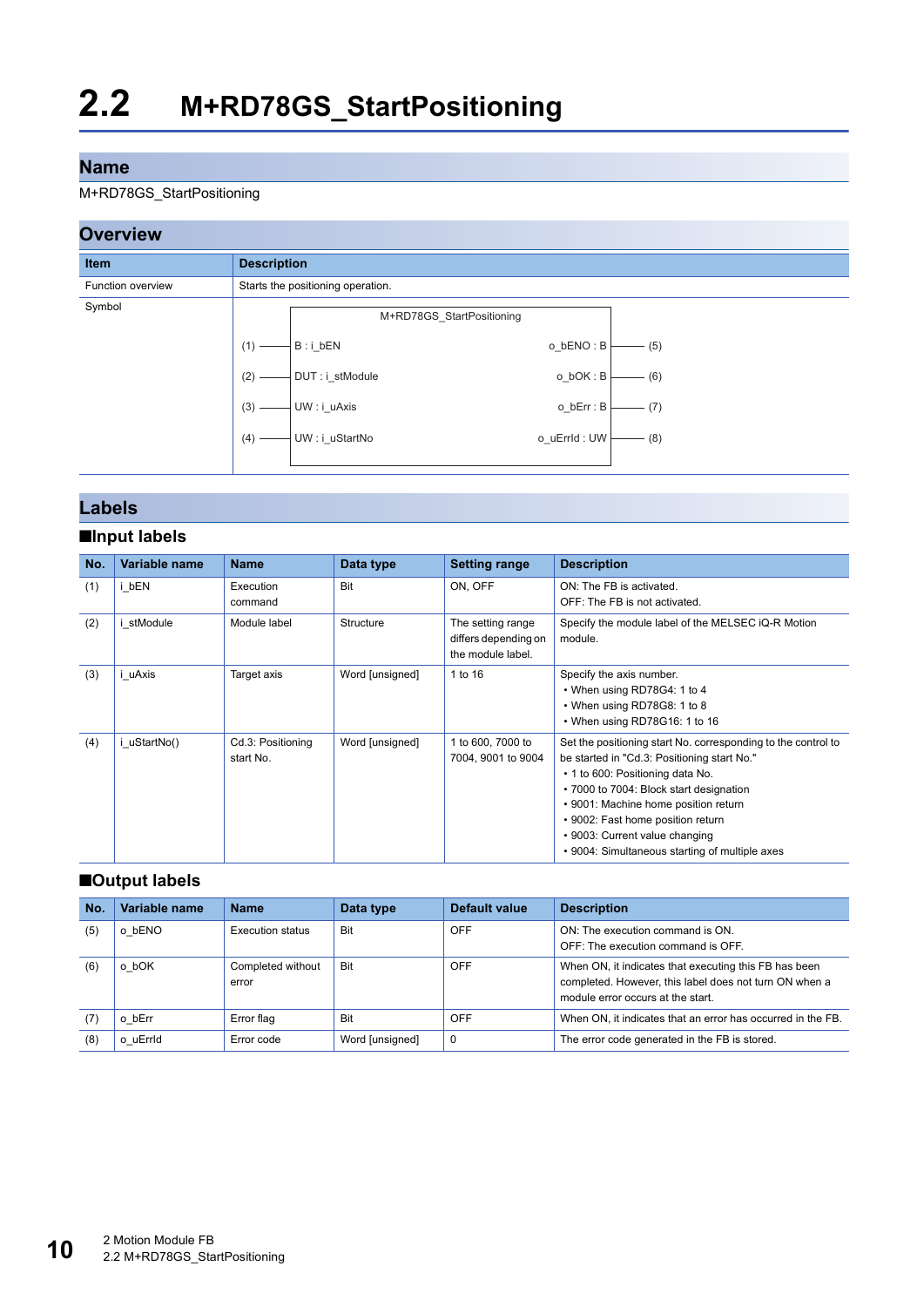| <b>Function details</b>   |                                                                                                                                                                                                                                                                                                                                                                                                                                                                                                                                                                                                                                                                                                                                                                                                                                                                                                                                                                                                                                                                                                                                                                                                                                                                        |                                         |  |  |
|---------------------------|------------------------------------------------------------------------------------------------------------------------------------------------------------------------------------------------------------------------------------------------------------------------------------------------------------------------------------------------------------------------------------------------------------------------------------------------------------------------------------------------------------------------------------------------------------------------------------------------------------------------------------------------------------------------------------------------------------------------------------------------------------------------------------------------------------------------------------------------------------------------------------------------------------------------------------------------------------------------------------------------------------------------------------------------------------------------------------------------------------------------------------------------------------------------------------------------------------------------------------------------------------------------|-----------------------------------------|--|--|
| <b>Item</b>               | <b>Description</b>                                                                                                                                                                                                                                                                                                                                                                                                                                                                                                                                                                                                                                                                                                                                                                                                                                                                                                                                                                                                                                                                                                                                                                                                                                                     |                                         |  |  |
| Applicable hardware and   | Applicable module                                                                                                                                                                                                                                                                                                                                                                                                                                                                                                                                                                                                                                                                                                                                                                                                                                                                                                                                                                                                                                                                                                                                                                                                                                                      | RD78G4, RD78G8, RD78G16                 |  |  |
| software                  | Applicable CPU                                                                                                                                                                                                                                                                                                                                                                                                                                                                                                                                                                                                                                                                                                                                                                                                                                                                                                                                                                                                                                                                                                                                                                                                                                                         | MELSEC iQ-R series                      |  |  |
|                           | Applicable engineering software                                                                                                                                                                                                                                                                                                                                                                                                                                                                                                                                                                                                                                                                                                                                                                                                                                                                                                                                                                                                                                                                                                                                                                                                                                        | GX Works3                               |  |  |
| Programming language      | Ladder                                                                                                                                                                                                                                                                                                                                                                                                                                                                                                                                                                                                                                                                                                                                                                                                                                                                                                                                                                                                                                                                                                                                                                                                                                                                 |                                         |  |  |
| Number of steps (maximum) | 410 steps                                                                                                                                                                                                                                                                                                                                                                                                                                                                                                                                                                                                                                                                                                                                                                                                                                                                                                                                                                                                                                                                                                                                                                                                                                                              |                                         |  |  |
| Function description      | • By turning ON i_bEN (Execution command), the control corresponding to i_uStartNo (Cd.3: Positioning start No.) is started.<br>• This FB is activated by turning ON the positioning start signal (Y10 to Y1F).<br>• Only when the conditions are met, the positioning start signal (Y10 to Y1F) is turned ON by turning ON i bEN (Execution<br>command). If any of the conditions is not met, the error code (200H) is stored in o_uErrld (Error code).<br><conditions><br/>· READY signal (X0): ON<br/>- Positioning start signal (Y10 to Y1F): OFF<br/>· Start complete signal ([Md.31] Status: b14): OFF<br/>- BUSY signal (X10 to X1F): OFF<br/>. When the start complete signal ([Md.31] Status: b14) is turned ON or i bEN (Execution command) is turned OFF, the<br/>positioning start signal (Y10 to Y1F) is turned OFF.<br/>• When the setting value of the target axis is out of the range, o_bErr (Error flag) turns ON, the FB processing is interrupted,<br/>and the error code (100H) is stored in o_uErrId (Error code).<br/>• When the setting value of the positioning start No. is out of the range, o_bErr (Error flag) turns ON, the FB processing is<br/>interrupted, and the error code (102H) is stored in o uErrId (Error code).</conditions> |                                         |  |  |
| Compiling method          | Macro type                                                                                                                                                                                                                                                                                                                                                                                                                                                                                                                                                                                                                                                                                                                                                                                                                                                                                                                                                                                                                                                                                                                                                                                                                                                             |                                         |  |  |
| FB operation type         | Pulsed execution (multiple scan execution type)                                                                                                                                                                                                                                                                                                                                                                                                                                                                                                                                                                                                                                                                                                                                                                                                                                                                                                                                                                                                                                                                                                                                                                                                                        |                                         |  |  |
| Timing chart              | When operation completes without an error                                                                                                                                                                                                                                                                                                                                                                                                                                                                                                                                                                                                                                                                                                                                                                                                                                                                                                                                                                                                                                                                                                                                                                                                                              |                                         |  |  |
|                           | i_bEN (Execution command)                                                                                                                                                                                                                                                                                                                                                                                                                                                                                                                                                                                                                                                                                                                                                                                                                                                                                                                                                                                                                                                                                                                                                                                                                                              |                                         |  |  |
|                           | o_bENO (Execution status)                                                                                                                                                                                                                                                                                                                                                                                                                                                                                                                                                                                                                                                                                                                                                                                                                                                                                                                                                                                                                                                                                                                                                                                                                                              |                                         |  |  |
|                           | Parameter writing processing                                                                                                                                                                                                                                                                                                                                                                                                                                                                                                                                                                                                                                                                                                                                                                                                                                                                                                                                                                                                                                                                                                                                                                                                                                           | No processing<br>Write<br>No processing |  |  |
|                           | Positioning start signal                                                                                                                                                                                                                                                                                                                                                                                                                                                                                                                                                                                                                                                                                                                                                                                                                                                                                                                                                                                                                                                                                                                                                                                                                                               |                                         |  |  |
|                           | o bOK (Completed without error)                                                                                                                                                                                                                                                                                                                                                                                                                                                                                                                                                                                                                                                                                                                                                                                                                                                                                                                                                                                                                                                                                                                                                                                                                                        |                                         |  |  |
|                           | o_bErr (Error flag)                                                                                                                                                                                                                                                                                                                                                                                                                                                                                                                                                                                                                                                                                                                                                                                                                                                                                                                                                                                                                                                                                                                                                                                                                                                    |                                         |  |  |
|                           | o_uErrId (Error code)                                                                                                                                                                                                                                                                                                                                                                                                                                                                                                                                                                                                                                                                                                                                                                                                                                                                                                                                                                                                                                                                                                                                                                                                                                                  | 0                                       |  |  |
|                           | When an error occurs                                                                                                                                                                                                                                                                                                                                                                                                                                                                                                                                                                                                                                                                                                                                                                                                                                                                                                                                                                                                                                                                                                                                                                                                                                                   |                                         |  |  |
|                           | i bEN (Execution command)                                                                                                                                                                                                                                                                                                                                                                                                                                                                                                                                                                                                                                                                                                                                                                                                                                                                                                                                                                                                                                                                                                                                                                                                                                              |                                         |  |  |
|                           | o_bENO (Execution status)                                                                                                                                                                                                                                                                                                                                                                                                                                                                                                                                                                                                                                                                                                                                                                                                                                                                                                                                                                                                                                                                                                                                                                                                                                              |                                         |  |  |
|                           | Parameter writing processing                                                                                                                                                                                                                                                                                                                                                                                                                                                                                                                                                                                                                                                                                                                                                                                                                                                                                                                                                                                                                                                                                                                                                                                                                                           | No processing                           |  |  |
|                           | Positioning start signal                                                                                                                                                                                                                                                                                                                                                                                                                                                                                                                                                                                                                                                                                                                                                                                                                                                                                                                                                                                                                                                                                                                                                                                                                                               |                                         |  |  |
|                           | o_bOK (Completed without error)                                                                                                                                                                                                                                                                                                                                                                                                                                                                                                                                                                                                                                                                                                                                                                                                                                                                                                                                                                                                                                                                                                                                                                                                                                        |                                         |  |  |
|                           | o_bErr (Error flag)                                                                                                                                                                                                                                                                                                                                                                                                                                                                                                                                                                                                                                                                                                                                                                                                                                                                                                                                                                                                                                                                                                                                                                                                                                                    |                                         |  |  |
|                           | o_uErrId (Error code)                                                                                                                                                                                                                                                                                                                                                                                                                                                                                                                                                                                                                                                                                                                                                                                                                                                                                                                                                                                                                                                                                                                                                                                                                                                  | $\mathbf 0$<br>$\Omega$<br>Error code   |  |  |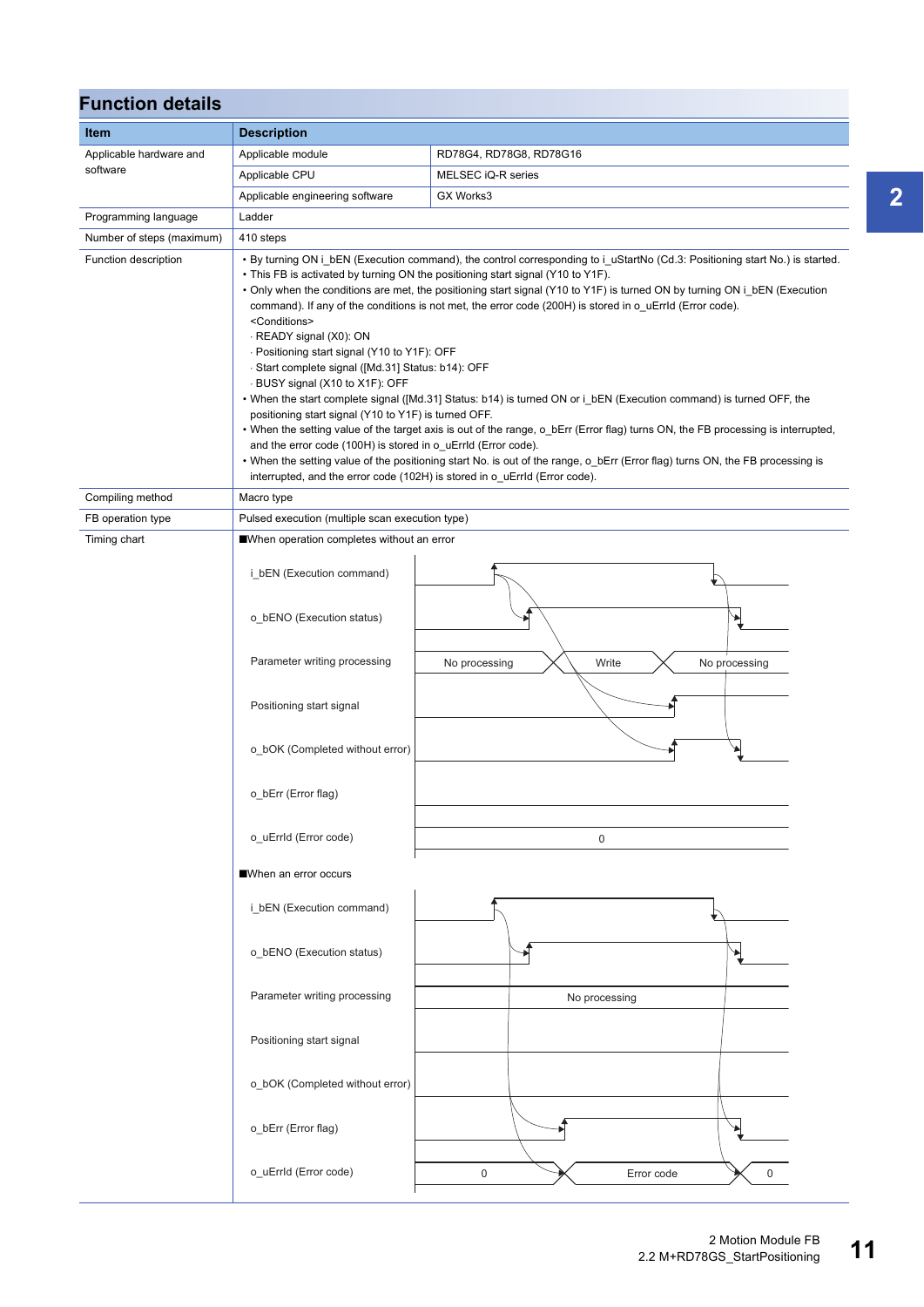| <b>Item</b>                  | <b>Description</b>                                                                                                                                                                                                                                                                                                                                                                                                                                                                                                                                                                                                                                                                                                                                                                                                                                                                                                                                                                                                                                                                                                                                                                                                                                                                                                                                                                         |
|------------------------------|--------------------------------------------------------------------------------------------------------------------------------------------------------------------------------------------------------------------------------------------------------------------------------------------------------------------------------------------------------------------------------------------------------------------------------------------------------------------------------------------------------------------------------------------------------------------------------------------------------------------------------------------------------------------------------------------------------------------------------------------------------------------------------------------------------------------------------------------------------------------------------------------------------------------------------------------------------------------------------------------------------------------------------------------------------------------------------------------------------------------------------------------------------------------------------------------------------------------------------------------------------------------------------------------------------------------------------------------------------------------------------------------|
| Restrictions and precautions | • The FB does not include error recovery processing. Program the error recovery processing separately in accordance with<br>the required system operation.<br>• The FB cannot be used in an interrupt program.<br>• Ensure that i bEN (Execution command) is capable of being turned OFF by the program. Do not use this FB in programs<br>that are only executed once such as a subroutine and FOR-NEXT loop because i bEN (Execution command) cannot be<br>turned OFF.<br>. This FB turns ON and OFF the positioning start signal (Y10 to Y1F). Thus, do not turn ON or OFF the positioning start signal<br>(Y10 to Y1F) by the other means while this FB is being executed.<br>• When this FB is used twice or more or other FB that operates the Y signal same as the signal this FB does, create an<br>interlock to prevent the FBs from being activated at the same time.<br>. When this FB is used twice or more, precaution must be taken to avoid repetition of the target axis.<br>. When this FB is used in two or more places, a duplicated coil warning may occur during compile operation due to the Y<br>signal being operated by the module label. However, this is not a problem and the FB will operate without an error.<br>• This FB does not set the data when started. Data required for controlling the start No. must be set on the parameter or buffer<br>memory. |
|                              | • Every input must be provided with a value for proper FB operation.                                                                                                                                                                                                                                                                                                                                                                                                                                                                                                                                                                                                                                                                                                                                                                                                                                                                                                                                                                                                                                                                                                                                                                                                                                                                                                                       |

| <b>Error codes</b> |                                                                                                                                                                                                                                                                   |                                                                                                                                                                                                                                 |  |  |  |
|--------------------|-------------------------------------------------------------------------------------------------------------------------------------------------------------------------------------------------------------------------------------------------------------------|---------------------------------------------------------------------------------------------------------------------------------------------------------------------------------------------------------------------------------|--|--|--|
| <b>Error code</b>  | <b>Description</b>                                                                                                                                                                                                                                                | <b>Action</b>                                                                                                                                                                                                                   |  |  |  |
| 100H               | The setting value of <i>i</i> uAxis (Target axis) is out of the range.<br>The target axis is not within the range of 1 to 16.                                                                                                                                     | Please try again after confirming the setting.                                                                                                                                                                                  |  |  |  |
| 102H               | The setting value of i uStartNo (Cd.3: Positioning start No.) is out of the<br>range.<br>The positioning start No. is not within the range of 1 to 600, 7000 to 7004,<br>and 9001 to 9004.                                                                        | Please try again after confirming the setting.                                                                                                                                                                                  |  |  |  |
| 200H               | The condition for positioning start is not met.<br>Any of the following conditions is not met.<br>$\cdot$ READY (X0): ON<br>• Positioning start signal (Y10 to Y1F): OFF<br>• Start complete signal ([Md.31] Status: b14): OFF<br>• BUSY signal (X10 to X1F): OFF | Execute the FB when all of the following conditions are met.<br>$\cdot$ READY (X0): ON<br>• Positioning start signal (Y10 to Y1F): OFF<br>· Start complete signal ([Md.31] Status: b14): OFF<br>• BUSY signal (X10 to X1F): OFF |  |  |  |

|  |  | Version upgrade history |  |
|--|--|-------------------------|--|
|--|--|-------------------------|--|

| <b>Version</b> | <b>Date</b> | <b>Description</b> |
|----------------|-------------|--------------------|
| 00A            | 2021/04/30  | First edition      |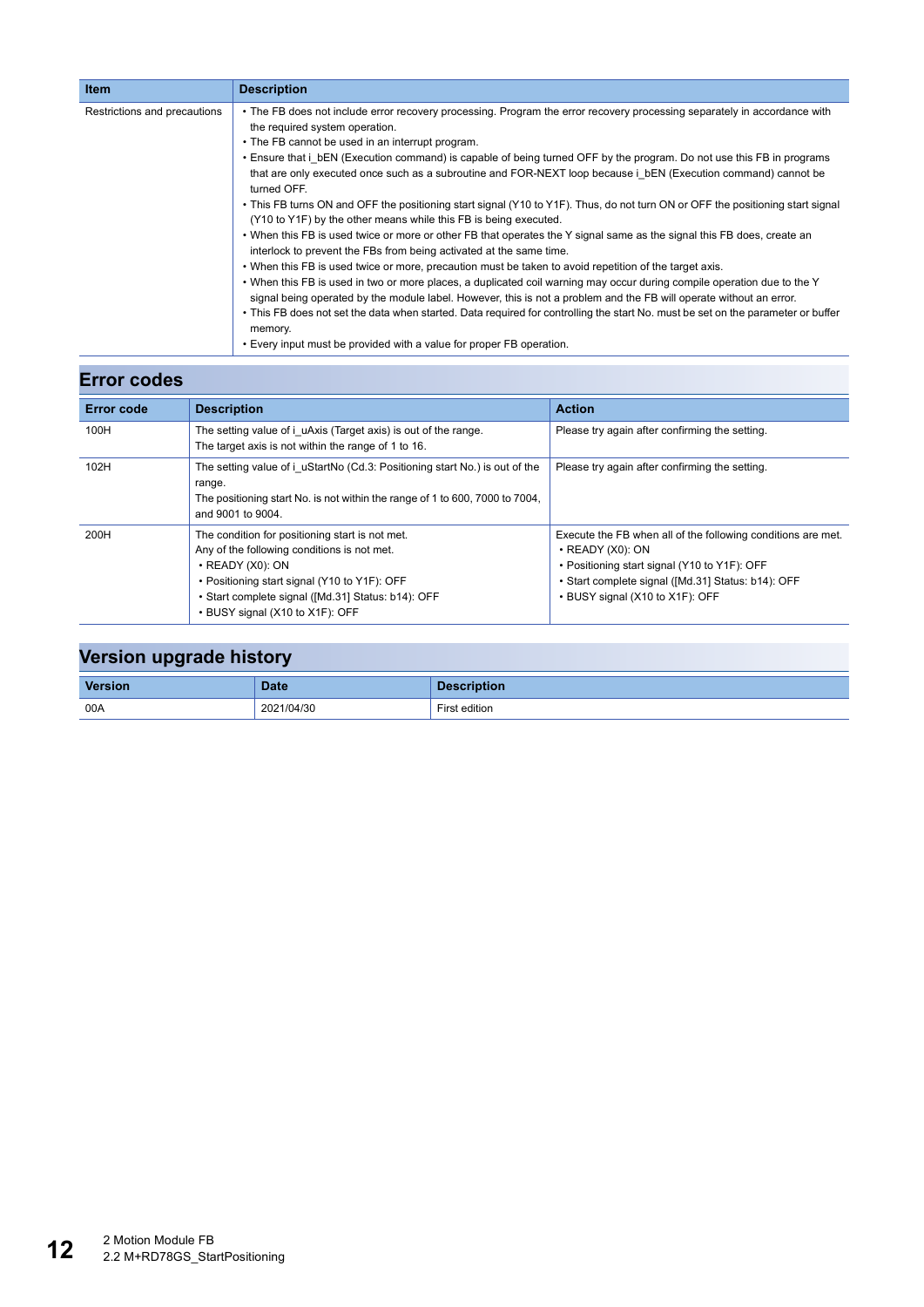<span id="page-14-0"></span>M+RD78GS\_JOG

#### **Overview**



#### **Labels**

#### ■**Input labels**

| No. | Variable name | <b>Name</b>                       | Data type                 | <b>Setting range</b>                                           | <b>Description</b>                                                                                                                                                                                          |
|-----|---------------|-----------------------------------|---------------------------|----------------------------------------------------------------|-------------------------------------------------------------------------------------------------------------------------------------------------------------------------------------------------------------|
| (1) | i bEN         | Execution<br>command              | <b>Bit</b>                | ON, OFF                                                        | ON: The FB is activated.<br>OFF: The FB is not activated.                                                                                                                                                   |
| (2) | i stModule    | Module label                      | Structure                 | The setting range<br>differs depending on<br>the module label. | Specify the module label of the MELSEC iQ-R Motion<br>module.                                                                                                                                               |
| (3) | i uAxis       | Target axis                       | Word [unsigned]           | 1 to 16                                                        | Specify the axis number.<br>• When using RD78G4: 1 to 4<br>• When using RD78G8: 1 to 8<br>• When using RD78G16: 1 to 16                                                                                     |
| (4) | i bFJog       | Forward run JOG<br>command        | Bit                       | ON, OFF                                                        | Turn ON this label when performing the forward run JOG<br>operation or forward run inching operation.                                                                                                       |
| (5) | i bRJog       | Reverse run JOG<br>command        | Bit                       | ON, OFF                                                        | Turn ON this label when performing the reverse run JOG<br>operation or reverse run inching operation.                                                                                                       |
| (6) | i udJogSpeed  | Cd.17: JOG speed                  | Double word<br>[unsigned] | $*1$                                                           | Specify the JOG speed.<br>For inching operation, set 0.                                                                                                                                                     |
| (7) | i ulnching    | Cd.16: Inching<br>movement amount | Word [unsigned]           | 0 to 65535                                                     | Specify the inching movement amount.<br>For JOG operation, set 0.<br>• 0: JOG operation<br>• 0 to 32767: Set by decimal number.<br>• 32768 to 65535: Convert the number to a hexadecimal<br>number and set. |

<span id="page-14-1"></span>\*1 The setting ranges are in the following table and depend on the "Pr.1: Unit setting" setting.

| $mm$ ( $\times$ 10 <sup>-2</sup> mm/min) | $\frac{1}{2}$ inch ( $\times$ 10 <sup>-3</sup> inch/min) | degree $(x10^{-3})$ degree/min) $^2$ | $ $ pulse (pulse/s) |
|------------------------------------------|----------------------------------------------------------|--------------------------------------|---------------------|
| 0 to 2000000000                          | 0 to 2000000000                                          | 0 to 2000000000                      | 0 to 1000000000     |

<span id="page-14-2"></span>\*2 The setting for which "Pr.83: Speed control 10  $\times$  multiplier for degree axis" is enabled is 0 to 2000000000 ( $\times$ 10<sup>-2</sup>degree/min).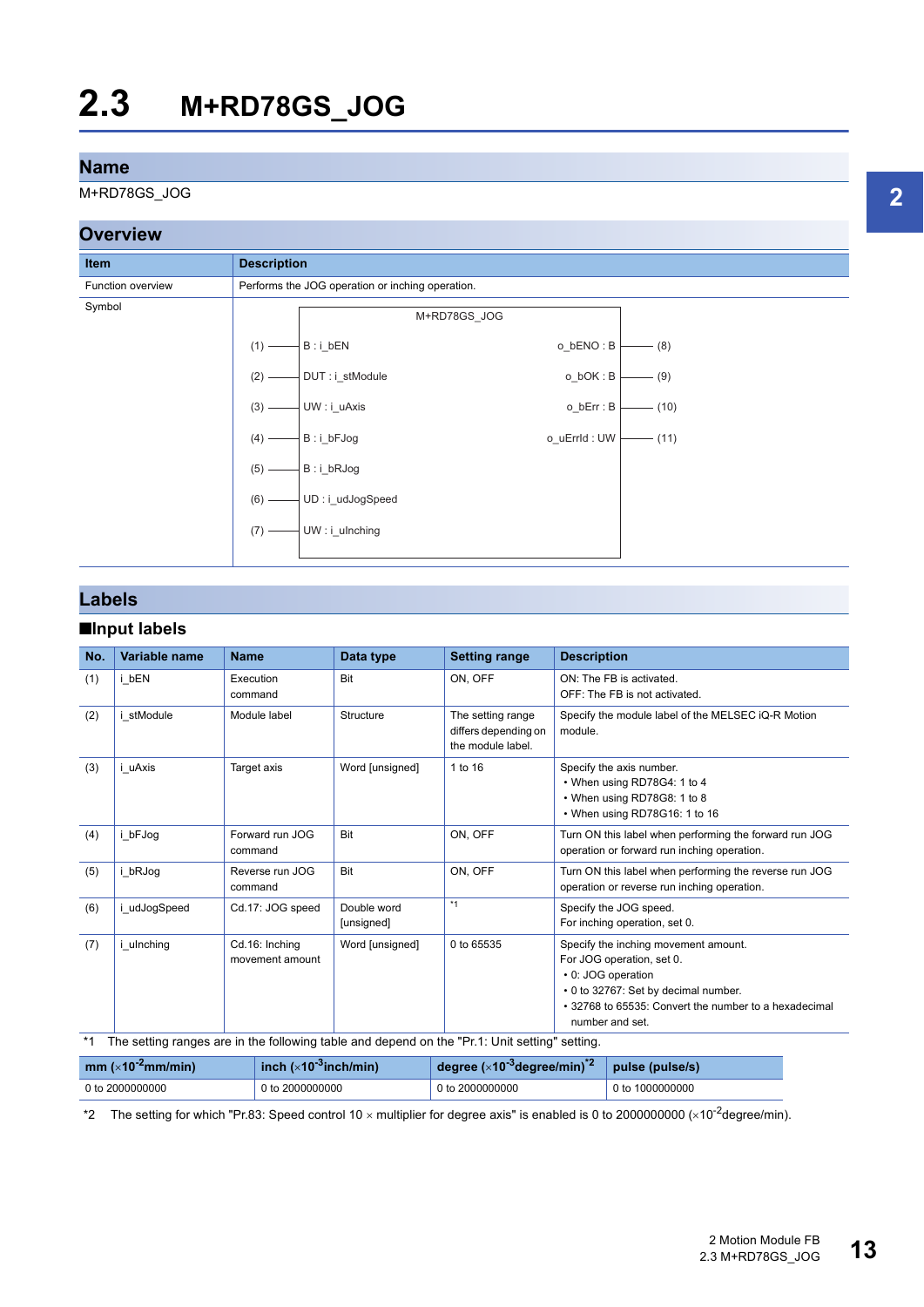#### ■**Output labels**

| No.  | Variable name | <b>Name</b>                | Data type       | Default value | <b>Description</b>                                                     |
|------|---------------|----------------------------|-----------------|---------------|------------------------------------------------------------------------|
| (8)  | o bENO        | Execution status           | <b>Bit</b>      | <b>OFF</b>    | ON: The execution command is ON.<br>OFF: The execution command is OFF. |
| (9)  | o bOK         | Completed without<br>error | Bit             | OFF           | ON: The JOG command is ON.<br>OFF: The JOG command is OFF.             |
| (10) | o bErr        | Error flag                 | Bit             | OFF           | When ON, it indicates that an error has occurred in the FB.            |
| (11) | o uErrid      | Error code                 | Word [unsigned] | 0             | The generated error code is stored.                                    |

| <b>Item</b>               | <b>Description</b>                                                                                                                                                                                                                                                                                                                                                                                                                                                                                                                                                                                                                                                                                                                                                                                                                                                                                                                                                                                                                                                                   |                         |  |
|---------------------------|--------------------------------------------------------------------------------------------------------------------------------------------------------------------------------------------------------------------------------------------------------------------------------------------------------------------------------------------------------------------------------------------------------------------------------------------------------------------------------------------------------------------------------------------------------------------------------------------------------------------------------------------------------------------------------------------------------------------------------------------------------------------------------------------------------------------------------------------------------------------------------------------------------------------------------------------------------------------------------------------------------------------------------------------------------------------------------------|-------------------------|--|
| Applicable hardware and   | Applicable module                                                                                                                                                                                                                                                                                                                                                                                                                                                                                                                                                                                                                                                                                                                                                                                                                                                                                                                                                                                                                                                                    | RD78G4, RD78G8, RD78G16 |  |
| software                  | Applicable CPU<br>MELSEC iQ-R series                                                                                                                                                                                                                                                                                                                                                                                                                                                                                                                                                                                                                                                                                                                                                                                                                                                                                                                                                                                                                                                 |                         |  |
|                           | Applicable engineering software                                                                                                                                                                                                                                                                                                                                                                                                                                                                                                                                                                                                                                                                                                                                                                                                                                                                                                                                                                                                                                                      | GX Works3               |  |
| Programming language      | Ladder                                                                                                                                                                                                                                                                                                                                                                                                                                                                                                                                                                                                                                                                                                                                                                                                                                                                                                                                                                                                                                                                               |                         |  |
| Number of steps (maximum) | 384 steps                                                                                                                                                                                                                                                                                                                                                                                                                                                                                                                                                                                                                                                                                                                                                                                                                                                                                                                                                                                                                                                                            |                         |  |
| Function description      | • By turning ON i bFJog (Forward run JOG command) or i bRJog (Reverse run JOG command) after i bEN (Execution<br>command) is turned ON, the JOG operation or inching operation is performed.<br>• When i bFJog (Forward run JOG command) and i bRJog (Reverse run JOG command) are ON at the same time, the<br>operation stops.<br>. When i bEN (Execution command) is turned OFF from ON during operation that has been started by i bFJog (Forward run<br>JOG command) or i bRJog (Reverse run JOG command), the operation stops.<br>. When i bRJog (Reverse run JOG command) is turned ON during forward run JOG operation, the operation stops. However,<br>when i bRJog (Reverse run JOG command) is turned OFF from ON, the forward run JOG operation restarts. (This relation<br>is also applied to the reverse run JOG operation and i bFJog (Forward run JOG command).<br>• When the setting value of the target axis is out of the range, o_bErr (Error flag) turns ON, the FB processing is interrupted,<br>and the error code (100H) is stored in o uErrld (Error code). |                         |  |
| Compiling method          | Macro type                                                                                                                                                                                                                                                                                                                                                                                                                                                                                                                                                                                                                                                                                                                                                                                                                                                                                                                                                                                                                                                                           |                         |  |
| FB operation type         | Real-time execution                                                                                                                                                                                                                                                                                                                                                                                                                                                                                                                                                                                                                                                                                                                                                                                                                                                                                                                                                                                                                                                                  |                         |  |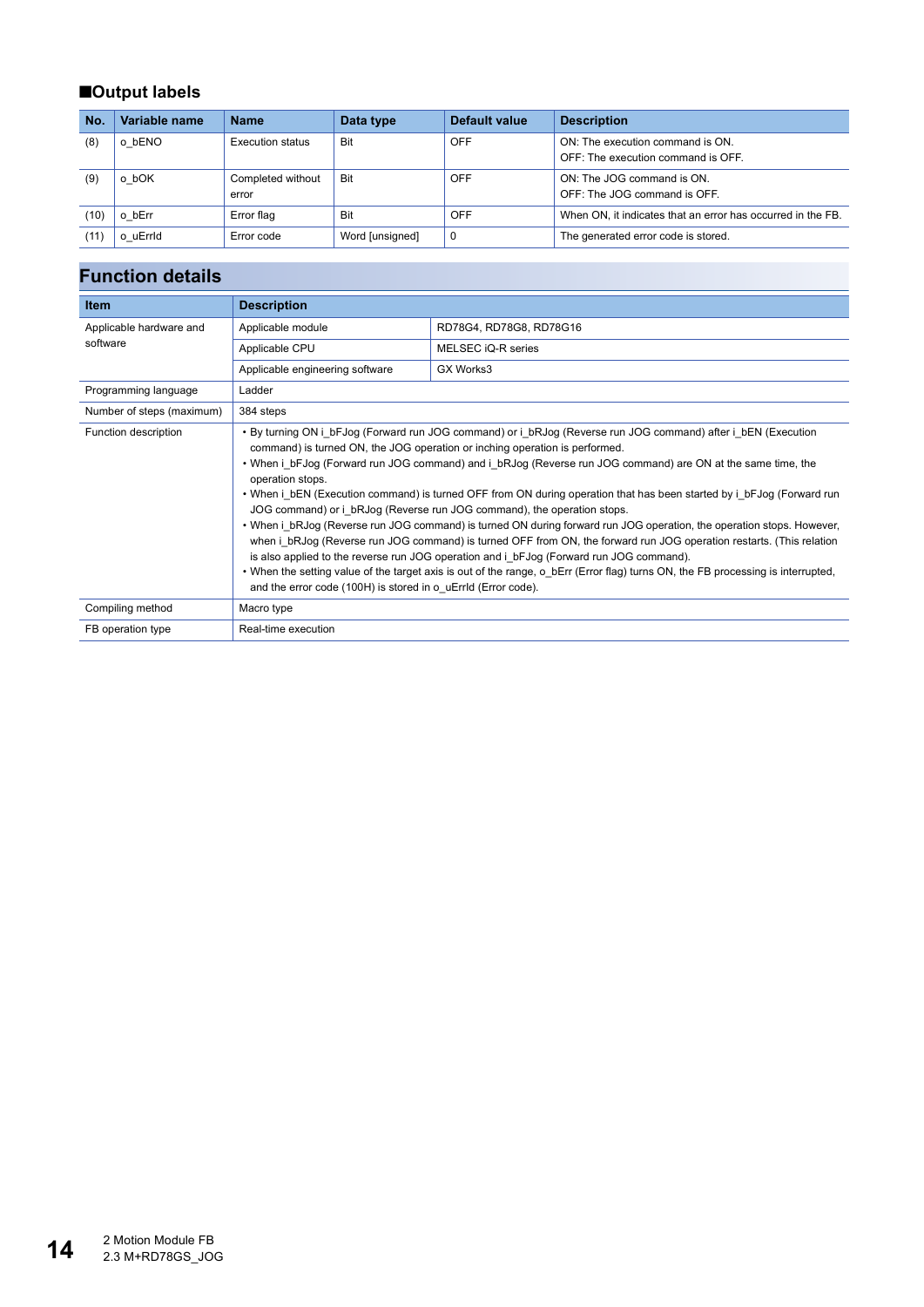| <b>Item</b>                  | <b>Description</b>                                                                                                                                                                                                                                                                                                                                                                                                                                                                                                                                                                                                                                                                                                                                                                                                                                                                                                                                                                                                                                                                                                                                                                                                                                                                                                                                                                                                                                                                                                                                                                                                                                                                                                                                                                                                     |  |
|------------------------------|------------------------------------------------------------------------------------------------------------------------------------------------------------------------------------------------------------------------------------------------------------------------------------------------------------------------------------------------------------------------------------------------------------------------------------------------------------------------------------------------------------------------------------------------------------------------------------------------------------------------------------------------------------------------------------------------------------------------------------------------------------------------------------------------------------------------------------------------------------------------------------------------------------------------------------------------------------------------------------------------------------------------------------------------------------------------------------------------------------------------------------------------------------------------------------------------------------------------------------------------------------------------------------------------------------------------------------------------------------------------------------------------------------------------------------------------------------------------------------------------------------------------------------------------------------------------------------------------------------------------------------------------------------------------------------------------------------------------------------------------------------------------------------------------------------------------|--|
| Timing chart                 | When operation completes without an error                                                                                                                                                                                                                                                                                                                                                                                                                                                                                                                                                                                                                                                                                                                                                                                                                                                                                                                                                                                                                                                                                                                                                                                                                                                                                                                                                                                                                                                                                                                                                                                                                                                                                                                                                                              |  |
|                              | i_bEN (Execution command)                                                                                                                                                                                                                                                                                                                                                                                                                                                                                                                                                                                                                                                                                                                                                                                                                                                                                                                                                                                                                                                                                                                                                                                                                                                                                                                                                                                                                                                                                                                                                                                                                                                                                                                                                                                              |  |
|                              | o bENO (Execution status)                                                                                                                                                                                                                                                                                                                                                                                                                                                                                                                                                                                                                                                                                                                                                                                                                                                                                                                                                                                                                                                                                                                                                                                                                                                                                                                                                                                                                                                                                                                                                                                                                                                                                                                                                                                              |  |
|                              | i_bFJog<br>(Forward run JOG command)                                                                                                                                                                                                                                                                                                                                                                                                                                                                                                                                                                                                                                                                                                                                                                                                                                                                                                                                                                                                                                                                                                                                                                                                                                                                                                                                                                                                                                                                                                                                                                                                                                                                                                                                                                                   |  |
|                              | i bRJog<br>(Reverse run JOG command)                                                                                                                                                                                                                                                                                                                                                                                                                                                                                                                                                                                                                                                                                                                                                                                                                                                                                                                                                                                                                                                                                                                                                                                                                                                                                                                                                                                                                                                                                                                                                                                                                                                                                                                                                                                   |  |
|                              | o_bOK (Completed without error)                                                                                                                                                                                                                                                                                                                                                                                                                                                                                                                                                                                                                                                                                                                                                                                                                                                                                                                                                                                                                                                                                                                                                                                                                                                                                                                                                                                                                                                                                                                                                                                                                                                                                                                                                                                        |  |
|                              | o_bErr (Error flag)                                                                                                                                                                                                                                                                                                                                                                                                                                                                                                                                                                                                                                                                                                                                                                                                                                                                                                                                                                                                                                                                                                                                                                                                                                                                                                                                                                                                                                                                                                                                                                                                                                                                                                                                                                                                    |  |
|                              | o_uErrId (Error code)<br>$\mathbf 0$                                                                                                                                                                                                                                                                                                                                                                                                                                                                                                                                                                                                                                                                                                                                                                                                                                                                                                                                                                                                                                                                                                                                                                                                                                                                                                                                                                                                                                                                                                                                                                                                                                                                                                                                                                                   |  |
|                              | When an error occurs                                                                                                                                                                                                                                                                                                                                                                                                                                                                                                                                                                                                                                                                                                                                                                                                                                                                                                                                                                                                                                                                                                                                                                                                                                                                                                                                                                                                                                                                                                                                                                                                                                                                                                                                                                                                   |  |
|                              | i_bEN (Execution command)                                                                                                                                                                                                                                                                                                                                                                                                                                                                                                                                                                                                                                                                                                                                                                                                                                                                                                                                                                                                                                                                                                                                                                                                                                                                                                                                                                                                                                                                                                                                                                                                                                                                                                                                                                                              |  |
|                              | o_bENO (Execution status)                                                                                                                                                                                                                                                                                                                                                                                                                                                                                                                                                                                                                                                                                                                                                                                                                                                                                                                                                                                                                                                                                                                                                                                                                                                                                                                                                                                                                                                                                                                                                                                                                                                                                                                                                                                              |  |
|                              | JOG operation<br>Standby                                                                                                                                                                                                                                                                                                                                                                                                                                                                                                                                                                                                                                                                                                                                                                                                                                                                                                                                                                                                                                                                                                                                                                                                                                                                                                                                                                                                                                                                                                                                                                                                                                                                                                                                                                                               |  |
|                              | o_bOK (Completed without error)                                                                                                                                                                                                                                                                                                                                                                                                                                                                                                                                                                                                                                                                                                                                                                                                                                                                                                                                                                                                                                                                                                                                                                                                                                                                                                                                                                                                                                                                                                                                                                                                                                                                                                                                                                                        |  |
|                              | o_bErr (Error flag)                                                                                                                                                                                                                                                                                                                                                                                                                                                                                                                                                                                                                                                                                                                                                                                                                                                                                                                                                                                                                                                                                                                                                                                                                                                                                                                                                                                                                                                                                                                                                                                                                                                                                                                                                                                                    |  |
|                              | o_uErrId (Error code)<br>0<br>0<br>Error code                                                                                                                                                                                                                                                                                                                                                                                                                                                                                                                                                                                                                                                                                                                                                                                                                                                                                                                                                                                                                                                                                                                                                                                                                                                                                                                                                                                                                                                                                                                                                                                                                                                                                                                                                                          |  |
| Restrictions and precautions | • The FB does not include error recovery processing. Program the error recovery processing separately in accordance with<br>the required system operation.<br>• The FB cannot be used in an interrupt program.<br>• Ensure that i_bEN (Execution command) is capable of being turned OFF by the program. Do not use this FB in programs<br>that are only executed once such as a subroutine and FOR-NEXT loop because i bEN (Execution command) cannot be<br>turned OFF.<br>• This FB turns ON and OFF the "Cd.181: forward run JOG start signal" or "Cd.182: Reverse run JOG start signal". Thus, do<br>not turn ON or OFF the "Cd.181: Forward run JOG start signal" or "Cd.182: Reverse run JOG start signal" by the other<br>means while this FB is being executed.<br>• When this FB is used twice or more or other FB that operates the Y signal same as the signal this FB does, create an<br>interlock to prevent the FBs from being activated at the same time.<br>• When this FB is used twice or more, precaution must be taken to avoid repetition of the target axis.<br>• Setting a large value for the JOG speed from the beginning is dangerous. For the safety, set a small value first, and increase<br>the value gradually while checking the operation to determine the value optimal for the control.<br>• When values other than 0 are set in both i ulnching (Cd.16: Inching movement amount) and i udJogSpeed (Cd.17: JOG<br>speed), inching operation is performed.<br>. When this FB is used in two or more places, a duplicated coil warning may occur during compile operation due to the Y<br>signal being operated by the module label. However, this is not a problem and the FB will operate without an error.<br>• Every input must be provided with a value for proper FB operation. |  |

| <b>Error codes</b> |                                                                                                                        |                                                                                                                                                                                                                                 |  |  |  |
|--------------------|------------------------------------------------------------------------------------------------------------------------|---------------------------------------------------------------------------------------------------------------------------------------------------------------------------------------------------------------------------------|--|--|--|
| Error code         | <b>Description</b>                                                                                                     | <b>Action</b>                                                                                                                                                                                                                   |  |  |  |
| 100H               | The setting value of i uAxis (Target axis) is out of the range.<br>The target axis is not within the range of 1 to 16. | Please try again after confirming the setting.<br>(Turn OFF the forward run JOG command or reverse run<br>JOG command, turn ON i bEN from OFF, and turn ON the<br>forward run JOG command or reverse run JOG command<br>again.) |  |  |  |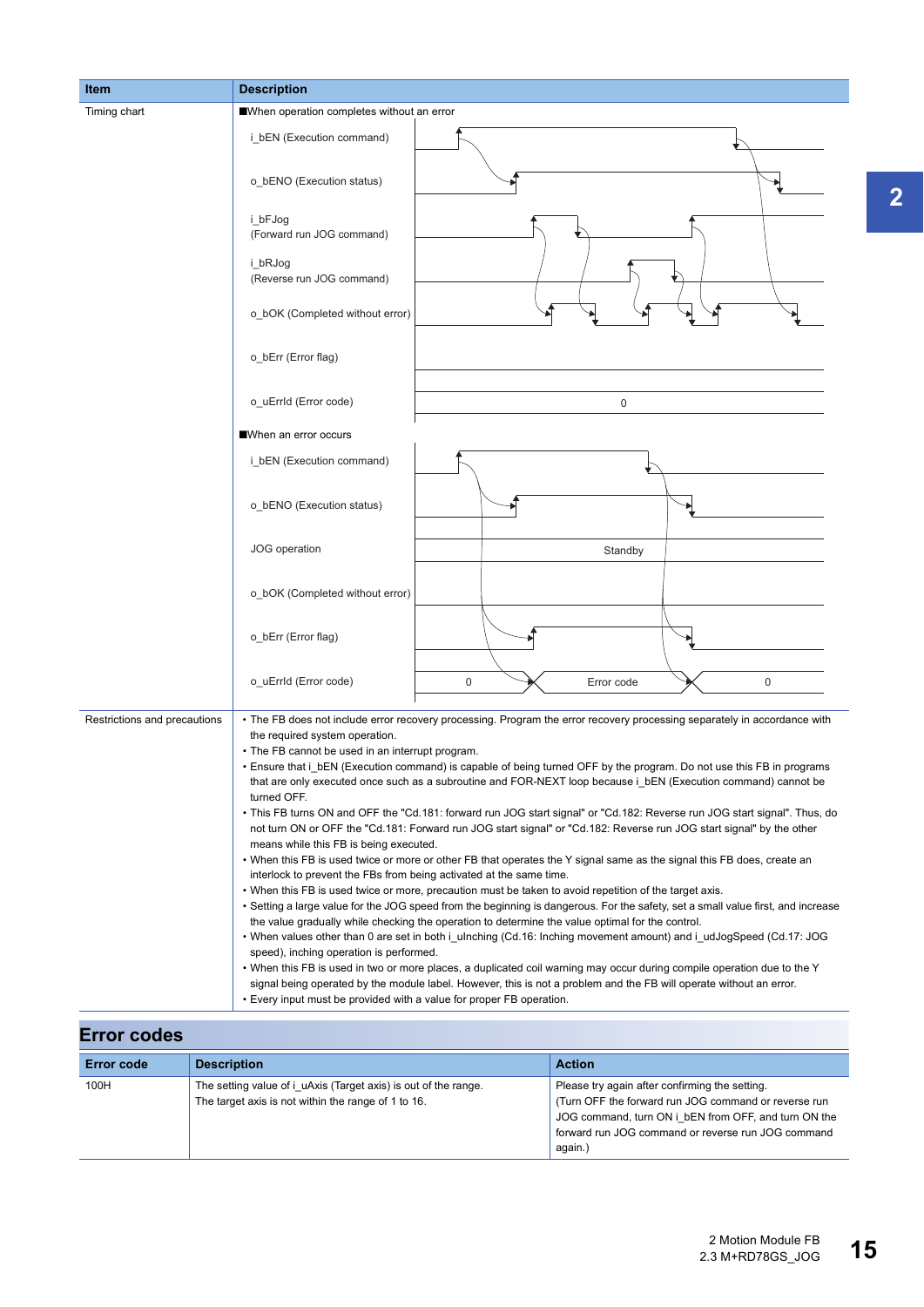| Version upgrade history |             |                    |  |  |
|-------------------------|-------------|--------------------|--|--|
| <b>Version</b>          | <b>Date</b> | <b>Description</b> |  |  |
| 00A                     | 2021/04/30  | First edition      |  |  |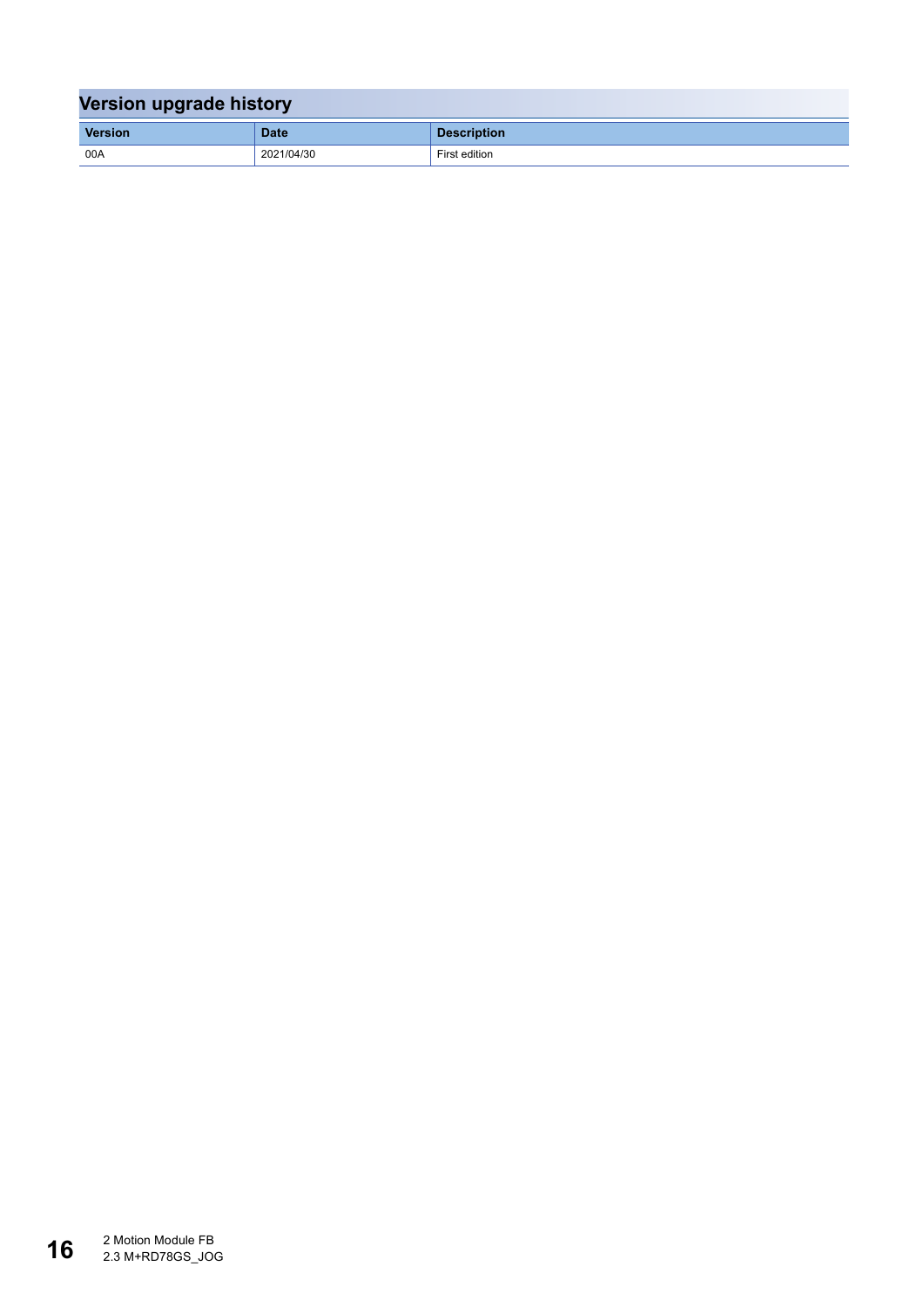<span id="page-18-0"></span>M+RD78GS\_MPG

#### **Overview**



#### **Labels**

#### ■**Input labels**

| No. | Variable name               | <b>Name</b>                                                        | Data type                 | <b>Setting range</b>                                           | <b>Description</b>                                                                                                                                                                                                 |
|-----|-----------------------------|--------------------------------------------------------------------|---------------------------|----------------------------------------------------------------|--------------------------------------------------------------------------------------------------------------------------------------------------------------------------------------------------------------------|
| (1) | bEN                         | Execution<br>command                                               | Bit                       | ON. OFF                                                        | ON: The FB is activated.<br>OFF: The FB is not activated.                                                                                                                                                          |
| (2) | stModule                    | Module label                                                       | Structure                 | The setting range<br>differs depending on<br>the module label. | Specify the module label of the MELSEC iQ-R Motion<br>module.                                                                                                                                                      |
| (3) | uAxis                       | Target axis                                                        | Word [unsigned]           | 1 to 16                                                        | Specify the axis number.<br>• When using RD78G4: 1 to 4<br>• When using RD78G8: 1 to 8<br>• When using RD78G16: 1 to 16                                                                                            |
| (4) | udMPGInputMagn<br>ification | Cd.20: Manual<br>pulse generator 1<br>pulse input<br>magnification | Double word<br>[unsigned] | 1 to 10000                                                     | Set the input magnification of the manual pulse generator 1<br>pulse.<br>When the setting value is "0", the magnification is "1".<br>When the setting value is "10001" or higher, the<br>magnification is "10000". |

#### ■**Output labels**

| No. | Variable name | <b>Name</b>                | Data type       | Default value | <b>Description</b>                                                                   |
|-----|---------------|----------------------------|-----------------|---------------|--------------------------------------------------------------------------------------|
| (5) | bENO<br>o     | Execution status           | <b>Bit</b>      | OFF           | ON: The execution command is ON.<br>OFF: The execution command is OFF.               |
| (6) | bOK<br>o      | Completed without<br>error | <b>Bit</b>      | OFF           | When ON, it indicates that the manual pulse generator<br>operation has been enabled. |
|     | bErr<br>O     | Error flag                 | Bit             | OFF           | When ON, it indicates that an error has occurred in the FB.                          |
| (8) | o uErrid      | Error code                 | Word [unsigned] | 0             | The error code generated in the FB is stored.                                        |

| <b>Item</b>                         | <b>Description</b>                                  |                         |  |
|-------------------------------------|-----------------------------------------------------|-------------------------|--|
| Applicable hardware and<br>software | Applicable module                                   | RD78G4, RD78G8, RD78G16 |  |
|                                     | Applicable CPU                                      | MELSEC iQ-R series      |  |
|                                     | Applicable engineering software<br><b>GX Works3</b> |                         |  |
| Programming language                | Ladder                                              |                         |  |
| Number of steps (maximum)           | 336 steps                                           |                         |  |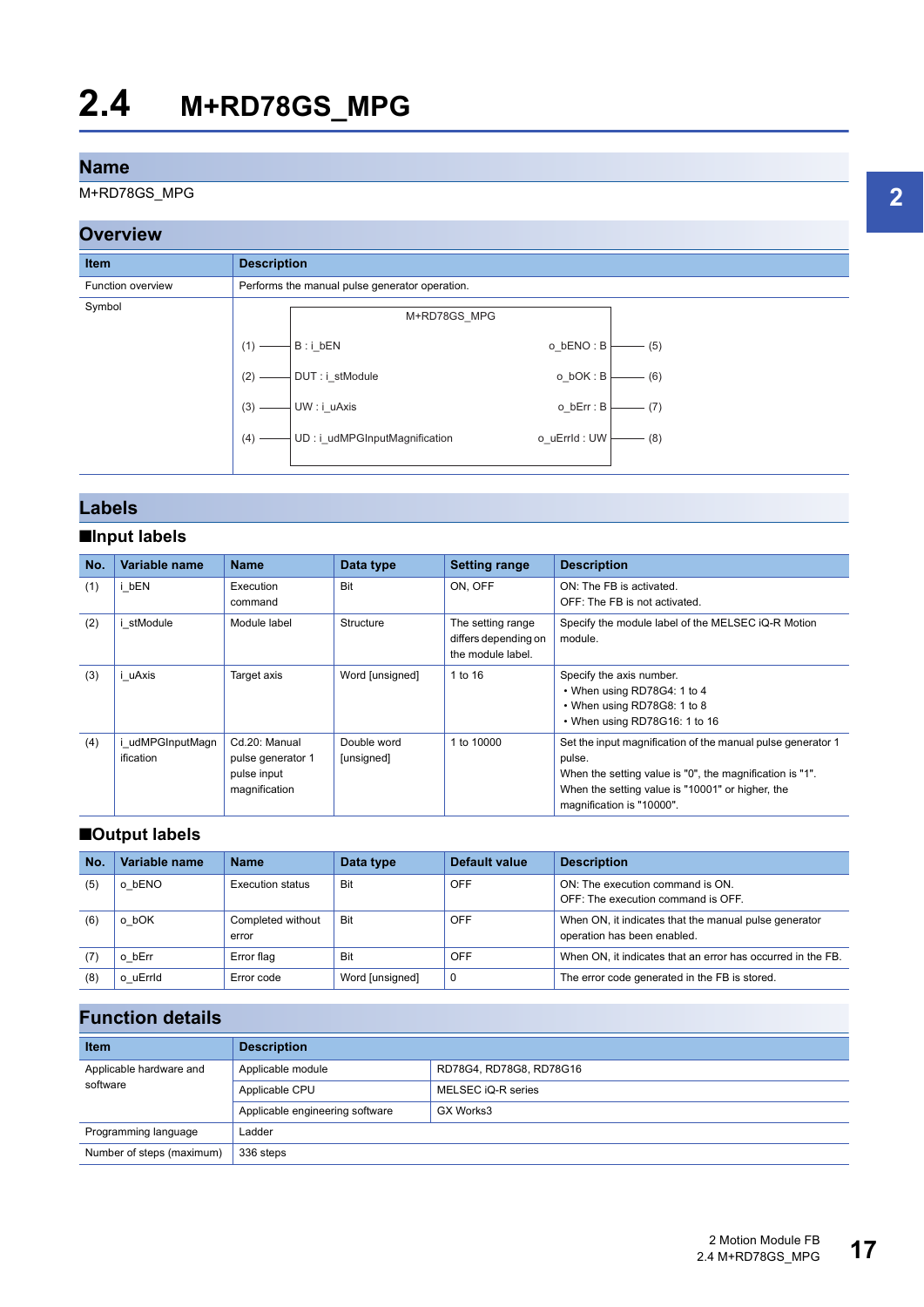| <b>Item</b>                  | <b>Description</b>                                                                                                                                                                                                                                                                                                                                                                                                                                                                                                                                                                                                                                                                                                                         |  |  |
|------------------------------|--------------------------------------------------------------------------------------------------------------------------------------------------------------------------------------------------------------------------------------------------------------------------------------------------------------------------------------------------------------------------------------------------------------------------------------------------------------------------------------------------------------------------------------------------------------------------------------------------------------------------------------------------------------------------------------------------------------------------------------------|--|--|
| Function description         | • By turning ON or OFF i_bEN (Execution command), manual pulse generator operation is enabled or disabled.<br>. This FB is constantly executed after i bEN (Execution command) is turned ON.<br>• The workpiece moves according to the pulses input from the manual pulse generator while o_bOK (Completed without error)<br>is ON.<br>• When the setting value of the target axis is out of the range, o_bErr (Error flag) turns ON, the FB processing is interrupted,<br>and the error code (100H) is stored in o uErrld (Error code).                                                                                                                                                                                                   |  |  |
| Compiling method             | Macro type                                                                                                                                                                                                                                                                                                                                                                                                                                                                                                                                                                                                                                                                                                                                 |  |  |
| FB operation type            | Real-time execution                                                                                                                                                                                                                                                                                                                                                                                                                                                                                                                                                                                                                                                                                                                        |  |  |
| Timing chart                 | When operation completes without an error                                                                                                                                                                                                                                                                                                                                                                                                                                                                                                                                                                                                                                                                                                  |  |  |
|                              | i_bEN (Execution command)                                                                                                                                                                                                                                                                                                                                                                                                                                                                                                                                                                                                                                                                                                                  |  |  |
|                              | o_bENO (Execution status)                                                                                                                                                                                                                                                                                                                                                                                                                                                                                                                                                                                                                                                                                                                  |  |  |
|                              | o_bOK (Completed without error)                                                                                                                                                                                                                                                                                                                                                                                                                                                                                                                                                                                                                                                                                                            |  |  |
|                              | o_bErr (Error flag)                                                                                                                                                                                                                                                                                                                                                                                                                                                                                                                                                                                                                                                                                                                        |  |  |
|                              | o_uErrld (Error code)<br>0                                                                                                                                                                                                                                                                                                                                                                                                                                                                                                                                                                                                                                                                                                                 |  |  |
|                              | When an error occurs                                                                                                                                                                                                                                                                                                                                                                                                                                                                                                                                                                                                                                                                                                                       |  |  |
|                              | i_bEN (Execution command)                                                                                                                                                                                                                                                                                                                                                                                                                                                                                                                                                                                                                                                                                                                  |  |  |
|                              | o_bENO (Execution status)                                                                                                                                                                                                                                                                                                                                                                                                                                                                                                                                                                                                                                                                                                                  |  |  |
|                              | o_bOK (Completed without error)                                                                                                                                                                                                                                                                                                                                                                                                                                                                                                                                                                                                                                                                                                            |  |  |
|                              | o_bErr (Error flag)                                                                                                                                                                                                                                                                                                                                                                                                                                                                                                                                                                                                                                                                                                                        |  |  |
|                              | o_uErrld (Error code)<br>$\mathbf 0$<br>0<br>Error code                                                                                                                                                                                                                                                                                                                                                                                                                                                                                                                                                                                                                                                                                    |  |  |
| Restrictions and precautions | • The FB does not include error recovery processing. Program the error recovery processing separately in accordance with<br>the required system operation.<br>• The FB cannot be used in an interrupt program.<br>• Ensure that i_bEN (Execution command) is capable of being turned OFF by the program. Do not use this FB in programs<br>that are only executed once such as a subroutine and FOR-NEXT loop because i_bEN (Execution command) cannot be<br>turned OFF.<br>. Do not change i_uAxis (Target axis) while i_bEN (Execution command) is ON.<br>. When this FB is used twice or more, precaution must be taken to avoid repetition of the target axis.<br>• Every input must be provided with a value for proper FB operation. |  |  |

| $-11919990$       |                                                                                                                        |                                                |  |  |  |
|-------------------|------------------------------------------------------------------------------------------------------------------------|------------------------------------------------|--|--|--|
| <b>Error code</b> | <b>Description</b>                                                                                                     | <b>Action</b>                                  |  |  |  |
| 100H              | The setting value of i_uAxis (Target axis) is out of the range.<br>The target axis is not within the range of 1 to 16. | Please try again after confirming the setting. |  |  |  |

| <b>Version</b> | <b>Date</b> | <b>Description</b> |
|----------------|-------------|--------------------|
| 00A            | 2021/04/30  | First edition      |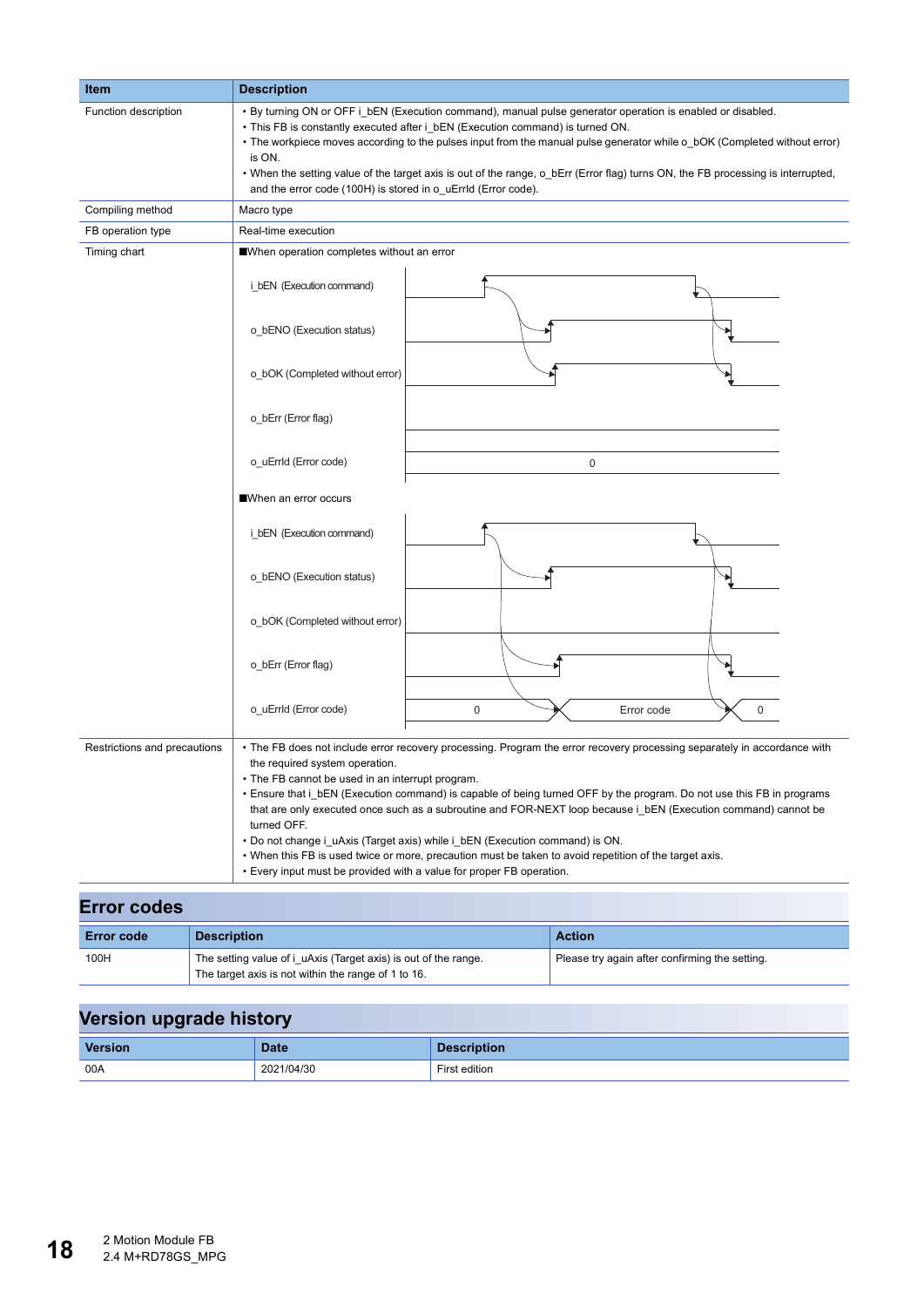#### <span id="page-20-0"></span>M+RD78GS\_ChangeSpeed

#### **Overview**



#### **Labels**

#### ■**Input labels**

| No. | Variable name          | <b>Name</b>               | Data type                 | <b>Setting range</b>                                           | <b>Description</b>                                                                                                      |
|-----|------------------------|---------------------------|---------------------------|----------------------------------------------------------------|-------------------------------------------------------------------------------------------------------------------------|
| (1) | bEN                    | Execution<br>command      | <b>Bit</b>                | ON. OFF                                                        | ON: The FB is activated.<br>OFF: The FB is not activated.                                                               |
| (2) | stModule               | Module label              | Structure                 | The setting range<br>differs depending on<br>the module label. | Specify the module label of the MELSEC iQ-R Motion<br>module.                                                           |
| (3) | uAxis                  | Target axis               | Word [unsigned]           | 1 to 16                                                        | Specify the axis number.<br>• When using RD78G4: 1 to 4<br>• When using RD78G8: 1 to 8<br>• When using RD78G16: 1 to 16 |
| (4) | udSpeedChangeV<br>alue | Cd.14: New speed<br>value | Double word<br>[unsigned] | $*_{1}$                                                        | Set a new speed.                                                                                                        |

<span id="page-20-2"></span>\*1 The setting ranges are in the following table and depend on the "Pr.1: Unit setting" setting.

| mm ( $\times$ 10 <sup>-2</sup> mm/min) | inch ( $\times$ 10 <sup>-3</sup> inch/min) | degree ( $\times$ 10 <sup>-3</sup> degree/min) $^2$ pulse (pulse/s) |                 |
|----------------------------------------|--------------------------------------------|---------------------------------------------------------------------|-----------------|
| 0 to 2000000000                        | 0 to 2000000000                            | 0 to 2000000000                                                     | 0 to 1000000000 |

<span id="page-20-1"></span>\*2 The setting for which "Pr.83: Speed control 10 x multiplier for degree axis" is enabled is 0 to 2000000000 ( $\times$ 10<sup>-2</sup>degree/min).

#### ■**Output labels**

| No. | Variable name   | <b>Name</b>                | Data type       | Default value | <b>Description</b>                                                     |
|-----|-----------------|----------------------------|-----------------|---------------|------------------------------------------------------------------------|
| (5) | o bENO          | Execution status           | <b>Bit</b>      | <b>OFF</b>    | ON: The execution command is ON.<br>OFF: The execution command is OFF. |
| (6) | bOK<br>$\circ$  | Completed without<br>error | Bit             | OFF           | When ON, it indicates that changing the speed has been<br>completed.   |
|     | bErr<br>$\circ$ | Error flag                 | Bit             | OFF           | When ON, it indicates that an error has occurred in the FB.            |
| (8) | o uErrid        | Error code                 | Word [unsigned] | 0             | The generated error code is stored.                                    |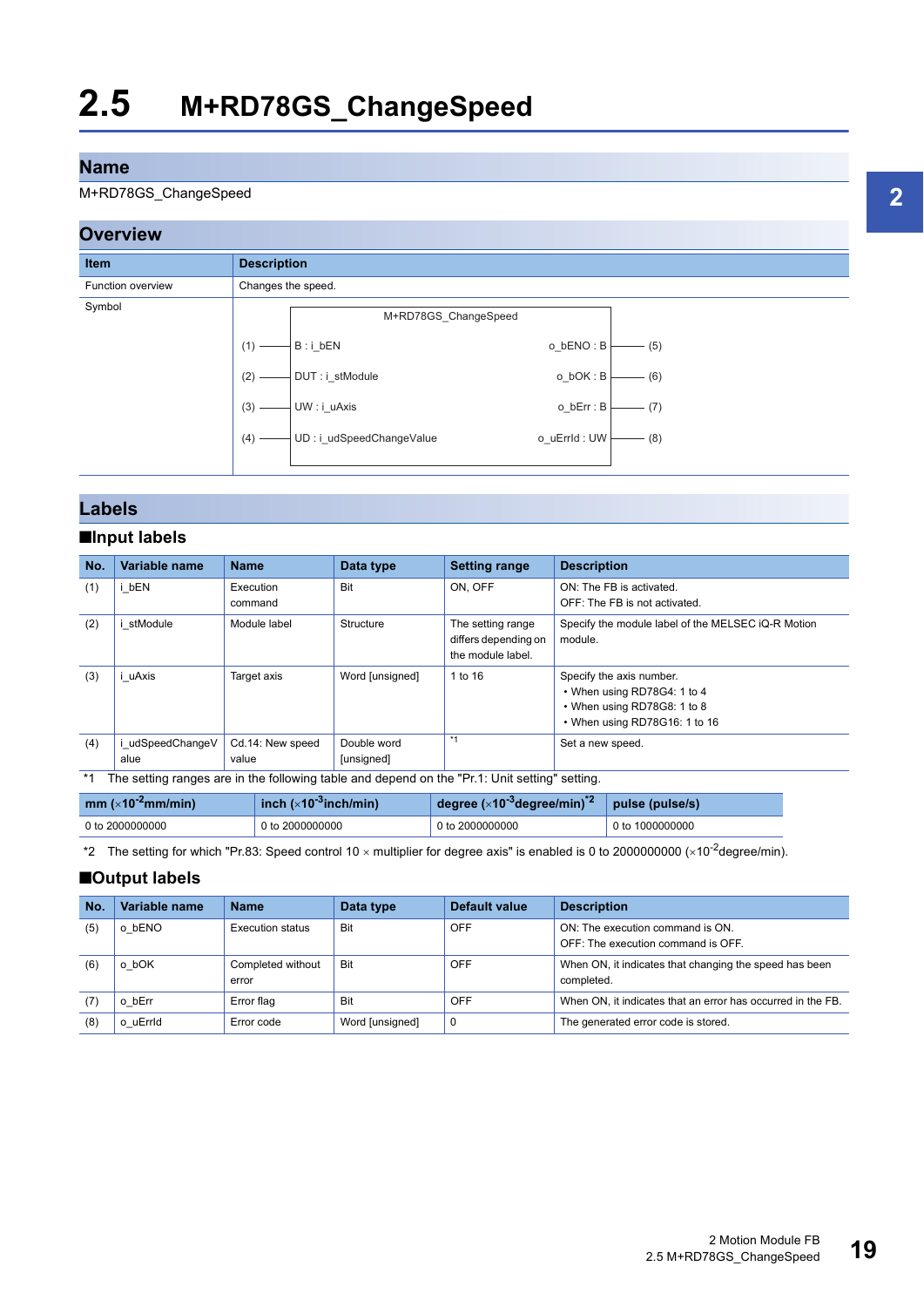| <b>Function details</b>      |                                                                                                                                                                                                                                                                                                           |                                                                                                                                                                                                                                                                                                                                                                                                                                                                                                                                                                                                                                                                                                            |  |  |  |  |
|------------------------------|-----------------------------------------------------------------------------------------------------------------------------------------------------------------------------------------------------------------------------------------------------------------------------------------------------------|------------------------------------------------------------------------------------------------------------------------------------------------------------------------------------------------------------------------------------------------------------------------------------------------------------------------------------------------------------------------------------------------------------------------------------------------------------------------------------------------------------------------------------------------------------------------------------------------------------------------------------------------------------------------------------------------------------|--|--|--|--|
| <b>Item</b>                  | <b>Description</b>                                                                                                                                                                                                                                                                                        |                                                                                                                                                                                                                                                                                                                                                                                                                                                                                                                                                                                                                                                                                                            |  |  |  |  |
| Applicable hardware and      | Applicable module                                                                                                                                                                                                                                                                                         | RD78G4, RD78G8, RD78G16                                                                                                                                                                                                                                                                                                                                                                                                                                                                                                                                                                                                                                                                                    |  |  |  |  |
| software                     | Applicable CPU                                                                                                                                                                                                                                                                                            | MELSEC iQ-R series                                                                                                                                                                                                                                                                                                                                                                                                                                                                                                                                                                                                                                                                                         |  |  |  |  |
|                              | Applicable engineering software                                                                                                                                                                                                                                                                           | GX Works3                                                                                                                                                                                                                                                                                                                                                                                                                                                                                                                                                                                                                                                                                                  |  |  |  |  |
| Programming language         | Ladder                                                                                                                                                                                                                                                                                                    |                                                                                                                                                                                                                                                                                                                                                                                                                                                                                                                                                                                                                                                                                                            |  |  |  |  |
| Number of steps (maximum)    | 210 steps                                                                                                                                                                                                                                                                                                 |                                                                                                                                                                                                                                                                                                                                                                                                                                                                                                                                                                                                                                                                                                            |  |  |  |  |
| Function description         | • By turning ON i_bEN (Execution command), the speed used for the control is changed to a new speed.<br>• When the setting value of the target axis is out of the range, o_bErr (Error flag) turns ON, the FB processing is interrupted,<br>and the error code (100H) is stored in o_uErrId (Error code). |                                                                                                                                                                                                                                                                                                                                                                                                                                                                                                                                                                                                                                                                                                            |  |  |  |  |
| Compiling method             | Macro type                                                                                                                                                                                                                                                                                                |                                                                                                                                                                                                                                                                                                                                                                                                                                                                                                                                                                                                                                                                                                            |  |  |  |  |
| FB operation type            | Pulsed execution (multiple scan execution type)                                                                                                                                                                                                                                                           |                                                                                                                                                                                                                                                                                                                                                                                                                                                                                                                                                                                                                                                                                                            |  |  |  |  |
| Timing chart                 | When operation completes without an error                                                                                                                                                                                                                                                                 |                                                                                                                                                                                                                                                                                                                                                                                                                                                                                                                                                                                                                                                                                                            |  |  |  |  |
|                              | i_bEN (Execution command)                                                                                                                                                                                                                                                                                 |                                                                                                                                                                                                                                                                                                                                                                                                                                                                                                                                                                                                                                                                                                            |  |  |  |  |
|                              | o_bENO (Execution status)                                                                                                                                                                                                                                                                                 |                                                                                                                                                                                                                                                                                                                                                                                                                                                                                                                                                                                                                                                                                                            |  |  |  |  |
|                              | New-speed data writing<br>processing                                                                                                                                                                                                                                                                      | No processing<br>Write<br>No processing                                                                                                                                                                                                                                                                                                                                                                                                                                                                                                                                                                                                                                                                    |  |  |  |  |
|                              | Speed change request<br>(buffer memory)                                                                                                                                                                                                                                                                   |                                                                                                                                                                                                                                                                                                                                                                                                                                                                                                                                                                                                                                                                                                            |  |  |  |  |
|                              | o_bOK (Completed without error)                                                                                                                                                                                                                                                                           |                                                                                                                                                                                                                                                                                                                                                                                                                                                                                                                                                                                                                                                                                                            |  |  |  |  |
|                              | o_bErr (Error flag)                                                                                                                                                                                                                                                                                       |                                                                                                                                                                                                                                                                                                                                                                                                                                                                                                                                                                                                                                                                                                            |  |  |  |  |
|                              | o_uErrId (Error code)                                                                                                                                                                                                                                                                                     | $\mathbf 0$                                                                                                                                                                                                                                                                                                                                                                                                                                                                                                                                                                                                                                                                                                |  |  |  |  |
|                              | When an error occurs                                                                                                                                                                                                                                                                                      |                                                                                                                                                                                                                                                                                                                                                                                                                                                                                                                                                                                                                                                                                                            |  |  |  |  |
|                              | i bEN (Execution command)                                                                                                                                                                                                                                                                                 |                                                                                                                                                                                                                                                                                                                                                                                                                                                                                                                                                                                                                                                                                                            |  |  |  |  |
|                              | o bENO (Execution status)                                                                                                                                                                                                                                                                                 |                                                                                                                                                                                                                                                                                                                                                                                                                                                                                                                                                                                                                                                                                                            |  |  |  |  |
|                              | New-speed data writing<br>processing                                                                                                                                                                                                                                                                      | No processing                                                                                                                                                                                                                                                                                                                                                                                                                                                                                                                                                                                                                                                                                              |  |  |  |  |
|                              | Speed change request<br>(buffer memory)                                                                                                                                                                                                                                                                   |                                                                                                                                                                                                                                                                                                                                                                                                                                                                                                                                                                                                                                                                                                            |  |  |  |  |
|                              | o_bOK (Completed without error)                                                                                                                                                                                                                                                                           |                                                                                                                                                                                                                                                                                                                                                                                                                                                                                                                                                                                                                                                                                                            |  |  |  |  |
|                              | o_bErr (Error flag)                                                                                                                                                                                                                                                                                       |                                                                                                                                                                                                                                                                                                                                                                                                                                                                                                                                                                                                                                                                                                            |  |  |  |  |
|                              | o_uErrId (Error code)                                                                                                                                                                                                                                                                                     | 0<br>Error Code<br>0                                                                                                                                                                                                                                                                                                                                                                                                                                                                                                                                                                                                                                                                                       |  |  |  |  |
| Restrictions and precautions | the required system operation.<br>• The FB cannot be used in an interrupt program.<br>turned OFF.<br>• Every input must be provided with a value for proper FB operation.                                                                                                                                 | • The FB does not include error recovery processing. Program the error recovery processing separately in accordance with<br>• Ensure that i_bEN (Execution command) is capable of being turned OFF by the program. Do not use this FB in programs<br>that are only executed once such as a subroutine and FOR-NEXT loop because i_bEN (Execution command) cannot be<br>. When this FB is used twice or more, precaution must be taken to avoid repetition of the target axis.<br>. When i_bEN (Execution command) is turned ON while the BUSY signal (X10 to X1F) is OFF, o_bErr (Error flag) turns ON,<br>the FB processing is interrupted, and the error code (201H) is stored in o_uErrld (Error code). |  |  |  |  |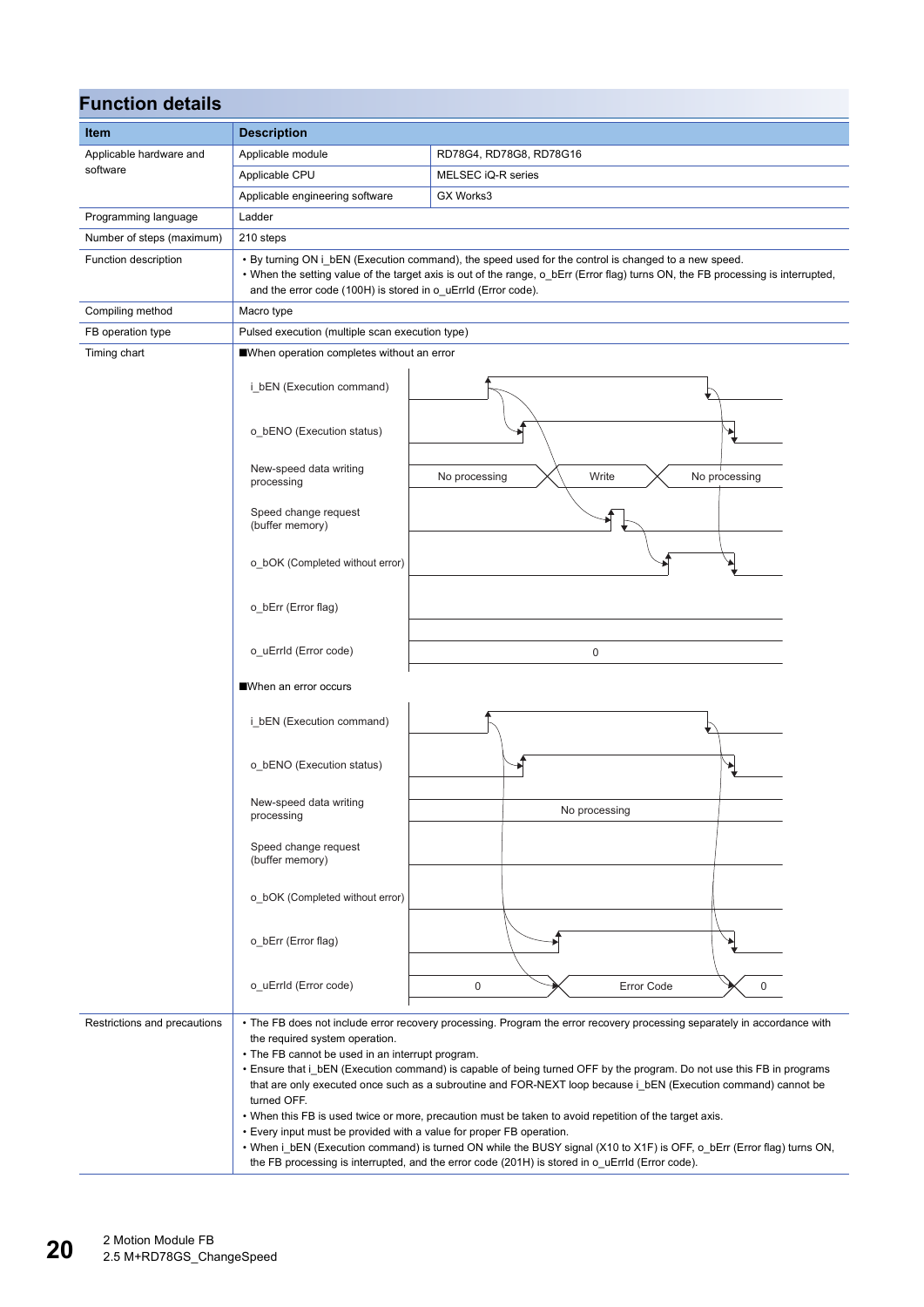| <b>Error codes</b> |                                                                                                                        |                                                |  |  |  |
|--------------------|------------------------------------------------------------------------------------------------------------------------|------------------------------------------------|--|--|--|
| <b>Error code</b>  | <b>Description</b>                                                                                                     | <b>Action</b>                                  |  |  |  |
| 100H               | The setting value of i uAxis (Target axis) is out of the range.<br>The target axis is not within the range of 1 to 16. | Please try again after confirming the setting. |  |  |  |
| 201H               | This FB is executed before positioning operation starts.                                                               | Please try again during positioning operation. |  |  |  |

| Version upgrade history |             |                    |  |  |
|-------------------------|-------------|--------------------|--|--|
| <b>Version</b>          | <b>Date</b> | <b>Description</b> |  |  |
| 00A                     | 2021/04/30  | First edition      |  |  |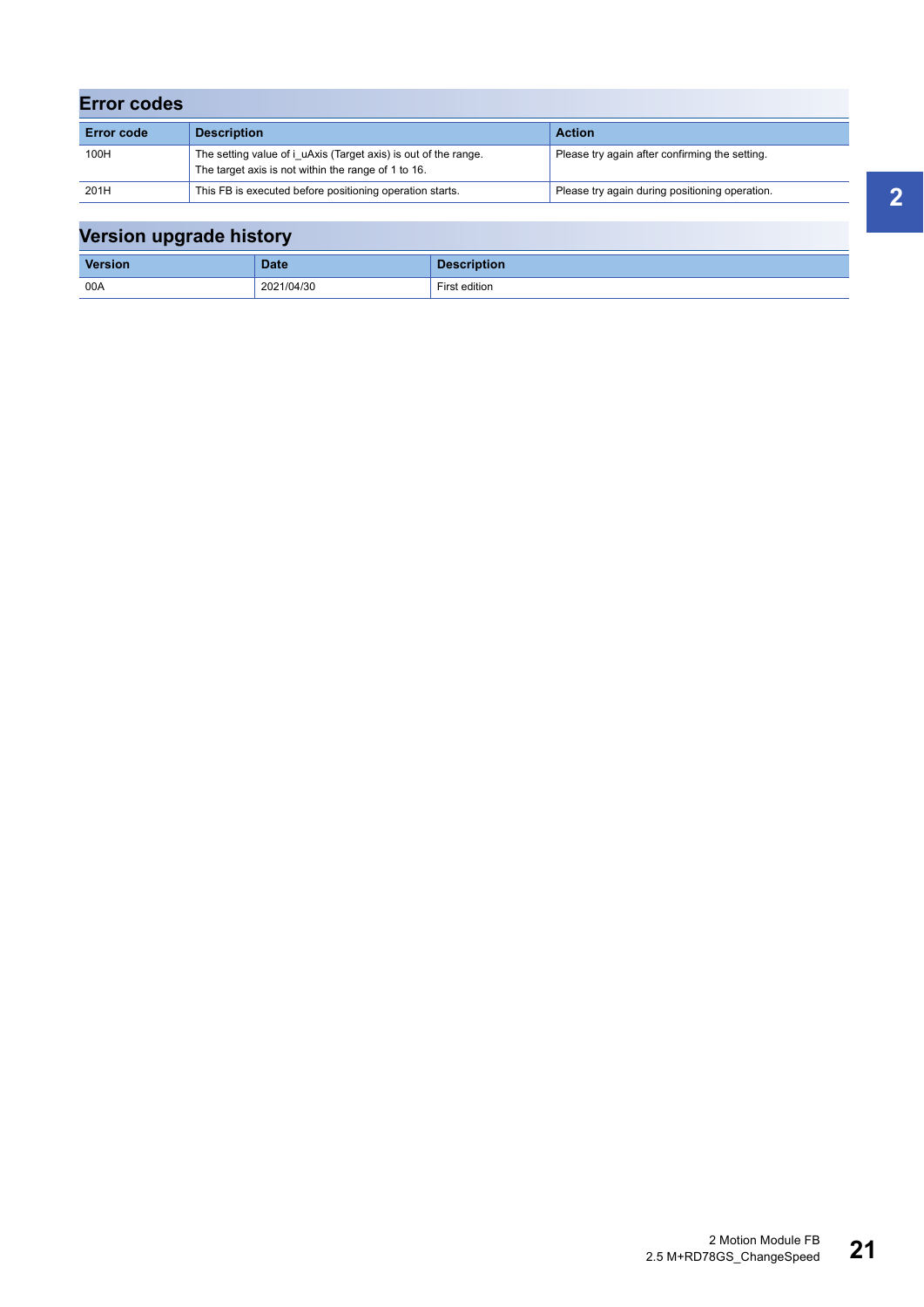#### <span id="page-23-0"></span>M+RD78GS\_ChangeAccDecTime

#### **Overview**



#### **Labels**

#### ■**Input labels**

| No. | Variable name                      | <b>Name</b>                                               | Data type                 | <b>Setting range</b>                                           | <b>Description</b>                                                                                                                                                                                  |
|-----|------------------------------------|-----------------------------------------------------------|---------------------------|----------------------------------------------------------------|-----------------------------------------------------------------------------------------------------------------------------------------------------------------------------------------------------|
| (1) | i bEN                              | Execution<br>command                                      | <b>Bit</b>                | ON, OFF                                                        | ON: The FB is activated.<br>OFF: The FB is not activated.                                                                                                                                           |
| (2) | i stModule                         | Module label                                              | Structure                 | The setting range<br>differs depending on<br>the module label. | Specify the module label of the MELSEC iQ-R Motion<br>module.                                                                                                                                       |
| (3) | i uAxis                            | Target axis                                               | Word [unsigned]           | 1 to 16                                                        | Specify the axis number.<br>• When using RD78G4: 1 to 4<br>• When using RD78G8: 1 to 8<br>• When using RD78G16: 1 to 16                                                                             |
| (4) | i bEnable                          | Acceleration/<br>deceleration time<br>change enabled flag | Bit                       | ON, OFF                                                        | Set this label to enable or disable acceleration/deceleration<br>time changes.<br>• ON: Enabled<br>$\cdot$ OFF: Disabled                                                                            |
| (5) | <i>i</i> udNewAcceleratio<br>nTime | Cd.10: New<br>acceleration time<br>value                  | Double word<br>[unsigned] | 0 to 8388608 (ms)                                              | Set a new acceleration time.<br>When 0 is set, the acceleration time is not changed after<br>the speed is changed. In this case, the previously set<br>acceleration time is applied to the control. |
| (6) | i udNewDeceleratio<br>nTime        | Cd.11: New<br>deceleration time<br>value                  | Double word<br>[unsigned] | 0 to 8388608 (ms)                                              | Set a new deceleration time.<br>When 0 is set, the deceleration time is not changed after<br>the speed is changed. In this case, the previously set<br>deceleration time is applied to the control. |

#### ■**Output labels**

| No.  | Variable name | <b>Name</b>                | Data type       | Default value | <b>Description</b>                                                                               |
|------|---------------|----------------------------|-----------------|---------------|--------------------------------------------------------------------------------------------------|
| (7)  | o bENO        | Execution status           | Bit             | OFF           | ON: The execution command is ON.<br>OFF: The execution command is OFF.                           |
| (8)  | o bOK         | Completed without<br>error | <b>Bit</b>      | <b>OFF</b>    | When ON, it indicates that setting acceleration/<br>deceleration time change has been completed. |
| (9)  | o bErr        | Error flag                 | <b>Bit</b>      | OFF           | When ON, it indicates that an error has occurred in the FB.                                      |
| (10) | o uErrid      | Error code                 | Word [unsigned] | 0             | The error code generated in the FB is stored.                                                    |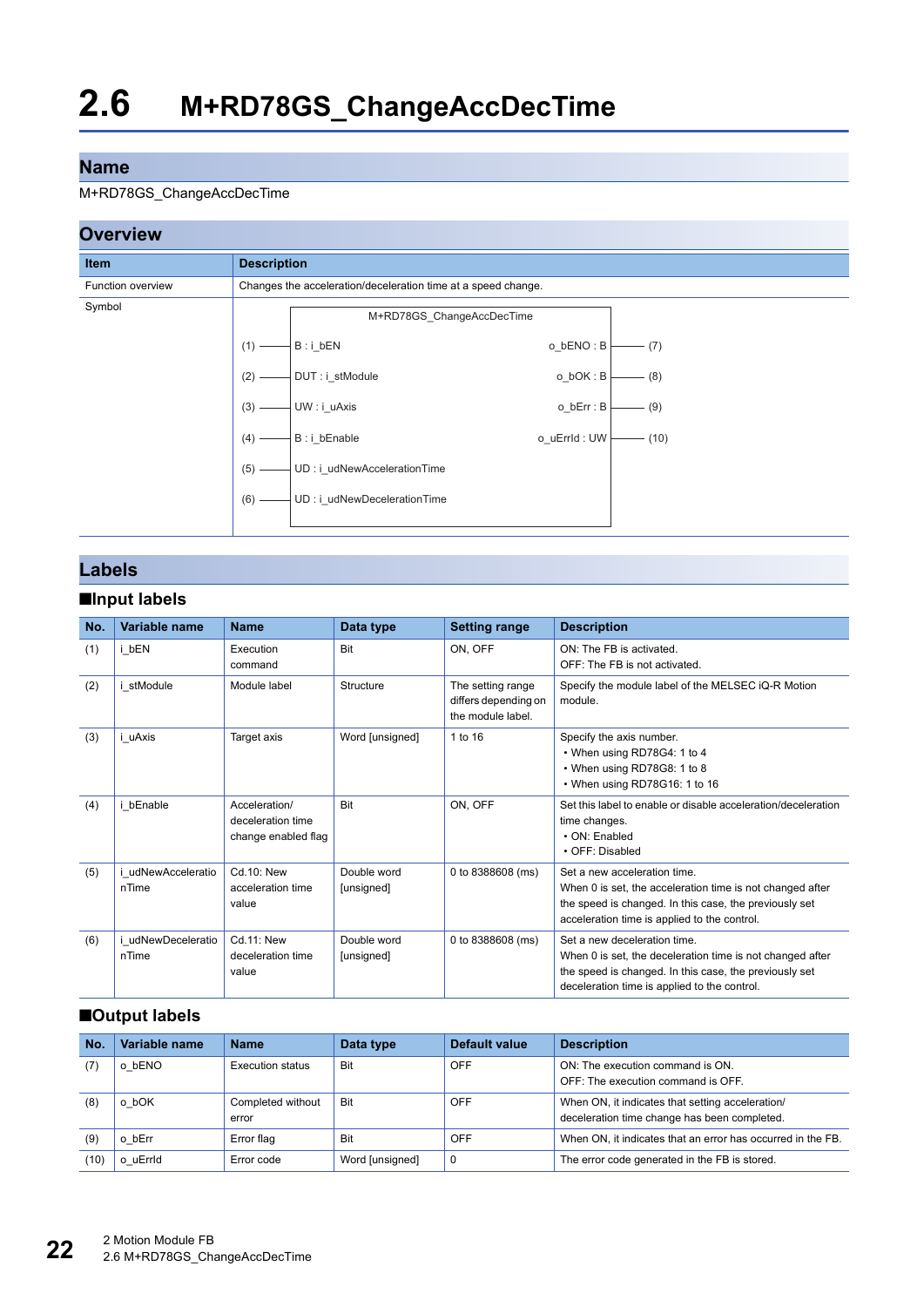| <b>Function details</b>   |                                                                                                                                                                                                                                          |                                                                                                                                                                                                                                                                                                                                                                                                                                                                                                                                                                                                                                                                                                                                                                                                                                                                                                                                                                                |                 |  |  |
|---------------------------|------------------------------------------------------------------------------------------------------------------------------------------------------------------------------------------------------------------------------------------|--------------------------------------------------------------------------------------------------------------------------------------------------------------------------------------------------------------------------------------------------------------------------------------------------------------------------------------------------------------------------------------------------------------------------------------------------------------------------------------------------------------------------------------------------------------------------------------------------------------------------------------------------------------------------------------------------------------------------------------------------------------------------------------------------------------------------------------------------------------------------------------------------------------------------------------------------------------------------------|-----------------|--|--|
| <b>Item</b>               | <b>Description</b>                                                                                                                                                                                                                       |                                                                                                                                                                                                                                                                                                                                                                                                                                                                                                                                                                                                                                                                                                                                                                                                                                                                                                                                                                                |                 |  |  |
| Applicable hardware and   | Applicable module                                                                                                                                                                                                                        | RD78G4, RD78G8, RD78G16                                                                                                                                                                                                                                                                                                                                                                                                                                                                                                                                                                                                                                                                                                                                                                                                                                                                                                                                                        |                 |  |  |
| software                  | Applicable CPU                                                                                                                                                                                                                           | MELSEC iQ-R series                                                                                                                                                                                                                                                                                                                                                                                                                                                                                                                                                                                                                                                                                                                                                                                                                                                                                                                                                             |                 |  |  |
|                           | Applicable engineering software                                                                                                                                                                                                          | GX Works3                                                                                                                                                                                                                                                                                                                                                                                                                                                                                                                                                                                                                                                                                                                                                                                                                                                                                                                                                                      |                 |  |  |
| Programming language      | Ladder                                                                                                                                                                                                                                   |                                                                                                                                                                                                                                                                                                                                                                                                                                                                                                                                                                                                                                                                                                                                                                                                                                                                                                                                                                                |                 |  |  |
| Number of steps (maximum) | 212 steps                                                                                                                                                                                                                                |                                                                                                                                                                                                                                                                                                                                                                                                                                                                                                                                                                                                                                                                                                                                                                                                                                                                                                                                                                                |                 |  |  |
| Function description      | i bEnable (Acceleration/deceleration time change enabled flag).<br>modifications to acceleration/deceleration time.<br>modifications to acceleration/deceleration time.<br>and the error code (100H) is stored in o uErrld (Error code). | • By turning ON i bEN (Execution command), the setting of the acceleration/deceleration time is changed according to<br>When i bEnable (Acceleration/deceleration time change enabled flag) is ON, i udNewAccelerationTime (Cd.10: New<br>acceleration time value) and i_udNewDecelerationTime (Cd.11: New deceleration time value) are set and Cd.12:<br>Acceleration/deceleration time change value during speed change, enable/disable selection is changed to 1: Enables<br>When i_bEnable (Acceleration/deceleration time change enabled flag) is OFF, i_udNewAccelerationTime (Cd.10: New<br>acceleration time value) and i udNewDecelerationTime (Cd.11: New deceleration time value) are not set and Cd.12:<br>Acceleration/deceleration time change value during speed change, enable/disable selection is changed to 0: Disables<br>• When the setting value of the target axis is out of the range, o bErr (Error flag) turns ON, the FB processing is interrupted, |                 |  |  |
| Compiling method          | Macro type                                                                                                                                                                                                                               |                                                                                                                                                                                                                                                                                                                                                                                                                                                                                                                                                                                                                                                                                                                                                                                                                                                                                                                                                                                |                 |  |  |
| FB operation type         | Pulsed execution (single scan execution type)                                                                                                                                                                                            |                                                                                                                                                                                                                                                                                                                                                                                                                                                                                                                                                                                                                                                                                                                                                                                                                                                                                                                                                                                |                 |  |  |
| Timing chart              | When operation completes without an error<br>i_bEN (Execution command)                                                                                                                                                                   | • When "Cd.12: Acceleration/deceleration time change value during speed change, enable/disable" selection is "enabled"                                                                                                                                                                                                                                                                                                                                                                                                                                                                                                                                                                                                                                                                                                                                                                                                                                                         |                 |  |  |
|                           | o bENO (Execution status)<br>i_bEnable (Acceleration/deceleration<br>time change enabled flag)<br>Cd.10/Cd.11: New acceleration time                                                                                                     |                                                                                                                                                                                                                                                                                                                                                                                                                                                                                                                                                                                                                                                                                                                                                                                                                                                                                                                                                                                | ∗               |  |  |
|                           | value/New deceleration time value<br>Cd.12: Acceleration/deceleration time<br>change value during speed change,                                                                                                                          | Current value<br>New value<br><b>Disabled</b><br>Enabled                                                                                                                                                                                                                                                                                                                                                                                                                                                                                                                                                                                                                                                                                                                                                                                                                                                                                                                       | <b>Disabled</b> |  |  |
|                           | enable/disable<br>o bOK (Completed without error)                                                                                                                                                                                        |                                                                                                                                                                                                                                                                                                                                                                                                                                                                                                                                                                                                                                                                                                                                                                                                                                                                                                                                                                                |                 |  |  |
|                           | o bErr (Error flag)                                                                                                                                                                                                                      |                                                                                                                                                                                                                                                                                                                                                                                                                                                                                                                                                                                                                                                                                                                                                                                                                                                                                                                                                                                |                 |  |  |
|                           | o_uErrId (Error code)                                                                                                                                                                                                                    | 0                                                                                                                                                                                                                                                                                                                                                                                                                                                                                                                                                                                                                                                                                                                                                                                                                                                                                                                                                                              |                 |  |  |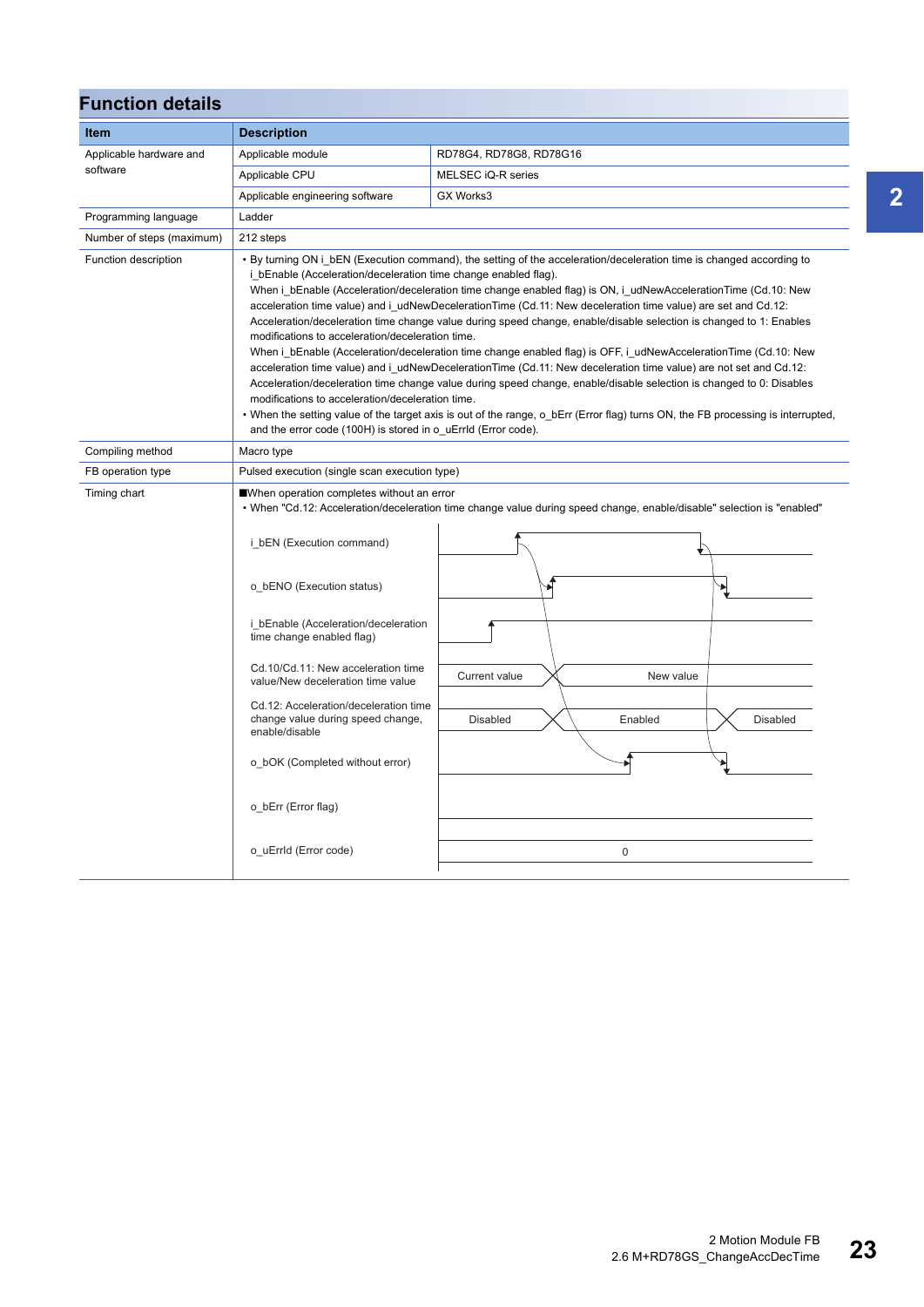| Item                         | <b>Description</b>                                                                                                                                                                     |                                                                                                                                                                                                                                                                                                                                                                                                                                                                                                                                                                                                                 |
|------------------------------|----------------------------------------------------------------------------------------------------------------------------------------------------------------------------------------|-----------------------------------------------------------------------------------------------------------------------------------------------------------------------------------------------------------------------------------------------------------------------------------------------------------------------------------------------------------------------------------------------------------------------------------------------------------------------------------------------------------------------------------------------------------------------------------------------------------------|
| Timing chart                 |                                                                                                                                                                                        | • When "Cd.12: Acceleration/deceleration time change value during speed change, enable/disable" selection is "disabled"                                                                                                                                                                                                                                                                                                                                                                                                                                                                                         |
|                              | i_bEN (Execution command)                                                                                                                                                              |                                                                                                                                                                                                                                                                                                                                                                                                                                                                                                                                                                                                                 |
|                              | o_bENO (Execution status)                                                                                                                                                              | ∙                                                                                                                                                                                                                                                                                                                                                                                                                                                                                                                                                                                                               |
|                              | i_bEnable (Acceleration/deceleration<br>time change enabled flag)                                                                                                                      |                                                                                                                                                                                                                                                                                                                                                                                                                                                                                                                                                                                                                 |
|                              | Cd.10/Cd.11: New acceleration time<br>value/New deceleration time value                                                                                                                | <b>Current Value</b>                                                                                                                                                                                                                                                                                                                                                                                                                                                                                                                                                                                            |
|                              | Cd.12: Acceleration/deceleration time<br>change value during speed change,<br>enable/disable                                                                                           | Enabled<br><b>Disabled</b>                                                                                                                                                                                                                                                                                                                                                                                                                                                                                                                                                                                      |
|                              | o_bOK (Completed without error)                                                                                                                                                        |                                                                                                                                                                                                                                                                                                                                                                                                                                                                                                                                                                                                                 |
|                              | o_bErr (Error flag)                                                                                                                                                                    |                                                                                                                                                                                                                                                                                                                                                                                                                                                                                                                                                                                                                 |
|                              | o_uErrId (Error code)                                                                                                                                                                  | $\mathbf 0$                                                                                                                                                                                                                                                                                                                                                                                                                                                                                                                                                                                                     |
|                              | When an error occurs                                                                                                                                                                   |                                                                                                                                                                                                                                                                                                                                                                                                                                                                                                                                                                                                                 |
|                              | i_bEN (Execution command)                                                                                                                                                              |                                                                                                                                                                                                                                                                                                                                                                                                                                                                                                                                                                                                                 |
|                              | o_bENO (Execution status)                                                                                                                                                              | ▶                                                                                                                                                                                                                                                                                                                                                                                                                                                                                                                                                                                                               |
|                              | i_bEnable (Acceleration/deceleration<br>time change enabled flag)                                                                                                                      |                                                                                                                                                                                                                                                                                                                                                                                                                                                                                                                                                                                                                 |
|                              | Cd.10/Cd.11: New acceleration time<br>value/New deceleration time value                                                                                                                | <b>Current Value</b>                                                                                                                                                                                                                                                                                                                                                                                                                                                                                                                                                                                            |
|                              | Cd.12: Acceleration/deceleration time<br>change value during speed change,<br>enable/disable                                                                                           | <b>Disabled</b>                                                                                                                                                                                                                                                                                                                                                                                                                                                                                                                                                                                                 |
|                              | o_bOK (Completed without error)                                                                                                                                                        |                                                                                                                                                                                                                                                                                                                                                                                                                                                                                                                                                                                                                 |
|                              | o_bErr (Error flag)                                                                                                                                                                    |                                                                                                                                                                                                                                                                                                                                                                                                                                                                                                                                                                                                                 |
|                              | o uErrld (Error code)                                                                                                                                                                  | Error Code<br>0<br>0                                                                                                                                                                                                                                                                                                                                                                                                                                                                                                                                                                                            |
| Restrictions and precautions | the required system operation.<br>• The FB cannot be used in an interrupt program.<br>turned OFF.<br>an error.<br>• Every input must be provided with a value for proper FB operation. | • The FB does not include error recovery processing. Program the error recovery processing separately in accordance with<br>• Ensure that i bEN (Execution command) is capable of being turned OFF by the program. Do not use this FB in programs<br>that are only executed once such as a subroutine and FOR-NEXT loop because i_bEN (Execution command) cannot be<br>. When this FB is used twice or more, precaution must be taken to avoid repetition of the target axis.<br>• A duplicated coil warning may occur during compile operation. However, this is not a problem and the FB will operate without |
| <b>Frror codes</b>           |                                                                                                                                                                                        |                                                                                                                                                                                                                                                                                                                                                                                                                                                                                                                                                                                                                 |

| LIU vuuto         |                                                                                                                        |                                                |  |  |  |
|-------------------|------------------------------------------------------------------------------------------------------------------------|------------------------------------------------|--|--|--|
| <b>Error code</b> | <b>Description</b>                                                                                                     | <b>Action</b>                                  |  |  |  |
| 100H              | The setting value of i uAxis (Target axis) is out of the range.<br>The target axis is not within the range of 1 to 16. | Please try again after confirming the setting. |  |  |  |

| . .            |             |                    |
|----------------|-------------|--------------------|
| <b>Version</b> | <b>Date</b> | <b>Description</b> |
| 00A            | 2021/04/30  | First edition      |

**24** 2 Motion Module FB 2.6 M+RD78GS\_ChangeAccDecTime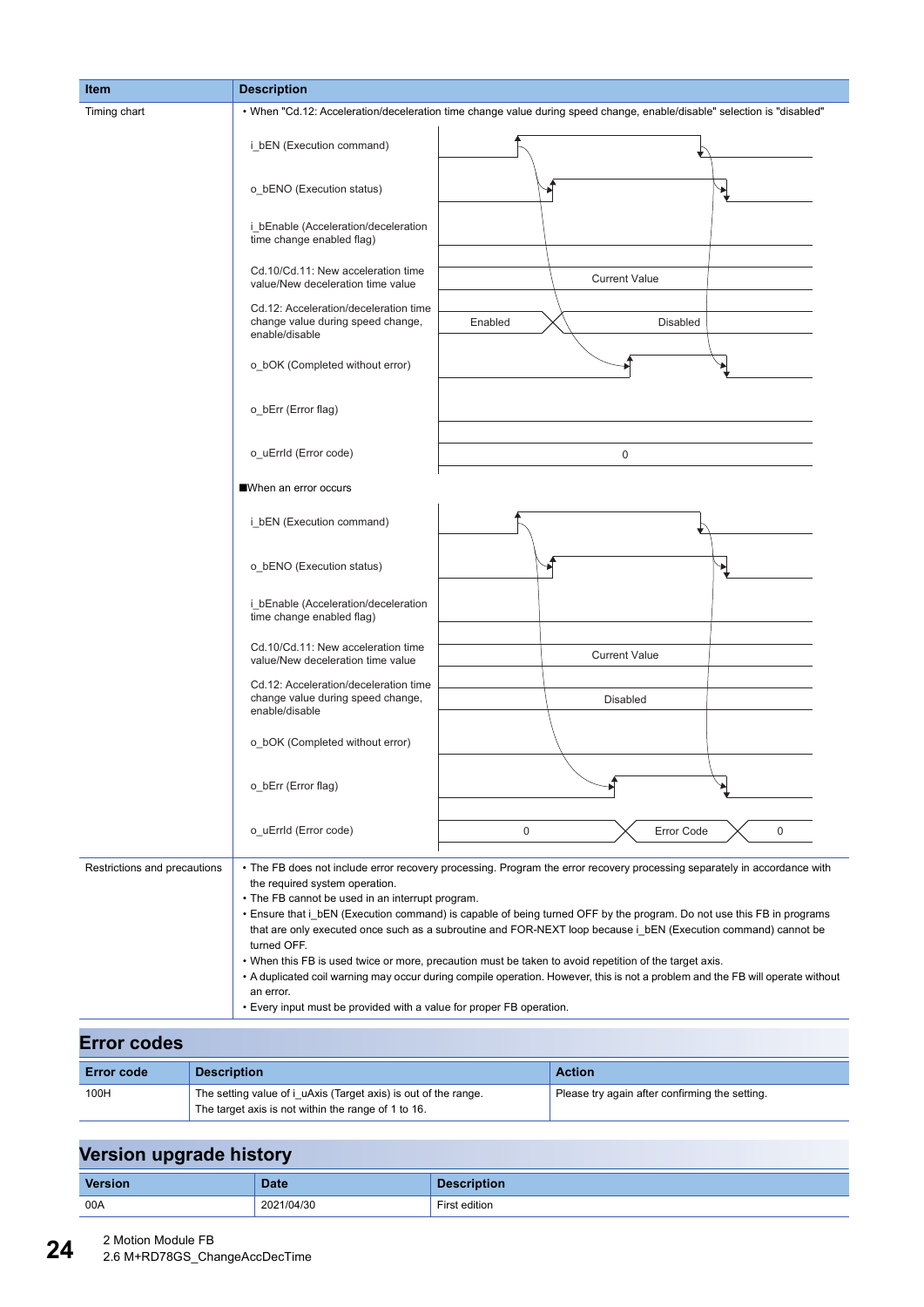<span id="page-26-0"></span>M+RD78GS\_ChangePosition

#### **Overview**



#### **Labels**

#### ■**Input labels**

| No. | Variable name          | <b>Name</b>                                                | Data type                 | <b>Setting range</b>                                           | <b>Description</b>                                                                                                               |
|-----|------------------------|------------------------------------------------------------|---------------------------|----------------------------------------------------------------|----------------------------------------------------------------------------------------------------------------------------------|
| (1) | bEN                    | Execution<br>command                                       | Bit                       | ON, OFF                                                        | ON: The FB is activated.<br>OFF: The FB is not activated.                                                                        |
| (2) | i stModule             | Module label                                               | Structure                 | The setting range<br>differs depending on<br>the module label. | Specify the module label of the MELSEC iQ-R Motion<br>module.                                                                    |
| (3) | i uAxis                | Target axis                                                | Word [unsigned]           | 1 to 16                                                        | Specify the axis number.<br>• When using RD78G4: 1 to 4<br>• When using RD78G8: 1 to 8<br>• When using RD78G16: 1 to 16          |
| (4) | dTargetNewPositi<br>on | Cd.27: Target<br>position change<br>value (New<br>address) | Double word<br>[signed]   | $*_{1}$                                                        | Set the new positioning address when changing the target<br>position during positioning operation.                               |
| (5) | udTargetNewSpee<br>d   | Cd.28: Target<br>position change<br>value (New speed)      | Double word<br>[unsigned] | $*_{2}$                                                        | Set the new speed when changing the target position<br>during positioning operation.<br>When 0 is set, the speed is not changed. |

<span id="page-26-2"></span>\*1 The setting ranges are in the following table and depend on the "Pr.1: Unit setting" setting.

|     | mm $(x10^{-1}$ um)        | inch ( $\times$ 10 <sup>-9</sup> inch) | degree $(x10^{-5})$ degree) | pulse (pulse)             |
|-----|---------------------------|----------------------------------------|-----------------------------|---------------------------|
| ABS | -2147483648 to 2147483647 | -2147483648 to 2147483647              | 0 to 35999999               | -2147483648 to 2147483647 |
| INC |                           |                                        | -2147483648 to 2147483647   |                           |

#### <span id="page-26-3"></span>\*2 The setting ranges are in the following table and depend on the "Pr.1: Unit setting" setting.

| mm $(x10^{-2}$ mm/min) | inch $(x10^{-3}$ inch/min) | degree ( $\times$ 10 <sup>-3</sup> degree/min) $^{\ast}{}^{3}$ | pulse (pulse/s) |
|------------------------|----------------------------|----------------------------------------------------------------|-----------------|
| 0 to 2000000000        | 0 to 2000000000            | 0 to 2000000000                                                | 0 to 1000000000 |

<span id="page-26-1"></span>\*3 The setting for which "Pr.83: Speed control 10 x multiplier for degree axis" is enabled is 0 to 2000000000 ( $\times$ 10<sup>-2</sup>degree/min).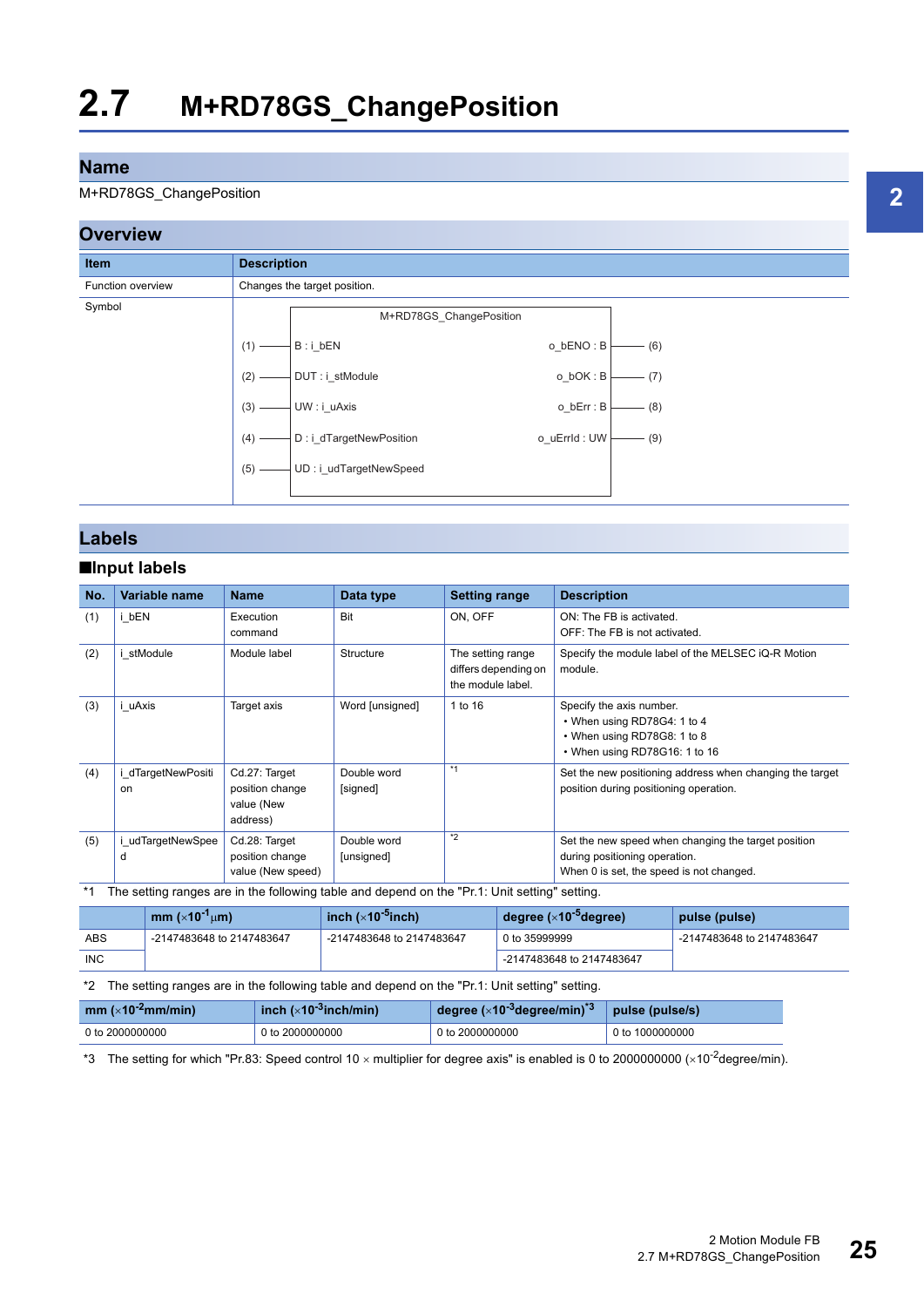#### ■**Output labels**

| No. | Variable name | <b>Name</b>                | Data type       | Default value | <b>Description</b>                                                                       |
|-----|---------------|----------------------------|-----------------|---------------|------------------------------------------------------------------------------------------|
| (6) | o bENO        | <b>Execution status</b>    | <b>Bit</b>      | OFF           | ON: The execution command is ON.<br>OFF: The execution command is OFF.                   |
|     | o bOK         | Completed without<br>error | Bit             | OFF           | When ON, it indicates that the module has accepted the<br>target position change values. |
| (8) | o bErr        | Error flag                 | <b>Bit</b>      | OFF           | When ON, it indicates that an error has occurred in the FB.                              |
| (9) | o uErrid      | Error code                 | Word [unsigned] | $\mathbf 0$   | The generated error code is stored.                                                      |

| <b>Item</b>               | <b>Description</b>                                                                                                                                                                                                                                                                                                                                                                                                                                                                                                                               |                         |  |  |
|---------------------------|--------------------------------------------------------------------------------------------------------------------------------------------------------------------------------------------------------------------------------------------------------------------------------------------------------------------------------------------------------------------------------------------------------------------------------------------------------------------------------------------------------------------------------------------------|-------------------------|--|--|
| Applicable hardware and   | Applicable module                                                                                                                                                                                                                                                                                                                                                                                                                                                                                                                                | RD78G4, RD78G8, RD78G16 |  |  |
| software                  | Applicable CPU                                                                                                                                                                                                                                                                                                                                                                                                                                                                                                                                   | MELSEC iQ-R series      |  |  |
|                           | Applicable engineering software                                                                                                                                                                                                                                                                                                                                                                                                                                                                                                                  | GX Works3               |  |  |
| Programming language      | Ladder                                                                                                                                                                                                                                                                                                                                                                                                                                                                                                                                           |                         |  |  |
| Number of steps (maximum) | 254 steps                                                                                                                                                                                                                                                                                                                                                                                                                                                                                                                                        |                         |  |  |
| Function description      | • By turning ON i bEN (Execution command), the target position is changed according to the value set in<br>i dTargetNewPosition (Cd.27: Target position change value (New address)) and the speed is changed according to the<br>value set in i udTargetNewSpeed (Cd.28: Target position change value (New speed)) during position control.<br>. When the setting value of the target axis is out of the range, o bErr (Error flag) turns ON, the FB processing is interrupted,<br>and the error code (100H) is stored in o uErrld (Error code). |                         |  |  |
| Compiling method          | Macro type                                                                                                                                                                                                                                                                                                                                                                                                                                                                                                                                       |                         |  |  |
| FB operation type         | Pulsed execution (multiple scan execution type)                                                                                                                                                                                                                                                                                                                                                                                                                                                                                                  |                         |  |  |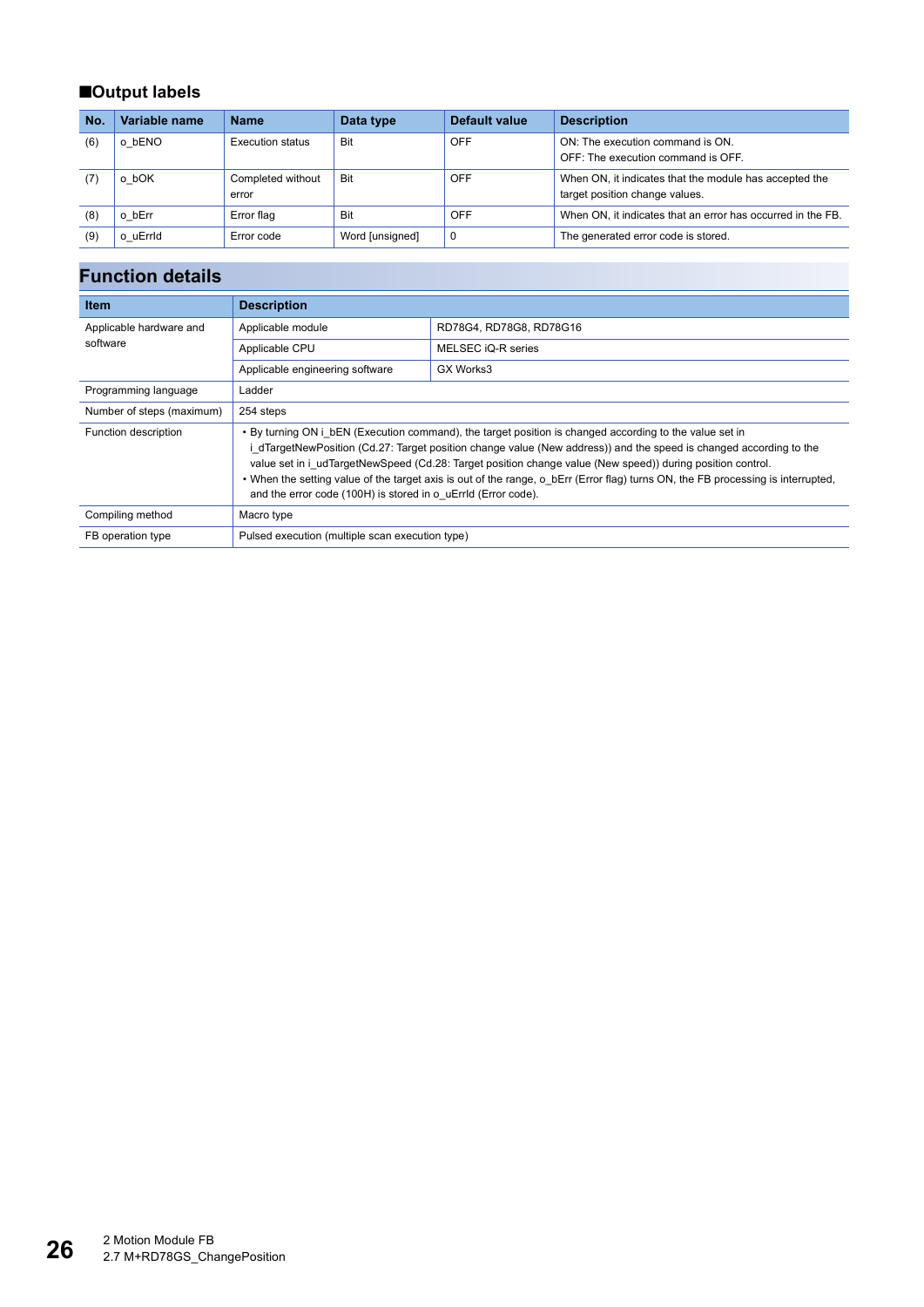| <b>Description</b><br><b>Item</b> |                    |                                                                                                                                                                                                                                                                                                                                                                                                                                                                                                                                                                                                                                                                                                                                                                                                                                                                                         |               |                                                |             |  |
|-----------------------------------|--------------------|-----------------------------------------------------------------------------------------------------------------------------------------------------------------------------------------------------------------------------------------------------------------------------------------------------------------------------------------------------------------------------------------------------------------------------------------------------------------------------------------------------------------------------------------------------------------------------------------------------------------------------------------------------------------------------------------------------------------------------------------------------------------------------------------------------------------------------------------------------------------------------------------|---------------|------------------------------------------------|-------------|--|
| Timing chart                      |                    | When operation completes without an error                                                                                                                                                                                                                                                                                                                                                                                                                                                                                                                                                                                                                                                                                                                                                                                                                                               |               |                                                |             |  |
|                                   |                    | i_bEN (Execution command)                                                                                                                                                                                                                                                                                                                                                                                                                                                                                                                                                                                                                                                                                                                                                                                                                                                               |               |                                                |             |  |
|                                   |                    | o_bENO (Execution status)                                                                                                                                                                                                                                                                                                                                                                                                                                                                                                                                                                                                                                                                                                                                                                                                                                                               |               |                                                |             |  |
|                                   |                    | Cd.27: Target position change<br>value (New address)                                                                                                                                                                                                                                                                                                                                                                                                                                                                                                                                                                                                                                                                                                                                                                                                                                    | Current value | New value                                      |             |  |
|                                   |                    | Cd.28: Target position change<br>value (New speed)                                                                                                                                                                                                                                                                                                                                                                                                                                                                                                                                                                                                                                                                                                                                                                                                                                      | Current value | New value                                      |             |  |
|                                   |                    | o_bOK (Completed without error)                                                                                                                                                                                                                                                                                                                                                                                                                                                                                                                                                                                                                                                                                                                                                                                                                                                         |               |                                                |             |  |
|                                   |                    | o_bErr (Error flag)                                                                                                                                                                                                                                                                                                                                                                                                                                                                                                                                                                                                                                                                                                                                                                                                                                                                     |               |                                                |             |  |
|                                   |                    | o uErrId (Error code)                                                                                                                                                                                                                                                                                                                                                                                                                                                                                                                                                                                                                                                                                                                                                                                                                                                                   |               | 0                                              |             |  |
|                                   |                    | When an error occurs                                                                                                                                                                                                                                                                                                                                                                                                                                                                                                                                                                                                                                                                                                                                                                                                                                                                    |               |                                                |             |  |
|                                   |                    | i_bEN (Execution command)                                                                                                                                                                                                                                                                                                                                                                                                                                                                                                                                                                                                                                                                                                                                                                                                                                                               |               |                                                |             |  |
|                                   |                    | o_bENO (Execution status)                                                                                                                                                                                                                                                                                                                                                                                                                                                                                                                                                                                                                                                                                                                                                                                                                                                               |               |                                                |             |  |
|                                   |                    | Cd.27: Target position change<br>value (New address)                                                                                                                                                                                                                                                                                                                                                                                                                                                                                                                                                                                                                                                                                                                                                                                                                                    |               | Current value                                  |             |  |
|                                   |                    | Cd.28: Target position change<br>value (New speed)                                                                                                                                                                                                                                                                                                                                                                                                                                                                                                                                                                                                                                                                                                                                                                                                                                      |               | Current value                                  |             |  |
|                                   |                    | o_bOK (Completed without error)                                                                                                                                                                                                                                                                                                                                                                                                                                                                                                                                                                                                                                                                                                                                                                                                                                                         |               |                                                |             |  |
|                                   |                    | o_bErr (Error flag)                                                                                                                                                                                                                                                                                                                                                                                                                                                                                                                                                                                                                                                                                                                                                                                                                                                                     |               |                                                |             |  |
|                                   |                    | o uErrId (Error code)                                                                                                                                                                                                                                                                                                                                                                                                                                                                                                                                                                                                                                                                                                                                                                                                                                                                   | $\bf 0$       | Error code                                     | $\mathbf 0$ |  |
| Restrictions and precautions      |                    | • The FB does not include error recovery processing. Program the error recovery processing separately in accordance with<br>the required system operation.<br>• The FB cannot be used in an interrupt program.<br>• Ensure that i_bEN (Execution command) is capable of being turned OFF by the program. Do not use this FB in programs<br>that are only executed once such as a subroutine and FOR-NEXT loop because i_bEN (Execution command) cannot be<br>turned OFF.<br>. When this FB is used twice or more, precaution must be taken to avoid repetition of the target axis.<br>• Every input must be provided with a value for proper FB operation.<br>• When i_bEN (Execution command) is turned ON while the BUSY signal (X10 to X1F) is OFF, o_bErr (Error flag) turns ON,<br>the FB processing is interrupted, and the error code (201H) is stored in o_uErrld (Error code). |               |                                                |             |  |
| <b>Error codes</b>                |                    |                                                                                                                                                                                                                                                                                                                                                                                                                                                                                                                                                                                                                                                                                                                                                                                                                                                                                         |               |                                                |             |  |
| <b>Error code</b>                 | <b>Description</b> |                                                                                                                                                                                                                                                                                                                                                                                                                                                                                                                                                                                                                                                                                                                                                                                                                                                                                         |               | <b>Action</b>                                  |             |  |
| 100H                              |                    | The setting value of i_uAxis (Target axis) is out of the range.                                                                                                                                                                                                                                                                                                                                                                                                                                                                                                                                                                                                                                                                                                                                                                                                                         |               | Please try again after confirming the setting. |             |  |

The target axis is not within the range of 1 to 16.

| <b>Version</b> | <b>Date</b> | <b>Description</b> |
|----------------|-------------|--------------------|
| 00A            | 2021/04/30  | First edition      |

201H This FB is executed before positioning operation starts. Please try again during positioning operation.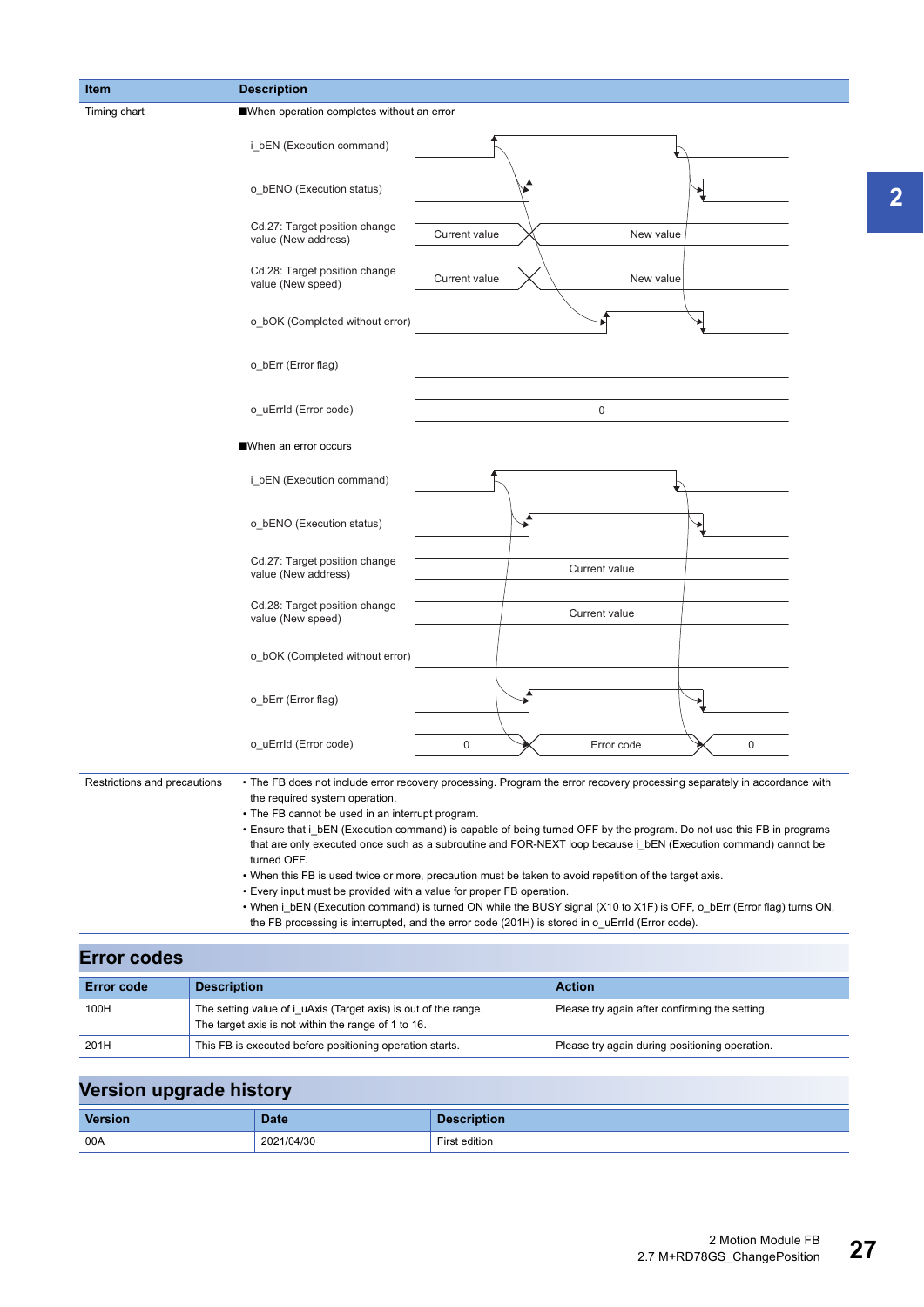<span id="page-29-0"></span>M+RD78GS\_Restart

#### **Overview**

#### **Item Description** Function overview **Restarts** the axis being stopped. Symbol M+RD78GS\_Restart DUT : i\_stModule UW : i\_uAxis  $B : i_bEN$ (2) (3)  $(1) -$  (5)  $-$  (6)  $-$  (7)  $-$  (4) o\_bOK : B o\_bErr : B o\_uErrId : UW o\_bENO : B

#### **Labels**

#### ■**Input labels**

| No. | Variable name | <b>Name</b>          | Data type       | <b>Setting range</b>                                           | <b>Description</b>                                                                                                      |
|-----|---------------|----------------------|-----------------|----------------------------------------------------------------|-------------------------------------------------------------------------------------------------------------------------|
| (1) | bEN           | Execution<br>command | Bit             | ON. OFF                                                        | ON: The FB is activated.<br>OFF: The FB is not activated.                                                               |
| (2) | stModule      | Module label         | Structure       | The setting range<br>differs depending on<br>the module label. | Specify the module label of the MELSEC iQ-R Motion<br>module.                                                           |
| (3) | uAxis         | Target axis          | Word [unsigned] | 1 to 16                                                        | Specify the axis number.<br>• When using RD78G4: 1 to 4<br>• When using RD78G8: 1 to 8<br>• When using RD78G16: 1 to 16 |

#### ■**Output labels**

| No. | Variable name | <b>Name</b>                | Data type       | Default value | <b>Description</b>                                                                 |
|-----|---------------|----------------------------|-----------------|---------------|------------------------------------------------------------------------------------|
| (4) | o bENO        | Execution status           | <b>Bit</b>      | <b>OFF</b>    | ON: The execution command is ON.<br>OFF: The execution command is OFF.             |
| (5) | bOK           | Completed without<br>error | <b>Bit</b>      | <b>OFF</b>    | When ON, it indicates that the module has accepted the<br>restart command request. |
| (6) | bErr<br>O     | Error flag                 | Bit             | OFF           | When ON, it indicates that an error has occurred in the FB.                        |
|     | o uErrid      | Error code                 | Word [unsigned] | 0             | The generated error code is stored.                                                |

| <b>Item</b>               | <b>Description</b>                                                                                                                                                                                                                                                                                                                                                                                                                                                                                                                                                                                                                                            |                    |  |  |
|---------------------------|---------------------------------------------------------------------------------------------------------------------------------------------------------------------------------------------------------------------------------------------------------------------------------------------------------------------------------------------------------------------------------------------------------------------------------------------------------------------------------------------------------------------------------------------------------------------------------------------------------------------------------------------------------------|--------------------|--|--|
| Applicable hardware and   | Applicable module<br>RD78G4, RD78G8, RD78G16                                                                                                                                                                                                                                                                                                                                                                                                                                                                                                                                                                                                                  |                    |  |  |
| software                  | Applicable CPU                                                                                                                                                                                                                                                                                                                                                                                                                                                                                                                                                                                                                                                | MELSEC iQ-R series |  |  |
|                           | Applicable engineering software                                                                                                                                                                                                                                                                                                                                                                                                                                                                                                                                                                                                                               | GX Works3          |  |  |
| Programming language      | Ladder                                                                                                                                                                                                                                                                                                                                                                                                                                                                                                                                                                                                                                                        |                    |  |  |
| Number of steps (maximum) | 263 steps                                                                                                                                                                                                                                                                                                                                                                                                                                                                                                                                                                                                                                                     |                    |  |  |
| Function description      | . Only when the conditions are met, the positioning operation that is stopped due to an error is restarted by turning ON i bEN<br>(Execution command). If any of the conditions is not met, o bErr (Error flag) turns ON, the FB processing is interrupted, and<br>the error code (202H) is stored in o uErrId (Error code).<br><conditions><br/>- Positioning complete signal ([Md.31] Status: b15): OFF<br/>Axis operation status: Stop<br/>• When the setting value of the target axis is out of the range, o bErr (Error flag) turns ON, the FB processing is interrupted,<br/>and the error code (100H) is stored in o uErrld (Error code).</conditions> |                    |  |  |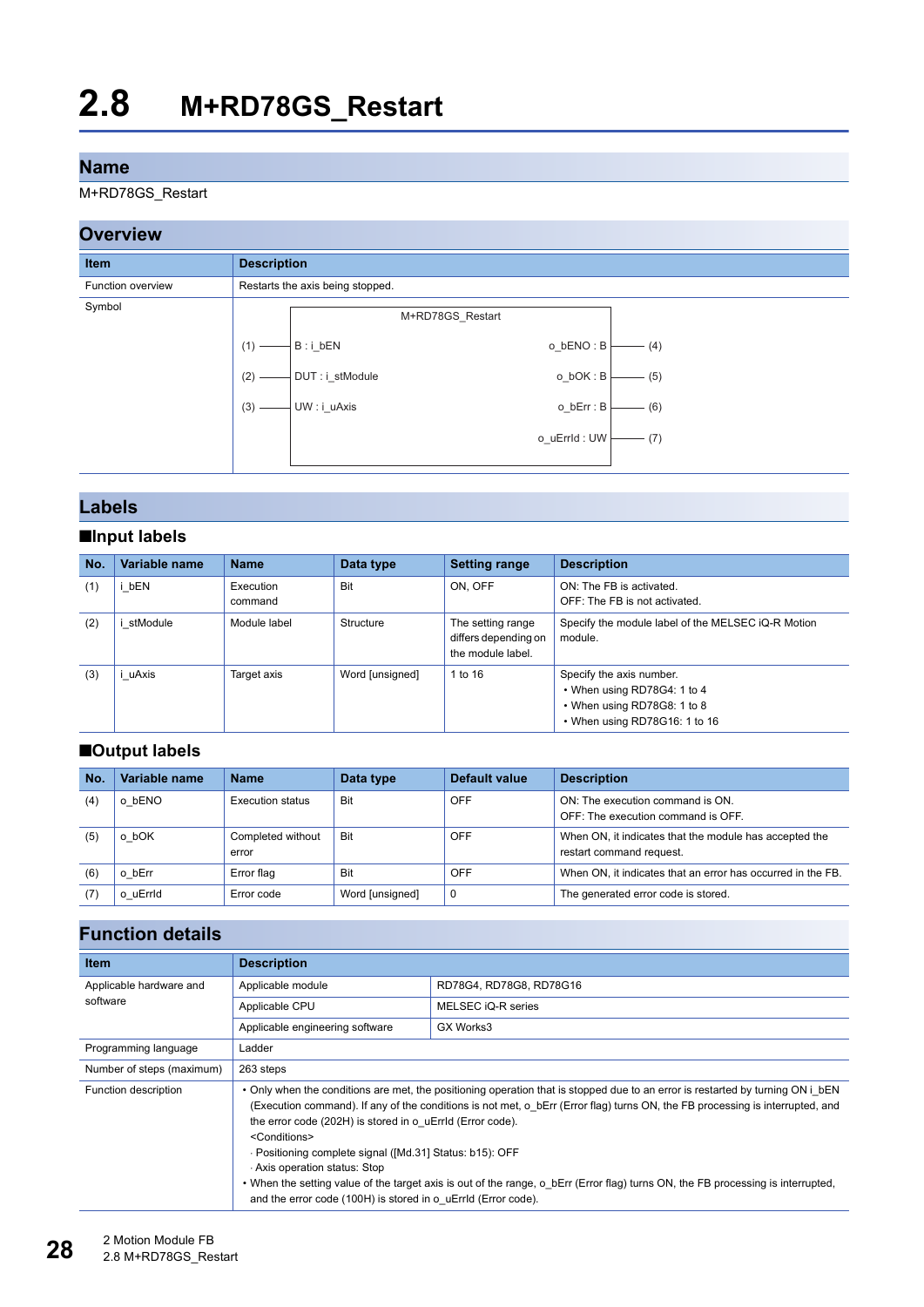| <b>Item</b>                  | <b>Description</b>                                                                                                                                                                                                                                                                                                                                                                                                                                                                                                                                                                                                                                         |  |  |  |  |
|------------------------------|------------------------------------------------------------------------------------------------------------------------------------------------------------------------------------------------------------------------------------------------------------------------------------------------------------------------------------------------------------------------------------------------------------------------------------------------------------------------------------------------------------------------------------------------------------------------------------------------------------------------------------------------------------|--|--|--|--|
| Compiling method             | Macro type                                                                                                                                                                                                                                                                                                                                                                                                                                                                                                                                                                                                                                                 |  |  |  |  |
| FB operation type            | Pulsed execution (multiple scan execution type)                                                                                                                                                                                                                                                                                                                                                                                                                                                                                                                                                                                                            |  |  |  |  |
| Timing chart                 | When operation completes without an error                                                                                                                                                                                                                                                                                                                                                                                                                                                                                                                                                                                                                  |  |  |  |  |
|                              | i_bEN (Execution command)                                                                                                                                                                                                                                                                                                                                                                                                                                                                                                                                                                                                                                  |  |  |  |  |
|                              | o_bENO (Execution status)                                                                                                                                                                                                                                                                                                                                                                                                                                                                                                                                                                                                                                  |  |  |  |  |
|                              | Cd.6: Restart command                                                                                                                                                                                                                                                                                                                                                                                                                                                                                                                                                                                                                                      |  |  |  |  |
|                              | o_bOK (Completed without error)                                                                                                                                                                                                                                                                                                                                                                                                                                                                                                                                                                                                                            |  |  |  |  |
|                              | o_bErr (Error flag)                                                                                                                                                                                                                                                                                                                                                                                                                                                                                                                                                                                                                                        |  |  |  |  |
|                              | o_uErrId (Error code)<br>$\mathsf 0$                                                                                                                                                                                                                                                                                                                                                                                                                                                                                                                                                                                                                       |  |  |  |  |
|                              | When an error occurs                                                                                                                                                                                                                                                                                                                                                                                                                                                                                                                                                                                                                                       |  |  |  |  |
|                              | i_bEN (Execution command)                                                                                                                                                                                                                                                                                                                                                                                                                                                                                                                                                                                                                                  |  |  |  |  |
|                              | o_bENO (Execution status)                                                                                                                                                                                                                                                                                                                                                                                                                                                                                                                                                                                                                                  |  |  |  |  |
|                              | Cd.6: Restart command                                                                                                                                                                                                                                                                                                                                                                                                                                                                                                                                                                                                                                      |  |  |  |  |
|                              | o_bOK (Completed without error)                                                                                                                                                                                                                                                                                                                                                                                                                                                                                                                                                                                                                            |  |  |  |  |
|                              | o_bErr (Error flag)                                                                                                                                                                                                                                                                                                                                                                                                                                                                                                                                                                                                                                        |  |  |  |  |
|                              | o_uErrId (Error code)<br>$\mathbf 0$<br>$\mathbf 0$<br>Error code                                                                                                                                                                                                                                                                                                                                                                                                                                                                                                                                                                                          |  |  |  |  |
| Restrictions and precautions | • The FB does not include error recovery processing. Program the error recovery processing separately in accordance with<br>the required system operation.<br>• The FB cannot be used in an interrupt program.<br>• Ensure that i_bEN (Execution command) is capable of being turned OFF by the program. Do not use this FB in programs<br>that are only executed once such as a subroutine and FOR-NEXT loop because i_bEN (Execution command) cannot be<br>turned OFF.<br>. When this FB is used twice or more, precaution must be taken to avoid repetition of the target axis.<br>• Every input must be provided with a value for proper FB operation. |  |  |  |  |

## **Error codes**

| <b>Error code</b> | <b>Description</b>                                                                                                                                                                              | <b>Action</b>                                                                                                                               |
|-------------------|-------------------------------------------------------------------------------------------------------------------------------------------------------------------------------------------------|---------------------------------------------------------------------------------------------------------------------------------------------|
| 100H              | The setting value of i uAxis (Target axis) is out of the range.<br>The target axis is not within the range of 1 to 16.                                                                          | Please try again after confirming the setting.                                                                                              |
| 202H              | The conditions for positioning restart are not met.<br>Any of the following conditions is not met.<br>• Positioning complete signal ([Md.31] Status: b15): OFF<br>• Axis operation status: Stop | Please try again after confirming the setting.<br>• Positioning complete signal ([Md.31] Status: b15): OFF<br>• Axis operation status: Stop |

# **Version upgrade history**

| <b>Version</b> | <b>Date</b> | <b>Description</b> |
|----------------|-------------|--------------------|
| 00A            | 2021/04/30  | First edition      |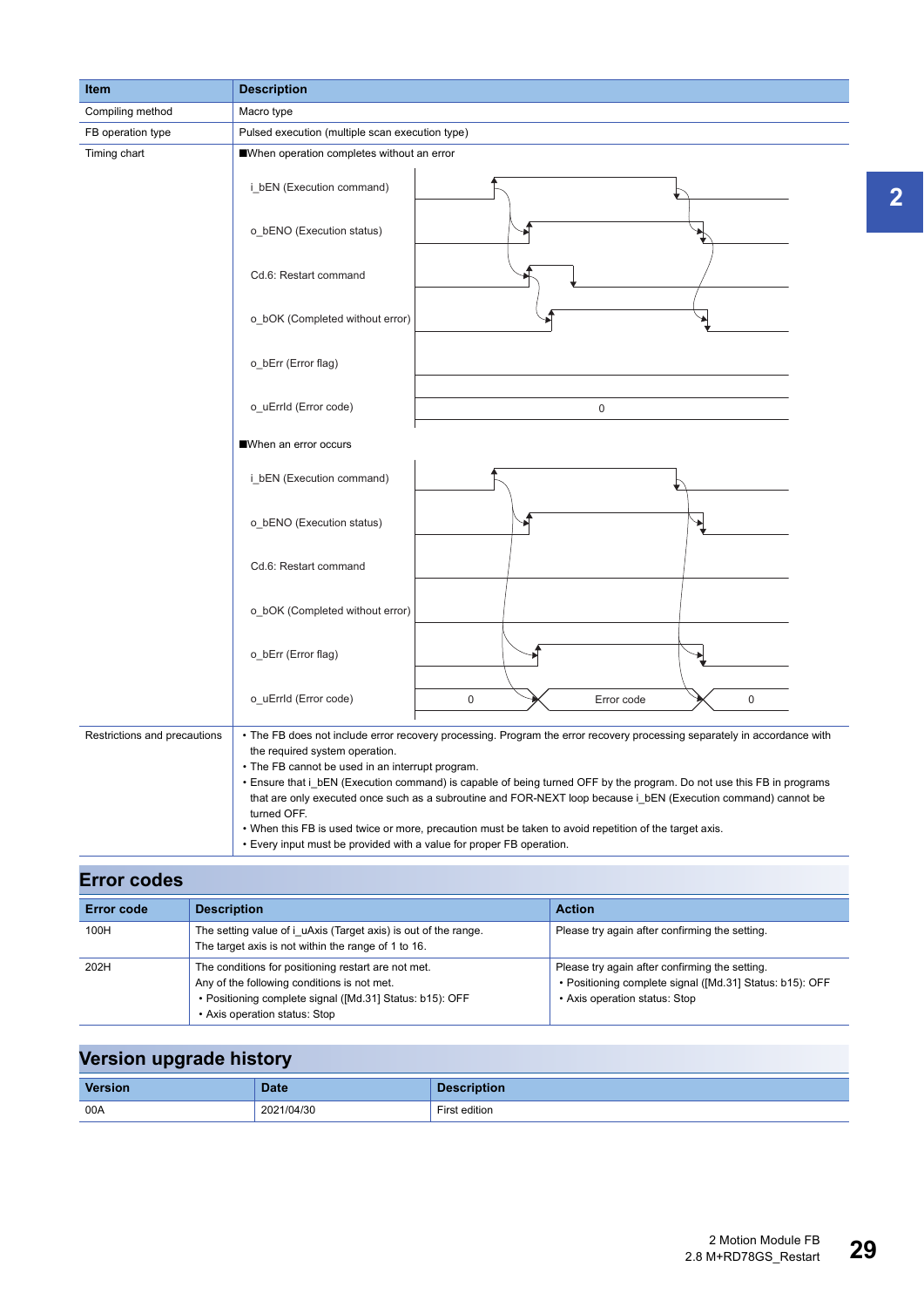#### <span id="page-31-0"></span>M+RD78GS\_OperateError



#### **Labels**

#### ■**Input labels**

| No. | Variable name | <b>Name</b>            | Data type       | <b>Setting range</b>                                           | <b>Description</b>                                                                                                      |
|-----|---------------|------------------------|-----------------|----------------------------------------------------------------|-------------------------------------------------------------------------------------------------------------------------|
| (1) | bEN           | Execution<br>command   | <b>Bit</b>      | ON. OFF                                                        | ON: The FB is activated.<br>OFF: The FB is not activated.                                                               |
| (2) | stModule      | Module label           | Structure       | The setting range<br>differs depending on<br>the module label. | Specify the module label of the MELSEC iQ-R Motion<br>module.                                                           |
| (3) | uAxis         | Target axis            | Word [unsigned] | 1 to 16                                                        | Specify the axis number.<br>• When using RD78G4: 1 to 4<br>• When using RD78G8: 1 to 8<br>• When using RD78G16: 1 to 16 |
| (4) | bErrReset     | Error reset<br>command | Bit             | ON. OFF                                                        | ON: Errors are reset.<br>OFF: Errors are not reset.                                                                     |

#### ■**Output labels**

| No.  | Variable name   | <b>Name</b>                | Data type       | Default value | <b>Description</b>                                                                              |
|------|-----------------|----------------------------|-----------------|---------------|-------------------------------------------------------------------------------------------------|
| (5)  | o bENO          | <b>Execution status</b>    | Bit             | <b>OFF</b>    | ON: The execution command is ON.<br>OFF: The execution command is OFF.                          |
| (6)  | o bOK           | Completed without<br>error | Bit             | <b>OFF</b>    | When ON, it indicates that resetting the error has been<br>completed.                           |
| (7)  | o bModuleErr    | Axis error detection       | <b>Bit</b>      | <b>OFF</b>    | When ON, it indicates that an axis error has occurred.                                          |
| (8)  | o uModuleErrId  | Axis error code            | Word [unsigned] | 0             | An error code of an error that has occurred in the module of<br>the specified axis is stored.   |
| (9)  | o bModuleWarn   | Axis warning<br>detection  | <b>Bit</b>      | <b>OFF</b>    | When ON, it indicates that an axis warning has occurred.                                        |
| (10) | o uModuleWarnId | Axis warning code          | Word [unsigned] | $\mathbf 0$   | A warning code of a warning that has occurred in the<br>module of the specified axis is stored. |
| (11) | o bErr          | Error flag                 | <b>Bit</b>      | OFF           | When ON, it indicates that an error has occurred in the FB.                                     |
| (12) | o uErrid        | Error code                 | Word [unsigned] | $\mathbf 0$   | The generated error code is stored.                                                             |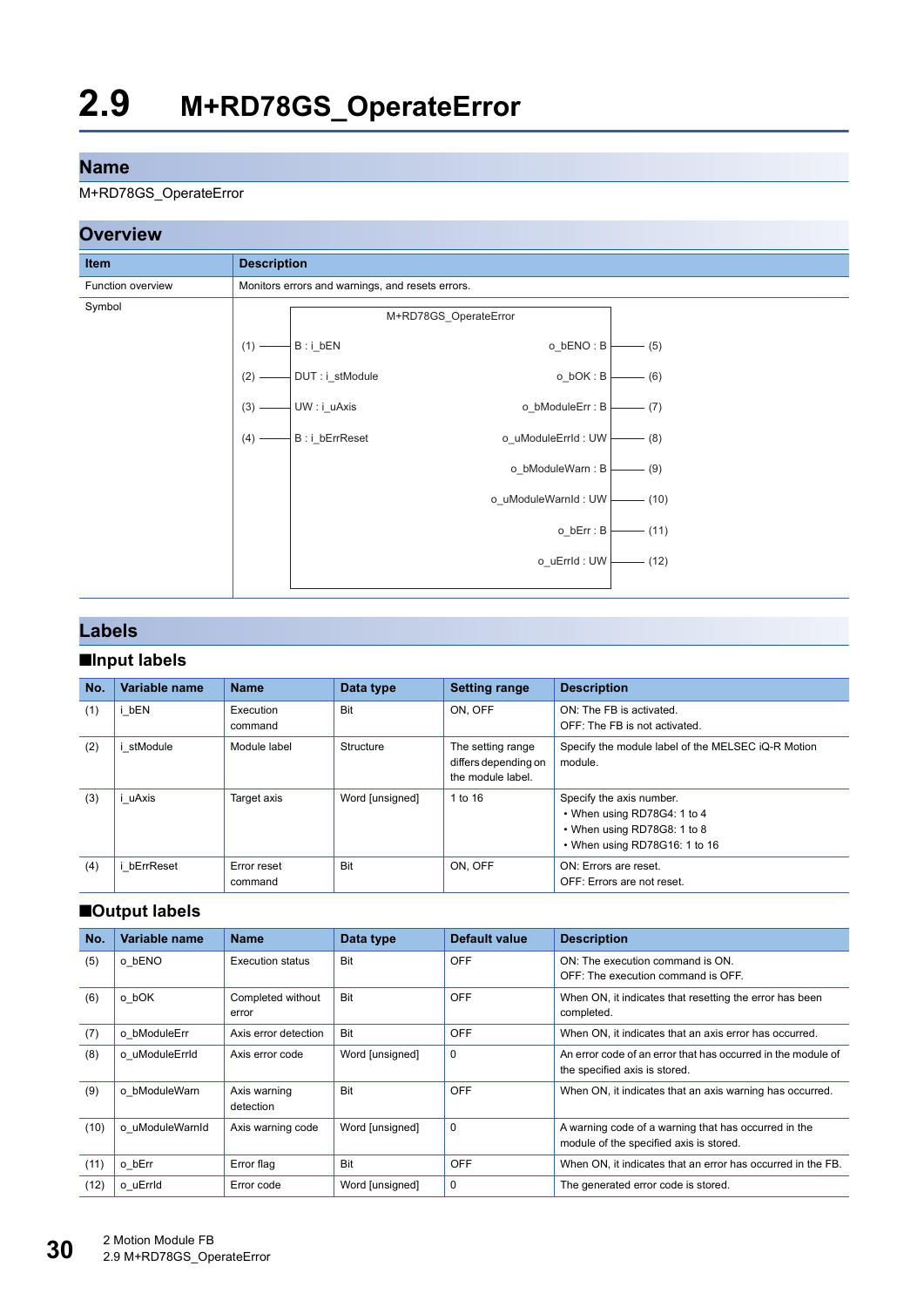| <b>Function details</b>   |                                                                                                                                                                                                                                                                                                                                                                                                                                                                                                                                                                                                                                                |                         |  |
|---------------------------|------------------------------------------------------------------------------------------------------------------------------------------------------------------------------------------------------------------------------------------------------------------------------------------------------------------------------------------------------------------------------------------------------------------------------------------------------------------------------------------------------------------------------------------------------------------------------------------------------------------------------------------------|-------------------------|--|
| <b>Item</b>               | <b>Description</b>                                                                                                                                                                                                                                                                                                                                                                                                                                                                                                                                                                                                                             |                         |  |
| Applicable hardware and   | Applicable module                                                                                                                                                                                                                                                                                                                                                                                                                                                                                                                                                                                                                              | RD78G4, RD78G8, RD78G16 |  |
| software                  | Applicable CPU                                                                                                                                                                                                                                                                                                                                                                                                                                                                                                                                                                                                                                 | MELSEC iQ-R series      |  |
|                           | Applicable engineering software                                                                                                                                                                                                                                                                                                                                                                                                                                                                                                                                                                                                                | GX Works3               |  |
| Programming language      | Ladder                                                                                                                                                                                                                                                                                                                                                                                                                                                                                                                                                                                                                                         |                         |  |
| Number of steps (maximum) | 407 steps                                                                                                                                                                                                                                                                                                                                                                                                                                                                                                                                                                                                                                      |                         |  |
| Function description      | • By turning ON i bEN (Execution command), errors of the target axis are monitored.<br>• When a module error occurs, an error code is stored in o uModuleErrId (Axis error code).<br>• After i bEN (Execution command) is turned ON, the generated error is reset by turning ON i bErrReset (Error reset<br>command).<br>• When a warning occurs in the module, the warning can be reset by turning ON i bErrReset (Error reset command).<br>• When the setting value of the target axis is out of the range, o bErr (Error flag) turns ON, the FB processing is interrupted,<br>and the error code (100H) is stored in o uErrld (Error code). |                         |  |
| Compiling method          | Macro type                                                                                                                                                                                                                                                                                                                                                                                                                                                                                                                                                                                                                                     |                         |  |
| FB operation type         | Real-time execution                                                                                                                                                                                                                                                                                                                                                                                                                                                                                                                                                                                                                            |                         |  |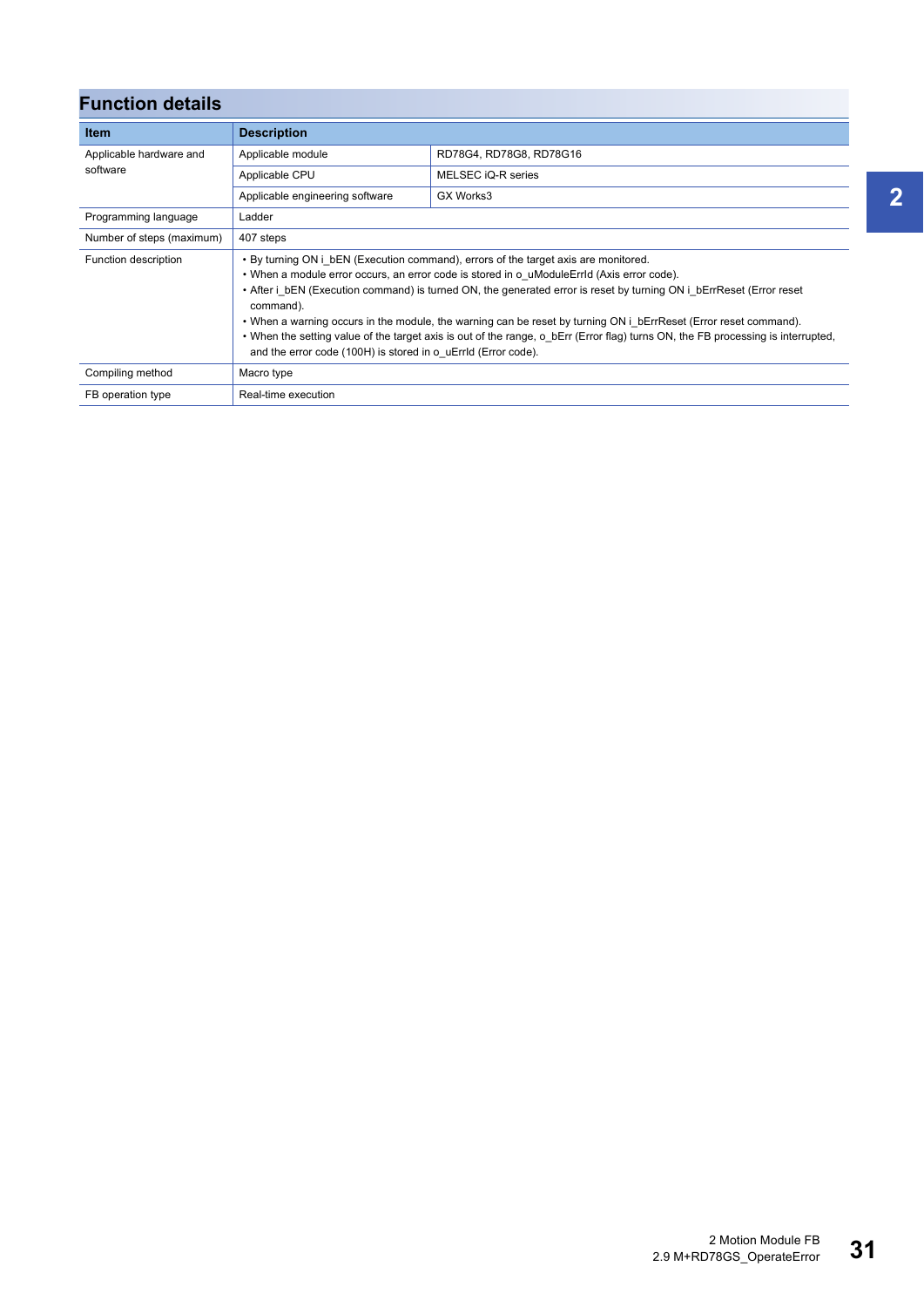| Item         | <b>Description</b>                              |                                                    |  |  |
|--------------|-------------------------------------------------|----------------------------------------------------|--|--|
| Timing chart | When operation completes without an error       |                                                    |  |  |
|              | i_bEN (Execution command)                       |                                                    |  |  |
|              | o_bENO (Execution status)                       |                                                    |  |  |
|              | i_bErrReset (Error reset command)               |                                                    |  |  |
|              | Cd.5: Axis error reset                          | $\mathbf 0$<br>$\mathbf 0$<br>$\mathbf{1}$         |  |  |
|              | Error detection signal<br>(Md.31: Status (b13)) | $\overline{\mathbf{v}}$                            |  |  |
|              | o_bModuleErr(Axis error detection)              |                                                    |  |  |
|              | o_uModuleErrId (Axis error code)                | $\mathbf 0$<br>Error code<br>$\mathbf 0$           |  |  |
|              | o_bModuleWarn<br>(Axis warning detection)       |                                                    |  |  |
|              | o_uModuleWarnId<br>(Axis warning code)          | $\mathsf{O}\xspace$<br>Warning code<br>$\mathbf 0$ |  |  |
|              | o_bOK (Completed without error)                 |                                                    |  |  |
|              | o_bErr (Error flag)                             |                                                    |  |  |
|              | o_uErrId (Error code)                           | $\pmb{0}$                                          |  |  |
|              | When an error occurs                            |                                                    |  |  |
|              | i_bEN (Execution command)                       |                                                    |  |  |
|              | o_bENO (Execution status)                       |                                                    |  |  |
|              | i_bErrReset (Error reset command)               |                                                    |  |  |
|              | Cd.5: Axis error reset                          | $\mathbf 0$                                        |  |  |
|              | Error detection signal<br>(Md.31: Status (b13)) |                                                    |  |  |
|              | o_bModuleErr(Axis error detection)              |                                                    |  |  |
|              | o_uModuleErrId (Axis error code)                | $\mathbf 0$                                        |  |  |
|              | o_bModuleWarn<br>(Axis warning detection)       |                                                    |  |  |
|              | o_uModuleWarnId<br>(Axis warning code)          | $\mathbf 0$                                        |  |  |
|              | o_bOK (Completed without error)                 |                                                    |  |  |
|              | o_bErr (Error flag)                             |                                                    |  |  |
|              | o_uErrId (Error code)                           | $\mathsf{O}\xspace$<br>Error Code<br>$\mathbf 0$   |  |  |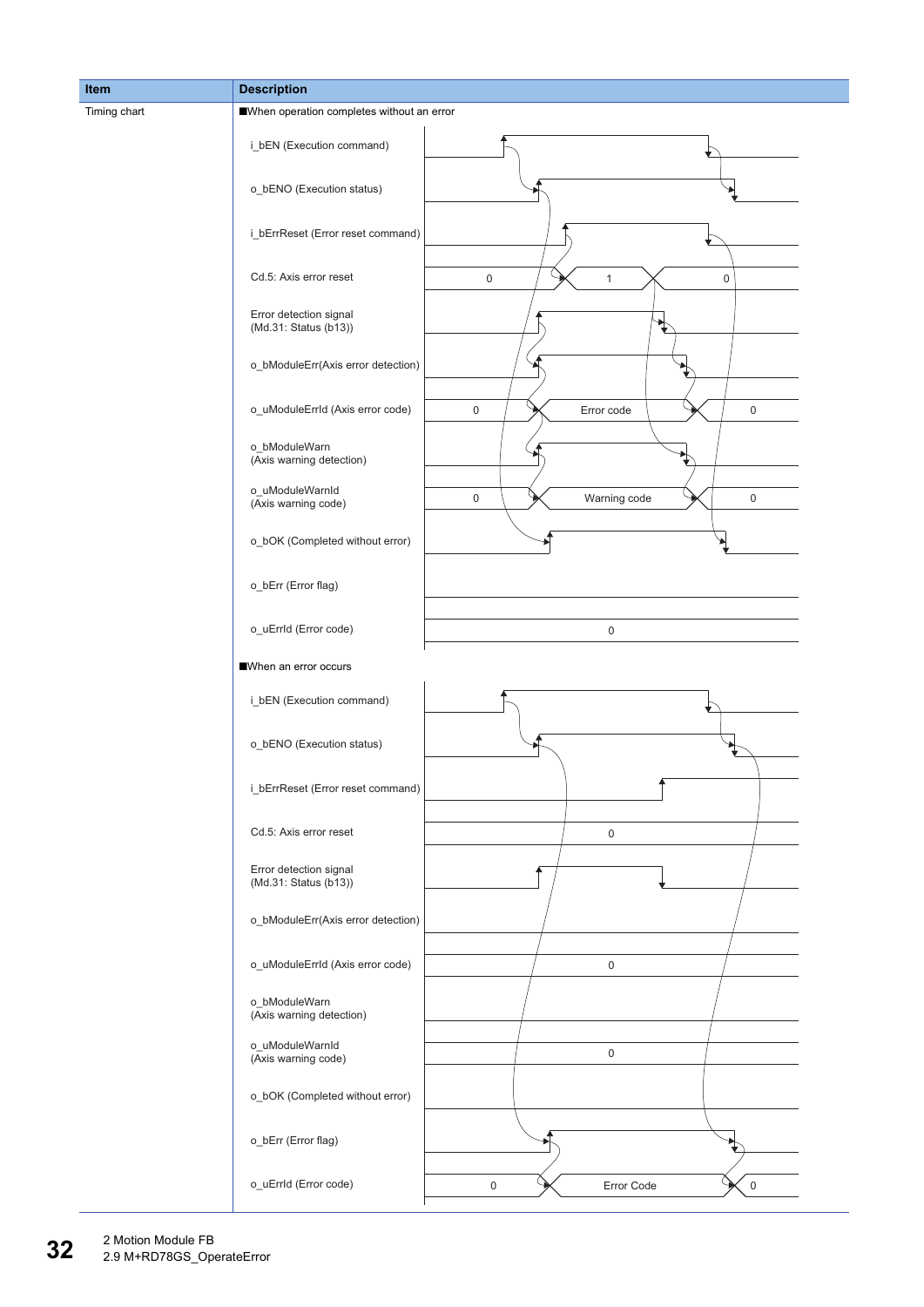| <b>Item</b>                  | <b>Description</b>                                                                                                                                                                                                                                                                                                                                                                                                                                                                                                                                                                                                                                                                                                                         |
|------------------------------|--------------------------------------------------------------------------------------------------------------------------------------------------------------------------------------------------------------------------------------------------------------------------------------------------------------------------------------------------------------------------------------------------------------------------------------------------------------------------------------------------------------------------------------------------------------------------------------------------------------------------------------------------------------------------------------------------------------------------------------------|
| Restrictions and precautions | • The FB does not include error recovery processing. Program the error recovery processing separately in accordance with<br>the required system operation.<br>• The FB cannot be used in an interrupt program.<br>• Ensure that i bEN (Execution command) is capable of being turned OFF by the program. Do not use this FB in programs<br>that are only executed once such as a subroutine and FOR-NEXT loop because i bEN (Execution command) cannot be<br>turned OFF.<br>. When this FB is used twice or more, precaution must be taken to avoid repetition of the target axis.<br>. Do not change i uAxis (Target axis) while i bEN (Execution command) is ON.<br>• Every input must be provided with a value for proper FB operation. |
| <b>Error codes</b>           |                                                                                                                                                                                                                                                                                                                                                                                                                                                                                                                                                                                                                                                                                                                                            |

| <b>Error code</b> | <b>Description</b>                                              | <b>Action</b>                                  |
|-------------------|-----------------------------------------------------------------|------------------------------------------------|
| 100H              | The setting value of i uAxis (Target axis) is out of the range. | Please try again after confirming the setting. |
|                   | The target axis is not within the range of 1 to 16.             |                                                |

| <b>Version</b> | <b>Date</b> | <b>Description</b> |
|----------------|-------------|--------------------|
| 00A            | 2021/04/30  | First edition      |

in I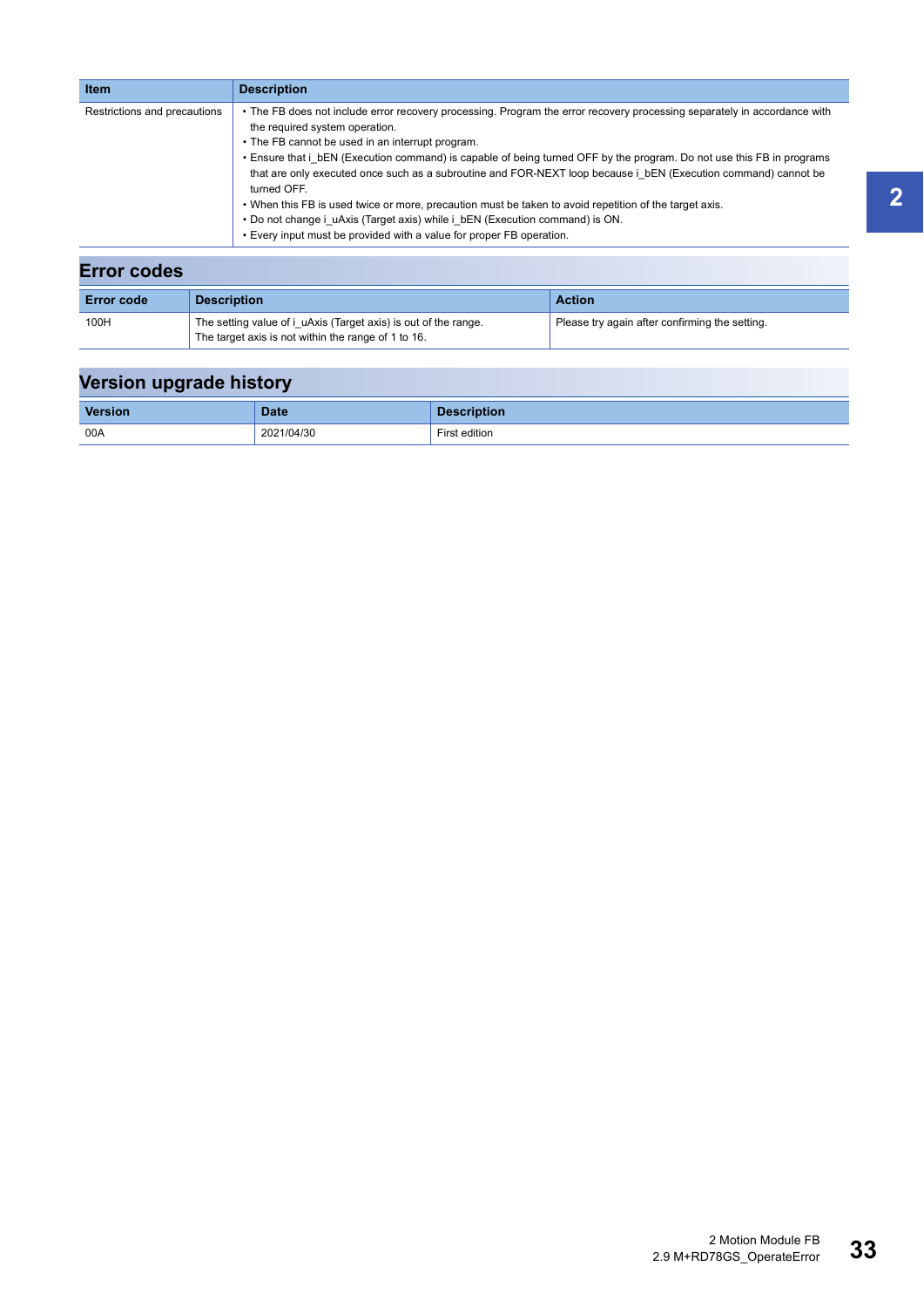#### <span id="page-35-0"></span>M+RD78GS\_InitializeParameter

#### **Overview Item Description** Function overview **Initializes** the parameter. Symbol M+RD78GS\_InitializeParameter DUT : i\_stModule  $B : i_bEN$ (2)  $(1) -$  (4)  $-$  (5)  $-$  (6)  $-$  (3) o\_bOK : B o\_bENO : B o\_bErr : B o\_uErrId : UW

#### **Labels**

#### ■**Input labels**

| No. | Variable name | <b>Name</b>          | Data type | Setting range                                                  | <b>Description</b>                                            |
|-----|---------------|----------------------|-----------|----------------------------------------------------------------|---------------------------------------------------------------|
|     | bEN           | Execution<br>command | Bit       | ON. OFF                                                        | ON: The FB is activated.<br>OFF: The FB is not activated.     |
| (2) | stModule      | Module label         | Structure | The setting range<br>differs depending on<br>the module label. | Specify the module label of the MELSEC iQ-R Motion<br>module. |

#### ■**Output labels**

| No. | Variable name | <b>Name</b>                | Data type       | Default value | <b>Description</b>                                                           |
|-----|---------------|----------------------------|-----------------|---------------|------------------------------------------------------------------------------|
| (3) | bENO<br>o     | Execution status           | <b>Bit</b>      | <b>OFF</b>    | ON: The execution command is ON.<br>OFF: The execution command is OFF.       |
| (4) | bOK           | Completed without<br>error | <b>Bit</b>      | OFF           | When ON, it indicates that initializing the parameter has<br>been completed. |
| (5) | bErr<br>O     | Error flag                 | <b>Bit</b>      | OFF           | Always OFF                                                                   |
| (6) | o uErrid      | Error code                 | Word [unsigned] | 0             | Always 0                                                                     |

| <b>Item</b>               | <b>Description</b>                                                                                                                                       |                         |  |
|---------------------------|----------------------------------------------------------------------------------------------------------------------------------------------------------|-------------------------|--|
| Applicable hardware and   | Applicable module                                                                                                                                        | RD78G4, RD78G8, RD78G16 |  |
| software                  | Applicable CPU                                                                                                                                           | MELSEC iQ-R series      |  |
|                           | Applicable engineering software                                                                                                                          | GX Works3               |  |
| Programming language      | Ladder                                                                                                                                                   |                         |  |
| Number of steps (maximum) | 45 steps                                                                                                                                                 |                         |  |
| Function description      | By turning ON i bEN (Execution command), the setting data stored in the buffer memory and the flash ROM of the RD78G is<br>reset to the factory setting. |                         |  |
| Compiling method          | Macro type                                                                                                                                               |                         |  |
| FB operation type         | Pulsed execution (multiple scan execution type)                                                                                                          |                         |  |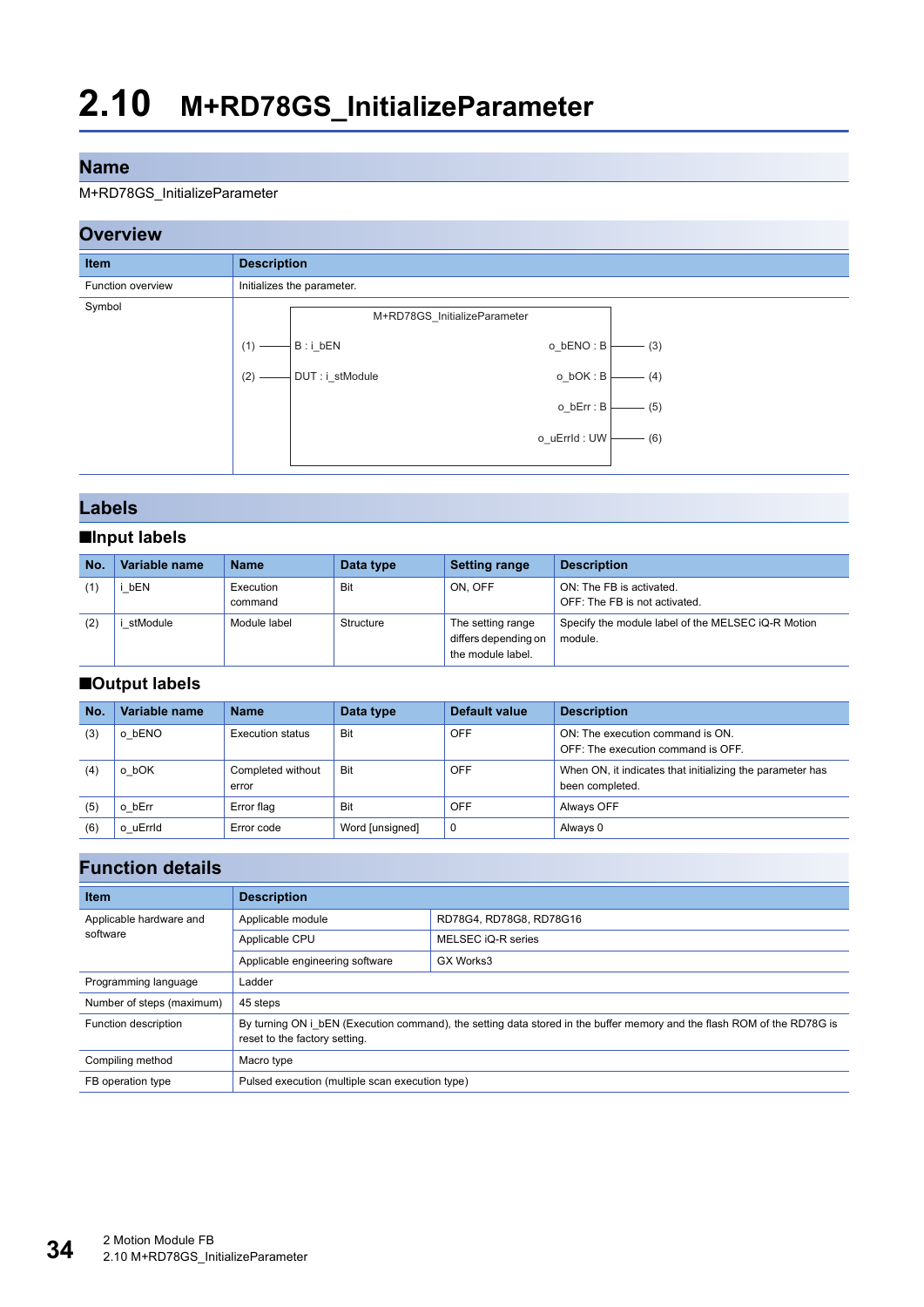| <b>Item</b>                  | <b>Description</b>                                                                                                                                                                                                                                                                                                                                                                                                                                                                                                                                                                                                                                                                                                        |  |
|------------------------------|---------------------------------------------------------------------------------------------------------------------------------------------------------------------------------------------------------------------------------------------------------------------------------------------------------------------------------------------------------------------------------------------------------------------------------------------------------------------------------------------------------------------------------------------------------------------------------------------------------------------------------------------------------------------------------------------------------------------------|--|
| Timing chart                 | i bEN (Execution command)                                                                                                                                                                                                                                                                                                                                                                                                                                                                                                                                                                                                                                                                                                 |  |
|                              | o bENO (Execution status)                                                                                                                                                                                                                                                                                                                                                                                                                                                                                                                                                                                                                                                                                                 |  |
|                              | Cd.2: Module initialization request<br>$\mathbf 0$<br>$\Omega$                                                                                                                                                                                                                                                                                                                                                                                                                                                                                                                                                                                                                                                            |  |
|                              | o bOK (Completed without error)                                                                                                                                                                                                                                                                                                                                                                                                                                                                                                                                                                                                                                                                                           |  |
|                              | o bErr (Error flag)                                                                                                                                                                                                                                                                                                                                                                                                                                                                                                                                                                                                                                                                                                       |  |
|                              | o uErrld (Error code)<br>$\pmb{0}$                                                                                                                                                                                                                                                                                                                                                                                                                                                                                                                                                                                                                                                                                        |  |
| Restrictions and precautions | • The FB does not include error recovery processing. Program the error recovery processing separately in accordance with<br>the required system operation.<br>• The FB cannot be used in an interrupt program.<br>• Ensure that i bEN (Execution command) is capable of being turned OFF by the program. Do not use this FB in programs<br>that are only executed once such as a subroutine and FOR-NEXT loop because i bEN (Execution command) cannot be<br>turned OFF.<br>• Every input must be provided with a value for proper FB operation.<br>. Before using this FB, make sure that the PLC READY signal (Y0) is OFF.<br>• After the setting data is initialized, turn ON the power again or reset the CPU module. |  |

### **Error codes**

This FB does not have any error codes.

| Version upgrade history            |             |                    |  |  |
|------------------------------------|-------------|--------------------|--|--|
| <b>Version</b>                     | <b>Date</b> | <b>Description</b> |  |  |
| 00A<br>2021/04/30<br>First edition |             |                    |  |  |

**2**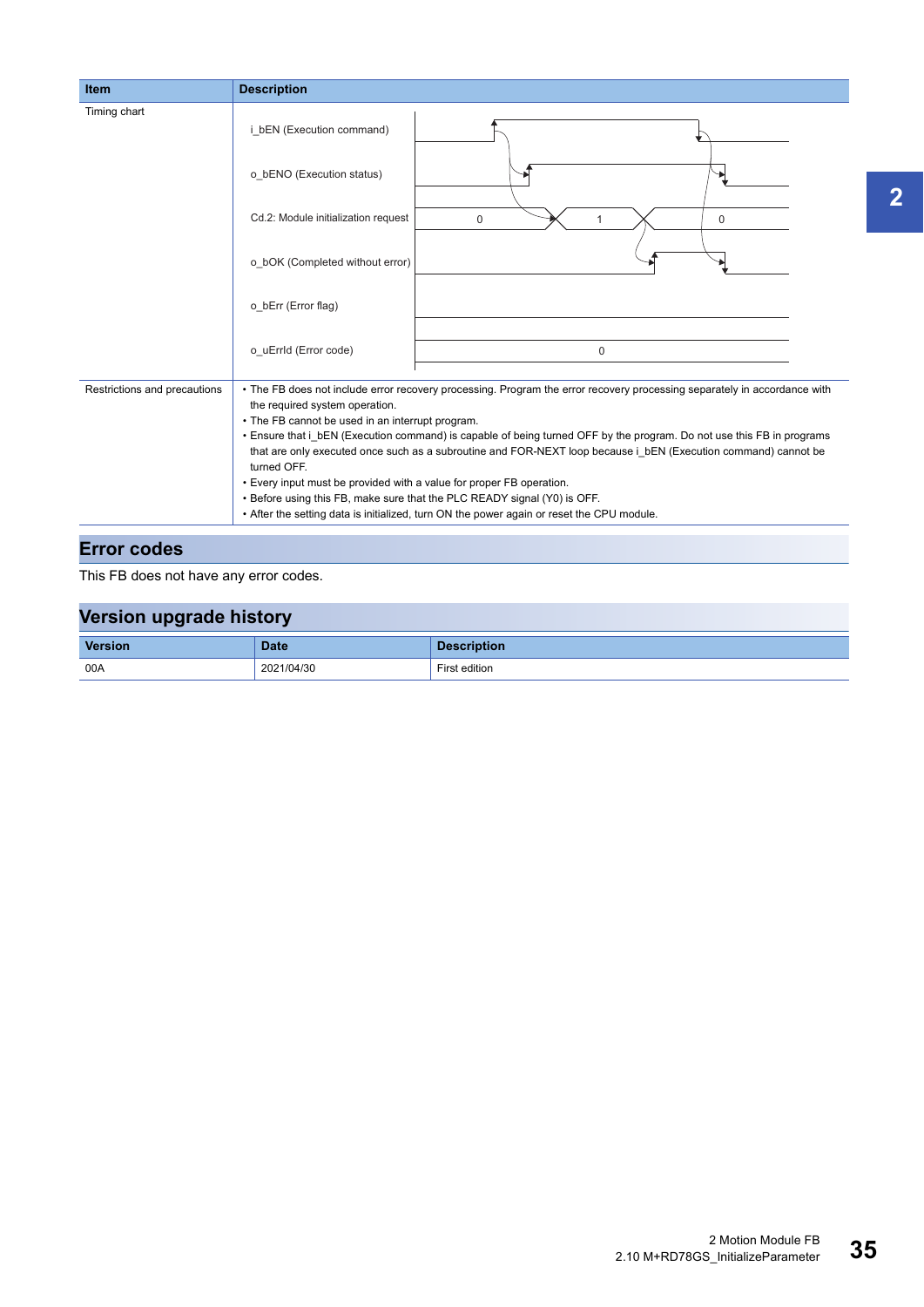M+RD78GS\_WriteFlash

## **Overview**



## **Labels**

### ■**Input labels**

| No. | Variable name | <b>Name</b>          | Data type | <b>Setting range</b>                                           | <b>Description</b>                                            |
|-----|---------------|----------------------|-----------|----------------------------------------------------------------|---------------------------------------------------------------|
|     | bEN           | Execution<br>command | Bit       | ON. OFF                                                        | ON: The FB is activated.<br>OFF: The FB is not activated.     |
| (2) | stModule      | Module label         | Structure | The setting range<br>differs depending on<br>the module label. | Specify the module label of the MELSEC iQ-R Motion<br>module. |

#### ■**Output labels**

| No. | Variable name | <b>Name</b>                | Data type       | Default value | <b>Description</b>                                                                          |
|-----|---------------|----------------------------|-----------------|---------------|---------------------------------------------------------------------------------------------|
| (3) | bENO<br>o     | Execution status           | Bit             | OFF           | ON: The execution command is ON.<br>OFF: The execution command is OFF.                      |
| (4) | bOK           | Completed without<br>error | Bit             | OFF           | When ON, it indicates that writing the setting data to the<br>flash ROM has been completed. |
| (5) | bErr          | Error flag                 | Bit             | OFF           | Always OFF                                                                                  |
| (6) | o uErrid      | Error code                 | Word [unsigned] | $\mathbf 0$   | Always 0                                                                                    |

| <b>Item</b>               | <b>Description</b>                                                                                          |                         |  |
|---------------------------|-------------------------------------------------------------------------------------------------------------|-------------------------|--|
| Applicable hardware and   | Applicable module                                                                                           | RD78G4, RD78G8, RD78G16 |  |
| software                  | Applicable CPU                                                                                              | MELSEC iQ-R series      |  |
|                           | Applicable engineering software<br>GX Works3                                                                |                         |  |
| Programming language      | Ladder                                                                                                      |                         |  |
| Number of steps (maximum) | 45 steps                                                                                                    |                         |  |
| Function description      | By turning ON i bEN (Execution command), the setting data in the buffer memory is written to the flash ROM. |                         |  |
| Compiling method          | Macro type                                                                                                  |                         |  |
| FB operation type         | Pulsed execution (multiple scan execution type)                                                             |                         |  |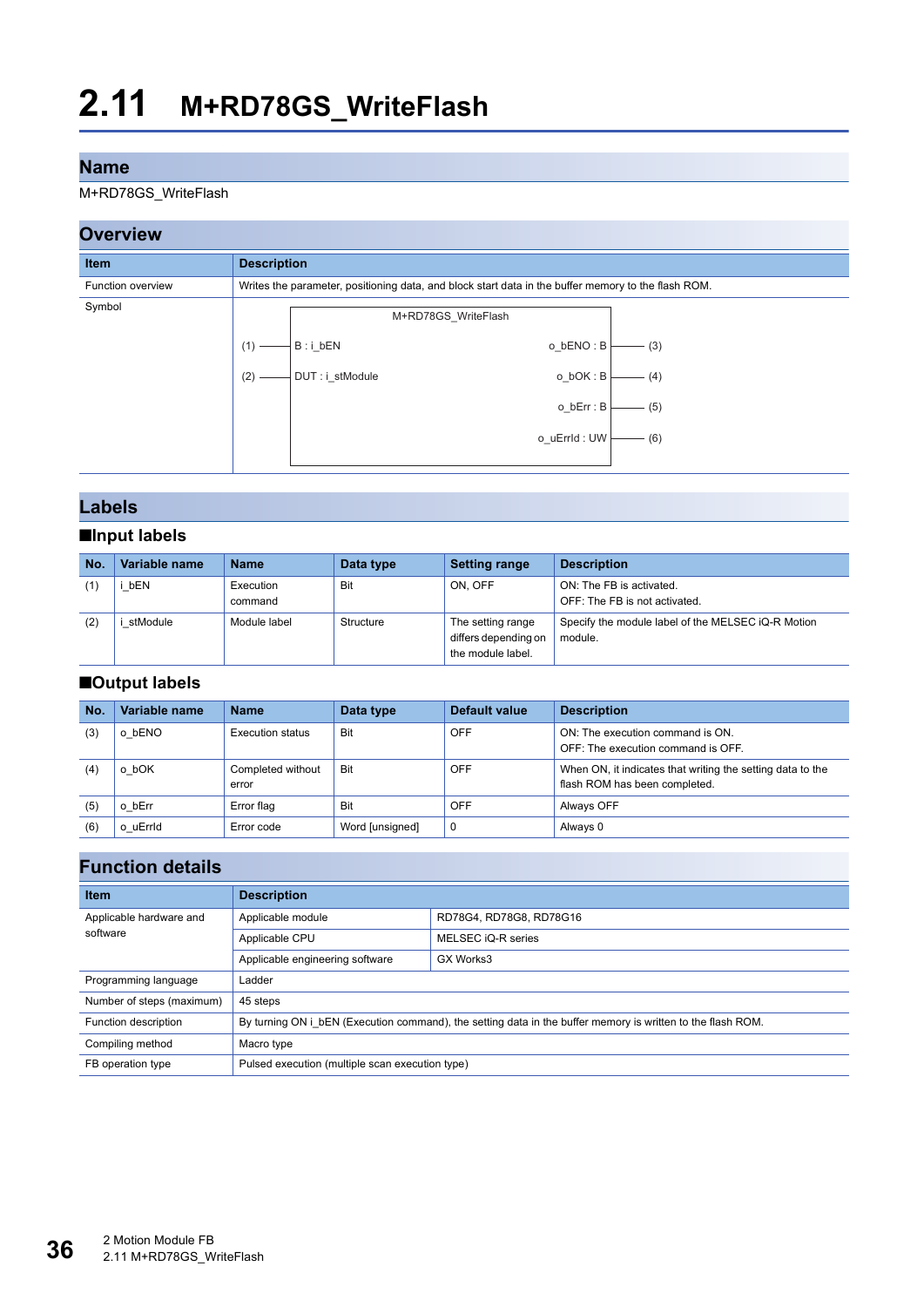| <b>Item</b>                  | <b>Description</b>                                                                                                            |                                                                                                                          |  |  |
|------------------------------|-------------------------------------------------------------------------------------------------------------------------------|--------------------------------------------------------------------------------------------------------------------------|--|--|
| Timing chart                 | i bEN (Execution command)                                                                                                     |                                                                                                                          |  |  |
|                              | o bENO (Execution status)                                                                                                     |                                                                                                                          |  |  |
|                              | Cd.1: Flash ROM writing request                                                                                               | $\mathbf 0$<br>$\mathbf 0$                                                                                               |  |  |
|                              | o bOK (Completed without error)                                                                                               |                                                                                                                          |  |  |
|                              | o bErr (Error flag)                                                                                                           |                                                                                                                          |  |  |
|                              | o uErrld (Error code)                                                                                                         | $\mathbf 0$                                                                                                              |  |  |
| Restrictions and precautions |                                                                                                                               | • The FB does not include error recovery processing. Program the error recovery processing separately in accordance with |  |  |
|                              |                                                                                                                               |                                                                                                                          |  |  |
|                              |                                                                                                                               |                                                                                                                          |  |  |
|                              | that are only executed once such as a subroutine and FOR-NEXT loop because i bEN (Execution command) cannot be<br>turned OFF. |                                                                                                                          |  |  |
|                              | • Every input must be provided with a value for proper FB operation.                                                          |                                                                                                                          |  |  |
|                              |                                                                                                                               | • Before using this FB, make sure that the PLC READY signal (Y0) is OFF.                                                 |  |  |
|                              | the required system operation.<br>• The FB cannot be used in an interrupt program.                                            | • Ensure that i_bEN (Execution command) is capable of being turned OFF by the program. Do not use this FB in programs    |  |  |

## **Error codes**

This FB does not have any error codes.

| --             |             |                    |
|----------------|-------------|--------------------|
| <b>Version</b> | <b>Date</b> | <b>Description</b> |
| 00A            | 2021/04/30  | First edition      |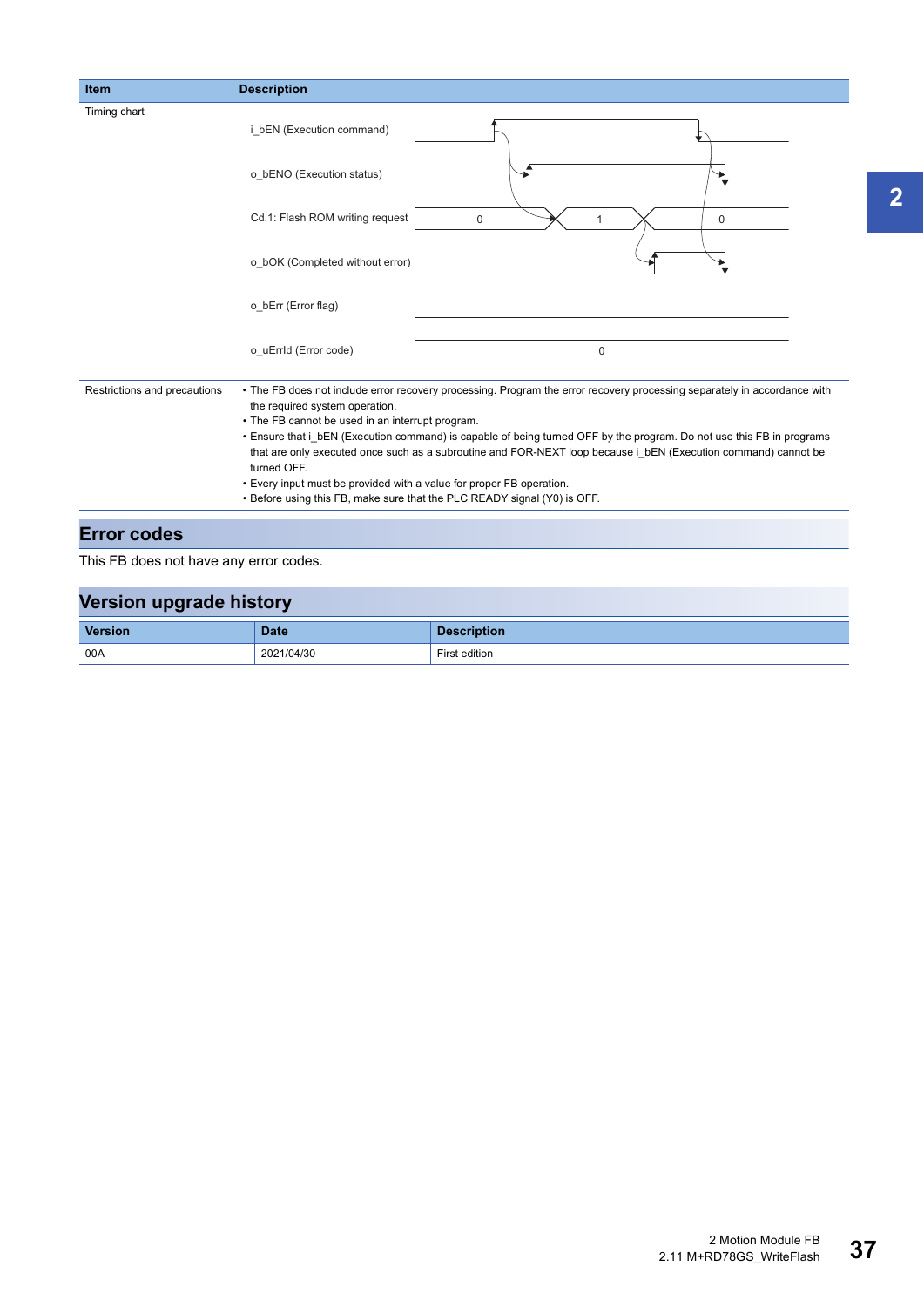#### M+RD78GS\_ChangeTorqueControlMode

### **Overview**



### **Labels**

#### ■**Input labels**

| No. | Variable name                          | <b>Name</b>                                                                       | Data type                 | <b>Setting range</b>                                                                          | <b>Description</b>                                                                                                                                                                        |
|-----|----------------------------------------|-----------------------------------------------------------------------------------|---------------------------|-----------------------------------------------------------------------------------------------|-------------------------------------------------------------------------------------------------------------------------------------------------------------------------------------------|
| (1) | i bEN                                  | Execution<br>command                                                              | <b>Bit</b>                | ON, OFF                                                                                       | ON: The FB is activated.<br>OFF: The FB is not activated.                                                                                                                                 |
| (2) | i stModule                             | Module label                                                                      | Structure                 | The setting range<br>differs depending on<br>the module label.                                | Specify the module label of the MELSEC iQ-R Motion<br>module.                                                                                                                             |
| (3) | i uAxis                                | Target axis                                                                       | Word [unsigned]           | 1 to 16                                                                                       | Specify the axis number.<br>• When using RD78G4: 1 to 4<br>• When using RD78G8: 1 to 8<br>• When using RD78G16: 1 to 16                                                                   |
| (4) | i wCommandTorqu<br>e                   | Cd.143: Command<br>torque at torque<br>control mode                               | Word [signed]             | -10000 to 10000                                                                               | Set the command torque at toque control mode.                                                                                                                                             |
| (5) | i uTorqueTimeCons<br>tDrivingMode      | Cd.144: Torque time<br>constant at torque<br>control mode<br>(Forward direction)  | Word [unsigned]           | 0 to 65535                                                                                    | Set the time constant for the driving of torque control mode.<br>• 0 to 32767: Set by decimal number.<br>• 32768 to 65535: Convert the number to a hexadecimal<br>number and set.         |
| (6) | i uTorqueTimeCons<br>tRegenerativeMode | Cd.145: Torque time<br>constant at torque<br>control mode<br>(Negative direction) | Word [unsigned]           | 0 to 65535                                                                                    | Set the time constant for the regeneration of torque control<br>mode.<br>• 0 to 32767: Set by decimal number.<br>• 32768 to 65535: Convert the number to a hexadecimal<br>number and set. |
| (7) | i udSpeedLimit                         | Cd.146: Speed limit<br>value at torque<br>control mode                            | Double word<br>[unsigned] | $*_{1}$                                                                                       | Set the speed limit value at torque control mode.                                                                                                                                         |
|     |                                        |                                                                                   |                           | The setting ranges are in the following table and depend on the "Pr.1: Unit setting" setting. |                                                                                                                                                                                           |

<span id="page-39-1"></span>

| $mm$ ( $\times$ 10 <sup>-2</sup> mm/min) | inch $(x10^{-3}$ inch/min) | degree ( $\times$ 10 <sup>-3</sup> degree/min) $^{\ast}{}^{2}$ | $ $ pulse (pulse/s) |
|------------------------------------------|----------------------------|----------------------------------------------------------------|---------------------|
| 0 to 2000000000                          | 0 to 2000000000            | 0 to 2000000000                                                | 0 to to 1000000000  |

<span id="page-39-0"></span>\*2 The setting for which "Pr.83: Speed control 10  $\times$  multiplier for degree axis" is enabled is 0 to 2000000000 ( $\times$ 10<sup>-2</sup>degree/min).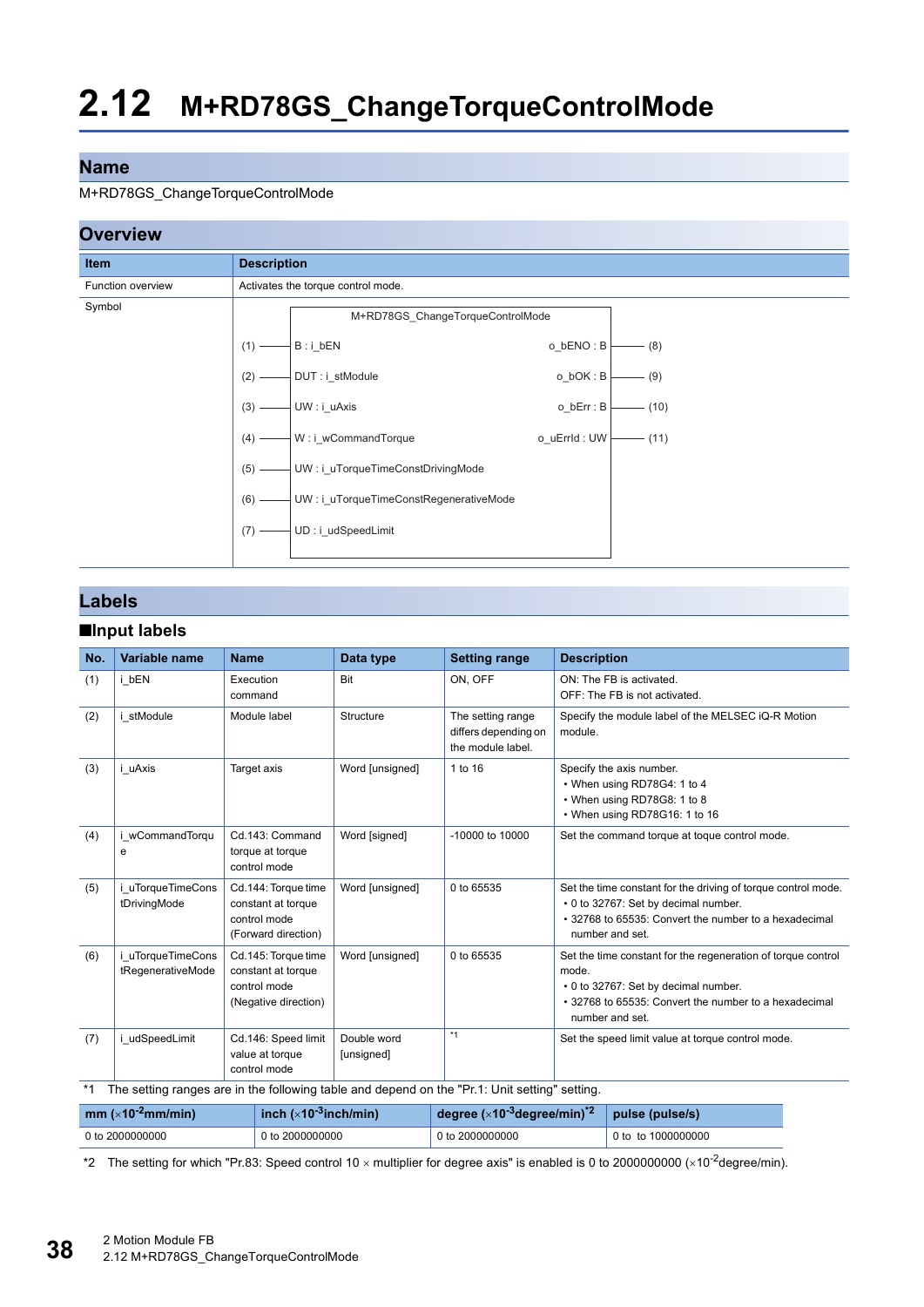## ■**Output labels**

| No.  | Variable name | <b>Name</b>                | Data type       | Default value | <b>Description</b>                                                      |
|------|---------------|----------------------------|-----------------|---------------|-------------------------------------------------------------------------|
| (8)  | bENO          | <b>Execution status</b>    | <b>Bit</b>      | <b>OFF</b>    | ON: The execution command is ON.<br>OFF: The execution command is OFF.  |
| (9)  | bOK<br>o      | Completed without<br>error | <b>Bit</b>      | <b>OFF</b>    | When ON, it indicates that changing control mode has<br>been completed. |
| (10) | bErr          | Error flag                 | <b>Bit</b>      | OFF           | When ON, it indicates that an error has occurred in the FB.             |
| (11) | o uErrid      | Error code                 | Word [unsigned] | 0             | The error code generated in the FB is stored.                           |

| <b>Item</b>               | <b>Description</b>                              |                                                                                                                                                                                                                                                                                                                                                                                                                        |  |  |  |
|---------------------------|-------------------------------------------------|------------------------------------------------------------------------------------------------------------------------------------------------------------------------------------------------------------------------------------------------------------------------------------------------------------------------------------------------------------------------------------------------------------------------|--|--|--|
| Applicable hardware and   | Applicable module                               | RD78G4, RD78G8, RD78G16                                                                                                                                                                                                                                                                                                                                                                                                |  |  |  |
| software                  | Applicable CPU                                  | MELSEC iQ-R series                                                                                                                                                                                                                                                                                                                                                                                                     |  |  |  |
|                           | Applicable engineering software                 | GX Works3                                                                                                                                                                                                                                                                                                                                                                                                              |  |  |  |
| Programming language      | Ladder                                          |                                                                                                                                                                                                                                                                                                                                                                                                                        |  |  |  |
| Number of steps (maximum) | 347 steps                                       |                                                                                                                                                                                                                                                                                                                                                                                                                        |  |  |  |
| Function description      |                                                 | • By turning ON i_bEN (Execution command), the torque control mode is activated for the specified axis.<br>. When this FB is executed under torque control, the command torque and speed limit value are changed.<br>. When the setting value of the target axis is out of the range, o_bErr (Error flag) turns ON, the FB processing is interrupted,<br>and the error code (100H) is stored in o_uErrld (Error code). |  |  |  |
| Compiling method          | Macro type                                      |                                                                                                                                                                                                                                                                                                                                                                                                                        |  |  |  |
| FB operation type         | Pulsed execution (multiple scan execution type) |                                                                                                                                                                                                                                                                                                                                                                                                                        |  |  |  |
| Timing chart              | When operation completes without an error       |                                                                                                                                                                                                                                                                                                                                                                                                                        |  |  |  |
|                           | i_bEN (Execution command)                       |                                                                                                                                                                                                                                                                                                                                                                                                                        |  |  |  |
|                           | o_bENO (Execution status)                       |                                                                                                                                                                                                                                                                                                                                                                                                                        |  |  |  |
|                           | Cd.138: Control mode switching<br>request       | $\mathsf 0$<br>$\mathbf 0$<br>1                                                                                                                                                                                                                                                                                                                                                                                        |  |  |  |
|                           | Servo status control mode                       | Torque control mode activated<br>Currently activated control mode                                                                                                                                                                                                                                                                                                                                                      |  |  |  |
|                           | o_bOK (Completed without error)                 |                                                                                                                                                                                                                                                                                                                                                                                                                        |  |  |  |
|                           | o_bErr (Error flag)                             |                                                                                                                                                                                                                                                                                                                                                                                                                        |  |  |  |
|                           | o_uErrId (Error code)                           | $\mathbf 0$                                                                                                                                                                                                                                                                                                                                                                                                            |  |  |  |
|                           | When an error occurs                            |                                                                                                                                                                                                                                                                                                                                                                                                                        |  |  |  |
|                           | i_bEN (Execution command)                       |                                                                                                                                                                                                                                                                                                                                                                                                                        |  |  |  |
|                           | o_bENO (Execution status)                       |                                                                                                                                                                                                                                                                                                                                                                                                                        |  |  |  |
|                           | Cd.138: Control mode switching<br>request       | 0                                                                                                                                                                                                                                                                                                                                                                                                                      |  |  |  |
|                           | Servo status control mode                       | Currently activated control mode                                                                                                                                                                                                                                                                                                                                                                                       |  |  |  |
|                           | o_bOK (Completed without error)                 |                                                                                                                                                                                                                                                                                                                                                                                                                        |  |  |  |
|                           | o bErr (Error flag)                             |                                                                                                                                                                                                                                                                                                                                                                                                                        |  |  |  |
|                           | o uErrld (Error code)                           | 0<br>Error code<br>0                                                                                                                                                                                                                                                                                                                                                                                                   |  |  |  |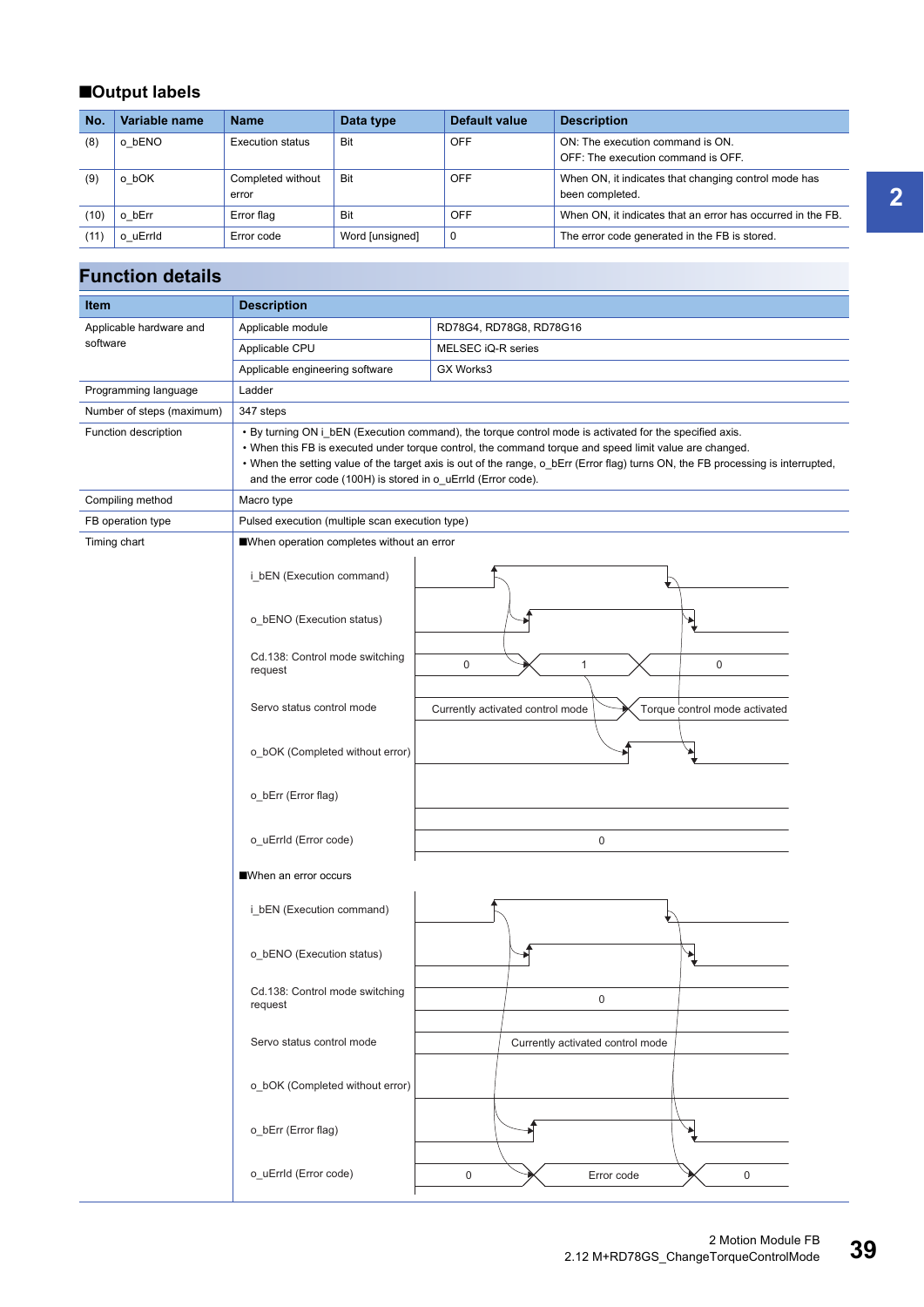| <b>Item</b>                  | <b>Description</b>                                                                                                                                                                                                                                                                                                                                                                                                                                                                                                                                                                                                                                                                                                                                       |
|------------------------------|----------------------------------------------------------------------------------------------------------------------------------------------------------------------------------------------------------------------------------------------------------------------------------------------------------------------------------------------------------------------------------------------------------------------------------------------------------------------------------------------------------------------------------------------------------------------------------------------------------------------------------------------------------------------------------------------------------------------------------------------------------|
| Restrictions and precautions | • The FB does not include error recovery processing. Program the error recovery processing separately in accordance with<br>the required system operation.<br>• The FB cannot be used in an interrupt program.<br>• Ensure that i bEN (Execution command) is capable of being turned OFF by the program. Do not use this FB in programs<br>that are only executed once such as a subroutine and FOR-NEXT loop because i bEN (Execution command) cannot be<br>turned OFF.<br>. When this FB is used twice or more, precaution must be taken to avoid repetition of the target axis.<br>• Every input must be provided with a value for proper FB operation.<br>. When this FB fails switching the mode, o bOK (Completed without error) does not turn ON. |
| <b>Error codes</b>           |                                                                                                                                                                                                                                                                                                                                                                                                                                                                                                                                                                                                                                                                                                                                                          |

| <b>Error code</b> | <b>Description</b>                                              | <b>Action</b>                                  |
|-------------------|-----------------------------------------------------------------|------------------------------------------------|
| 100H              | The setting value of i_uAxis (Target axis) is out of the range. | Please try again after confirming the setting. |
|                   | The target axis is not within the range of 1 to 16.             |                                                |

| <b>Version</b> | <b>Date</b> | <b>Description</b> |
|----------------|-------------|--------------------|
| 00A            | 2021/04/30  | First edition      |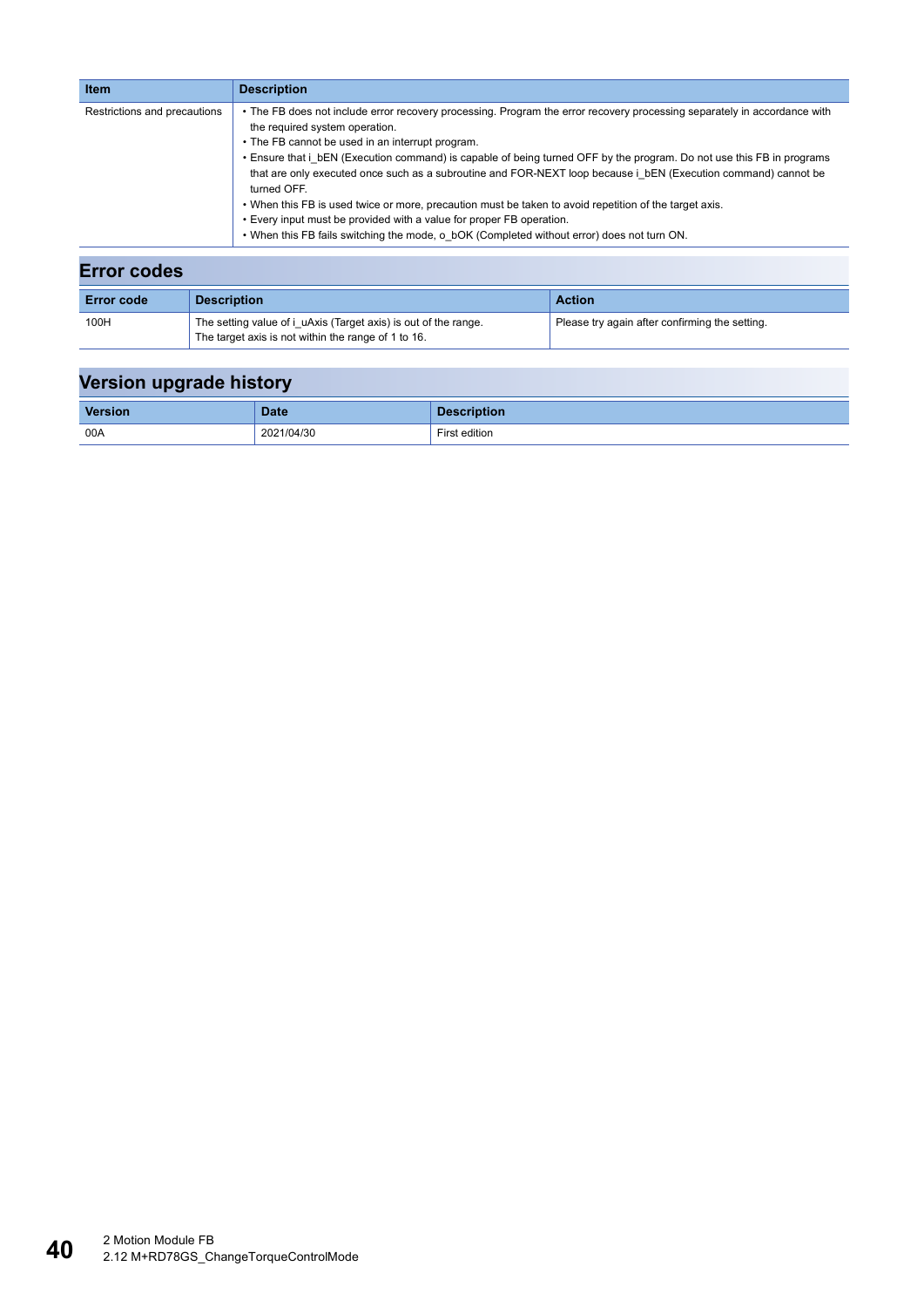#### M+RD78GS\_ChangeSpeedControlMode

#### **Overview**



## **Labels**

### ■**Input labels**

| No. | Variable name                                                                                 | <b>Name</b>                                           | Data type               | <b>Setting range</b>                                           | <b>Description</b>                                                                                                                                                   |
|-----|-----------------------------------------------------------------------------------------------|-------------------------------------------------------|-------------------------|----------------------------------------------------------------|----------------------------------------------------------------------------------------------------------------------------------------------------------------------|
| (1) | i bEN                                                                                         | Execution<br>command                                  | <b>Bit</b>              | ON, OFF                                                        | ON: The FB is activated.<br>OFF: The FB is not activated.                                                                                                            |
| (2) | i stModule                                                                                    | Module label                                          | Structure               | The setting range<br>differs depending on<br>the module label. | Specify the module label of the MELSEC iQ-R Motion<br>module.                                                                                                        |
| (3) | i uAxis                                                                                       | Target axis                                           | Word [unsigned]         | 1 to 16                                                        | Specify the axis number.<br>• When using RD78G4: 1 to 4<br>• When using RD78G8: 1 to 8<br>• When using RD78G16: 1 to 16                                              |
| (4) | dCommandSpeed                                                                                 | Cd.140: Command<br>speed at speed<br>control mode     | Double word<br>[signed] | $*_{1}$                                                        | Set the command speed at speed control mode.                                                                                                                         |
| (5) | i uSpeedAccelerati<br>onTime                                                                  | Cd.141:<br>Acceleration time at<br>speed control mode | Word [unsigned]         | 0 to 65535                                                     | Set the acceleration time at speed control mode.<br>• 0 to 32767: Set by decimal number.<br>• 32768 to 65535: Convert the number to a hexadecimal<br>number and set. |
| (6) | i uSpeedDecelerati<br>onTime                                                                  | Cd.142:<br>Deceleration time at<br>speed control mode | Word [unsigned]         | 0 to 65535                                                     | Set the deceleration time at speed control mode.<br>• 0 to 32767: Set by decimal number.<br>• 32768 to 65535: Convert the number to a hexadecimal<br>number and set. |
|     | The setting ranges are in the following table and depend on the "Pr.1: Unit setting" setting. |                                                       |                         |                                                                |                                                                                                                                                                      |

<span id="page-42-1"></span>

| mm $(x10-2mm/min)$        | inch $(x10^{-3}$ inch/min) | degree ( $\times$ 10 <sup>-3</sup> degree/min) <sup>*2</sup> | pulse (pulse/s)           |
|---------------------------|----------------------------|--------------------------------------------------------------|---------------------------|
| -2000000000 to 2000000000 | -2000000000 to 2000000000  | -2000000000 to 2000000000                                    | -1000000000 to 1000000000 |

<span id="page-42-0"></span>\*2 The setting for which "Pr.83: Speed control 10 x multiplier for degree axis" is enabled -2000000000 to 2000000000 ( $\times$ 10<sup>-2</sup>degree/min).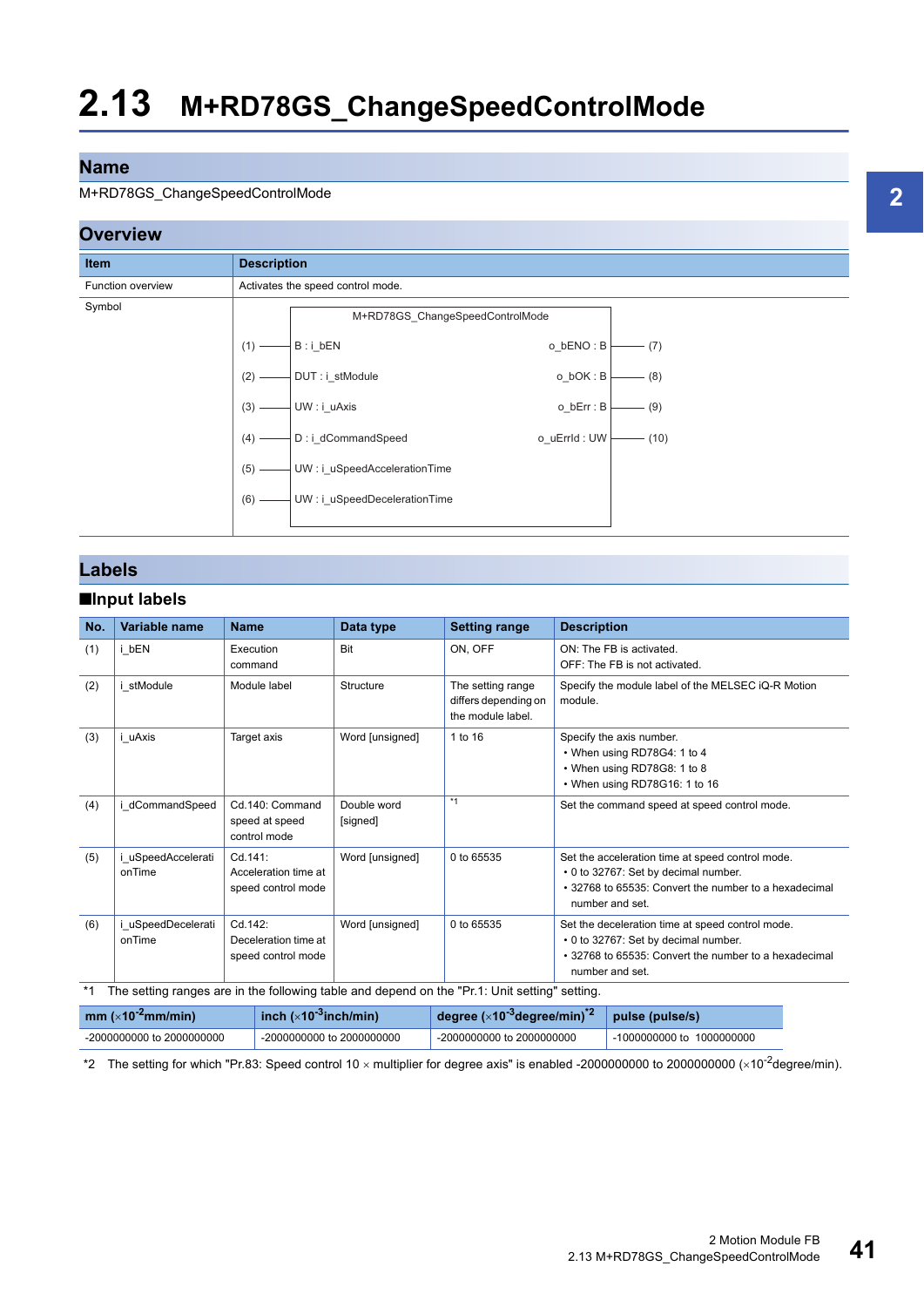## ■**Output labels**

| No.  | Variable name    | <b>Name</b>                | Data type       | Default value | <b>Description</b>                                                      |
|------|------------------|----------------------------|-----------------|---------------|-------------------------------------------------------------------------|
| (7)  | o bENO           | <b>Execution status</b>    | <b>Bit</b>      | <b>OFF</b>    | ON: The execution command is ON.<br>OFF: The execution command is OFF.  |
| (8)  | o bOK            | Completed without<br>error | Bit             | <b>OFF</b>    | When ON, it indicates that changing control mode has<br>been completed. |
| (9)  | bErr<br>$\Omega$ | Error flag                 | Bit             | OFF           | When ON, it indicates that an error has occurred in the FB.             |
| (10) | o uErrid         | Error code                 | Word [unsigned] | 0             | The error code generated in the FB is stored.                           |

| <b>Item</b>                     | <b>Description</b>                                                                                                                                                                                                                                                                                                                                                                           |                                                                  |  |  |
|---------------------------------|----------------------------------------------------------------------------------------------------------------------------------------------------------------------------------------------------------------------------------------------------------------------------------------------------------------------------------------------------------------------------------------------|------------------------------------------------------------------|--|--|
| Applicable hardware and         | Applicable module<br>RD78G4, RD78G8, RD78G16                                                                                                                                                                                                                                                                                                                                                 |                                                                  |  |  |
| software                        | Applicable CPU<br>MELSEC iQ-R series                                                                                                                                                                                                                                                                                                                                                         |                                                                  |  |  |
| Applicable engineering software |                                                                                                                                                                                                                                                                                                                                                                                              | GX Works3                                                        |  |  |
| Programming language            | Ladder                                                                                                                                                                                                                                                                                                                                                                                       |                                                                  |  |  |
| Number of steps (maximum)       | 303 steps                                                                                                                                                                                                                                                                                                                                                                                    |                                                                  |  |  |
| Function description            | • By turning ON i_bEN (Execution command), the speed control mode is activated for the specified axis.<br>• When this FB is executed under speed control, the command speed is changed.<br>• When the setting value of the target axis is out of the range, o_bErr (Error flag) turns ON, the FB processing is interrupted,<br>and the error code (100H) is stored in o_uErrld (Error code). |                                                                  |  |  |
| Compiling method                | Macro type                                                                                                                                                                                                                                                                                                                                                                                   |                                                                  |  |  |
| FB operation type               | Pulsed execution (multiple scan execution type)                                                                                                                                                                                                                                                                                                                                              |                                                                  |  |  |
| Timing chart                    | When operation completes without an error                                                                                                                                                                                                                                                                                                                                                    |                                                                  |  |  |
|                                 | i_bEN (Execution command)                                                                                                                                                                                                                                                                                                                                                                    |                                                                  |  |  |
|                                 | o_bENO (Execution status)                                                                                                                                                                                                                                                                                                                                                                    |                                                                  |  |  |
|                                 | Cd.138: Control mode switching<br>request                                                                                                                                                                                                                                                                                                                                                    | 0<br>$\mathbf 0$<br>1                                            |  |  |
|                                 | Servo status control mode                                                                                                                                                                                                                                                                                                                                                                    | Speed control mode activated<br>Currently activated control mode |  |  |
|                                 | o_bOK (Completed without error)                                                                                                                                                                                                                                                                                                                                                              |                                                                  |  |  |
|                                 | o_bErr (Error flag)                                                                                                                                                                                                                                                                                                                                                                          |                                                                  |  |  |
|                                 | o_uErrId (Error code)                                                                                                                                                                                                                                                                                                                                                                        | $\mathbf 0$                                                      |  |  |
|                                 | ■When an error occurs                                                                                                                                                                                                                                                                                                                                                                        |                                                                  |  |  |
|                                 | i_bEN (Execution command)                                                                                                                                                                                                                                                                                                                                                                    |                                                                  |  |  |
|                                 | o_bENO (Execution status)                                                                                                                                                                                                                                                                                                                                                                    |                                                                  |  |  |
|                                 | Cd.138: Control mode switching<br>request                                                                                                                                                                                                                                                                                                                                                    | $\mathbf 0$                                                      |  |  |
|                                 | Servo status control mode                                                                                                                                                                                                                                                                                                                                                                    | Currently activated control mode                                 |  |  |
|                                 | o_bOK (Completed without error)                                                                                                                                                                                                                                                                                                                                                              |                                                                  |  |  |
|                                 | o_bErr (Error flag)                                                                                                                                                                                                                                                                                                                                                                          |                                                                  |  |  |
|                                 | o_uErrId (Error code)                                                                                                                                                                                                                                                                                                                                                                        | $\mathsf 0$<br>Error code<br>0                                   |  |  |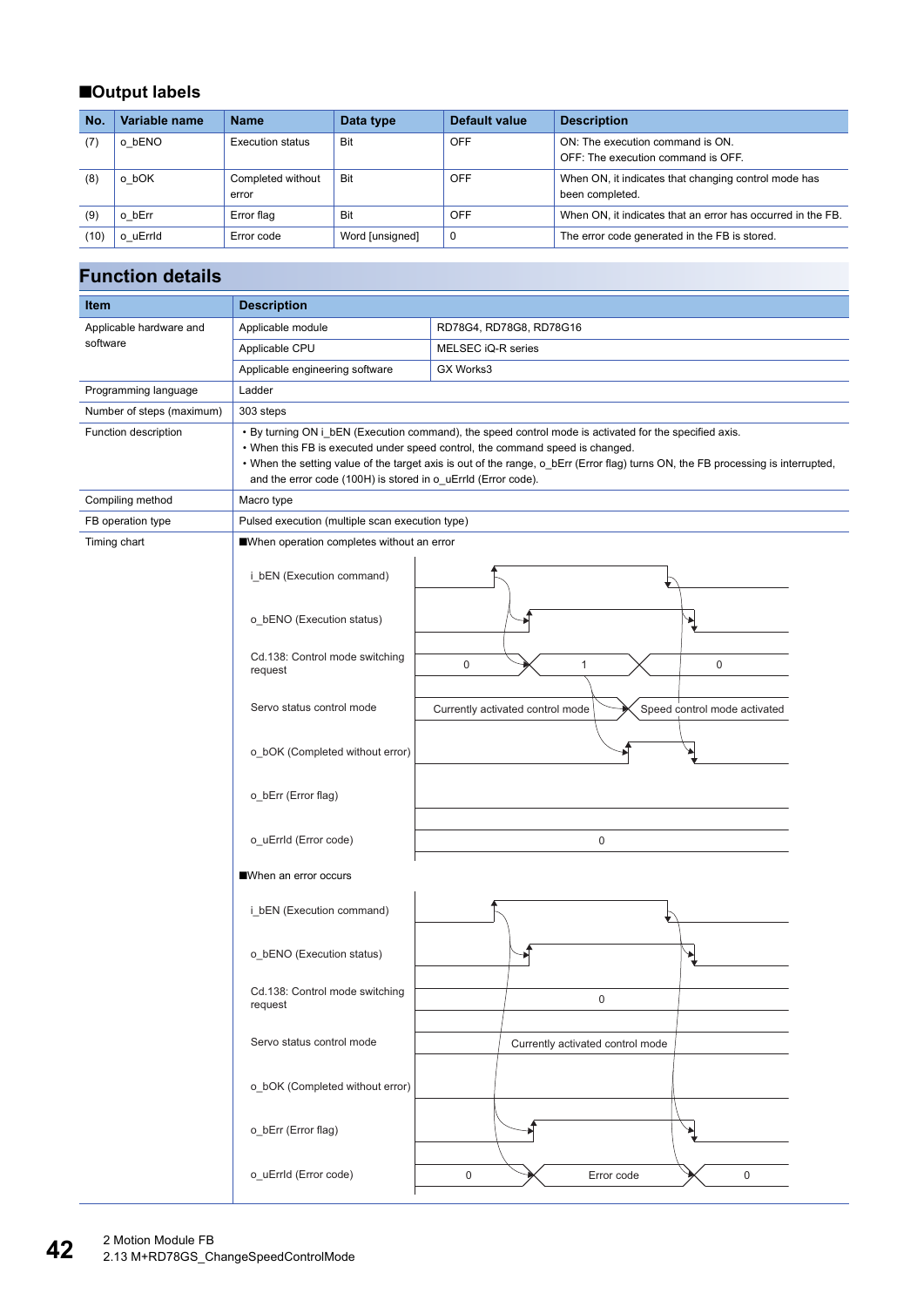| <b>Item</b>                  | <b>Description</b>                                                                                                                                                                                                                                                                                                                                                                                                                                                                                                                                                                                                                                                                                                                                       |
|------------------------------|----------------------------------------------------------------------------------------------------------------------------------------------------------------------------------------------------------------------------------------------------------------------------------------------------------------------------------------------------------------------------------------------------------------------------------------------------------------------------------------------------------------------------------------------------------------------------------------------------------------------------------------------------------------------------------------------------------------------------------------------------------|
| Restrictions and precautions | • The FB does not include error recovery processing. Program the error recovery processing separately in accordance with<br>the required system operation.<br>• The FB cannot be used in an interrupt program.<br>• Ensure that i bEN (Execution command) is capable of being turned OFF by the program. Do not use this FB in programs<br>that are only executed once such as a subroutine and FOR-NEXT loop because i bEN (Execution command) cannot be<br>turned OFF.<br>. When this FB is used twice or more, precaution must be taken to avoid repetition of the target axis.<br>• Every input must be provided with a value for proper FB operation.<br>. When this FB fails switching the mode, o bOK (Completed without error) does not turn ON. |
| <b>Error codes</b>           |                                                                                                                                                                                                                                                                                                                                                                                                                                                                                                                                                                                                                                                                                                                                                          |

| <b>Error code</b> | <b>Description</b>                                              | <b>Action</b>                                  |
|-------------------|-----------------------------------------------------------------|------------------------------------------------|
| 100H              | The setting value of i uAxis (Target axis) is out of the range. | Please try again after confirming the setting. |
|                   | The target axis is not within the range of 1 to 16.             |                                                |

| <b>Version</b> | <b>Date</b> | <b>Description</b> |
|----------------|-------------|--------------------|
| 00A            | 2021/04/30  | First edition      |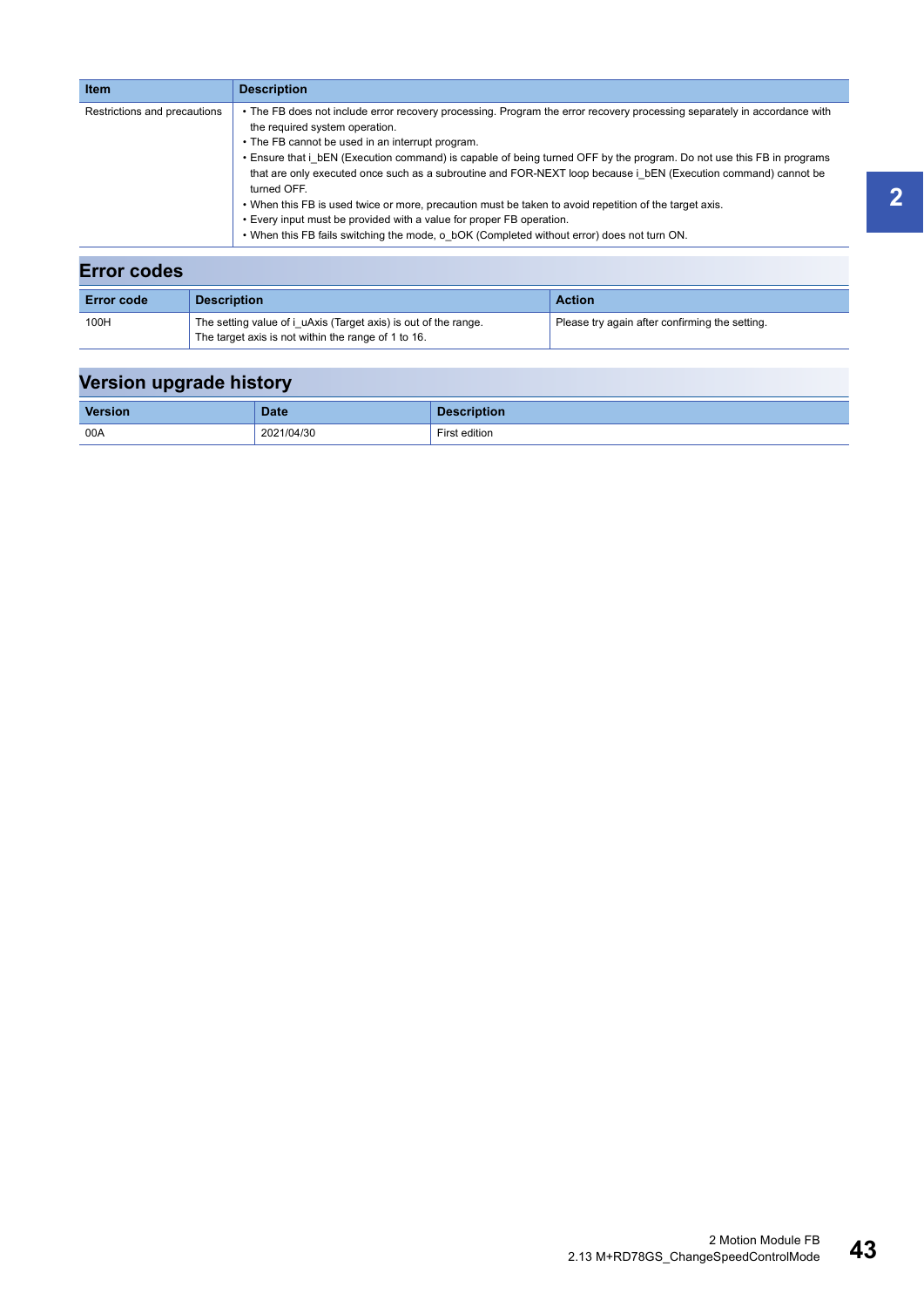#### M+RD78GS\_ChangePositionControlMode

## **Overview**



## **Labels**

### ■**Input labels**

| No. | Variable name | <b>Name</b>          | Data type       | <b>Setting range</b>                                           | <b>Description</b>                                                                                                      |
|-----|---------------|----------------------|-----------------|----------------------------------------------------------------|-------------------------------------------------------------------------------------------------------------------------|
| (1) | bEN           | Execution<br>command | <b>Bit</b>      | ON. OFF                                                        | ON: The FB is activated.<br>OFF: The FB is not activated.                                                               |
| (2) | stModule      | Module label         | Structure       | The setting range<br>differs depending on<br>the module label. | Specify the module label of the MELSEC iQ-R Motion<br>module.                                                           |
| (3) | uAxis         | Target axis          | Word [unsigned] | 1 to 16                                                        | Specify the axis number.<br>• When using RD78G4: 1 to 4<br>• When using RD78G8: 1 to 8<br>• When using RD78G16: 1 to 16 |

### ■**Output labels**

| No. | Variable name   | <b>Name</b>                | Data type       | Default value | <b>Description</b>                                                      |
|-----|-----------------|----------------------------|-----------------|---------------|-------------------------------------------------------------------------|
| (4) | bENO<br>$\circ$ | Execution status           | Bit             | OFF           | ON: The execution command is ON.<br>OFF: The execution command is OFF.  |
| (5) | bOK             | Completed without<br>error | Bit             | OFF           | When ON, it indicates that changing control mode has<br>been completed. |
| (6) | bErr            | Error flag                 | Bit             | OFF           | When ON, it indicates that an error has occurred in the FB.             |
|     | o uErrid        | Error code                 | Word [unsigned] | $\mathbf 0$   | The error code generated in the FB is stored.                           |

| <b>Item</b>               | <b>Description</b>                                                                                                                                                                                                                                                                                                                                                                                                       |                         |  |  |
|---------------------------|--------------------------------------------------------------------------------------------------------------------------------------------------------------------------------------------------------------------------------------------------------------------------------------------------------------------------------------------------------------------------------------------------------------------------|-------------------------|--|--|
| Applicable hardware and   | Applicable module                                                                                                                                                                                                                                                                                                                                                                                                        | RD78G4, RD78G8, RD78G16 |  |  |
| software                  | Applicable CPU                                                                                                                                                                                                                                                                                                                                                                                                           | MELSEC iQ-R series      |  |  |
|                           | Applicable engineering software                                                                                                                                                                                                                                                                                                                                                                                          | GX Works3               |  |  |
| Programming language      | Ladder                                                                                                                                                                                                                                                                                                                                                                                                                   |                         |  |  |
| Number of steps (maximum) | 347 steps                                                                                                                                                                                                                                                                                                                                                                                                                |                         |  |  |
| Function description      | • By turning ON i bEN (Execution command), the position control mode is activated for the specified axis.<br>. When this FB is executed during position control, the execution is completed without any processing.<br>• When the setting value of the target axis is out of the range, o bErr (Error flag) turns ON, the FB processing is interrupted,<br>and the error code (100H) is stored in o uErrld (Error code). |                         |  |  |
| Compiling method          | Macro type                                                                                                                                                                                                                                                                                                                                                                                                               |                         |  |  |
| FB operation type         | Pulsed execution (multiple scan execution type)                                                                                                                                                                                                                                                                                                                                                                          |                         |  |  |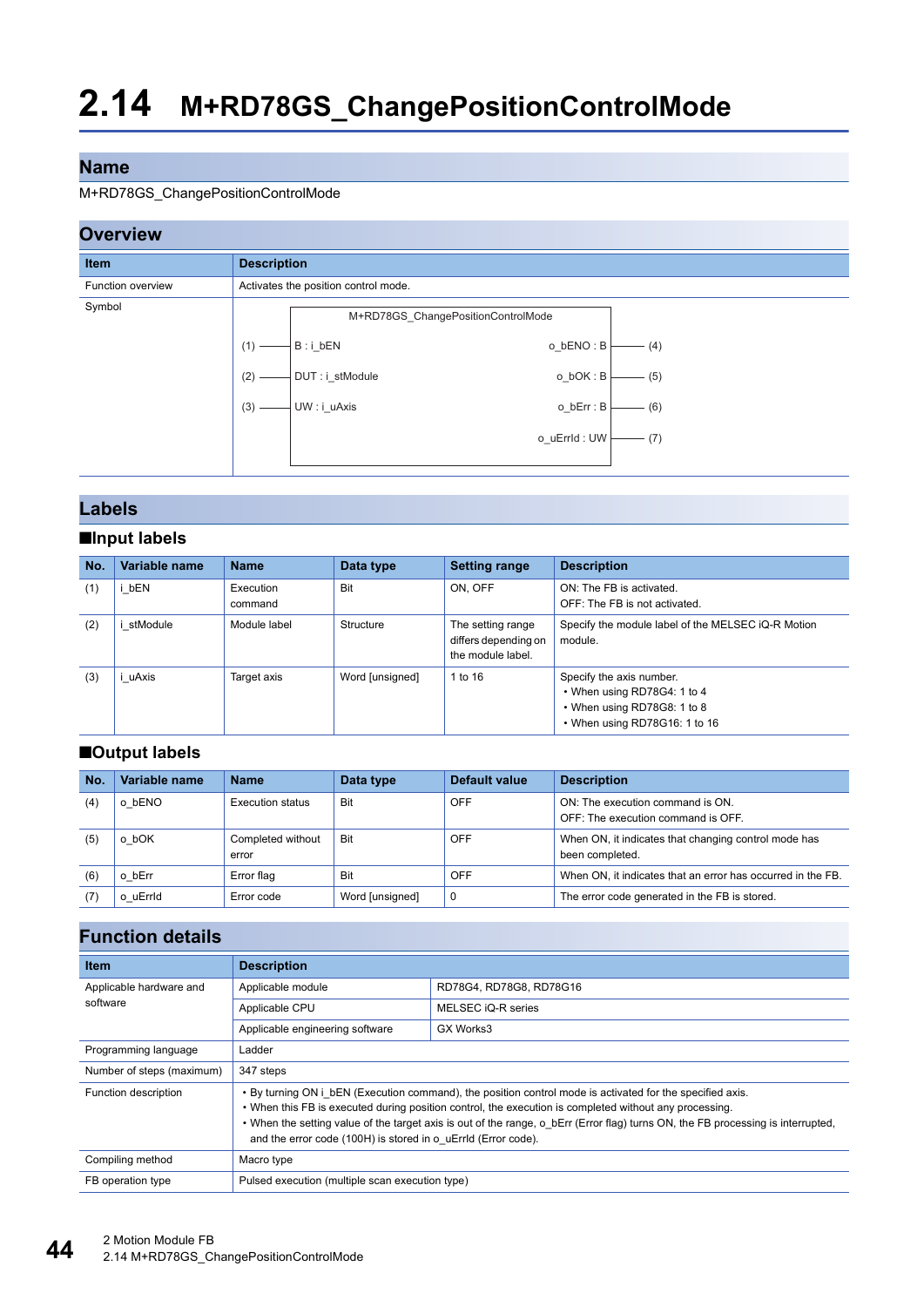| <b>Item</b>                  | <b>Description</b>                                                                                                                                                                                                                                                                                                                                                                                                                                                                                                                                                                                                                                                                                                                                       |                                  |
|------------------------------|----------------------------------------------------------------------------------------------------------------------------------------------------------------------------------------------------------------------------------------------------------------------------------------------------------------------------------------------------------------------------------------------------------------------------------------------------------------------------------------------------------------------------------------------------------------------------------------------------------------------------------------------------------------------------------------------------------------------------------------------------------|----------------------------------|
| Timing chart                 | When operation completes without an error                                                                                                                                                                                                                                                                                                                                                                                                                                                                                                                                                                                                                                                                                                                |                                  |
|                              | i_bEN (Execution command)                                                                                                                                                                                                                                                                                                                                                                                                                                                                                                                                                                                                                                                                                                                                |                                  |
|                              | o_bENO (Execution status)                                                                                                                                                                                                                                                                                                                                                                                                                                                                                                                                                                                                                                                                                                                                |                                  |
|                              | Cd.138: Control mode switching<br>0<br>request                                                                                                                                                                                                                                                                                                                                                                                                                                                                                                                                                                                                                                                                                                           | 0<br>1                           |
|                              | Servo status control mode<br>Currently activated control mode                                                                                                                                                                                                                                                                                                                                                                                                                                                                                                                                                                                                                                                                                            | Position control mode activated  |
|                              | o_bOK (Completed without error)                                                                                                                                                                                                                                                                                                                                                                                                                                                                                                                                                                                                                                                                                                                          |                                  |
|                              | o_bErr (Error flag)                                                                                                                                                                                                                                                                                                                                                                                                                                                                                                                                                                                                                                                                                                                                      |                                  |
|                              | o_uErrId (Error code)                                                                                                                                                                                                                                                                                                                                                                                                                                                                                                                                                                                                                                                                                                                                    | 0                                |
|                              | When an error occurs                                                                                                                                                                                                                                                                                                                                                                                                                                                                                                                                                                                                                                                                                                                                     |                                  |
|                              | i_bEN (Execution command)                                                                                                                                                                                                                                                                                                                                                                                                                                                                                                                                                                                                                                                                                                                                |                                  |
|                              | o_bENO (Execution status)                                                                                                                                                                                                                                                                                                                                                                                                                                                                                                                                                                                                                                                                                                                                |                                  |
|                              | Cd.138: Control mode switching<br>request                                                                                                                                                                                                                                                                                                                                                                                                                                                                                                                                                                                                                                                                                                                | $\mathbf 0$                      |
|                              | Servo status control mode                                                                                                                                                                                                                                                                                                                                                                                                                                                                                                                                                                                                                                                                                                                                | Currently activated control mode |
|                              | o_bOK (Completed without error)                                                                                                                                                                                                                                                                                                                                                                                                                                                                                                                                                                                                                                                                                                                          |                                  |
|                              | o_bErr (Error flag)                                                                                                                                                                                                                                                                                                                                                                                                                                                                                                                                                                                                                                                                                                                                      |                                  |
|                              | o uErrld (Error code)<br>0                                                                                                                                                                                                                                                                                                                                                                                                                                                                                                                                                                                                                                                                                                                               | $\mathbf 0$<br>Error code        |
| Restrictions and precautions | • The FB does not include error recovery processing. Program the error recovery processing separately in accordance with<br>the required system operation.<br>• The FB cannot be used in an interrupt program.<br>• Ensure that i bEN (Execution command) is capable of being turned OFF by the program. Do not use this FB in programs<br>that are only executed once such as a subroutine and FOR-NEXT loop because i_bEN (Execution command) cannot be<br>turned OFF.<br>. When this FB is used twice or more, precaution must be taken to avoid repetition of the target axis.<br>• Every input must be provided with a value for proper FB operation.<br>. When this FB fails switching the mode, o_bOK (Completed without error) does not turn ON. |                                  |
| <b>Error codes</b>           |                                                                                                                                                                                                                                                                                                                                                                                                                                                                                                                                                                                                                                                                                                                                                          |                                  |

| <b>Error code</b> | <b>Description</b>                                                                                                     | <b>Action</b>                                  |
|-------------------|------------------------------------------------------------------------------------------------------------------------|------------------------------------------------|
| 100H              | The setting value of i uAxis (Target axis) is out of the range.<br>The target axis is not within the range of 1 to 16. | Please try again after confirming the setting. |

| <b>Version</b> | <b>Date</b> | <b>Description</b> |
|----------------|-------------|--------------------|
| 00A            | 2021/04/30  | First edition      |

**2**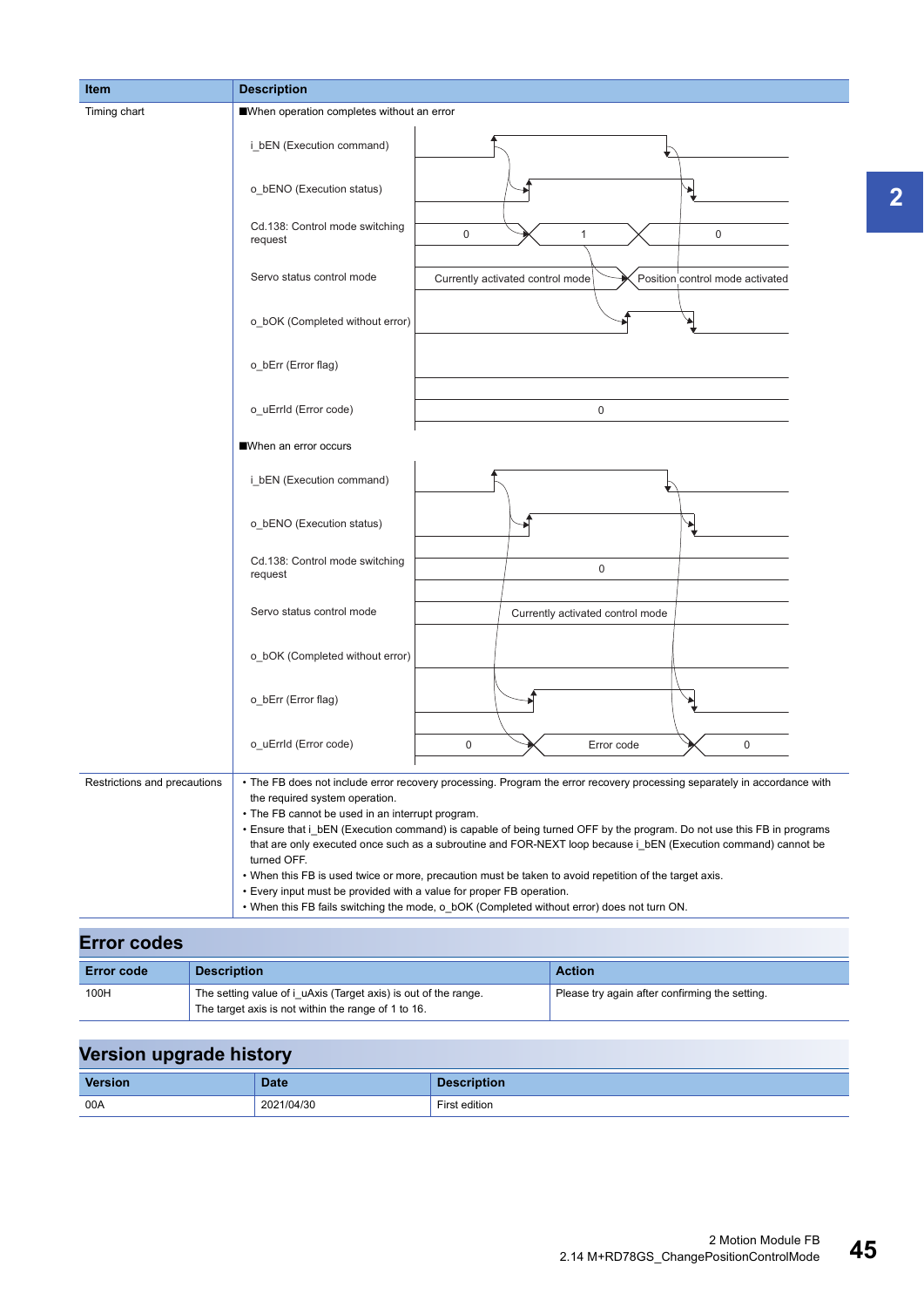#### M+RD78GS\_ChangeContinuousTorqueMode

| <b>Overview</b>   |                                                                        |
|-------------------|------------------------------------------------------------------------|
| <b>Item</b>       | <b>Description</b>                                                     |
| Function overview | Activates the continuous operation to torque control mode.             |
| Symbol            | M+RD78GS ChangeContinuousTorqueMode                                    |
|                   | $o_bENO:B$ (12)                                                        |
|                   | $o_bOK : B$ (13)                                                       |
|                   | $o_bErr : B$ (14)<br>$(3)$ — UW : i_uAxis                              |
|                   | $(4)$ - $D : i_d$ SpeedLimit<br>$o$ _uErrId : UW $\boxed{\qquad}$ (15) |
|                   | (5) — UW : i_uSpeedAccelerationTime                                    |
|                   | $(6)$ $\longrightarrow$ UW : i_uSpeedDecelerationTime                  |
|                   | $(7)$ $\longrightarrow$ W : i_wCommandTorque                           |
|                   | (8) — UW : i_uTorqueTimeConstDrivingMode                               |
|                   | (9) — UW : i_uTorqueTimeConstRegenerativeMode                          |
|                   | (10) —— UW : i_uAutoSwitchingMode                                      |
|                   | (11) - D : i_dAutoSwitchingParameter                                   |
|                   |                                                                        |

## **Labels**

## ■**Input labels**

| No. | Variable name                | <b>Name</b>                                                                           | Data type               | <b>Setting range</b>                                           | <b>Description</b>                                                                                                                                                                               |
|-----|------------------------------|---------------------------------------------------------------------------------------|-------------------------|----------------------------------------------------------------|--------------------------------------------------------------------------------------------------------------------------------------------------------------------------------------------------|
| (1) | i bEN                        | Execution<br>command                                                                  | <b>Bit</b>              | ON. OFF                                                        | ON: The FB is activated.<br>OFF: The FB is not activated.                                                                                                                                        |
| (2) | i stModule                   | Module label                                                                          | Structure               | The setting range<br>differs depending on<br>the module label. | Specify the module label of the MELSEC iQ-R Motion<br>module.                                                                                                                                    |
| (3) | i uAxis                      | Target axis                                                                           | Word [unsigned]         | 1 to 16                                                        | Specify the axis number.<br>• When using RD78G4: 1 to 4<br>• When using RD78G8: 1 to 8<br>• When using RD78G16: 1 to 16                                                                          |
| (4) | dSpeedLimit                  | Cd.147: Speed limit<br>value at continuous<br>operation to torque<br>control mode     | Double word<br>[signed] | $*_{1}$                                                        | Set the speed limit value at continuous operation to torque<br>control mode.                                                                                                                     |
| (5) | i uSpeedAccelerati<br>onTime | Cd.148:<br>Acceleration time at<br>continuous<br>operation to torque<br>control mode  | Word [unsigned]         | 0 to 65535                                                     | Set the acceleration time at continuous operation to torque<br>control mode.<br>• 0 to 32767: Set by decimal number.<br>• 32768 to 65535: Convert the number to a hexadecimal<br>number and set. |
| (6) | i uSpeedDecelerati<br>onTime | Cd. 149:<br>Deceleration time at<br>continuous<br>operation to torque<br>control mode | Word [unsigned]         | 0 to 65535                                                     | Set the deceleration time at continuous operation to torque<br>control mode.<br>• 0 to 32767: Set by decimal number.<br>• 32768 to 65535: Convert the number to a hexadecimal<br>number and set. |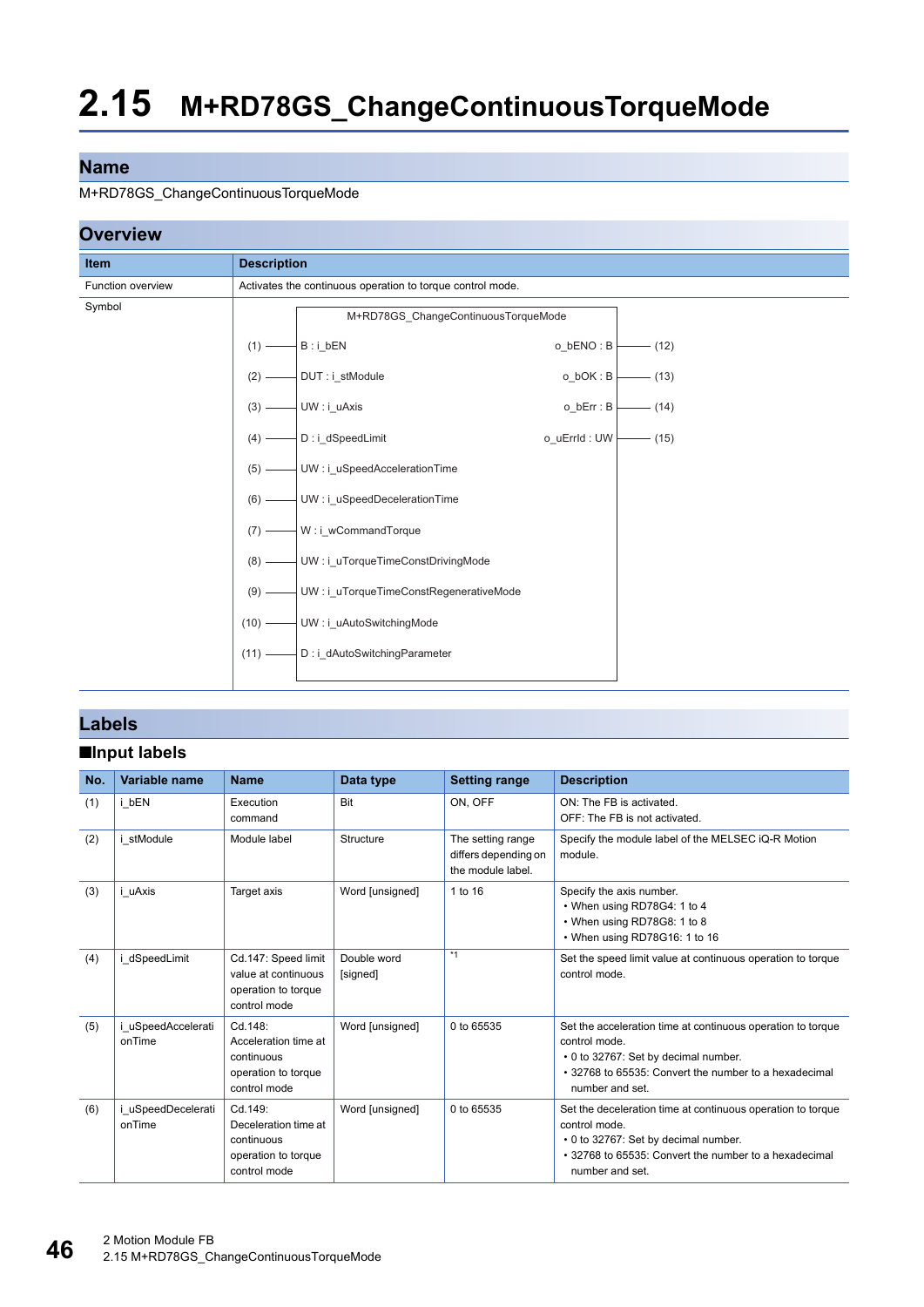| No.  | Variable name                        | <b>Name</b>                                                                                                     | Data type               | <b>Setting range</b> | <b>Description</b>                                                                                                                                                                                                |
|------|--------------------------------------|-----------------------------------------------------------------------------------------------------------------|-------------------------|----------------------|-------------------------------------------------------------------------------------------------------------------------------------------------------------------------------------------------------------------|
| (7)  | i_wCommandTorqu<br>е                 | Cd.150: Target<br>torque at<br>continuous<br>operation to torque<br>control mode                                | Word [signed]           | $-10000$ to $10000$  | Set the target torque at continuous operation to torque<br>control mode.                                                                                                                                          |
| (8)  | uTorqueTimeCons<br>tDrivingMode      | Cd.151: Torque time<br>constant at<br>continuous<br>operation to torque<br>control mode<br>(Forward direction)  | Word [unsigned]         | 0 to 65535           | Set the time constant for the driving at continuous<br>operation to torque control mode.<br>• 0 to 32767: Set by decimal number.<br>• 32768 to 65535: Convert the number to a hexadecimal<br>number and set.      |
| (9)  | uTorqueTimeCons<br>tRegenerativeMode | Cd.152: Torque time<br>constant at<br>continuous<br>operation to torque<br>control mode<br>(Negative direction) | Word [unsigned]         | 0 to 65535           | Set the time constant for the regeneration at continuous<br>operation to torque control mode.<br>• 0 to 32767: Set by decimal number.<br>• 32768 to 65535: Convert the number to a hexadecimal<br>number and set. |
| (10) | uAutoSwitchingM<br>ode               | Cd.153: Control<br>mode auto-shift<br>selection                                                                 | Word [unsigned]         | $0$ to $2$           | Set the switching condition of the control mode to switch to<br>continuous operation to torque control mode.<br>• 0: No switching condition<br>• 1: Feed current value pass<br>• 2: Real current value pass       |
| (11) | i dAutoSwitchingPa<br>rameter        | Cd.154: Control<br>mode auto-shift<br>parameter                                                                 | Double word<br>[signed] | *3                   | Set the condition value when the control mode auto-shift<br>selection is set to 1 or 2.                                                                                                                           |

<span id="page-48-0"></span>\*1 The setting ranges are in the following table and depend on the "Pr.1: Unit setting" setting.

| $mm$ ( $\times$ 10 <sup>-2</sup> mm/min) | inch $(x10^{-3}$ inch/min) | degree $(x10^{-3})$ degree/min) $^2$ | pulse (pulse/s) |
|------------------------------------------|----------------------------|--------------------------------------|-----------------|
| -2000000000 to 2000000000                | -20000000000 to 2000000000 | -20000000000 to 2000000000           |                 |

<span id="page-48-2"></span>\*2 The setting for which "Pr.83: Speed control 10 x multiplier for degree axis" is enabled is -2000000000 to 2000000000 (x10<sup>-2</sup>degree/min).

<span id="page-48-1"></span>\*3 The setting ranges are in the following table and depend on the "Pr.1: Unit setting" setting.

| mm ( $\times$ 10 <sup>-1</sup> $\mu$ m) | inch ( $\times$ 10 <sup>-5</sup> inch) | degree ( $\times$ 10 <sup>-5</sup> degree) | pulse (pulse)             |
|-----------------------------------------|----------------------------------------|--------------------------------------------|---------------------------|
| -2147483648 to 2147483647               | -2147483648 to 2147483647              | 0 to 35999999                              | -2147483648 to 2147483647 |

#### ■**Output labels**

| No.  | Variable name    | <b>Name</b>                | Data type       | Default value | <b>Description</b>                                                      |
|------|------------------|----------------------------|-----------------|---------------|-------------------------------------------------------------------------|
| (12) | o bENO           | Execution status           | <b>Bit</b>      | OFF           | ON: The execution command is ON.<br>OFF: The execution command is OFF.  |
| (13) | o bOK            | Completed without<br>error | Bit             | OFF           | When ON, it indicates that changing control mode has<br>been completed. |
| (14) | bErr<br>$\Omega$ | Error flag                 | Bit             | OFF           | When ON, it indicates that an error has occurred in the FB.             |
| (15) | o uErrid         | Error code                 | Word [unsigned] | $\mathbf 0$   | The error code generated in the FB is stored.                           |

| <b>Item</b>               | <b>Description</b>                                                                                                                                                                                                                                                                                                                                                                                                                                                                |                         |  |
|---------------------------|-----------------------------------------------------------------------------------------------------------------------------------------------------------------------------------------------------------------------------------------------------------------------------------------------------------------------------------------------------------------------------------------------------------------------------------------------------------------------------------|-------------------------|--|
| Applicable hardware and   | Applicable module                                                                                                                                                                                                                                                                                                                                                                                                                                                                 | RD78G4, RD78G8, RD78G16 |  |
| software                  | Applicable CPU                                                                                                                                                                                                                                                                                                                                                                                                                                                                    | MELSEC iQ-R series      |  |
|                           | Applicable engineering software                                                                                                                                                                                                                                                                                                                                                                                                                                                   | GX Works3               |  |
| Programming language      | Ladder                                                                                                                                                                                                                                                                                                                                                                                                                                                                            |                         |  |
| Number of steps (maximum) | 523 steps                                                                                                                                                                                                                                                                                                                                                                                                                                                                         |                         |  |
| Function description      | • By turning ON i bEN (Execution command), the continuous operation to torque control mode is activated for the specified<br>axis.<br>• When this FB is executed during continuous operation to torque control mode, the speed limit value and target torque are<br>changed.<br>• When the setting value of the target axis is out of the range, o bErr (Error flag) turns ON, the FB processing is interrupted,<br>and the error code (100H) is stored in o uErrld (Error code). |                         |  |
| Compiling method          | Macro type                                                                                                                                                                                                                                                                                                                                                                                                                                                                        |                         |  |
| FB operation type         | Pulsed execution (multiple scan execution type)                                                                                                                                                                                                                                                                                                                                                                                                                                   |                         |  |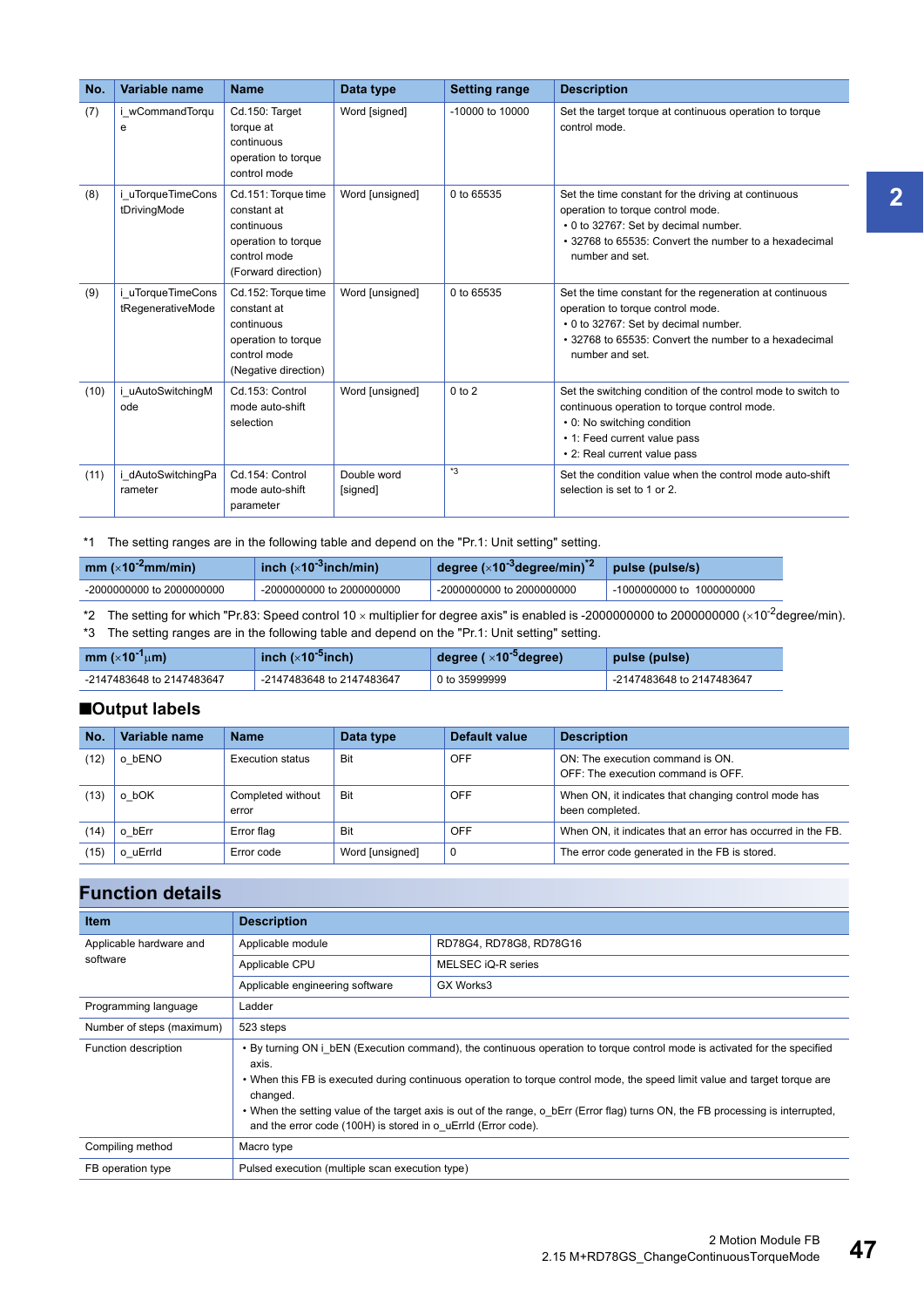| Item         | <b>Description</b>                          |                                                                                                                                |
|--------------|---------------------------------------------|--------------------------------------------------------------------------------------------------------------------------------|
| Timing chart | When operation completes without an error   | • When the "Cd.153: Control mode auto-shift selection" is set to "0: No switching condition"                                   |
|              | i_bEN (Execution command)                   |                                                                                                                                |
|              | o_bENO (Execution status)                   |                                                                                                                                |
|              | Cd.138: Control mode switching<br>request   | $\mathsf{O}\xspace$<br>$\pmb{0}$<br>$\mathbf{1}$                                                                               |
|              | Servo status control mode                   | Continuous operation to torque<br>control mode activated<br>Currently activated control mode                                   |
|              | o_bOK (Completed without error)             |                                                                                                                                |
|              | o_bErr (Error flag)                         |                                                                                                                                |
|              | o_uErrId (Error code)                       | $\mathbf 0$                                                                                                                    |
|              |                                             | • When the "Cd.153: Control mode auto-shift selection" is set to "1: Feed current value pass", or "2: Real current value pass" |
|              | i_bEN (Execution command)                   |                                                                                                                                |
|              | o_bENO (Execution status)                   |                                                                                                                                |
|              | Cd.138: Control mode switching<br>request   | $\mathsf{O}\xspace$<br>$\mathbf{1}$<br>$\mathbf 0$                                                                             |
|              | Feed current value or<br>real current value | Mode switching<br>condition value                                                                                              |
|              | Servo status control mode                   | Continuous operation to torque<br>control mode activated<br>Currently activated control mode                                   |
|              | o_bOK (Completed without error)             |                                                                                                                                |
|              | o_bErr (Error flag)                         |                                                                                                                                |
|              | o_uErrId (Error code)                       | 0                                                                                                                              |
|              | When an error occurs                        |                                                                                                                                |
|              | i_bEN (Execution command)                   |                                                                                                                                |
|              | o_bENO (Execution status)                   |                                                                                                                                |
|              | Cd.138: Control mode switching<br>request   | $\mathsf{0}$                                                                                                                   |
|              | Servo status control mode                   | Currently activated control mode                                                                                               |
|              | o_bOK (Completed without error)             |                                                                                                                                |
|              | o_bErr (Error flag)                         |                                                                                                                                |
|              | o_uErrId (Error code)                       | $\mathbf 0$<br>Error code<br>0                                                                                                 |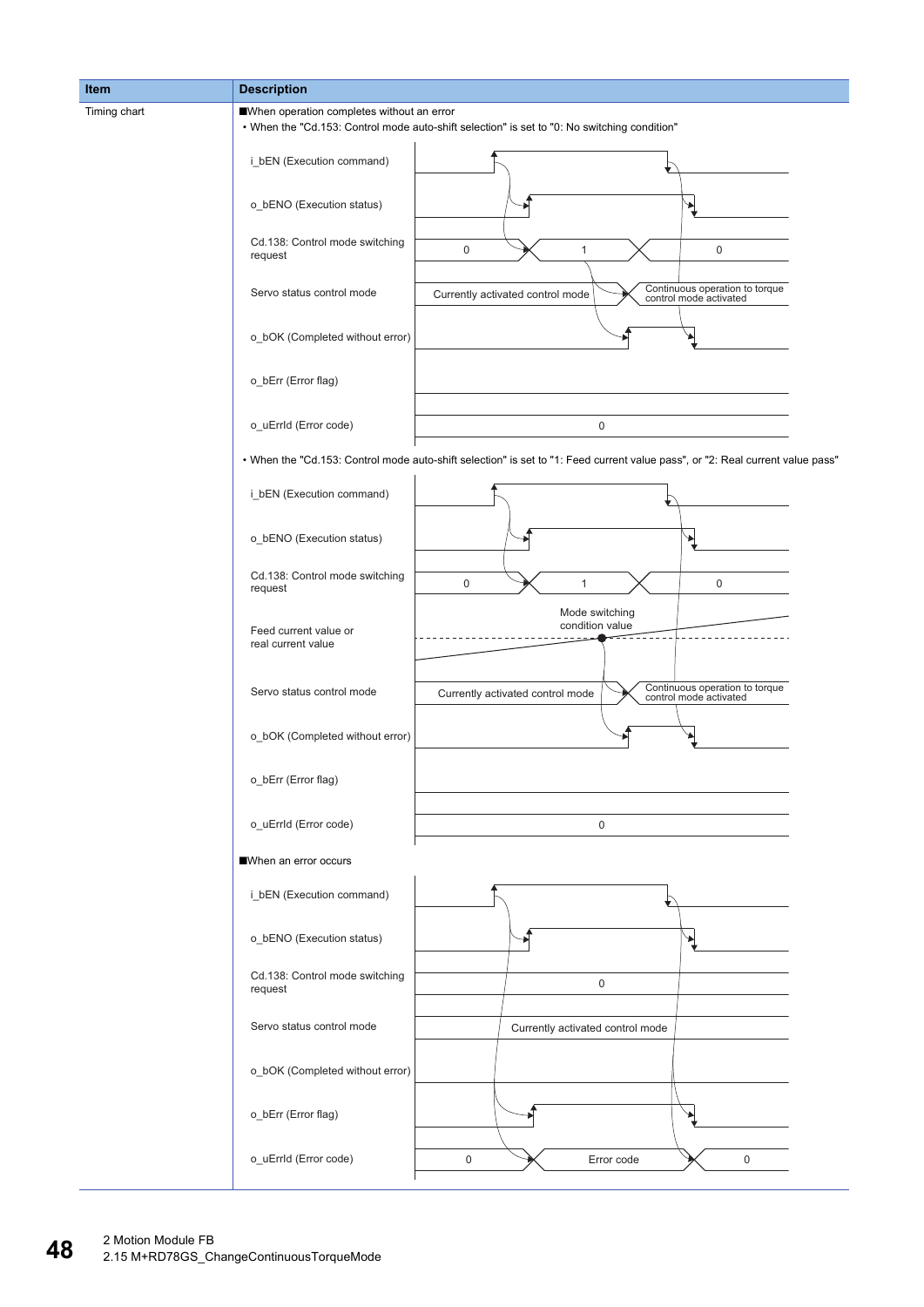| Restrictions and precautions | • The FB does not include error recovery processing. Program the error recovery processing separately in accordance with<br>the required system operation.                                                                                                                                                                                                                                                                                                                                                                                                                                 |
|------------------------------|--------------------------------------------------------------------------------------------------------------------------------------------------------------------------------------------------------------------------------------------------------------------------------------------------------------------------------------------------------------------------------------------------------------------------------------------------------------------------------------------------------------------------------------------------------------------------------------------|
|                              | • The FB cannot be used in an interrupt program.<br>• Ensure that i bEN (Execution command) is capable of being turned OFF by the program. Do not use this FB in programs<br>that are only executed once such as a subroutine and FOR-NEXT loop because i bEN (Execution command) cannot be<br>turned OFF.<br>. When this FB is used twice or more, precaution must be taken to avoid repetition of the target axis.<br>• Every input must be provided with a value for proper FB operation.<br>. When this FB fails switching the mode, o bOK (Completed without error) does not turn ON. |
| <b>Error codes</b>           |                                                                                                                                                                                                                                                                                                                                                                                                                                                                                                                                                                                            |

| <b>Error code</b> | <b>Description</b>                                              | <b>Action</b>                                  |
|-------------------|-----------------------------------------------------------------|------------------------------------------------|
| 100H              | The setting value of i uAxis (Target axis) is out of the range. | Please try again after confirming the setting. |
|                   | The target axis is not within the range of 1 to 16.             |                                                |

| Version | <b>Date</b> | <b>Description</b> |
|---------|-------------|--------------------|
| 00A     | 2021/04/30  | First edition      |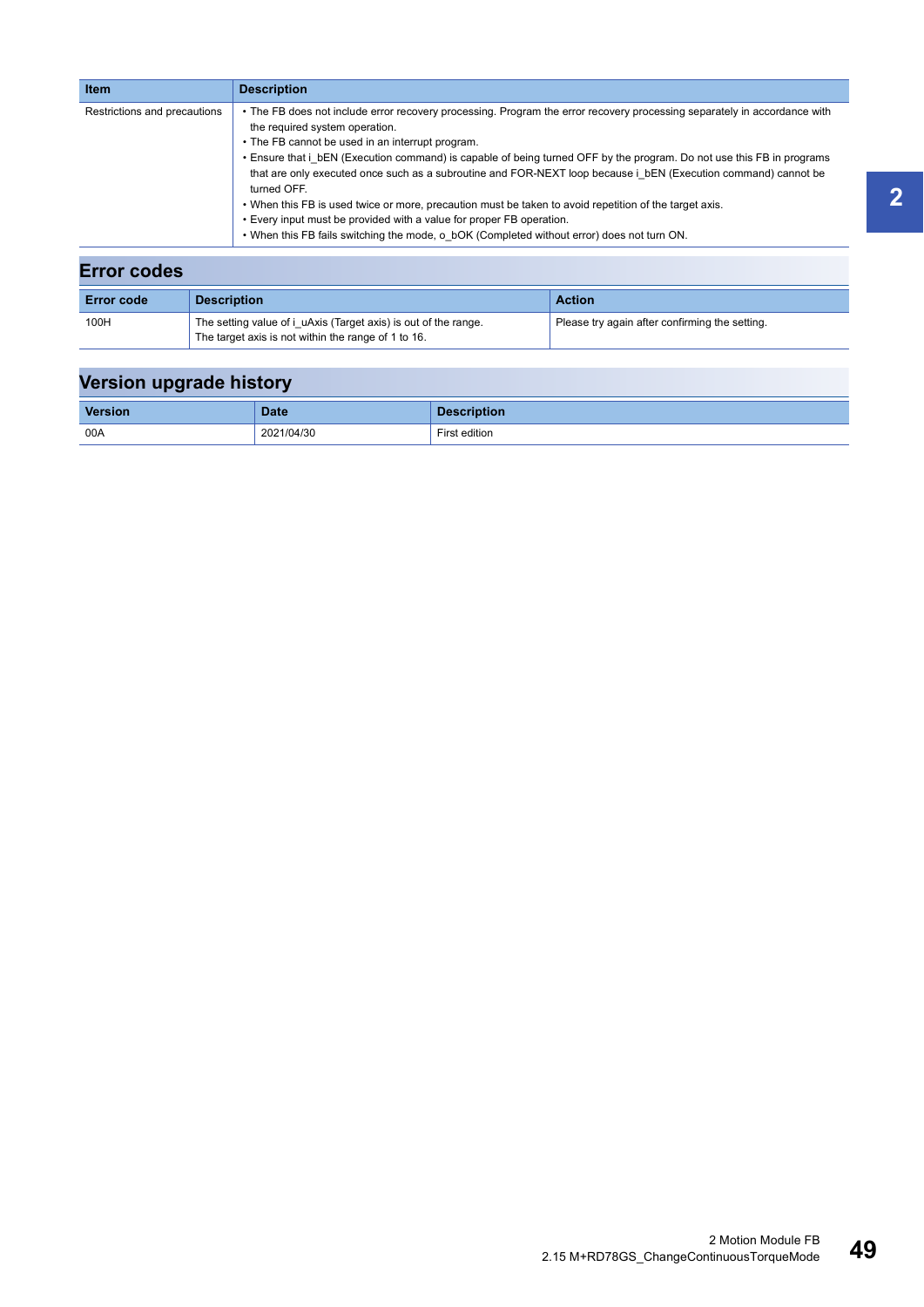M+RD78GS\_Sync

## **Overview**



## **Labels**

### ■**Input labels**

| No. | Variable name | <b>Name</b>          | Data type       | <b>Setting range</b>                                           | <b>Description</b>                                                                                                                                                  |
|-----|---------------|----------------------|-----------------|----------------------------------------------------------------|---------------------------------------------------------------------------------------------------------------------------------------------------------------------|
| (1) | bEN           | Execution<br>command | Bit             | ON. OFF                                                        | ON: The FB is activated.<br>OFF: The FB is not activated.                                                                                                           |
| (2) | stModule      | Module label         | Structure       | The setting range<br>differs depending on<br>the module label. | Specify the module label of the MELSEC iQ-R Motion<br>module.                                                                                                       |
| (3) | uOutputAxis   | Output axis No.      | Word [unsigned] | 1 to 16                                                        | Specify the axis number for which synchronous control is<br>started.<br>• When using RD78G4: 1 to 4<br>• When using RD78G8: 1 to 8<br>• When using RD78G16: 1 to 16 |

### ■**Output labels**

| No. | Variable name    | <b>Name</b>                | Data type       | Default value | <b>Description</b>                                                     |
|-----|------------------|----------------------------|-----------------|---------------|------------------------------------------------------------------------|
| (4) | o bENO           | Execution status           | Bit             | OFF           | ON: The execution command is ON.<br>OFF: The execution command is OFF. |
| (5) | o bOK            | Completed without<br>error | Bit             | OFF           | When ON, it indicates that synchronous control has been<br>started.    |
| (6) | bErr<br>$\Omega$ | Error flag                 | Bit             | <b>OFF</b>    | When ON, it indicates that an error has occurred in the FB.            |
| (7) | o uErrid         | Error code                 | Word [unsigned] | $\mathbf 0$   | The error code generated in the FB is stored.                          |

| <b>Description</b>              |                         |  |  |  |
|---------------------------------|-------------------------|--|--|--|
| Applicable module               | RD78G4, RD78G8, RD78G16 |  |  |  |
| Applicable CPU                  | MELSEC iQ-R series      |  |  |  |
| Applicable engineering software | GX Works3               |  |  |  |
| Ladder                          |                         |  |  |  |
| 178 steps                       |                         |  |  |  |
|                                 |                         |  |  |  |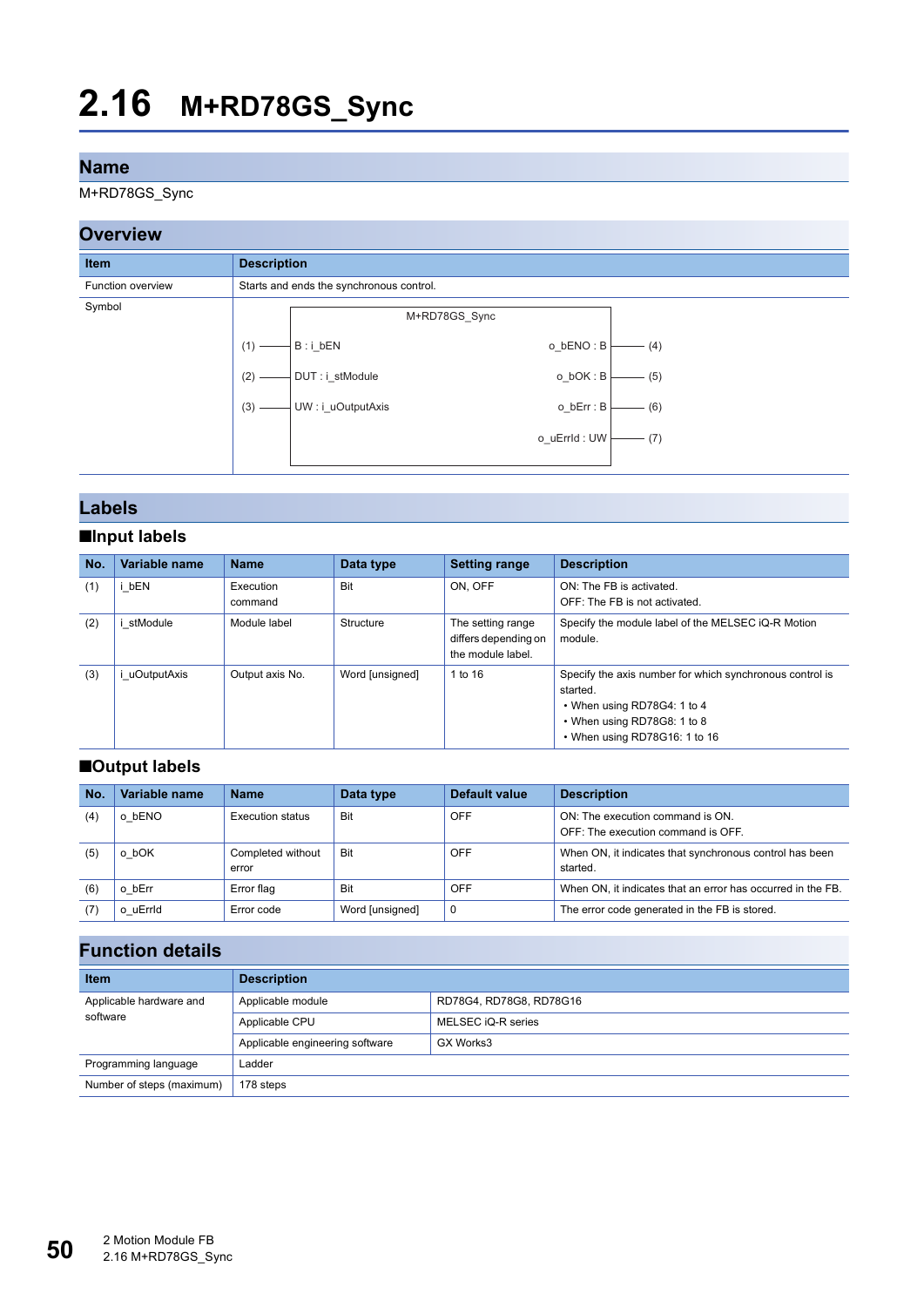| Item                         | <b>Description</b>                                                                                                                                                                                                                                                                                                                                                                                                                                                                                                                                                              |  |  |  |  |
|------------------------------|---------------------------------------------------------------------------------------------------------------------------------------------------------------------------------------------------------------------------------------------------------------------------------------------------------------------------------------------------------------------------------------------------------------------------------------------------------------------------------------------------------------------------------------------------------------------------------|--|--|--|--|
| Function description         | • By turning ON i_bEN (Execution command), synchronous control of the output axis No. is started. Turning OFF i_bEN<br>(Execution command) ends the synchronous control.<br>• When the setting value of the output axis No. is out of the range, o_bErr (Error flag) turns ON, the FB processing is<br>interrupted, and the error code (100H) is stored in o uErrId (Error code).<br>• The synchronous control does not start during any of the following:<br>· READY signal (X0): OFF<br>- BUSY signal (X10 to X1F): ON<br>· Error detection signal ([Md.31] Status (b13)): ON |  |  |  |  |
| Compiling method             | Macro type                                                                                                                                                                                                                                                                                                                                                                                                                                                                                                                                                                      |  |  |  |  |
| FB operation type            | Pulsed execution (multiple scan execution type)                                                                                                                                                                                                                                                                                                                                                                                                                                                                                                                                 |  |  |  |  |
| Timing chart                 | When operation completes without an error                                                                                                                                                                                                                                                                                                                                                                                                                                                                                                                                       |  |  |  |  |
|                              | i_bEN (Execution command)                                                                                                                                                                                                                                                                                                                                                                                                                                                                                                                                                       |  |  |  |  |
|                              | o_bENO (Execution status)                                                                                                                                                                                                                                                                                                                                                                                                                                                                                                                                                       |  |  |  |  |
|                              | Md.26: Axis operation status<br>0: Standby<br>15: Synchronous control<br>0: Standby                                                                                                                                                                                                                                                                                                                                                                                                                                                                                             |  |  |  |  |
|                              | o_bOK (Completed without error)                                                                                                                                                                                                                                                                                                                                                                                                                                                                                                                                                 |  |  |  |  |
|                              | o_bErr (Error flag)                                                                                                                                                                                                                                                                                                                                                                                                                                                                                                                                                             |  |  |  |  |
|                              | o_uErrId (Error code)<br>$\mathbf 0$                                                                                                                                                                                                                                                                                                                                                                                                                                                                                                                                            |  |  |  |  |
|                              | ■When an error occurs                                                                                                                                                                                                                                                                                                                                                                                                                                                                                                                                                           |  |  |  |  |
|                              | i_bEN (Execution command)                                                                                                                                                                                                                                                                                                                                                                                                                                                                                                                                                       |  |  |  |  |
|                              | o_bENO (Execution status)                                                                                                                                                                                                                                                                                                                                                                                                                                                                                                                                                       |  |  |  |  |
|                              | Md.26: Axis operation status<br>0: Standby                                                                                                                                                                                                                                                                                                                                                                                                                                                                                                                                      |  |  |  |  |
|                              | o_bOK (Completed without error)                                                                                                                                                                                                                                                                                                                                                                                                                                                                                                                                                 |  |  |  |  |
|                              | o_bErr (Error flag)                                                                                                                                                                                                                                                                                                                                                                                                                                                                                                                                                             |  |  |  |  |
|                              | o_uErrId (Error code)<br>0<br>Error code<br>$\mathbf 0$                                                                                                                                                                                                                                                                                                                                                                                                                                                                                                                         |  |  |  |  |
| Restrictions and precautions | • The FB does not include error recovery processing. Program the error recovery processing separately in accordance with<br>the required system operation.<br>• The FB cannot be used in an interrupt program.<br>. When this FB is used twice or more, precaution must be taken to avoid repetition of the output axis No.<br>• Every input must be provided with a value for proper FB operation.                                                                                                                                                                             |  |  |  |  |
| Error codoc                  |                                                                                                                                                                                                                                                                                                                                                                                                                                                                                                                                                                                 |  |  |  |  |

| EITOR COURS       |                                                      |                                                |  |  |  |
|-------------------|------------------------------------------------------|------------------------------------------------|--|--|--|
| <b>Error code</b> | <b>Description</b>                                   | <b>Action</b>                                  |  |  |  |
| 100H              | The output axis No. is not within the setting range. | Please try again after confirming the setting. |  |  |  |

| <b>Version</b> | <b>Date</b> | <b>Description</b> |
|----------------|-------------|--------------------|
| 00A            | 2021/04/30  | First edition      |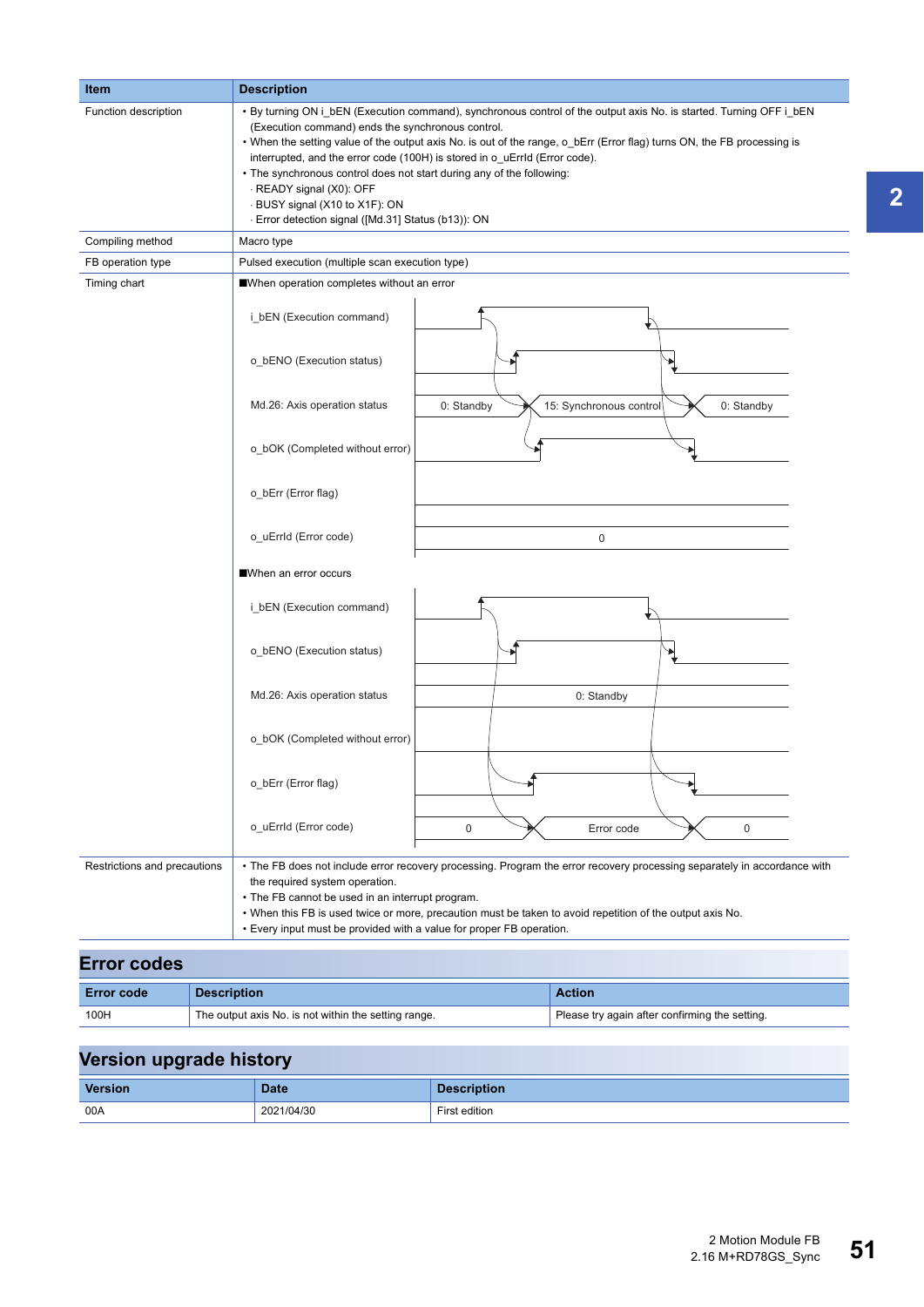#### M+RD78GS\_ChangeSyncEncoderPosition

## **Overview**

| --------                 |                                    |                                                                                                          |  |  |  |  |
|--------------------------|------------------------------------|----------------------------------------------------------------------------------------------------------|--|--|--|--|
| <b>Item</b>              | <b>Description</b>                 |                                                                                                          |  |  |  |  |
| <b>Function overview</b> |                                    | Changes the synchronous encoder axis current value and synchronous encoder axis current value per cycle. |  |  |  |  |
| Symbol                   | M+RD78GS ChangeSyncEncoderPosition |                                                                                                          |  |  |  |  |
|                          | B:i bEN<br>(1)                     | o bENO: B<br>(6)                                                                                         |  |  |  |  |
|                          | DUT: i stModule<br>(2)             | o_bOK: B<br>(7)                                                                                          |  |  |  |  |
|                          | UW: i uSyncEncAxis<br>(3)          | o_bErr: B<br>(8)                                                                                         |  |  |  |  |
|                          | UW: i_uStartControl<br>(4)         | o uErrld: UW<br>(9)                                                                                      |  |  |  |  |
|                          | D: i dNewPosition<br>(5)           |                                                                                                          |  |  |  |  |
|                          |                                    |                                                                                                          |  |  |  |  |

## **Labels**

### ■**Input labels**

| No. | Variable name   | <b>Name</b>                                                                | Data type               | <b>Setting range</b>                                           | <b>Description</b>                                                                                                                                                                                                                                                                                                                                                                                                             |
|-----|-----------------|----------------------------------------------------------------------------|-------------------------|----------------------------------------------------------------|--------------------------------------------------------------------------------------------------------------------------------------------------------------------------------------------------------------------------------------------------------------------------------------------------------------------------------------------------------------------------------------------------------------------------------|
| (1) | i bEN           | Execution<br>command                                                       | Bit                     | ON, OFF                                                        | ON: The FB is activated.<br>OFF: The FB is not activated.                                                                                                                                                                                                                                                                                                                                                                      |
| (2) | i stModule      | Module label                                                               | Structure               | The setting range<br>differs depending on<br>the module label. | Specify the module label of the MELSEC iQ-R Motion<br>module.                                                                                                                                                                                                                                                                                                                                                                  |
| (3) | i uSyncEncAxis  | Synchronous<br>encoder axis No.                                            | Word [unsigned]         | 1 to 16                                                        | Set the synchronous encoder axis number whose current<br>value is to be changed.                                                                                                                                                                                                                                                                                                                                               |
| (4) | i uStartControl | Cd.320:<br>Synchronous<br>encoder axis control<br>start                    | Word [unsigned]         | 1, 101 to 116                                                  | When 1 is set, synchronous encoder axis control is started.<br>When 101 to 116 is set, the synchronous encoder axis<br>control starts based on the high-speed input request<br>(external command signal).<br>• 1: Start for synchronous encoder axis control<br>• 101 to 116: High-speed input start for synchronous<br>encoder axis control (axis 1 to axis 16)<br>*: The setting range differs depending on the module used. |
| (5) | i dNewPosition  | Cd.322:<br>Synchronous<br>encoder axis<br>current value setting<br>address | Double word<br>[signed] | $\cdot$ -2147483648 to<br>21474836471                          | Set the new current value after a current value change.                                                                                                                                                                                                                                                                                                                                                                        |

<span id="page-53-1"></span>\*1 The setting ranges are in the following table and depend on the "Pr.321: Synchronous encoder axis unit setting" setting.

| mm ( $\times$ 10 <sup>-<math>\Box</math></sup> mm) <sup>*2</sup> | inch $(x10^{-1}$ inch) <sup>*2</sup> | degree ( $\times$ 10 <sup>-<math>\Box</math></sup> degree) <sup>*2</sup> | pulse (pulse)             |
|------------------------------------------------------------------|--------------------------------------|--------------------------------------------------------------------------|---------------------------|
| -2147483648 to 2147483647                                        | -2147483648 to 2147483647            | -2147483648 to 2147483647                                                | -2147483648 to 2147483647 |

<span id="page-53-0"></span>\*2  $\Box$  is a value that corresponds to the "number of decimal places" set in "Pr.321: Synchronous encoder axis unit setting".

### ■**Output labels**

| No. | Variable name | <b>Name</b>                | Data type       | Default value | <b>Description</b>                                                                                          |
|-----|---------------|----------------------------|-----------------|---------------|-------------------------------------------------------------------------------------------------------------|
| (6) | o bENO        | Execution status           | Bit             | OFF           | ON: The execution command is ON.<br>OFF: The execution command is OFF.                                      |
|     | o bOK         | Completed without<br>error | Bit             | OFF           | When ON, it indicates that setting the synchronous<br>encoder axis current value change has been completed. |
| (8) | o bErr        | Error flag                 | <b>Bit</b>      | OFF           | When ON, it indicates that an error has occurred in the FB.                                                 |
| (9) | o uErrid      | Error code                 | Word [unsigned] | $\mathbf 0$   | The error code generated in the FB is stored.                                                               |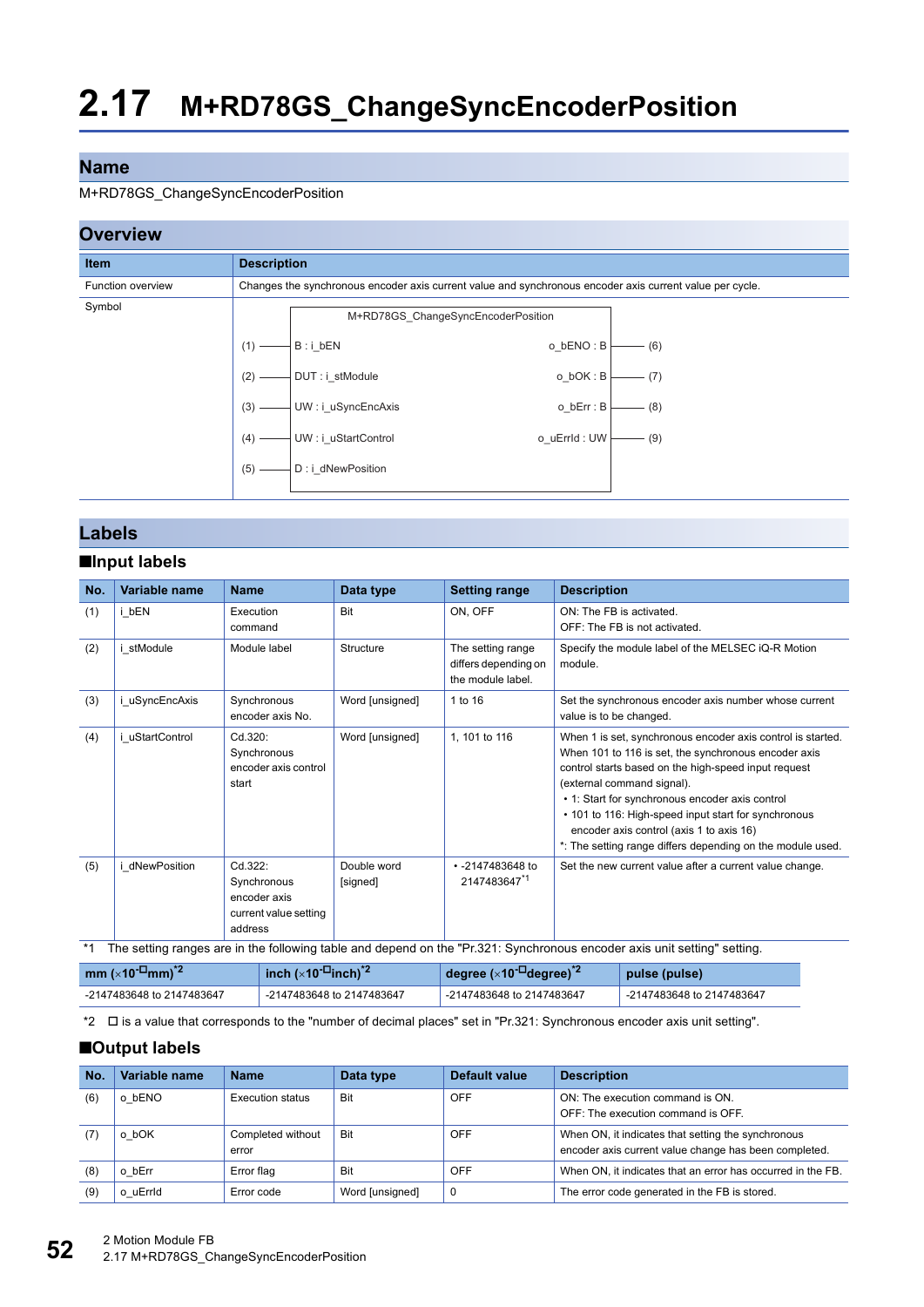| <b>Function details</b>      |                                                                                                                                                                                                                                                                                                                                                                                                                                                                                                                                                                                                                                                                                                                                                                                                                                                                                                                                                                                                                                                |                                          |  |  |  |  |  |
|------------------------------|------------------------------------------------------------------------------------------------------------------------------------------------------------------------------------------------------------------------------------------------------------------------------------------------------------------------------------------------------------------------------------------------------------------------------------------------------------------------------------------------------------------------------------------------------------------------------------------------------------------------------------------------------------------------------------------------------------------------------------------------------------------------------------------------------------------------------------------------------------------------------------------------------------------------------------------------------------------------------------------------------------------------------------------------|------------------------------------------|--|--|--|--|--|
| <b>Item</b>                  | <b>Description</b>                                                                                                                                                                                                                                                                                                                                                                                                                                                                                                                                                                                                                                                                                                                                                                                                                                                                                                                                                                                                                             |                                          |  |  |  |  |  |
| Applicable hardware and      | Applicable module                                                                                                                                                                                                                                                                                                                                                                                                                                                                                                                                                                                                                                                                                                                                                                                                                                                                                                                                                                                                                              | RD78G4, RD78G8, RD78G16                  |  |  |  |  |  |
| software                     | Applicable CPU                                                                                                                                                                                                                                                                                                                                                                                                                                                                                                                                                                                                                                                                                                                                                                                                                                                                                                                                                                                                                                 | MELSEC iQ-R series                       |  |  |  |  |  |
|                              | Applicable engineering software                                                                                                                                                                                                                                                                                                                                                                                                                                                                                                                                                                                                                                                                                                                                                                                                                                                                                                                                                                                                                | GX Works3                                |  |  |  |  |  |
| Programming language         | Ladder                                                                                                                                                                                                                                                                                                                                                                                                                                                                                                                                                                                                                                                                                                                                                                                                                                                                                                                                                                                                                                         |                                          |  |  |  |  |  |
| Number of steps (maximum)    | 215 steps                                                                                                                                                                                                                                                                                                                                                                                                                                                                                                                                                                                                                                                                                                                                                                                                                                                                                                                                                                                                                                      |                                          |  |  |  |  |  |
| Function description         | • The operation method differs depending on the setting value of the i_uStartControl (Cd.320: Synchronous encoder axis<br>control start). When the setting value is "1: Synchronous encoder axis control start", the synchronous encoder axis counter is<br>disabled by turning ON i_bEN (Execution command). When the setting value is "101 to 116: High-speed input start for<br>synchronous encoder axis control", the synchronous encoder axis counter is disabled by the high speed input request [DI]<br>after i bEN (Execution command) is turned ON.<br>• When the setting value of the synchronous encoder axis No. is out of the range, o_bErr (Error flag) turns ON, the FB<br>processing is interrupted, and the error code (100H) is stored in o_uErrId (Error code).<br>• When this FB is executed for the synchronous encoder axis for which the synchronous encoder axis enabled flag is OFF,<br>o_bErr (Error flag) turns ON, the FB processing is interrupted, and the error code (301H) is stored in o_uErrld (Error code). |                                          |  |  |  |  |  |
| Compiling method             | Macro type                                                                                                                                                                                                                                                                                                                                                                                                                                                                                                                                                                                                                                                                                                                                                                                                                                                                                                                                                                                                                                     |                                          |  |  |  |  |  |
| FB operation type            | Pulsed execution (single scan execution type)                                                                                                                                                                                                                                                                                                                                                                                                                                                                                                                                                                                                                                                                                                                                                                                                                                                                                                                                                                                                  |                                          |  |  |  |  |  |
| Timing chart                 | When operation completes without an error                                                                                                                                                                                                                                                                                                                                                                                                                                                                                                                                                                                                                                                                                                                                                                                                                                                                                                                                                                                                      |                                          |  |  |  |  |  |
|                              | i bEN (Execution command)                                                                                                                                                                                                                                                                                                                                                                                                                                                                                                                                                                                                                                                                                                                                                                                                                                                                                                                                                                                                                      |                                          |  |  |  |  |  |
|                              | o_bENO (Execution status)                                                                                                                                                                                                                                                                                                                                                                                                                                                                                                                                                                                                                                                                                                                                                                                                                                                                                                                                                                                                                      |                                          |  |  |  |  |  |
|                              | Cd.321: Synchronous encoder<br>axis control method                                                                                                                                                                                                                                                                                                                                                                                                                                                                                                                                                                                                                                                                                                                                                                                                                                                                                                                                                                                             | No processing<br>0: Current value change |  |  |  |  |  |
|                              | o_bOK (Completed without error)                                                                                                                                                                                                                                                                                                                                                                                                                                                                                                                                                                                                                                                                                                                                                                                                                                                                                                                                                                                                                |                                          |  |  |  |  |  |
|                              | o_bErr (Error flag)                                                                                                                                                                                                                                                                                                                                                                                                                                                                                                                                                                                                                                                                                                                                                                                                                                                                                                                                                                                                                            |                                          |  |  |  |  |  |
|                              | o_uErrId (Error code)                                                                                                                                                                                                                                                                                                                                                                                                                                                                                                                                                                                                                                                                                                                                                                                                                                                                                                                                                                                                                          | $\mathbf 0$                              |  |  |  |  |  |
|                              | When an error occurs                                                                                                                                                                                                                                                                                                                                                                                                                                                                                                                                                                                                                                                                                                                                                                                                                                                                                                                                                                                                                           |                                          |  |  |  |  |  |
|                              | i_bEN (Execution command)                                                                                                                                                                                                                                                                                                                                                                                                                                                                                                                                                                                                                                                                                                                                                                                                                                                                                                                                                                                                                      |                                          |  |  |  |  |  |
|                              | o_bENO (Execution status)                                                                                                                                                                                                                                                                                                                                                                                                                                                                                                                                                                                                                                                                                                                                                                                                                                                                                                                                                                                                                      |                                          |  |  |  |  |  |
|                              | Cd.321: Synchronous encoder<br>axis control method                                                                                                                                                                                                                                                                                                                                                                                                                                                                                                                                                                                                                                                                                                                                                                                                                                                                                                                                                                                             | No processing                            |  |  |  |  |  |
|                              | o_bOK (Completed without error)                                                                                                                                                                                                                                                                                                                                                                                                                                                                                                                                                                                                                                                                                                                                                                                                                                                                                                                                                                                                                |                                          |  |  |  |  |  |
|                              | o_bErr (Error flag)                                                                                                                                                                                                                                                                                                                                                                                                                                                                                                                                                                                                                                                                                                                                                                                                                                                                                                                                                                                                                            |                                          |  |  |  |  |  |
|                              | o_uErrId (Error code)                                                                                                                                                                                                                                                                                                                                                                                                                                                                                                                                                                                                                                                                                                                                                                                                                                                                                                                                                                                                                          | $\bf 0$<br>0<br>Error code               |  |  |  |  |  |
| Restrictions and precautions | • The FB does not include error recovery processing. Program the error recovery processing separately in accordance with<br>the required system operation.<br>• The FB cannot be used in an interrupt program.<br>. When this FB is used twice or more, precaution must be taken to avoid repetition of the synchronous encoder axis No.<br>• Every input must be provided with a value for proper FB operation.                                                                                                                                                                                                                                                                                                                                                                                                                                                                                                                                                                                                                               |                                          |  |  |  |  |  |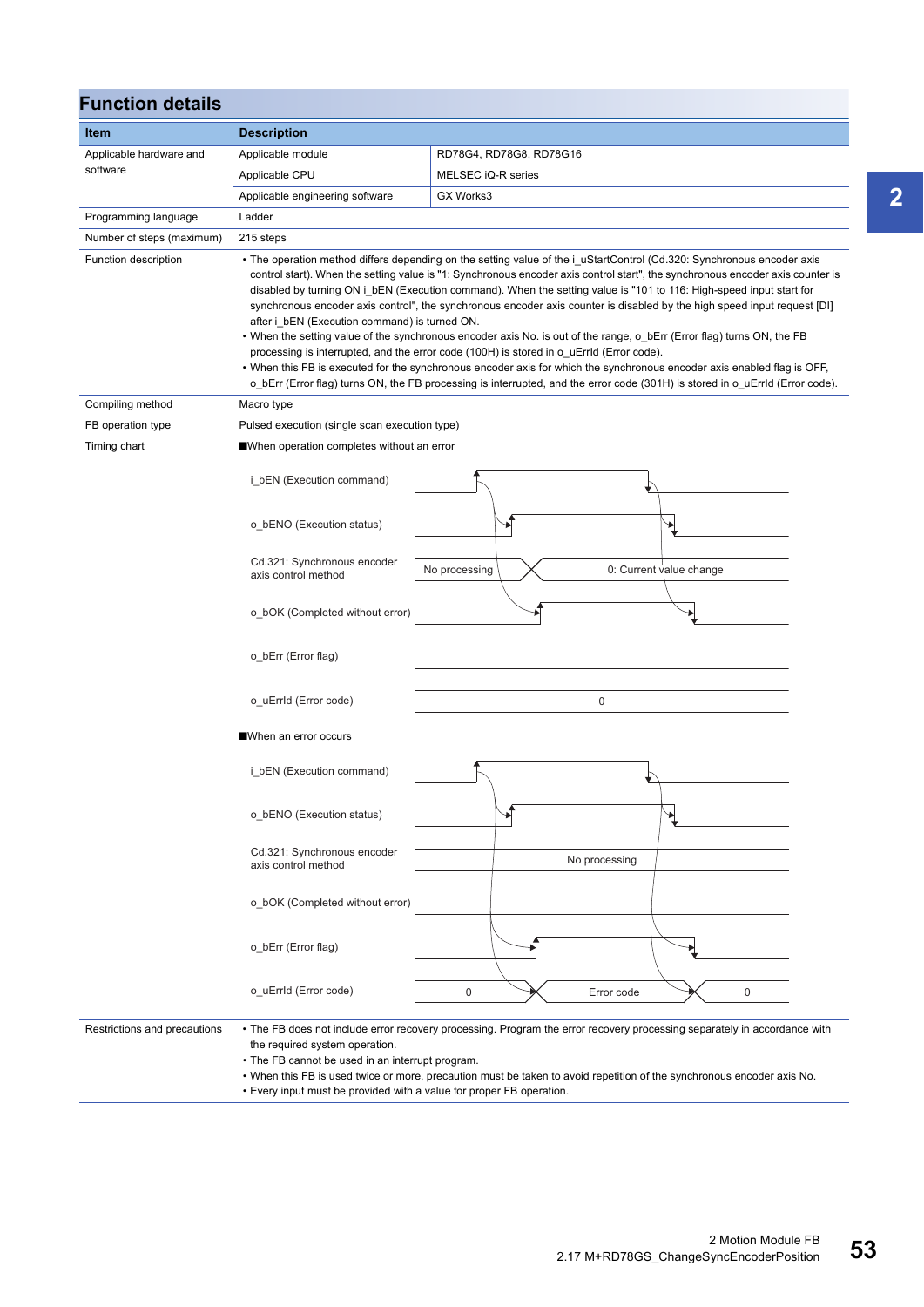| <b>Error codes</b> |                                                                                          |                                                |
|--------------------|------------------------------------------------------------------------------------------|------------------------------------------------|
| <b>Error code</b>  | <b>Description</b>                                                                       | <b>Action</b>                                  |
| 100H               | The synchronous encoder axis No. is not within the setting range.                        | Please try again after confirming the setting. |
| 301H               | The synchronous encoder axis enabled flag of the synchronous encoder<br>axis No. is OFF. | Please try again after confirming the setting. |

| --      |            |                    |
|---------|------------|--------------------|
| Version | Date       | <b>Description</b> |
| 00A     | 2021/04/30 | First edition      |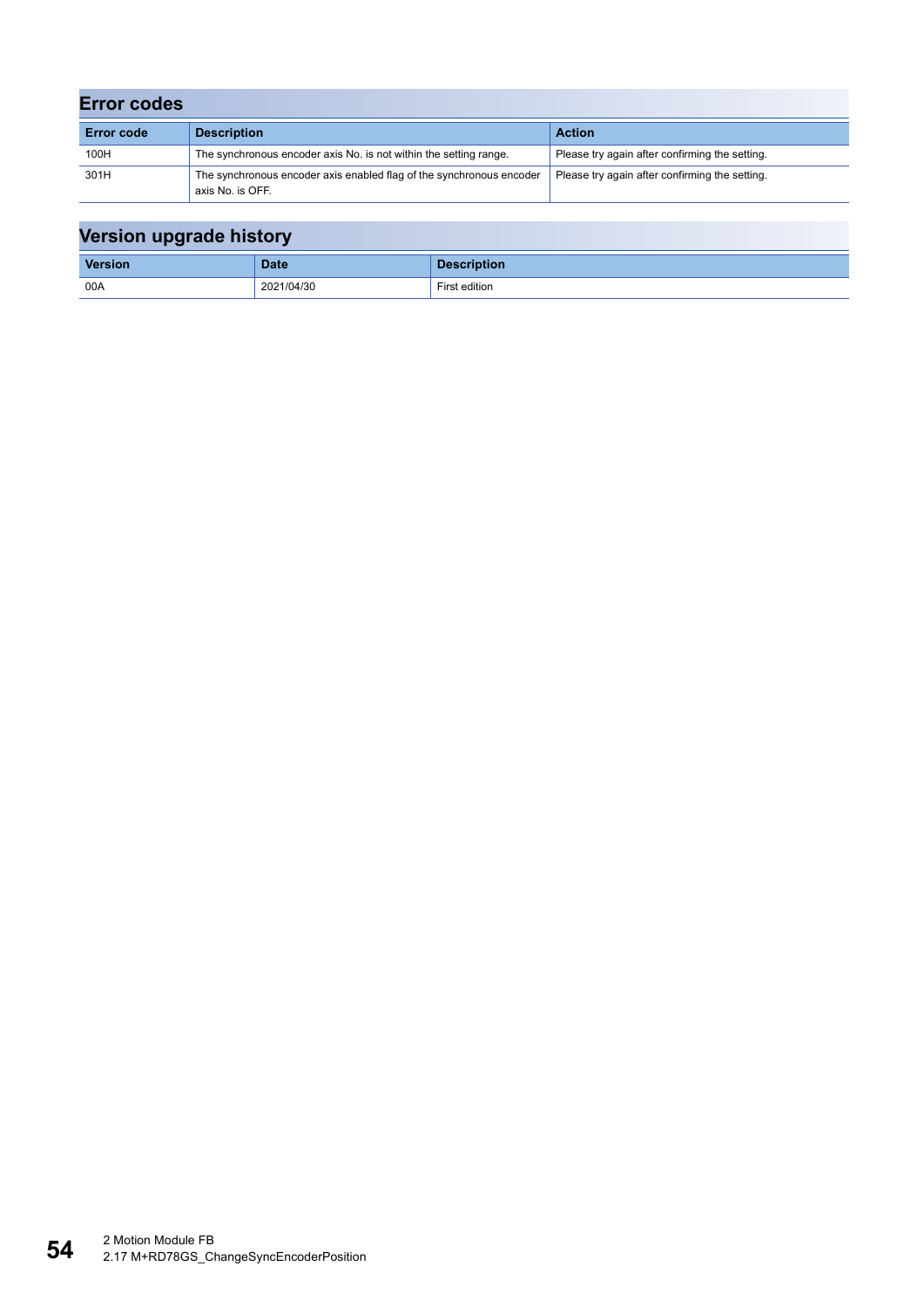#### M+RD78GS\_DisableSyncEncoder

## **Overview**



## **Labels**

## ■**Input labels**

| No. | Variable name | <b>Name</b>                                             | Data type       | <b>Setting range</b>                                           | <b>Description</b>                                                                                                                                                                                                                                                                                                                                                                                                             |
|-----|---------------|---------------------------------------------------------|-----------------|----------------------------------------------------------------|--------------------------------------------------------------------------------------------------------------------------------------------------------------------------------------------------------------------------------------------------------------------------------------------------------------------------------------------------------------------------------------------------------------------------------|
| (1) | bEN           | Execution<br>command                                    | Bit             | ON. OFF                                                        | ON: The FB is activated.<br>OFF: The FB is not activated.                                                                                                                                                                                                                                                                                                                                                                      |
| (2) | stModule      | Module label                                            | Structure       | The setting range<br>differs depending on<br>the module label. | Specify the module label of the MELSEC iQ-R Motion<br>module.                                                                                                                                                                                                                                                                                                                                                                  |
| (3) | uSyncEncAxis  | Synchronous<br>encoder axis No.                         | Word [unsigned] | 1 to 16                                                        | Set the synchronous encoder axis number from which<br>inputs are to be disabled.                                                                                                                                                                                                                                                                                                                                               |
| (4) | uStartControl | Cd.320:<br>Synchronous<br>encoder axis control<br>start | Word [unsigned] | 1.101 to 116                                                   | When 1 is set, synchronous encoder axis control is started.<br>When 101 to 116 is set, the synchronous encoder axis<br>control starts based on the high-speed input request<br>(external command signal).<br>• 1: Start for synchronous encoder axis control<br>• 101 to 116: High-speed input start for synchronous<br>encoder axis control (axis 1 to axis 16)<br>*: The setting range differs depending on the module used. |

#### ■**Output labels**

| No. | Variable name    | <b>Name</b>                | Data type       | Default value | <b>Description</b>                                                                               |
|-----|------------------|----------------------------|-----------------|---------------|--------------------------------------------------------------------------------------------------|
| (5) | bENO<br>$\Omega$ | Execution status           | <b>Bit</b>      | OFF           | ON: The execution command is ON.<br>OFF: The execution command is OFF.                           |
| (6) | bOK              | Completed without<br>error | <b>Bit</b>      | OFF           | When ON, it indicates that disabling the synchronous<br>encoder axis counter has been completed. |
|     | bErr<br>$\Omega$ | Error flag                 | <b>Bit</b>      | OFF           | When ON, it indicates that an error has occurred in the FB.                                      |
| (8) | o uErrid         | Error code                 | Word [unsigned] | 0             | The error code generated in the FB is stored.                                                    |

| <b>Item</b>                         | <b>Description</b>                           |                         |  |
|-------------------------------------|----------------------------------------------|-------------------------|--|
| Applicable hardware and<br>software | Applicable module                            | RD78G4, RD78G8, RD78G16 |  |
|                                     | Applicable CPU                               | MELSEC iQ-R series      |  |
|                                     | Applicable engineering software<br>GX Works3 |                         |  |
| Programming language                | Ladder                                       |                         |  |
| Number of steps (maximum)           | 170 steps                                    |                         |  |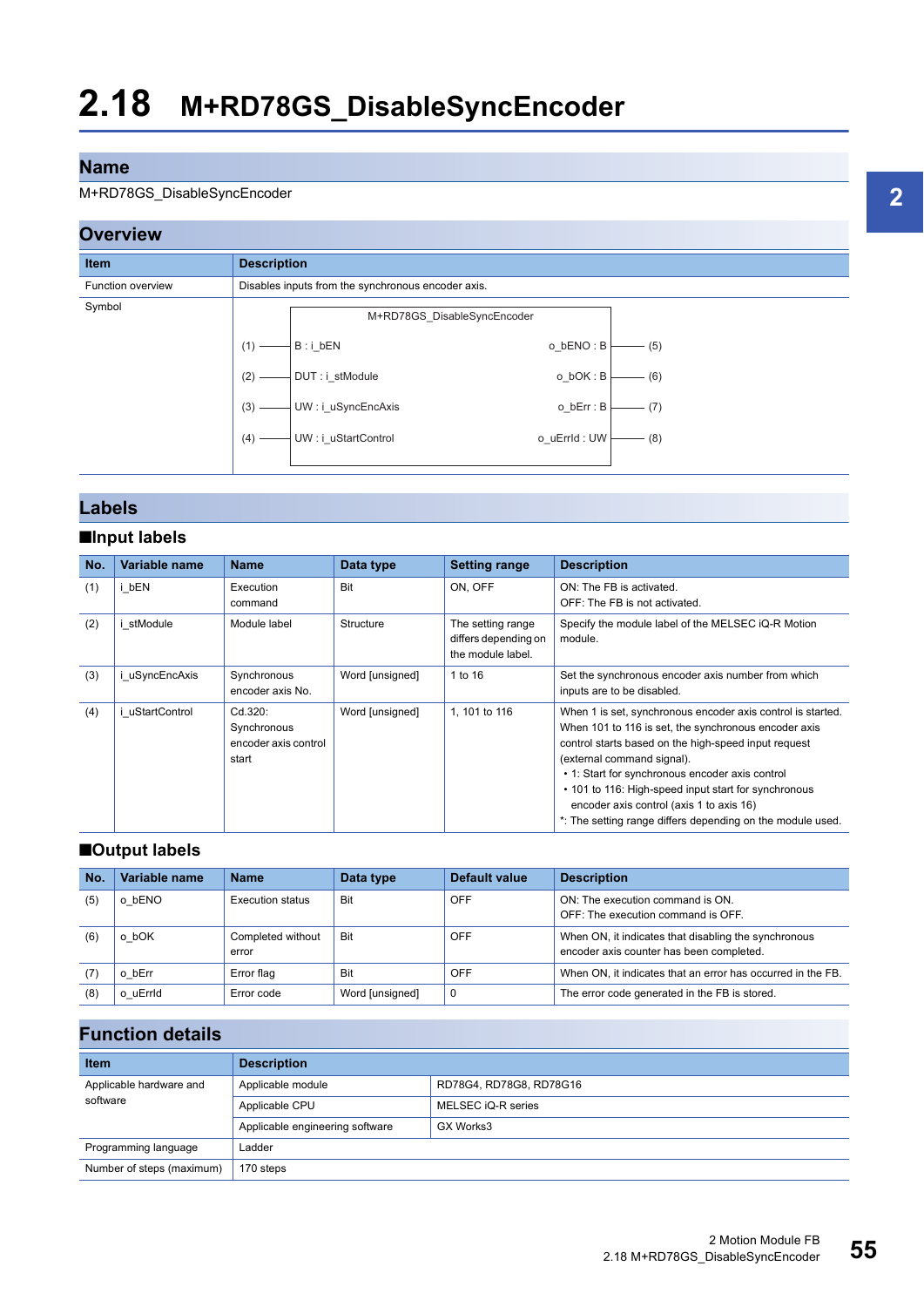| <b>Item</b>                  | <b>Description</b>                                                                                                                                                                                                                                                                                                                                                                                                                                                                                                                                                                                                                                                                                                                                                                                                                                                                                                                                                                                                                                |  |  |
|------------------------------|---------------------------------------------------------------------------------------------------------------------------------------------------------------------------------------------------------------------------------------------------------------------------------------------------------------------------------------------------------------------------------------------------------------------------------------------------------------------------------------------------------------------------------------------------------------------------------------------------------------------------------------------------------------------------------------------------------------------------------------------------------------------------------------------------------------------------------------------------------------------------------------------------------------------------------------------------------------------------------------------------------------------------------------------------|--|--|
| Function description         | • The operation method differs depending on the setting value of the i_uStartControl (Cd.320: Synchronous encoder axis<br>control start).<br>When the setting value is "1: Synchronous encoder axis control start", the synchronous encoder axis counter is disabled by<br>turning ON i_bEN (Execution command).<br>When the setting value is "101 to 116: High-speed input start for synchronous encoder axis control", the synchronous<br>encoder axis counter is disabled by the high speed input request [DI] after i_bEN (Execution command) is turned ON.<br>• When the setting value of the synchronous encoder axis No. is out of the range, o_bErr (Error flag) turns ON, the FB<br>processing is interrupted, and the error code (100H) is stored in o_uErrId (Error code).<br>• When this FB is executed for the synchronous encoder axis for which the synchronous encoder axis enabled flag is OFF,<br>o_bErr (Error flag) turns ON, the FB processing is interrupted, and the error code (301H) is stored in o_uErrld (Error code). |  |  |
| Compiling method             | Macro type                                                                                                                                                                                                                                                                                                                                                                                                                                                                                                                                                                                                                                                                                                                                                                                                                                                                                                                                                                                                                                        |  |  |
| FB operation type            | Pulsed execution (single scan execution type)                                                                                                                                                                                                                                                                                                                                                                                                                                                                                                                                                                                                                                                                                                                                                                                                                                                                                                                                                                                                     |  |  |
| Timing chart                 | When operation completes without an error                                                                                                                                                                                                                                                                                                                                                                                                                                                                                                                                                                                                                                                                                                                                                                                                                                                                                                                                                                                                         |  |  |
|                              | i_bEN (Execution command)                                                                                                                                                                                                                                                                                                                                                                                                                                                                                                                                                                                                                                                                                                                                                                                                                                                                                                                                                                                                                         |  |  |
|                              | o_bENO (Execution status)                                                                                                                                                                                                                                                                                                                                                                                                                                                                                                                                                                                                                                                                                                                                                                                                                                                                                                                                                                                                                         |  |  |
|                              | Cd.321: Synchronous encoder<br>1: Counter disable<br>No processing<br>axis control method                                                                                                                                                                                                                                                                                                                                                                                                                                                                                                                                                                                                                                                                                                                                                                                                                                                                                                                                                         |  |  |
|                              | o_bOK (Completed without error)                                                                                                                                                                                                                                                                                                                                                                                                                                                                                                                                                                                                                                                                                                                                                                                                                                                                                                                                                                                                                   |  |  |
|                              | o_bErr (Error flag)                                                                                                                                                                                                                                                                                                                                                                                                                                                                                                                                                                                                                                                                                                                                                                                                                                                                                                                                                                                                                               |  |  |
|                              | o_uErrId (Error code)<br>$\pmb{0}$                                                                                                                                                                                                                                                                                                                                                                                                                                                                                                                                                                                                                                                                                                                                                                                                                                                                                                                                                                                                                |  |  |
|                              | When an error occurs                                                                                                                                                                                                                                                                                                                                                                                                                                                                                                                                                                                                                                                                                                                                                                                                                                                                                                                                                                                                                              |  |  |
|                              | i_bEN (Execution command)                                                                                                                                                                                                                                                                                                                                                                                                                                                                                                                                                                                                                                                                                                                                                                                                                                                                                                                                                                                                                         |  |  |
|                              | o bENO (Execution status)                                                                                                                                                                                                                                                                                                                                                                                                                                                                                                                                                                                                                                                                                                                                                                                                                                                                                                                                                                                                                         |  |  |
|                              | Cd.321: Synchronous encoder<br>No processing<br>axis control method                                                                                                                                                                                                                                                                                                                                                                                                                                                                                                                                                                                                                                                                                                                                                                                                                                                                                                                                                                               |  |  |
|                              | o_bOK (Completed without error)                                                                                                                                                                                                                                                                                                                                                                                                                                                                                                                                                                                                                                                                                                                                                                                                                                                                                                                                                                                                                   |  |  |
|                              | o_bErr (Error flag)                                                                                                                                                                                                                                                                                                                                                                                                                                                                                                                                                                                                                                                                                                                                                                                                                                                                                                                                                                                                                               |  |  |
|                              | o uErrId (Error code)<br>$\mathsf 0$<br>0<br>Error code                                                                                                                                                                                                                                                                                                                                                                                                                                                                                                                                                                                                                                                                                                                                                                                                                                                                                                                                                                                           |  |  |
| Restrictions and precautions | • The FB does not include error recovery processing. Program the error recovery processing separately in accordance with<br>the required system operation.<br>• The FB cannot be used in an interrupt program.<br>. When this FB is used twice or more, precaution must be taken to avoid repetition of the synchronous encoder axis No.<br>. Every input must be provided with a value for proper FB operation.                                                                                                                                                                                                                                                                                                                                                                                                                                                                                                                                                                                                                                  |  |  |

## **Error codes**

| <b>Error code</b> | <b>Description</b>                                                                       | <b>Action</b>                                                                               |  |  |  |
|-------------------|------------------------------------------------------------------------------------------|---------------------------------------------------------------------------------------------|--|--|--|
| 100H              | The synchronous encoder axis No. is not within the setting range.                        | Please try again after confirming the setting.                                              |  |  |  |
| 301H              | The synchronous encoder axis enabled flag of the synchronous encoder<br>axis No. is OFF. | Execute the FB again after turning ON the synchronous<br>encoder axis setting enabled flag. |  |  |  |

| - -     |             |                      |
|---------|-------------|----------------------|
| Version | <b>Date</b> | <b>Description</b>   |
| 00A     | 2021/04/30  | <b>First edition</b> |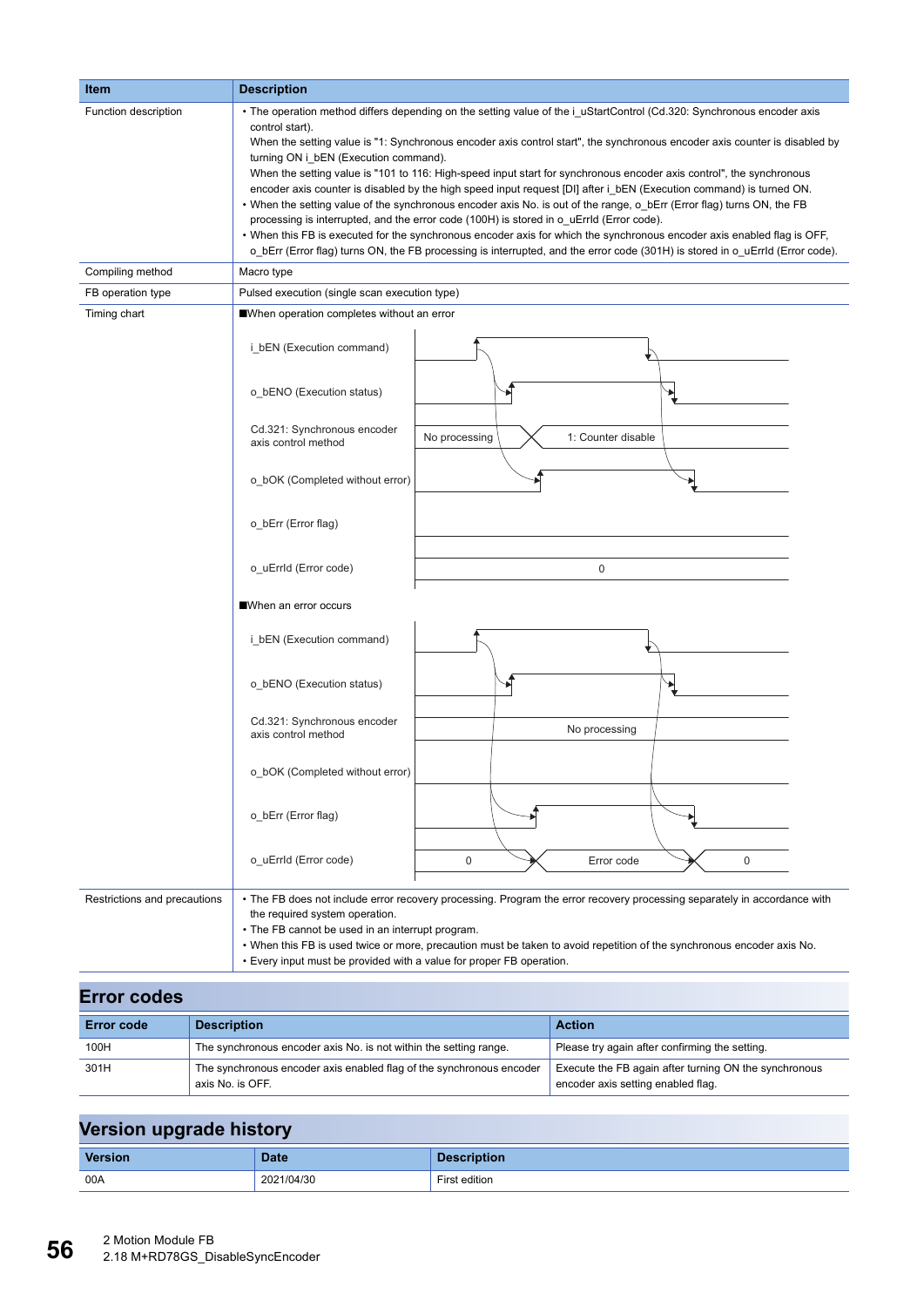#### M+RD78GS\_EnableSyncEncoder

## **Overview**



## **Labels**

### ■**Input labels**

| No. | Variable name  | <b>Name</b>                                             | Data type       | <b>Setting range</b>                                           | <b>Description</b>                                                                                                                                                                                                                                                                                                                                                                                                          |
|-----|----------------|---------------------------------------------------------|-----------------|----------------------------------------------------------------|-----------------------------------------------------------------------------------------------------------------------------------------------------------------------------------------------------------------------------------------------------------------------------------------------------------------------------------------------------------------------------------------------------------------------------|
| (1) | bEN            | Execution<br>command                                    | Bit             | ON, OFF                                                        | ON: The FB is activated.<br>OFF: The FB is not activated.                                                                                                                                                                                                                                                                                                                                                                   |
| (2) | stModule       | Module label                                            | Structure       | The setting range<br>differs depending on<br>the module label. | Specify the module label of the MELSEC iQ-R Motion<br>module.                                                                                                                                                                                                                                                                                                                                                               |
| (3) | i uSyncEncAxis | Synchronous<br>encoder axis No.                         | Word [unsigned] | 1 to 16                                                        | Set the synchronous encoder axis number from which<br>inputs are to be enabled.                                                                                                                                                                                                                                                                                                                                             |
| (4) | uStartControl  | Cd.320:<br>Synchronous<br>encoder axis control<br>start | Word [unsigned] | 1.101 to 116                                                   | When 1 is set, synchronous encoder axis control is started.<br>When 101 to 116 is set, the synchronous encoder axis<br>control starts based on the high-speed input request<br>(external command signal).<br>• 1: Start for synchronous encoder axis control<br>• 101 to 116: High-speed input start for synchronous<br>encoder axis control (axis 1 to axis 16)<br>The setting range differs depending on the module used. |

#### ■**Output labels**

| No. | Variable name   | <b>Name</b>                | Data type       | Default value | <b>Description</b>                                                                              |
|-----|-----------------|----------------------------|-----------------|---------------|-------------------------------------------------------------------------------------------------|
| (5) | bENO            | Execution status           | <b>Bit</b>      | OFF           | ON: The execution command is ON.<br>OFF: The execution command is OFF.                          |
|     | bOK<br>o        | Completed without<br>error | <b>Bit</b>      | OFF           | When ON, it indicates that enabling the synchronous<br>encoder axis counter has been completed. |
|     | bErr<br>$\circ$ | Error flag                 | <b>Bit</b>      | OFF           | When ON, it indicates that an error has occurred in the FB.                                     |
| (8) | o uErrid        | Error code                 | Word [unsigned] | 0             | The error code generated in the FB is stored.                                                   |

| <b>Item</b>                         | <b>Description</b>                           |                         |  |
|-------------------------------------|----------------------------------------------|-------------------------|--|
| Applicable hardware and<br>software | Applicable module                            | RD78G4, RD78G8, RD78G16 |  |
|                                     | Applicable CPU                               | MELSEC iQ-R series      |  |
|                                     | Applicable engineering software<br>GX Works3 |                         |  |
| Programming language                | Ladder                                       |                         |  |
| Number of steps (maximum)           | 170 steps                                    |                         |  |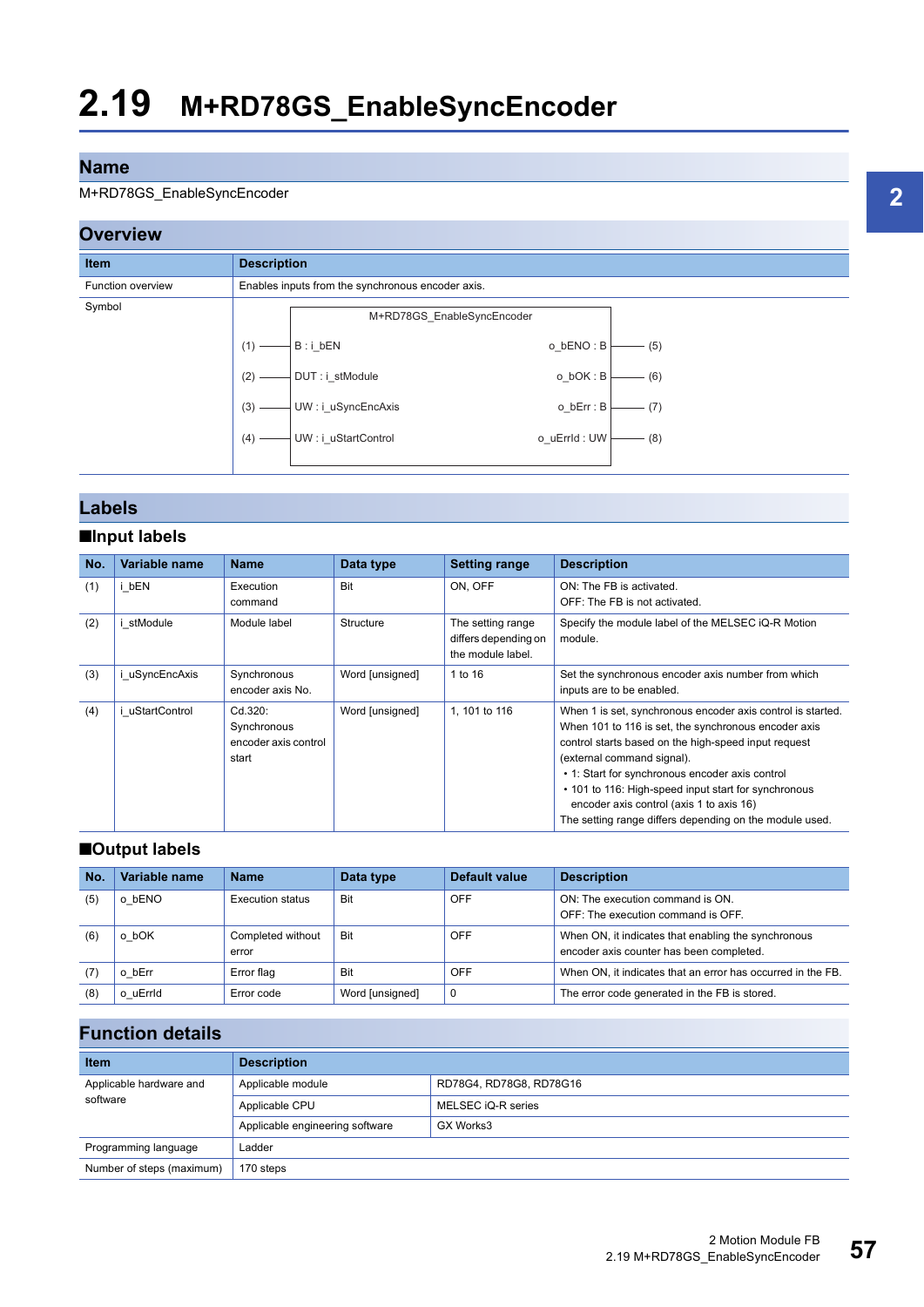| <b>Item</b>                  | <b>Description</b>                                                                                                                                                                                                                                                                                                                                                                                                                                                                                                                                                                                                                                                                                                                                                                                                                                                                                                                                                                                                                              |  |  |  |
|------------------------------|-------------------------------------------------------------------------------------------------------------------------------------------------------------------------------------------------------------------------------------------------------------------------------------------------------------------------------------------------------------------------------------------------------------------------------------------------------------------------------------------------------------------------------------------------------------------------------------------------------------------------------------------------------------------------------------------------------------------------------------------------------------------------------------------------------------------------------------------------------------------------------------------------------------------------------------------------------------------------------------------------------------------------------------------------|--|--|--|
| Function description         | • The operation method differs depending on the setting value of the i_uStartControl (Cd.320: Synchronous encoder axis<br>control start).<br>When the setting value is "1: Synchronous encoder axis control start", the synchronous encoder axis counter is enabled by<br>turning ON i_bEN (Execution command).<br>When the setting value is "101 to 116: High-speed input start for synchronous encoder axis control", the synchronous<br>encoder axis counter is enabled by the high speed input request [DI] after i_bEN (Execution command) is turned ON.<br>• When the setting value of the synchronous encoder axis No. is out of the range, o_bErr (Error flag) turns ON, the FB<br>processing is interrupted, and the error code (100H) is stored in o_uErrId (Error code).<br>• When this FB is executed for the synchronous encoder axis for which the synchronous encoder axis enabled flag is OFF,<br>o bErr (Error flag) turns ON, the FB processing is interrupted, and the error code (301H) is stored in o uErrld (Error code). |  |  |  |
| Compiling method             | Macro type                                                                                                                                                                                                                                                                                                                                                                                                                                                                                                                                                                                                                                                                                                                                                                                                                                                                                                                                                                                                                                      |  |  |  |
| FB operation type            | Pulsed execution (single scan execution type)                                                                                                                                                                                                                                                                                                                                                                                                                                                                                                                                                                                                                                                                                                                                                                                                                                                                                                                                                                                                   |  |  |  |
| Timing chart                 | When operation completes without an error                                                                                                                                                                                                                                                                                                                                                                                                                                                                                                                                                                                                                                                                                                                                                                                                                                                                                                                                                                                                       |  |  |  |
|                              | i_bEN (Execution command)                                                                                                                                                                                                                                                                                                                                                                                                                                                                                                                                                                                                                                                                                                                                                                                                                                                                                                                                                                                                                       |  |  |  |
|                              | o_bENO (Execution status)                                                                                                                                                                                                                                                                                                                                                                                                                                                                                                                                                                                                                                                                                                                                                                                                                                                                                                                                                                                                                       |  |  |  |
|                              | Cd.321: Synchronous encoder<br>No processing<br>2: Counter enable<br>axis control method                                                                                                                                                                                                                                                                                                                                                                                                                                                                                                                                                                                                                                                                                                                                                                                                                                                                                                                                                        |  |  |  |
|                              | o_bOK (Completed without error)                                                                                                                                                                                                                                                                                                                                                                                                                                                                                                                                                                                                                                                                                                                                                                                                                                                                                                                                                                                                                 |  |  |  |
|                              | o bErr (Error flag)                                                                                                                                                                                                                                                                                                                                                                                                                                                                                                                                                                                                                                                                                                                                                                                                                                                                                                                                                                                                                             |  |  |  |
|                              | o_uErrId (Error code)<br>0                                                                                                                                                                                                                                                                                                                                                                                                                                                                                                                                                                                                                                                                                                                                                                                                                                                                                                                                                                                                                      |  |  |  |
|                              | When an error occurs                                                                                                                                                                                                                                                                                                                                                                                                                                                                                                                                                                                                                                                                                                                                                                                                                                                                                                                                                                                                                            |  |  |  |
|                              | i_bEN (Execution command)                                                                                                                                                                                                                                                                                                                                                                                                                                                                                                                                                                                                                                                                                                                                                                                                                                                                                                                                                                                                                       |  |  |  |
|                              | o_bENO (Execution status)                                                                                                                                                                                                                                                                                                                                                                                                                                                                                                                                                                                                                                                                                                                                                                                                                                                                                                                                                                                                                       |  |  |  |
|                              | Cd.321: Synchronous encoder<br>No processing<br>axis control method                                                                                                                                                                                                                                                                                                                                                                                                                                                                                                                                                                                                                                                                                                                                                                                                                                                                                                                                                                             |  |  |  |
|                              | o_bOK (Completed without error)                                                                                                                                                                                                                                                                                                                                                                                                                                                                                                                                                                                                                                                                                                                                                                                                                                                                                                                                                                                                                 |  |  |  |
|                              | o bErr (Error flag)                                                                                                                                                                                                                                                                                                                                                                                                                                                                                                                                                                                                                                                                                                                                                                                                                                                                                                                                                                                                                             |  |  |  |
|                              | o_uErrId (Error code)<br>$\mathsf 0$<br>Error code<br>0                                                                                                                                                                                                                                                                                                                                                                                                                                                                                                                                                                                                                                                                                                                                                                                                                                                                                                                                                                                         |  |  |  |
| Restrictions and precautions | • The FB does not include error recovery processing. Program the error recovery processing separately in accordance with<br>the required system operation.<br>• The FB cannot be used in an interrupt program.<br>. When this FB is used twice or more, precaution must be taken to avoid repetition of the synchronous encoder axis No.<br>• Every input must be provided with a value for proper FB operation.                                                                                                                                                                                                                                                                                                                                                                                                                                                                                                                                                                                                                                |  |  |  |

## **Error codes**

| <b>Error code</b> | <b>Description</b>                                                                       | <b>Action</b>                                                                               |
|-------------------|------------------------------------------------------------------------------------------|---------------------------------------------------------------------------------------------|
| 100H              | The synchronous encoder axis No. is not within the setting range.                        | Please try again after confirming the setting.                                              |
| 301H              | The synchronous encoder axis enabled flag of the synchronous encoder<br>axis No. is OFF. | Execute the FB again after turning ON the synchronous<br>encoder axis setting enabled flag. |

| . .     |            |                    |
|---------|------------|--------------------|
| Version | Date       | <b>Description</b> |
| 00A     | 2021/04/30 | First edition      |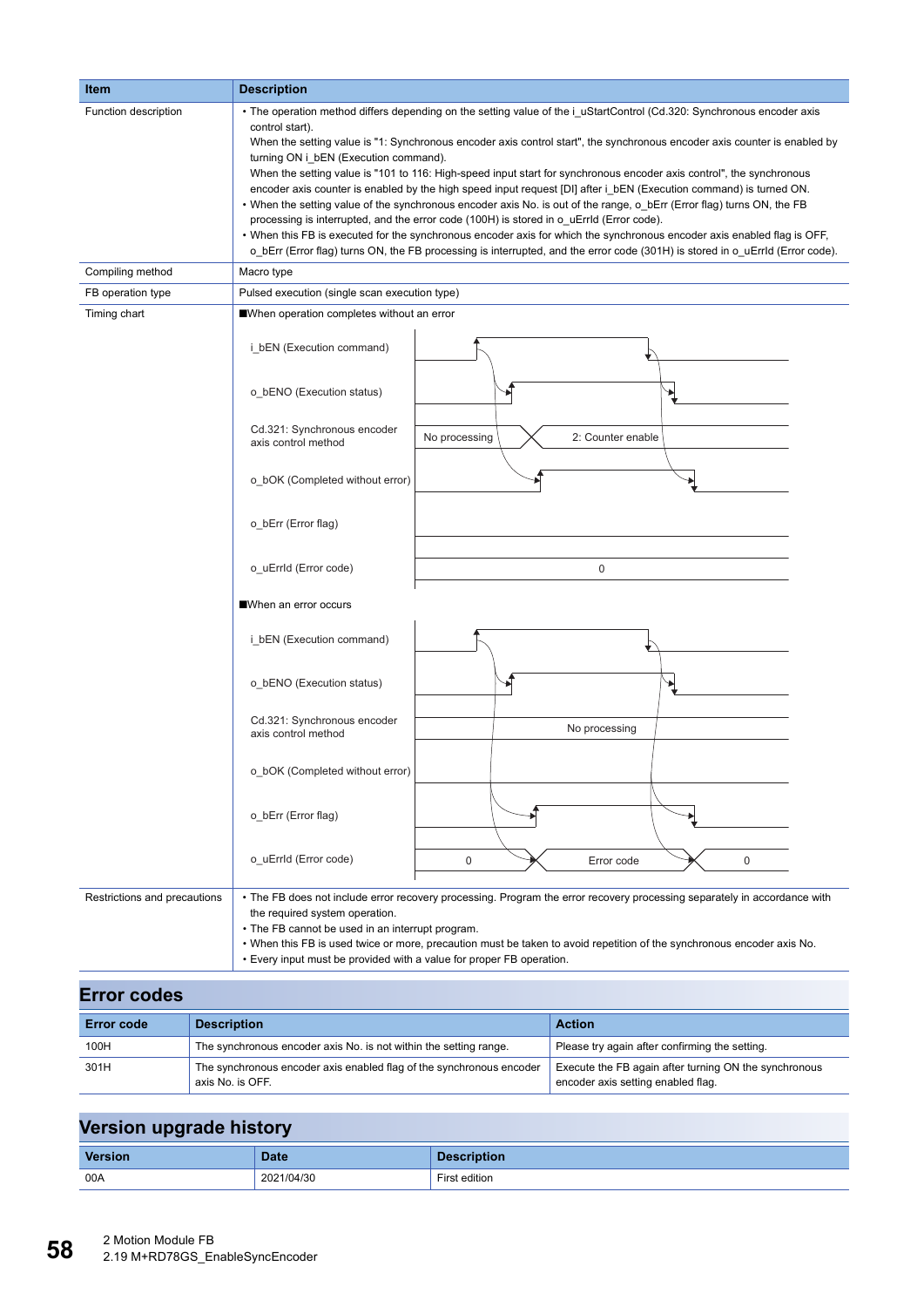#### M+RD78GS\_ResetSyncEncoderError



## **Labels**

#### ■**Input labels**

| No. | Variable name | <b>Name</b>                     | Data type       | <b>Setting range</b>                                           | <b>Description</b>                                                                             |
|-----|---------------|---------------------------------|-----------------|----------------------------------------------------------------|------------------------------------------------------------------------------------------------|
| (1) | bEN           | Execution<br>command            | Bit             | ON. OFF                                                        | ON: The FB is activated.<br>OFF: The FB is not activated.                                      |
| (2) | stModule      | Module label                    | Structure       | The setting range<br>differs depending on<br>the module label. | Specify the module label of the MELSEC iQ-R Motion<br>module.                                  |
| (3) | uSyncEncAxis  | Synchronous<br>encoder axis No. | Word [unsigned] | 1 to 16                                                        | Set the synchronous encoder axis number from which the<br>error No. and warning No. are read.  |
| (4) | bResetError   | Error reset request             | <b>Bit</b>      | ON, OFF                                                        | Turn ON this label to reset errors. Turn OFF this label after<br>the error reset is completed. |

### ■**Output labels**

| No.  | Variable name | <b>Name</b>                | Data type       | <b>Default value</b> | <b>Description</b>                                                                                                                                |
|------|---------------|----------------------------|-----------------|----------------------|---------------------------------------------------------------------------------------------------------------------------------------------------|
| (5)  | o bENO        | <b>Execution status</b>    | Bit             | <b>OFF</b>           | ON: The execution command is ON.<br>OFF: The execution command is OFF.                                                                            |
| (6)  | o bOK         | Completed without<br>error | <b>Bit</b>      | <b>OFF</b>           | When ON, it indicates that the error detection flag and<br>warning detection flag of the synchronous encoder axis<br>status have been turned OFF. |
| (7)  | o bModuleErr  | Error detection            | Bit             | <b>OFF</b>           | When ON, it indicates that the synchronous encoder axis<br>error has occurred.                                                                    |
| (8)  | o uErrorNo    | Error No.                  | Word [unsigned] | $\mathbf 0$          | When the synchronous encoder axis error is detected, the<br>error code corresponding to the error is stored.                                      |
| (9)  | o bModuleWarn | Warning detection          | Bit             | <b>OFF</b>           | When ON, it indicates that the synchronous encoder axis<br>warning has occurred.                                                                  |
| (10) | o uWarningNo  | Warning No.                | Word [unsigned] | $\mathbf 0$          | When the synchronous encoder axis warning is detected,<br>the warning code corresponding to the warning is stored.                                |
| (11) | o bErr        | Error flag                 | Bit             | <b>OFF</b>           | When ON, it indicates that an error has occurred in the FB.                                                                                       |
| (12) | o uErrld      | Error code                 | Word [unsigned] | 0                    | The error code generated in the FB is stored.                                                                                                     |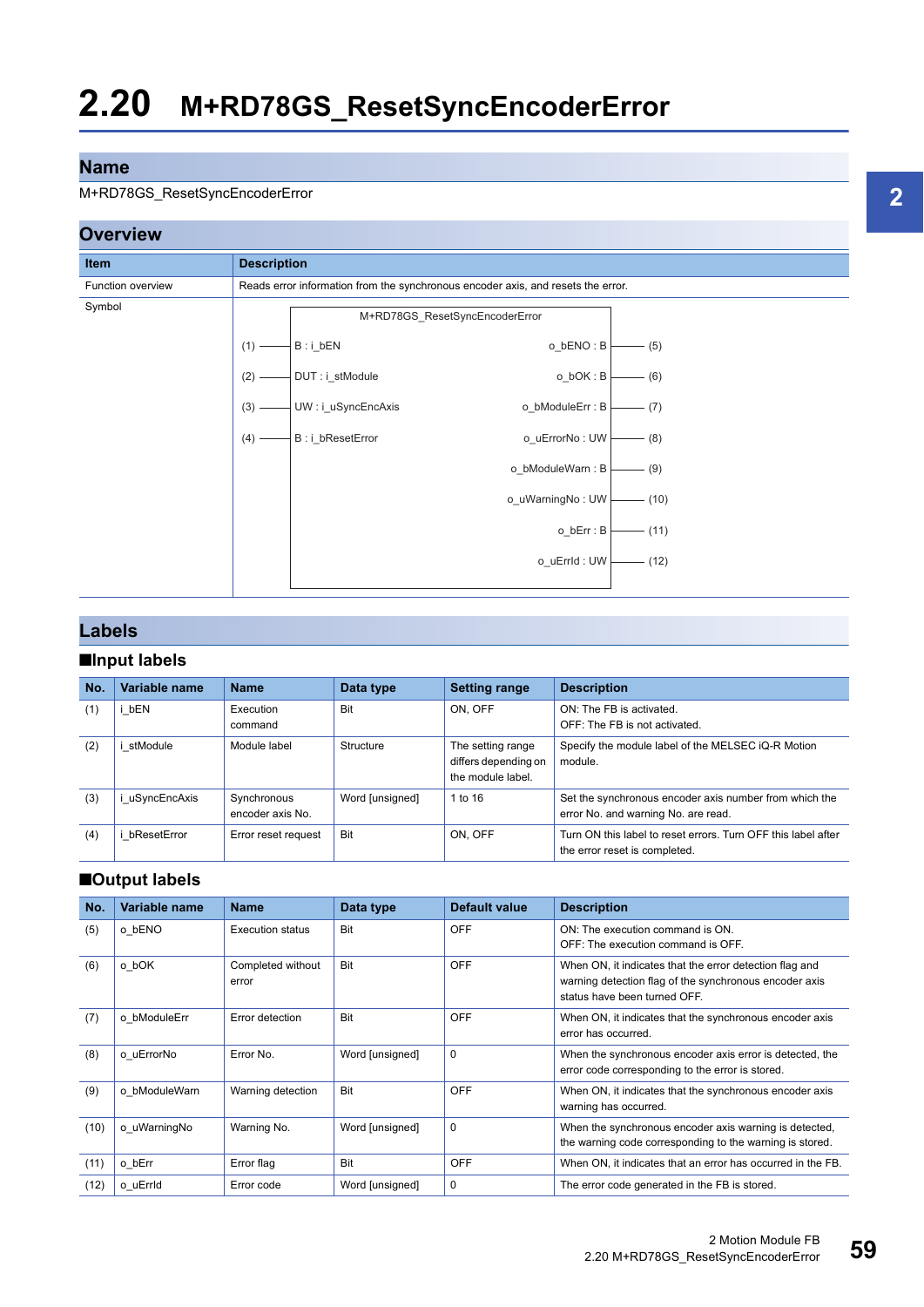| <b>Function details</b>   |                                                                                                                                                                                                                                                                                                                                                                                                                                                     |                         |  |
|---------------------------|-----------------------------------------------------------------------------------------------------------------------------------------------------------------------------------------------------------------------------------------------------------------------------------------------------------------------------------------------------------------------------------------------------------------------------------------------------|-------------------------|--|
| <b>Item</b>               | <b>Description</b>                                                                                                                                                                                                                                                                                                                                                                                                                                  |                         |  |
| Applicable hardware and   | Applicable module                                                                                                                                                                                                                                                                                                                                                                                                                                   | RD78G4, RD78G8, RD78G16 |  |
| software                  | Applicable CPU                                                                                                                                                                                                                                                                                                                                                                                                                                      | MELSEC iQ-R series      |  |
|                           | Applicable engineering software                                                                                                                                                                                                                                                                                                                                                                                                                     | GX Works3               |  |
| Programming language      | Ladder                                                                                                                                                                                                                                                                                                                                                                                                                                              |                         |  |
| Number of steps (maximum) | 360 steps                                                                                                                                                                                                                                                                                                                                                                                                                                           |                         |  |
| Function description      | • By turn ON i bEN (Execution command), the synchronous encoder axis error and warning information of the synchronous<br>encoder axis No. are read.<br>• When the error reset request is ON, the error and warning are reset.<br>• When the setting value of the synchronous encoder axis No. is out of the range, o bErr (Error flag) turns ON, the FB<br>processing is interrupted, and the error code (100H) is stored in o uErrld (Error code). |                         |  |
| Compiling method          | Macro type                                                                                                                                                                                                                                                                                                                                                                                                                                          |                         |  |
| FB operation type         | Real-time execution                                                                                                                                                                                                                                                                                                                                                                                                                                 |                         |  |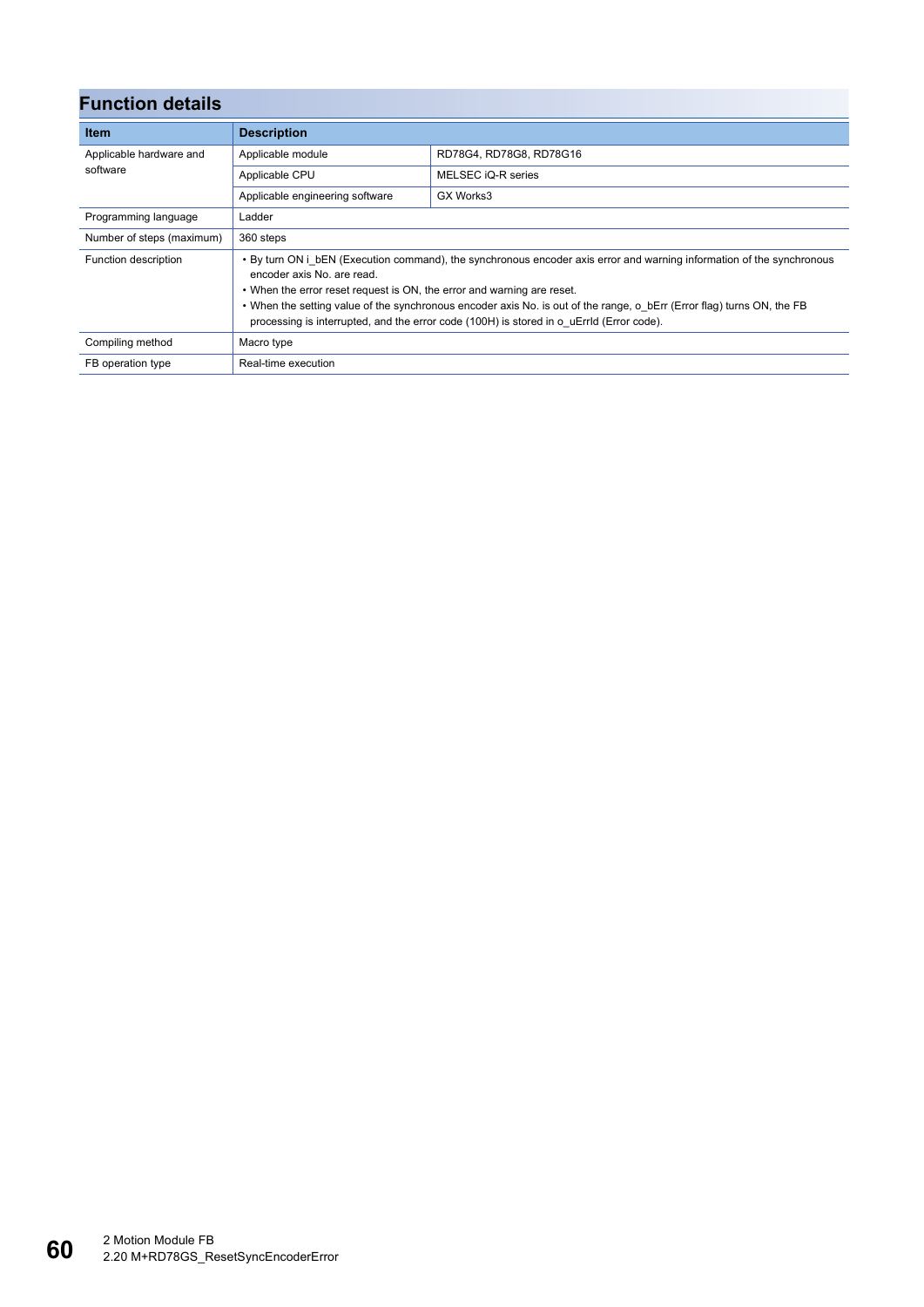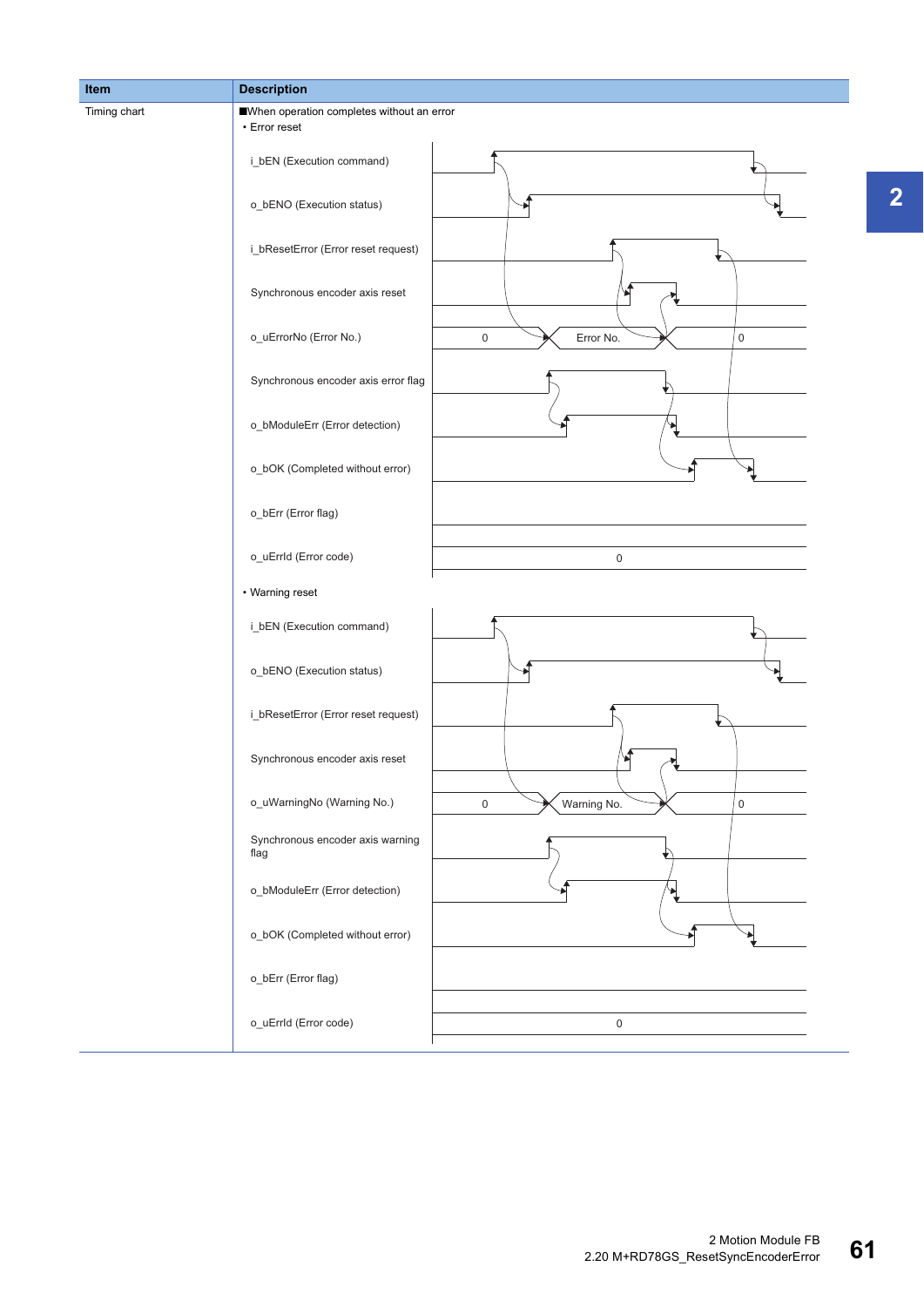| Item                         | <b>Description</b>                                                                                                                                                                                             |
|------------------------------|----------------------------------------------------------------------------------------------------------------------------------------------------------------------------------------------------------------|
| Timing chart                 | When an error occurs                                                                                                                                                                                           |
|                              | i_bEN (Execution command)                                                                                                                                                                                      |
|                              | o_bENO (Execution status)                                                                                                                                                                                      |
|                              | i_bResetError (Error reset request)                                                                                                                                                                            |
|                              | Synchronous encoder axis reset                                                                                                                                                                                 |
|                              | o_uErrorNo (Error No.)<br>$\mathsf{O}\xspace$                                                                                                                                                                  |
|                              | o_uWarningNo (Warning No.)<br>0                                                                                                                                                                                |
|                              | Synchronous encoder axis error flag                                                                                                                                                                            |
|                              | Synchronous encoder axis warning<br>flag                                                                                                                                                                       |
|                              | o_bModuleErr (Error detection)                                                                                                                                                                                 |
|                              | o_bModuleWarn (Warning detection)                                                                                                                                                                              |
|                              | o_bOK (Completed without error)                                                                                                                                                                                |
|                              | o_bErr (Error flag)                                                                                                                                                                                            |
|                              | o_uErrId (Error code)<br>0<br>Error code<br>$\mathbf 0$                                                                                                                                                        |
| Restrictions and precautions | . The FB does not include error recovery processing. Program the error recovery processing separately in accordance with<br>the required system operation.<br>• The FB cannot be used in an interrupt program. |
|                              | . When this FB is used twice or more, precaution must be taken to avoid repetition of the synchronous encoder axis No.                                                                                         |
|                              | • Every input must be provided with a value for proper FB operation.                                                                                                                                           |

## **Error codes**

| <b>Error code</b> | <b>Description</b>                                                | Action                                         |
|-------------------|-------------------------------------------------------------------|------------------------------------------------|
| 100H              | The synchronous encoder axis No. is not within the setting range. | Please try again after confirming the setting. |

| __      |             |                    |
|---------|-------------|--------------------|
| Version | <b>Date</b> | <b>Description</b> |
| 00A     | 2021/04/30  | First edition      |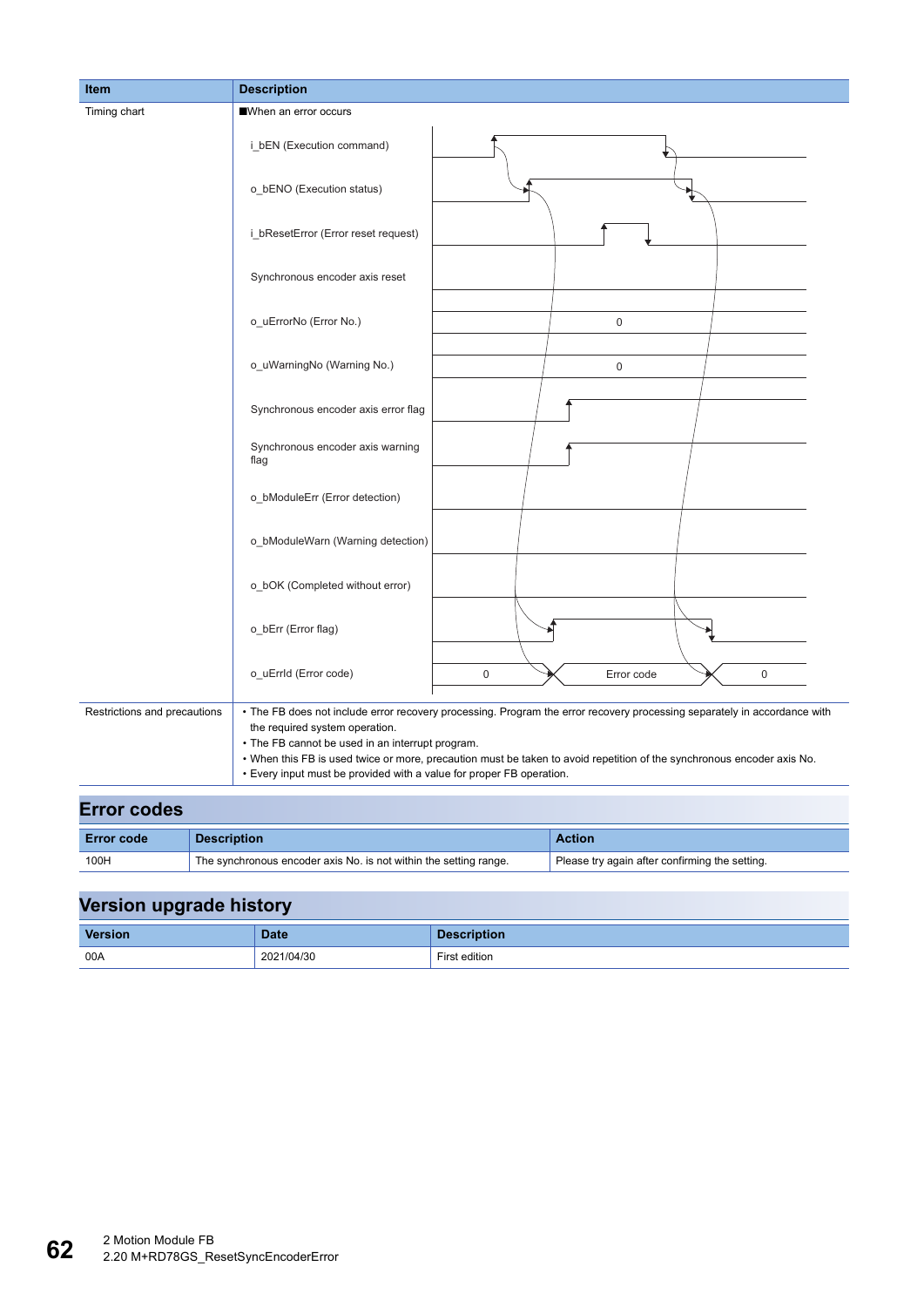#### M+RD78GS\_ConnectSyncEncoder

## **Overview**



## **Labels**

### ■**Input labels**

| No. | Variable name | <b>Name</b>                     | Data type       | <b>Setting range</b>                                           | <b>Description</b>                                                                                                             |
|-----|---------------|---------------------------------|-----------------|----------------------------------------------------------------|--------------------------------------------------------------------------------------------------------------------------------|
| (1) | bEN           | Execution<br>command            | <b>Bit</b>      | ON. OFF                                                        | ON: The FB is activated.<br>OFF: The FB is not activated.                                                                      |
| (2) | stModule      | Module label                    | Structure       | The setting range<br>differs depending on<br>the module label. | Specify the module label of the MELSEC iQ-R Motion<br>module.                                                                  |
| (3) | uSyncEncAxis  | Synchronous<br>encoder axis No. | Word [unsigned] | 1 to 16                                                        | Set the synchronous encoder axis number for which the<br>connection command of the synchronous encoder via CPU<br>is executed. |

#### ■**Output labels**

| No. | Variable name    | <b>Name</b>                | Data type       | <b>Default value</b> | <b>Description</b>                                                                                                 |
|-----|------------------|----------------------------|-----------------|----------------------|--------------------------------------------------------------------------------------------------------------------|
| (4) | bENO<br>$\Omega$ | <b>Execution status</b>    | Bit             | OFF                  | ON: The execution command is ON.<br>OFF: The execution command is OFF.                                             |
| (5) | bOK<br>o         | Completed without<br>error | Bit             | OFF                  | When ON, it indicates that the connecting valid flag of the<br>synchronous encoder axis status has been turned ON. |
| (6) | bErr<br>$\Omega$ | Error flag                 | Bit             | OFF                  | When ON, it indicates that an error has occurred in the FB.                                                        |
|     | o_uErr_ld        | Error code                 | Word [unsigned] | 0                    | The error code generated in the FB is stored.                                                                      |

| <b>Item</b>               | <b>Description</b>                                                                                                                                                                                                                                                                                                                                                                                                                                                                                                                                                                                                |                         |  |
|---------------------------|-------------------------------------------------------------------------------------------------------------------------------------------------------------------------------------------------------------------------------------------------------------------------------------------------------------------------------------------------------------------------------------------------------------------------------------------------------------------------------------------------------------------------------------------------------------------------------------------------------------------|-------------------------|--|
| Applicable hardware and   | Applicable module                                                                                                                                                                                                                                                                                                                                                                                                                                                                                                                                                                                                 | RD78G4, RD78G8, RD78G16 |  |
| software                  | Applicable CPU                                                                                                                                                                                                                                                                                                                                                                                                                                                                                                                                                                                                    | MELSEC iQ-R series      |  |
|                           | Applicable engineering software                                                                                                                                                                                                                                                                                                                                                                                                                                                                                                                                                                                   | GX Works3               |  |
| Programming language      | Ladder                                                                                                                                                                                                                                                                                                                                                                                                                                                                                                                                                                                                            |                         |  |
| Number of steps (maximum) | 176 steps                                                                                                                                                                                                                                                                                                                                                                                                                                                                                                                                                                                                         |                         |  |
| Function description      | • By turning ON i bEN (Execution command), the synchronous encoder of the synchronous encoder axis No. is connected via<br>CPU.<br>• When the setting value of the synchronous encoder axis No. is out of the range, o bErr (Error flag) turns ON, the FB<br>processing is interrupted, and the error code (100H) is stored in o uErrld (Error code).<br>. When this FB is executed for the synchronous encoder axis for which the synchronous encoder axis enabled flag is OFF,<br>o bErr (Error flag) turns ON, the FB processing is interrupted, and the error code (301H) is stored in o uErrld (Error code). |                         |  |
| Compiling method          | Macro type                                                                                                                                                                                                                                                                                                                                                                                                                                                                                                                                                                                                        |                         |  |
| FB operation type         | Pulsed execution (multiple scan execution type)                                                                                                                                                                                                                                                                                                                                                                                                                                                                                                                                                                   |                         |  |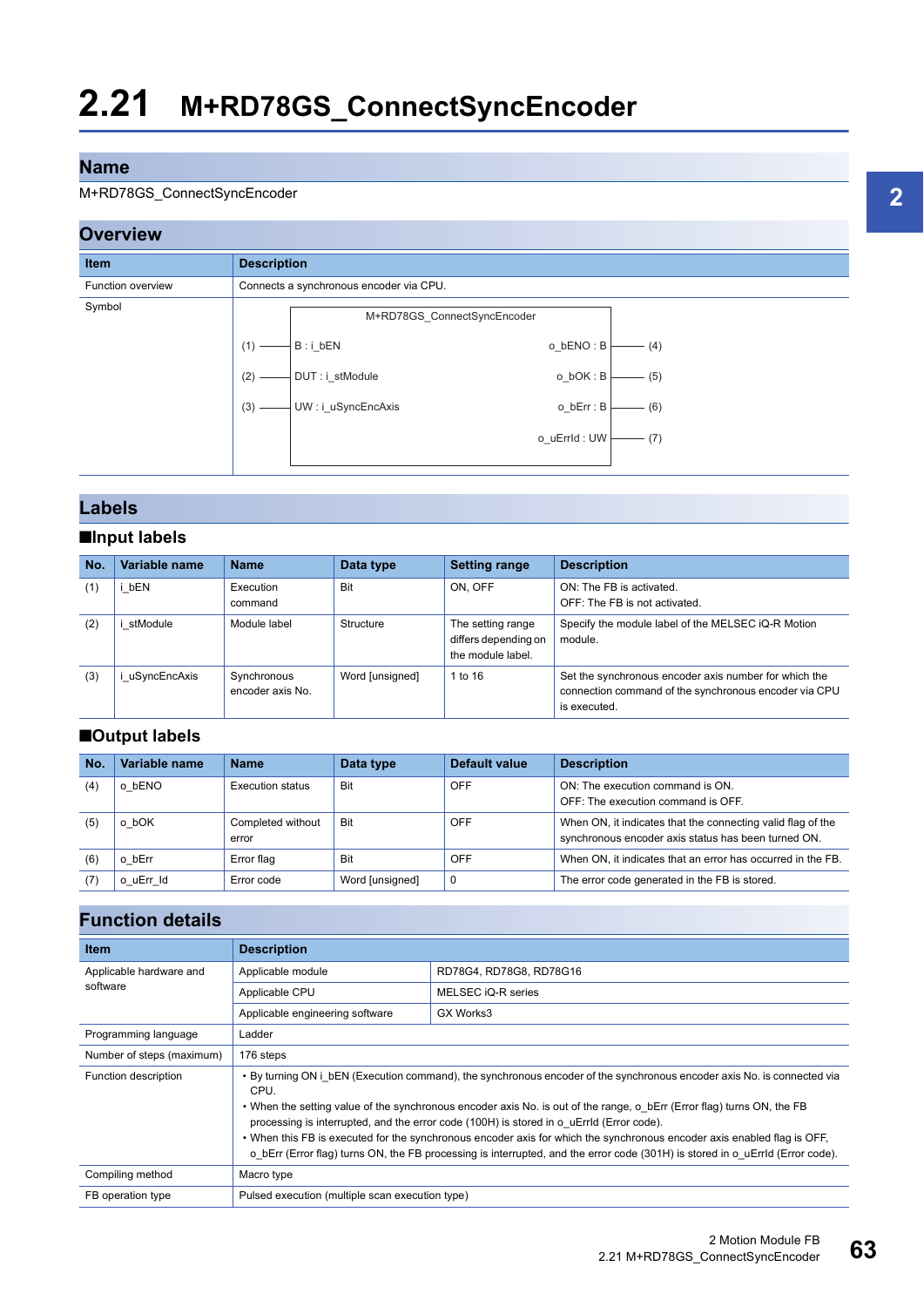| Item                         | <b>Description</b>                                                                                                                                         |                                                                                                                                                                                                                                                    |
|------------------------------|------------------------------------------------------------------------------------------------------------------------------------------------------------|----------------------------------------------------------------------------------------------------------------------------------------------------------------------------------------------------------------------------------------------------|
| Timing chart                 | When operation completes without an error                                                                                                                  |                                                                                                                                                                                                                                                    |
|                              | i_bEN (Execution command)                                                                                                                                  |                                                                                                                                                                                                                                                    |
|                              | o_bENO (Execution status)                                                                                                                                  |                                                                                                                                                                                                                                                    |
|                              | Cd.324: Connection command<br>of synchronous encoder via CPU                                                                                               | 1: Connect synchronous encoder via CPU<br>No processing                                                                                                                                                                                            |
|                              | o_bOK (Completed without error)                                                                                                                            |                                                                                                                                                                                                                                                    |
|                              | o_bErr (Error flag)                                                                                                                                        |                                                                                                                                                                                                                                                    |
|                              | o_uErrId (Error code)                                                                                                                                      | $\mathbf 0$                                                                                                                                                                                                                                        |
|                              | When an error occurs                                                                                                                                       |                                                                                                                                                                                                                                                    |
|                              | i_bEN (Execution command)                                                                                                                                  |                                                                                                                                                                                                                                                    |
|                              | o_bENO (Execution status)                                                                                                                                  |                                                                                                                                                                                                                                                    |
|                              | Cd.324: Connection command<br>of synchronous encoder via CPU                                                                                               | No processing                                                                                                                                                                                                                                      |
|                              | o_bOK (Completed without error)                                                                                                                            |                                                                                                                                                                                                                                                    |
|                              | o_bErr (Error flag)                                                                                                                                        |                                                                                                                                                                                                                                                    |
|                              | o_uErrId (Error code)                                                                                                                                      | 0<br>Error code<br>0                                                                                                                                                                                                                               |
| Restrictions and precautions | the required system operation.<br>• The FB cannot be used in an interrupt program.<br>• Every input must be provided with a value for proper FB operation. | • The FB does not include error recovery processing. Program the error recovery processing separately in accordance with<br>. When this FB is used twice or more, precaution must be taken to avoid repetition of the synchronous encoder axis No. |
|                              |                                                                                                                                                            |                                                                                                                                                                                                                                                    |

| <b>Error codes</b> |                                                                                          |                                                                                             |  |  |  |
|--------------------|------------------------------------------------------------------------------------------|---------------------------------------------------------------------------------------------|--|--|--|
| <b>Error code</b>  | <b>Description</b>                                                                       | <b>Action</b>                                                                               |  |  |  |
| 100H               | The synchronous encoder axis No. is not within the setting range.                        | Please try again after confirming the setting.                                              |  |  |  |
| 301H               | The synchronous encoder axis enabled flag of the synchronous encoder<br>axis No. is OFF. | Execute the FB again after turning ON the synchronous<br>encoder axis setting enabled flag. |  |  |  |

| --             |             |                    |
|----------------|-------------|--------------------|
| <b>Version</b> | <b>Date</b> | <b>Description</b> |
| 00A            | 2021/04/30  | First edition      |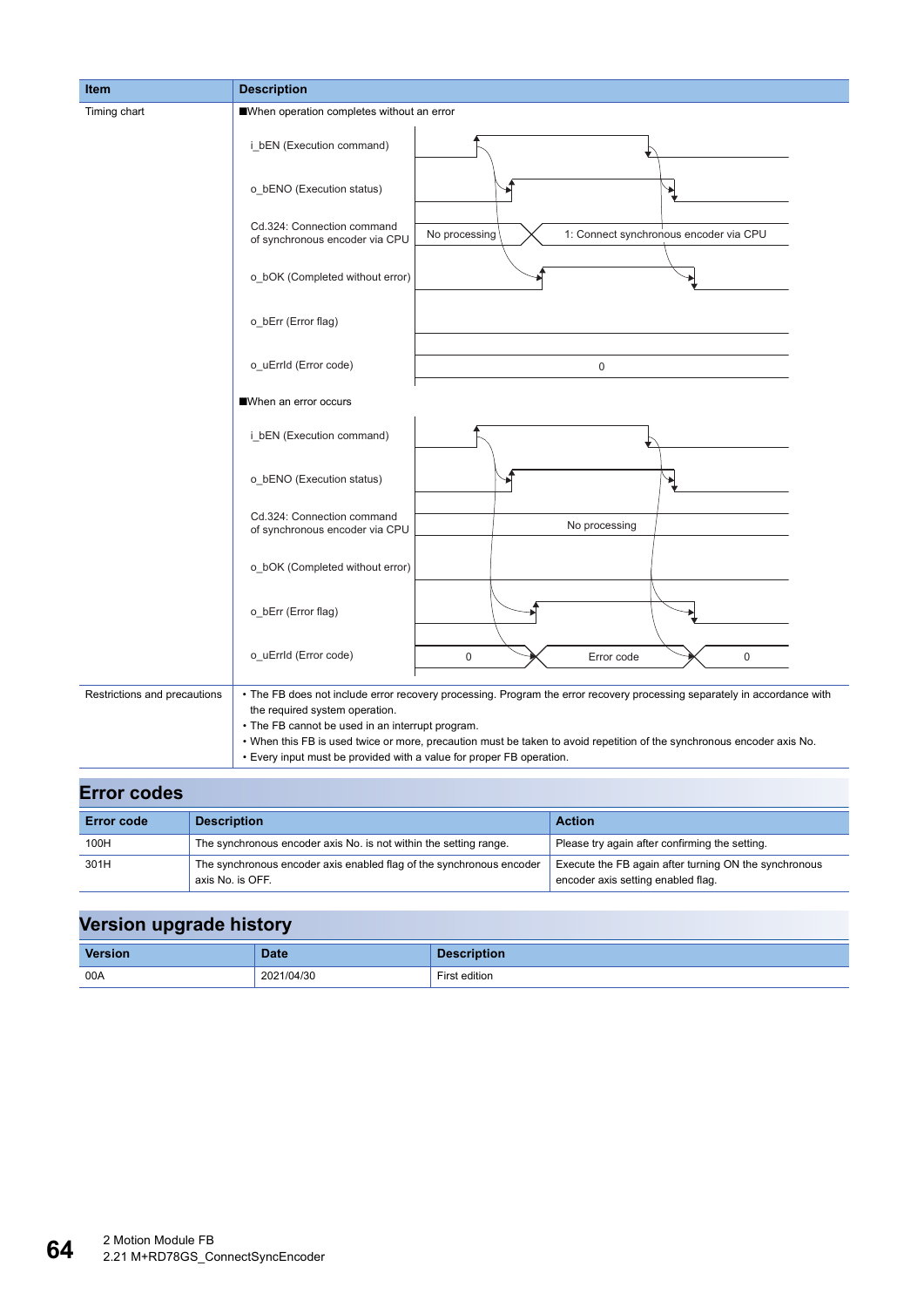#### M+RD78GS\_MoveCamReferencePosition

## **Overview**



## **Labels**

#### ■**Input labels**

| No. | Variable name                 | <b>Name</b>                                          | Data type               | <b>Setting range</b>                                           | <b>Description</b>                                                                                                                                                              |
|-----|-------------------------------|------------------------------------------------------|-------------------------|----------------------------------------------------------------|---------------------------------------------------------------------------------------------------------------------------------------------------------------------------------|
| (1) | i bEN                         | Execution<br>command                                 | <b>Bit</b>              | ON, OFF                                                        | ON: The FB is activated.<br>OFF: The FB is not activated.                                                                                                                       |
| (2) | i stModule                    | Module label                                         | Structure               | The setting range<br>differs depending on<br>the module label. | Specify the module label of the MELSEC iQ-R Motion<br>module.                                                                                                                   |
| (3) | i uOutputAxis                 | Output axis No.                                      | Word [unsigned]         | 1 to 16                                                        | Set the axis number whose cam reference position is to be<br>moved.<br>• When using RD78G4: 1 to 4<br>• When using RD78G8: 1 to 8<br>• When using RD78G16: 1 to 16              |
| (4) | dSyncCtrlChange<br>Value      | Cd.408:<br>Synchronous<br>control change<br>value    | Double word<br>[signed] | -2147483648 to<br>21474836471                                  | Set the amount of the cam reference position movement.                                                                                                                          |
| (5) | i uSyncCtrlReflecti<br>onTime | Cd.409:<br>Synchronous<br>control reflection<br>time | Word [unsigned]         | 0 to $65535$ (ms)                                              | Set the reflection time for the synchronous control change.<br>• 0 to 32767: Set by decimal number.<br>• 32768 to 65535: Convert the number to a hexadecimal<br>number and set. |
|     |                               |                                                      |                         |                                                                | The setting ranges of the units for the output axis position are in the following table and depend on the "Pr.1: Unit setting" setting.                                         |

<span id="page-66-0"></span>

| mm ( $\times$ 10 <sup>-4</sup> mm ( $\times$ 10 <sup>-1</sup> µm)) | inch ( $\times$ 10 <sup>-5</sup> inch) | degree ( $\times$ 10 <sup>-9</sup> degree) | pulse (pulse)             |
|--------------------------------------------------------------------|----------------------------------------|--------------------------------------------|---------------------------|
| -2147483648 to 2147483647                                          | -2147483648 to 2147483647              | -2147483648 to 2147483647                  | -2147483648 to 2147483647 |

## ■**Output labels**

| No. | Variable name | <b>Name</b>                | Data type       | Default value | <b>Description</b>                                                                  |
|-----|---------------|----------------------------|-----------------|---------------|-------------------------------------------------------------------------------------|
| (6) | o bENO        | Execution status           | <b>Bit</b>      | OFF           | ON: The execution command is ON.<br>OFF: The execution command is OFF.              |
|     | o bOK         | Completed without<br>error | Bit             | OFF           | When ON, it indicates that moving the cam reference<br>position has been completed. |
| (8) | bErr<br>o     | Error flag                 | Bit             | OFF           | When ON, it indicates that an error has occurred in the FB.                         |
| (9) | o uErr Id     | Error code                 | Word [unsigned] | $\mathbf 0$   | The error code generated in the FB is stored.                                       |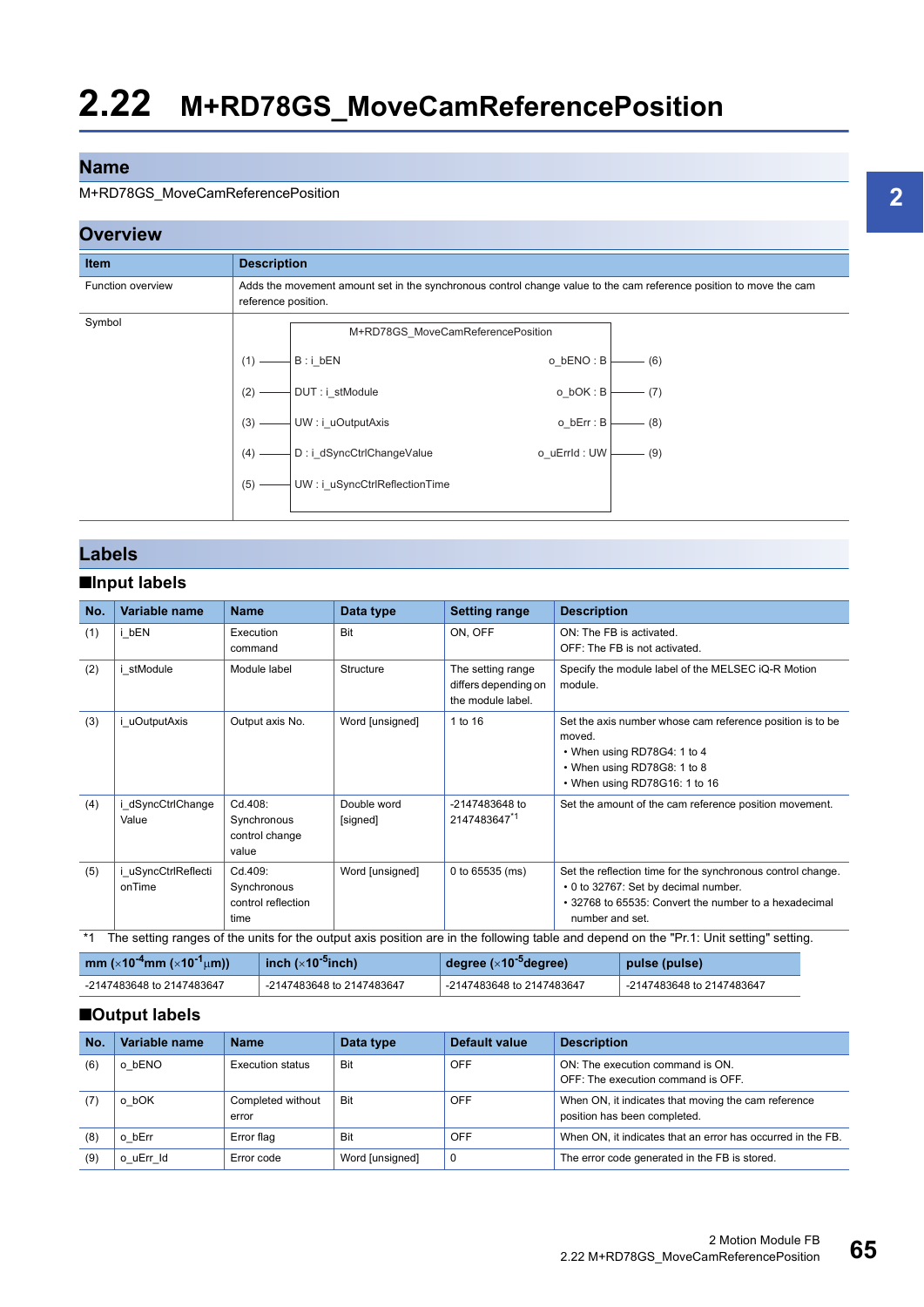| <b>Function details</b>      |                                                                                                                                                            |                                                                                                                                                                                                                                                                                                                                                                                                                                                                                                                                                                                                                                                                                      |  |  |  |  |
|------------------------------|------------------------------------------------------------------------------------------------------------------------------------------------------------|--------------------------------------------------------------------------------------------------------------------------------------------------------------------------------------------------------------------------------------------------------------------------------------------------------------------------------------------------------------------------------------------------------------------------------------------------------------------------------------------------------------------------------------------------------------------------------------------------------------------------------------------------------------------------------------|--|--|--|--|
| Item                         | <b>Description</b>                                                                                                                                         |                                                                                                                                                                                                                                                                                                                                                                                                                                                                                                                                                                                                                                                                                      |  |  |  |  |
| Applicable hardware and      | Applicable module                                                                                                                                          | RD78G4, RD78G8, RD78G16                                                                                                                                                                                                                                                                                                                                                                                                                                                                                                                                                                                                                                                              |  |  |  |  |
| software                     | Applicable CPU                                                                                                                                             | MELSEC iQ-R series                                                                                                                                                                                                                                                                                                                                                                                                                                                                                                                                                                                                                                                                   |  |  |  |  |
|                              | Applicable engineering software                                                                                                                            | GX Works3                                                                                                                                                                                                                                                                                                                                                                                                                                                                                                                                                                                                                                                                            |  |  |  |  |
| Programming language         | Ladder                                                                                                                                                     |                                                                                                                                                                                                                                                                                                                                                                                                                                                                                                                                                                                                                                                                                      |  |  |  |  |
| Number of steps (maximum)    | 355 steps                                                                                                                                                  |                                                                                                                                                                                                                                                                                                                                                                                                                                                                                                                                                                                                                                                                                      |  |  |  |  |
| Function description         | movement and o_bOK (Completed without error) does not turn ON.                                                                                             | • By turning ON i_bEN (Execution command), the cam reference position of the output axis No. is moved.<br>• If i bEN (Execution command) is turned OFF during movement of the cam reference position, the operation stops during the<br>• When the setting value of the output axis No. is out of the range, o bErr (Error flag) turns ON, the FB processing is<br>interrupted, and the error code (100H) is stored in o_uErrId (Error code).<br>. When this FB is executed for the output axis No. with which synchronous control is not executed, o_bErr (Error flag) turns<br>ON, the FB processing is interrupted, and the error code (300H) is stored in o_uErrld (Error code). |  |  |  |  |
| Compiling method             | Macro type                                                                                                                                                 |                                                                                                                                                                                                                                                                                                                                                                                                                                                                                                                                                                                                                                                                                      |  |  |  |  |
| FB operation type            | Pulsed execution (multiple scan execution type)                                                                                                            |                                                                                                                                                                                                                                                                                                                                                                                                                                                                                                                                                                                                                                                                                      |  |  |  |  |
| Timing chart                 | When operation completes without an error                                                                                                                  |                                                                                                                                                                                                                                                                                                                                                                                                                                                                                                                                                                                                                                                                                      |  |  |  |  |
|                              | i bEN (Execution command)                                                                                                                                  |                                                                                                                                                                                                                                                                                                                                                                                                                                                                                                                                                                                                                                                                                      |  |  |  |  |
|                              | o_bENO (Execution status)                                                                                                                                  |                                                                                                                                                                                                                                                                                                                                                                                                                                                                                                                                                                                                                                                                                      |  |  |  |  |
|                              | Cd.407: Synchronous control<br>change command                                                                                                              | No processing<br>0: Cam reference position movement                                                                                                                                                                                                                                                                                                                                                                                                                                                                                                                                                                                                                                  |  |  |  |  |
|                              | Cd.406: Synchronous control<br>change request                                                                                                              |                                                                                                                                                                                                                                                                                                                                                                                                                                                                                                                                                                                                                                                                                      |  |  |  |  |
|                              | o_bOK (Completed without error)                                                                                                                            |                                                                                                                                                                                                                                                                                                                                                                                                                                                                                                                                                                                                                                                                                      |  |  |  |  |
|                              | o_bErr (Error flag)                                                                                                                                        |                                                                                                                                                                                                                                                                                                                                                                                                                                                                                                                                                                                                                                                                                      |  |  |  |  |
|                              | o_uErrId (Error code)                                                                                                                                      | $\mathbf 0$                                                                                                                                                                                                                                                                                                                                                                                                                                                                                                                                                                                                                                                                          |  |  |  |  |
|                              | ■When an error occurs                                                                                                                                      |                                                                                                                                                                                                                                                                                                                                                                                                                                                                                                                                                                                                                                                                                      |  |  |  |  |
|                              | i_bEN (Execution command)                                                                                                                                  |                                                                                                                                                                                                                                                                                                                                                                                                                                                                                                                                                                                                                                                                                      |  |  |  |  |
|                              | o_bENO (Execution status)                                                                                                                                  |                                                                                                                                                                                                                                                                                                                                                                                                                                                                                                                                                                                                                                                                                      |  |  |  |  |
|                              | Cd.407: Synchronous control<br>change command                                                                                                              | No processing                                                                                                                                                                                                                                                                                                                                                                                                                                                                                                                                                                                                                                                                        |  |  |  |  |
|                              | Cd.406: Synchronous control<br>change request                                                                                                              |                                                                                                                                                                                                                                                                                                                                                                                                                                                                                                                                                                                                                                                                                      |  |  |  |  |
|                              | o_bOK (Completed without error)                                                                                                                            |                                                                                                                                                                                                                                                                                                                                                                                                                                                                                                                                                                                                                                                                                      |  |  |  |  |
|                              | o_bErr (Error flag)                                                                                                                                        |                                                                                                                                                                                                                                                                                                                                                                                                                                                                                                                                                                                                                                                                                      |  |  |  |  |
|                              | o_uErrId (Error code)                                                                                                                                      | $\mathsf 0$<br>0<br>Error code                                                                                                                                                                                                                                                                                                                                                                                                                                                                                                                                                                                                                                                       |  |  |  |  |
| Restrictions and precautions | the required system operation.<br>• The FB cannot be used in an interrupt program.<br>• Every input must be provided with a value for proper FB operation. | • The FB does not include error recovery processing. Program the error recovery processing separately in accordance with<br>. When this FB is used twice or more, precaution must be taken to avoid repetition of the output axis No.<br>. If this FB is used together with other synchronous control change FBs that have the same output axis No., secure one<br>operation cycle or more after o_bOK (Completed without error) of this FB turns ON and before the FBs are executed.                                                                                                                                                                                                |  |  |  |  |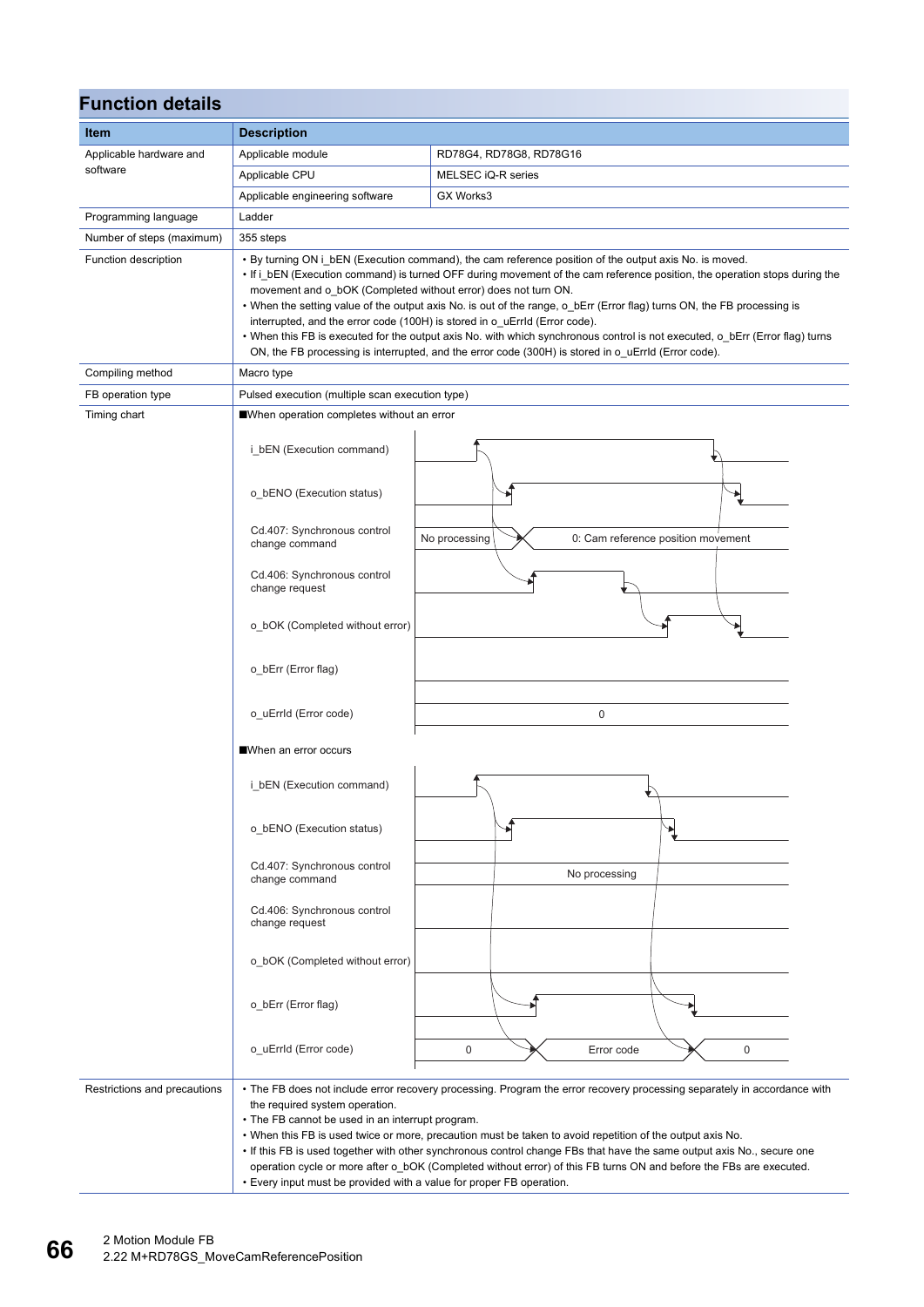| <b>Error codes</b> |                                                                                               |                                                |  |  |  |
|--------------------|-----------------------------------------------------------------------------------------------|------------------------------------------------|--|--|--|
| <b>Error code</b>  | <b>Description</b>                                                                            | <b>Action</b>                                  |  |  |  |
| 100H               | The output axis No. is not within the setting range.                                          | Please try again after confirming the setting. |  |  |  |
| 300H               | The FB is executed for the output axis No. with which synchronous<br>control is not executed. | Please try again after confirming the setting. |  |  |  |

| Version upgrade history |             |                    |  |  |
|-------------------------|-------------|--------------------|--|--|
| <b>Version</b>          | <b>Date</b> | <b>Description</b> |  |  |
| 00A                     | 2021/04/30  | First edition      |  |  |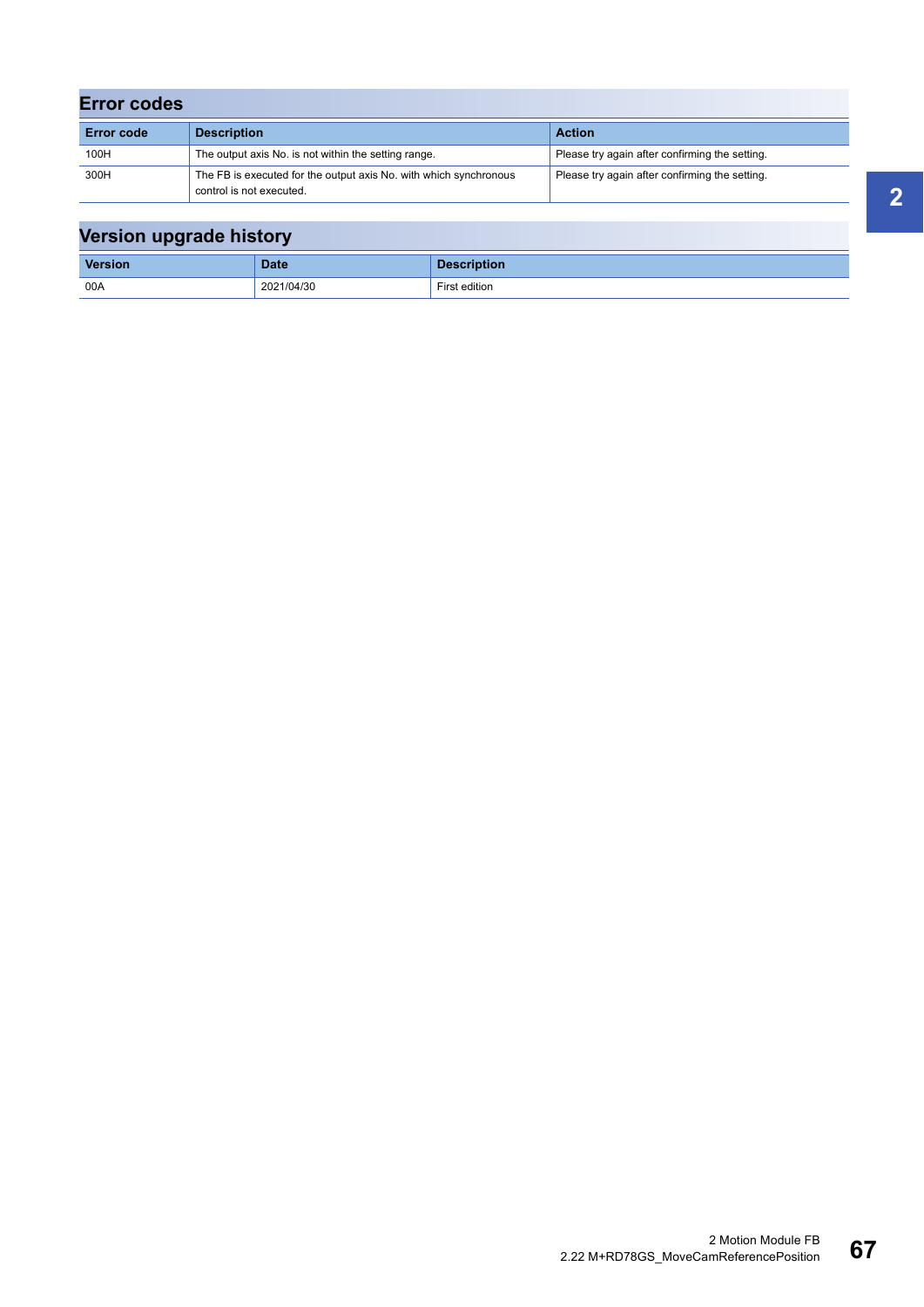#### M+RD78GS\_ChangeCamPositionPerCycle

## **Overview**

| <b></b>           |                    |                                                                                     |              |     |
|-------------------|--------------------|-------------------------------------------------------------------------------------|--------------|-----|
| <b>Item</b>       | <b>Description</b> |                                                                                     |              |     |
| Function overview |                    | Changes the cam axis current value per cycle to a synchronous control change value. |              |     |
| Symbol            |                    | M+RD78GS ChangeCamPositionPerCycle                                                  |              |     |
|                   | (1)                | B:i bEN                                                                             | o bENO: B    | (5) |
|                   | (2)                | DUT: i_stModule                                                                     | $o_bOK : B$  | (6) |
|                   | (3)                | UW: i_uOutputAxis                                                                   | o_bErr: B    | (7) |
|                   | (4)                | D: i_dSyncCtrlChangeValue                                                           | o_uErrId: UW | (8) |
|                   |                    |                                                                                     |              |     |

## **Labels**

### ■**Input labels**

| No. | Variable name            | <b>Name</b>                                       | Data type               | <b>Setting range</b>                                           | <b>Description</b>                                                                                                                                                             |
|-----|--------------------------|---------------------------------------------------|-------------------------|----------------------------------------------------------------|--------------------------------------------------------------------------------------------------------------------------------------------------------------------------------|
| (1) | bEN                      | Execution<br>command                              | <b>Bit</b>              | ON. OFF                                                        | ON: The FB is activated.<br>OFF: The FB is not activated.                                                                                                                      |
| (2) | stModule                 | Module label                                      | Structure               | The setting range<br>differs depending on<br>the module label. | Specify the module label of the MELSEC iQ-R Motion<br>module.                                                                                                                  |
| (3) | uOutputAxis              | Output axis No.                                   | Word [unsigned]         | 1 to 16                                                        | Set the axis number whose cam axis current value per<br>cycle is to be changed.<br>• When using RD78G4: 1 to 4<br>• When using RD78G8: 1 to 8<br>• When using RD78G16: 1 to 16 |
| (4) | dSyncCtrlChange<br>Value | Cd.408:<br>Synchronous<br>control change<br>value | Double word<br>[signed] | -2147483648 to<br>21474836471                                  | Set the cam axis current value per cycle to be changed.<br>The setting value is converted within the range from 0 to<br>(Cam axis length per cycle - 1).                       |

<span id="page-69-1"></span>\*1 The setting ranges of the units for the cam axis cycle are in the following table and depend on the "Pr.438: Cam axis cycle unit setting" setting.

| mm ( $\times$ 10 <sup>-0</sup> mm) <sup>*2</sup> | inch $(x10^{-1}$ inch) <sup>*2</sup> | degree ( $\times$ 10 <sup>-<math>\Box</math></sup> degree) <sup>*2</sup> | pulse (pulse)             |
|--------------------------------------------------|--------------------------------------|--------------------------------------------------------------------------|---------------------------|
| -2147483648 to 2147483647                        | -2147483648 to 2147483647            | -2147483648 to 2147483647                                                | -2147483648 to 2147483647 |

<span id="page-69-0"></span>\*2  $\Box$  is a value that corresponds to the "number of decimal places" set in "Pr.438: Cam axis cycle unit setting".

#### ■**Output labels**

| No. | Variable name    | <b>Name</b>                | Data type       | Default value | <b>Description</b>                                                                              |
|-----|------------------|----------------------------|-----------------|---------------|-------------------------------------------------------------------------------------------------|
| (5) | bENO<br>o        | Execution status           | <b>Bit</b>      | OFF           | ON: The execution command is ON.<br>OFF: The execution command is OFF.                          |
| (6) | bOK              | Completed without<br>error | <b>Bit</b>      | OFF           | When ON, it indicates that changing the cam axis current<br>value per cycle has been completed. |
|     | bErr<br>$\Omega$ | Error flag                 | <b>Bit</b>      | OFF           | When ON, it indicates that an error has occurred in the FB.                                     |
| (8) | uErr Id          | Error code                 | Word [unsigned] | $\mathbf 0$   | The error code generated in the FB is stored.                                                   |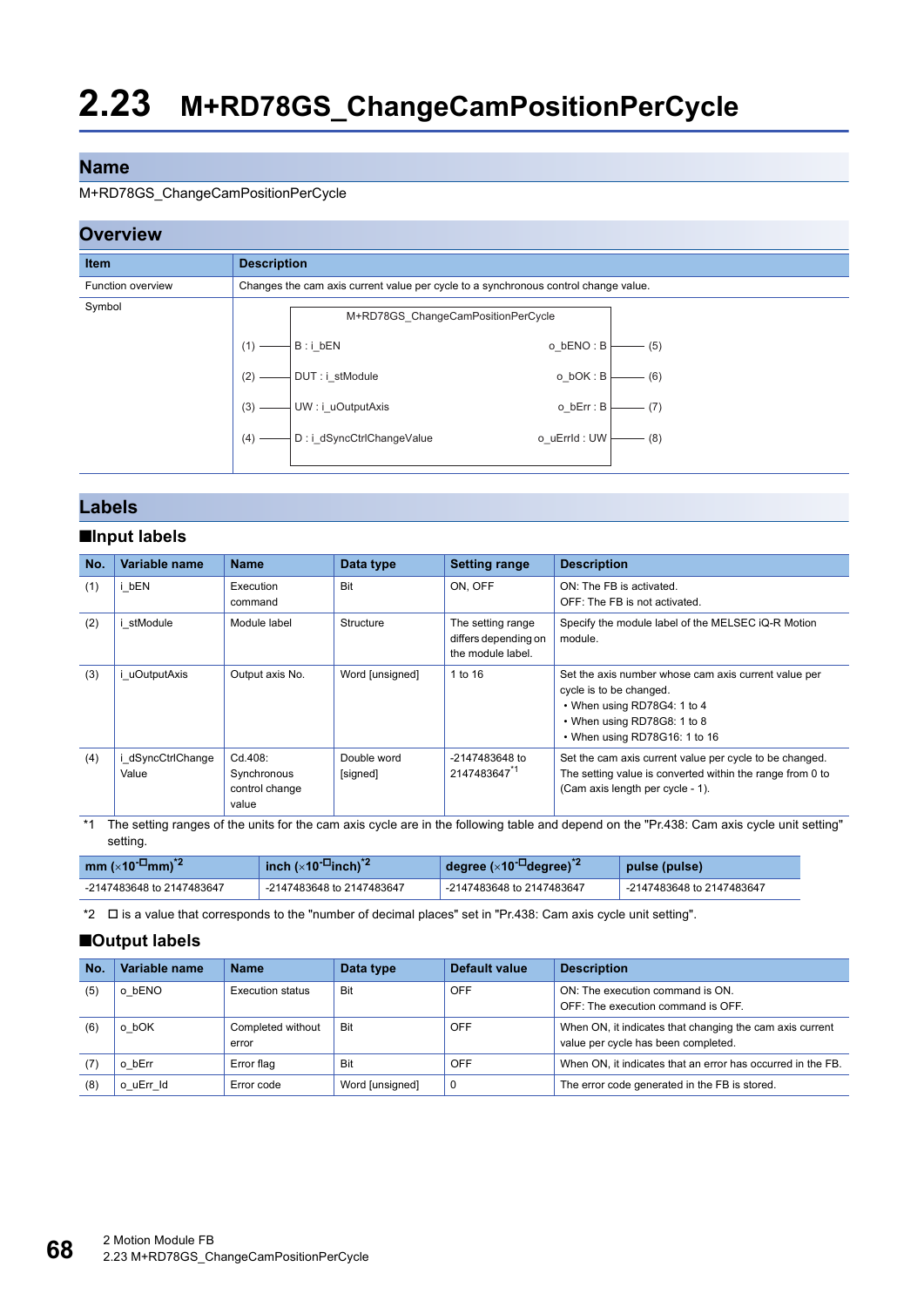| <b>Function details</b>      |                                                                                                                                                                                                                                                                                                                                                                                                                                                                                                                                                                                                                                                     |                                                             |  |  |  |
|------------------------------|-----------------------------------------------------------------------------------------------------------------------------------------------------------------------------------------------------------------------------------------------------------------------------------------------------------------------------------------------------------------------------------------------------------------------------------------------------------------------------------------------------------------------------------------------------------------------------------------------------------------------------------------------------|-------------------------------------------------------------|--|--|--|
| Item                         | <b>Description</b>                                                                                                                                                                                                                                                                                                                                                                                                                                                                                                                                                                                                                                  |                                                             |  |  |  |
| Applicable hardware and      | Applicable module                                                                                                                                                                                                                                                                                                                                                                                                                                                                                                                                                                                                                                   | RD78G4, RD78G8, RD78G16                                     |  |  |  |
| software                     | Applicable CPU                                                                                                                                                                                                                                                                                                                                                                                                                                                                                                                                                                                                                                      | MELSEC iQ-R series                                          |  |  |  |
|                              | Applicable engineering software                                                                                                                                                                                                                                                                                                                                                                                                                                                                                                                                                                                                                     | GX Works3                                                   |  |  |  |
| Programming language         | Ladder                                                                                                                                                                                                                                                                                                                                                                                                                                                                                                                                                                                                                                              |                                                             |  |  |  |
| Number of steps (maximum)    | 213 steps                                                                                                                                                                                                                                                                                                                                                                                                                                                                                                                                                                                                                                           |                                                             |  |  |  |
| Function description         | • By turning ON i_bEN (Execution command), the cam axis current value per cycle of the output axis No. is changed.<br>• When the setting value of the output axis No. is out of the range, o_bErr (Error flag) turns ON, the FB processing is<br>interrupted, and the error code (100H) is stored in o_uErrId (Error code).<br>• When this FB is executed for the output axis No. with which synchronous control is not executed, o_bErr (Error flag) turns<br>ON, the FB processing is interrupted, and the error code (300H) is stored in o_uErrId (Error code).                                                                                  |                                                             |  |  |  |
| Compiling method             | Macro type                                                                                                                                                                                                                                                                                                                                                                                                                                                                                                                                                                                                                                          |                                                             |  |  |  |
| FB operation type            | Pulsed execution (multiple scan execution type)                                                                                                                                                                                                                                                                                                                                                                                                                                                                                                                                                                                                     |                                                             |  |  |  |
| Timing chart                 | When operation completes without an error                                                                                                                                                                                                                                                                                                                                                                                                                                                                                                                                                                                                           |                                                             |  |  |  |
|                              | i bEN (Execution command)                                                                                                                                                                                                                                                                                                                                                                                                                                                                                                                                                                                                                           |                                                             |  |  |  |
|                              | o bENO (Execution status)                                                                                                                                                                                                                                                                                                                                                                                                                                                                                                                                                                                                                           |                                                             |  |  |  |
|                              | Cd.407: Synchronous control<br>change command                                                                                                                                                                                                                                                                                                                                                                                                                                                                                                                                                                                                       | No processing<br>1: Change cam axis current value per cycle |  |  |  |
|                              | Cd.406: Synchronous control<br>change request                                                                                                                                                                                                                                                                                                                                                                                                                                                                                                                                                                                                       |                                                             |  |  |  |
|                              | o_bOK (Completed without error)                                                                                                                                                                                                                                                                                                                                                                                                                                                                                                                                                                                                                     |                                                             |  |  |  |
|                              | o_bErr (Error flag)                                                                                                                                                                                                                                                                                                                                                                                                                                                                                                                                                                                                                                 |                                                             |  |  |  |
|                              | o_uErrId (Error code)<br>0                                                                                                                                                                                                                                                                                                                                                                                                                                                                                                                                                                                                                          |                                                             |  |  |  |
|                              | ■When an error occurs                                                                                                                                                                                                                                                                                                                                                                                                                                                                                                                                                                                                                               |                                                             |  |  |  |
|                              | i bEN (Execution command)                                                                                                                                                                                                                                                                                                                                                                                                                                                                                                                                                                                                                           |                                                             |  |  |  |
|                              | o_bENO (Execution status)                                                                                                                                                                                                                                                                                                                                                                                                                                                                                                                                                                                                                           | ₱                                                           |  |  |  |
|                              | Cd.407: Synchronous control<br>change command                                                                                                                                                                                                                                                                                                                                                                                                                                                                                                                                                                                                       | No processing                                               |  |  |  |
|                              | Cd.406: Synchronous control<br>change request                                                                                                                                                                                                                                                                                                                                                                                                                                                                                                                                                                                                       |                                                             |  |  |  |
|                              | o_bOK (Completed without error)                                                                                                                                                                                                                                                                                                                                                                                                                                                                                                                                                                                                                     |                                                             |  |  |  |
|                              | o_bErr (Error flag)                                                                                                                                                                                                                                                                                                                                                                                                                                                                                                                                                                                                                                 |                                                             |  |  |  |
|                              | o_uErrId (Error code)                                                                                                                                                                                                                                                                                                                                                                                                                                                                                                                                                                                                                               | 0<br>0<br>Error code                                        |  |  |  |
| Restrictions and precautions | • The FB does not include error recovery processing. Program the error recovery processing separately in accordance with<br>the required system operation.<br>• The FB cannot be used in an interrupt program.<br>. When this FB is used twice or more, precaution must be taken to avoid repetition of the output axis No.<br>• If this FB is used together with other synchronous control change FBs that have the same output axis No., secure one<br>operation cycle or more after o_bOK (Completed without error) of this FB turns ON and before the FBs are executed.<br>• Every input must be provided with a value for proper FB operation. |                                                             |  |  |  |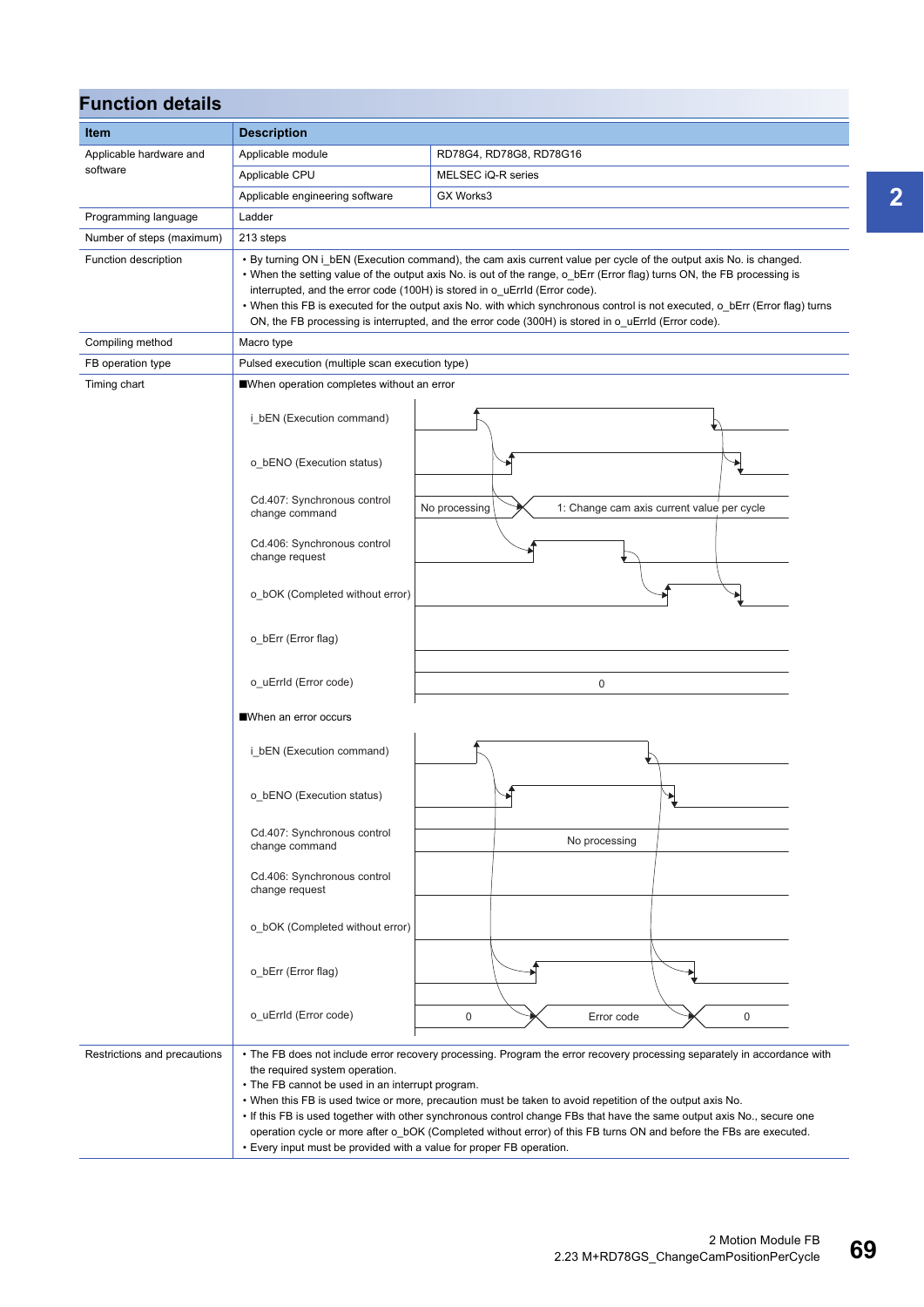| <b>Error codes</b> |                                                                                               |                                                |  |  |  |
|--------------------|-----------------------------------------------------------------------------------------------|------------------------------------------------|--|--|--|
| <b>Error code</b>  | <b>Description</b>                                                                            | <b>Action</b>                                  |  |  |  |
| 100H               | The output axis No. is not within the setting range.                                          | Please try again after confirming the setting. |  |  |  |
| 300H               | The FB is executed for the output axis No. with which synchronous<br>control is not executed. | Please try again after confirming the setting. |  |  |  |

| --      |            |                    |
|---------|------------|--------------------|
| Version | Date       | <b>Description</b> |
| 00A     | 2021/04/30 | First edition      |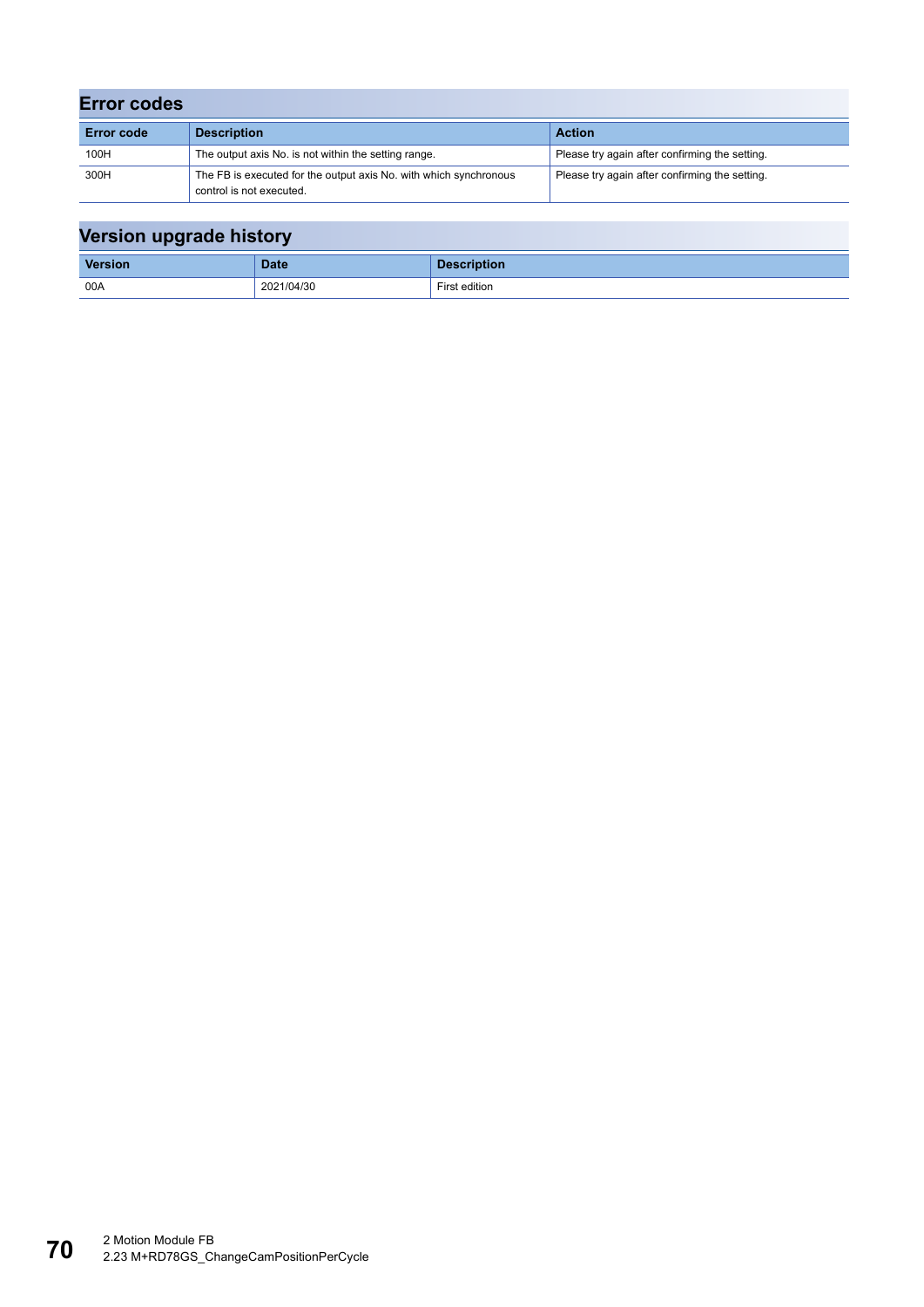#### <span id="page-72-2"></span>M+RD78GS\_ChangeMainShaftGearPositionPerCycle

### **Overview**

| -------           |                                                                                                                                                                                                                                  |  |  |  |  |
|-------------------|----------------------------------------------------------------------------------------------------------------------------------------------------------------------------------------------------------------------------------|--|--|--|--|
| <b>Item</b>       | <b>Description</b>                                                                                                                                                                                                               |  |  |  |  |
| Function overview | Changes the current value per cycle after main shaft gear to a synchronous control change value.                                                                                                                                 |  |  |  |  |
| Symbol            | M+RD78GS ChangeMainShaftGearPositionPerCycle<br>$o_bENO:B$<br>$B : i_bEN$<br>(5)<br>(1)<br>DUT: i_stModule<br>$o_b$ OK : B<br>(6)<br>(2)<br>UW: i_uOutputAxis<br>$o_bErr : B$<br>(7)<br>(3)<br>–<br>← D : i_dSyncCtrlChangeValue |  |  |  |  |
|                   | o uErrld : UW<br>$-$ (8)<br>$(4) -$                                                                                                                                                                                              |  |  |  |  |

#### **Labels**

#### ■**Input labels**

| No. | Variable name            | <b>Name</b>                                       | Data type               | <b>Setting range</b>                                           | <b>Description</b>                                                                                                                                                                   |
|-----|--------------------------|---------------------------------------------------|-------------------------|----------------------------------------------------------------|--------------------------------------------------------------------------------------------------------------------------------------------------------------------------------------|
| (1) | i bEN                    | Execution<br>command                              | Bit                     | ON. OFF                                                        | ON: The FB is activated.<br>OFF: The FB is not activated.                                                                                                                            |
| (2) | stModule                 | Module label                                      | Structure               | The setting range<br>differs depending on<br>the module label. | Specify the module label of the MELSEC iQ-R Motion<br>module.                                                                                                                        |
| (3) | uOutputAxis              | Output axis No.                                   | Word [unsigned]         | 1 to 16                                                        | Set the axis whose current value per cycle after main shaft<br>gear is to be changed.<br>• When using RD78G4: 1 to 4<br>• When using RD78G8: 1 to 8<br>• When using RD78G16: 1 to 16 |
| (4) | dSyncCtrlChange<br>Value | Cd.408:<br>Synchronous<br>control change<br>value | Double word<br>[signed] | -2147483648 to<br>21474836471                                  | Set the current value per cycle after main shaft gear to be<br>changed.<br>The setting value is converted within the range from 0 to<br>(Cam axis length per cycle - 1).             |

<span id="page-72-1"></span>\*1 The setting ranges of the units for the cam axis cycle are in the following table and depend on the "Pr.438: Cam axis cycle unit setting" setting.

| mm $(x10^{-10}$ mm) <sup>*2</sup> | inch $(x10^{-1}$ inch) <sup>*2</sup> | degree ( $\times$ 10 <sup>-<math>\Box</math></sup> degree) <sup>*2</sup> | pulse (pulse)             |
|-----------------------------------|--------------------------------------|--------------------------------------------------------------------------|---------------------------|
| -2147483648 to 2147483647         | -2147483648 to 2147483647            | -2147483648 to 2147483647                                                | -2147483648 to 2147483647 |

<span id="page-72-0"></span>\*2  $\Box$  is a value that corresponds to the "number of decimal places" set in "Pr.438: Cam axis cycle unit setting".

#### ■**Output labels**

| No. | Variable name | <b>Name</b>                | Data type       | Default value | <b>Description</b>                                                                                           |
|-----|---------------|----------------------------|-----------------|---------------|--------------------------------------------------------------------------------------------------------------|
| (5) | o bENO        | Execution status           | <b>Bit</b>      | OFF           | ON: The execution command is ON.<br>OFF: The execution command is OFF.                                       |
| (6) | o bOK         | Completed without<br>error | Bit             | OFF           | When ON, it indicates that changing the current value per<br>cycle after main shaft gear has been completed. |
| (7) | bErr<br>o     | Error flag                 | Bit             | OFF           | When ON, it indicates that an error has occurred in the FB.                                                  |
| (8) | o uErr Id     | Error code                 | Word [unsigned] |               | The error code generated in the FB is stored.                                                                |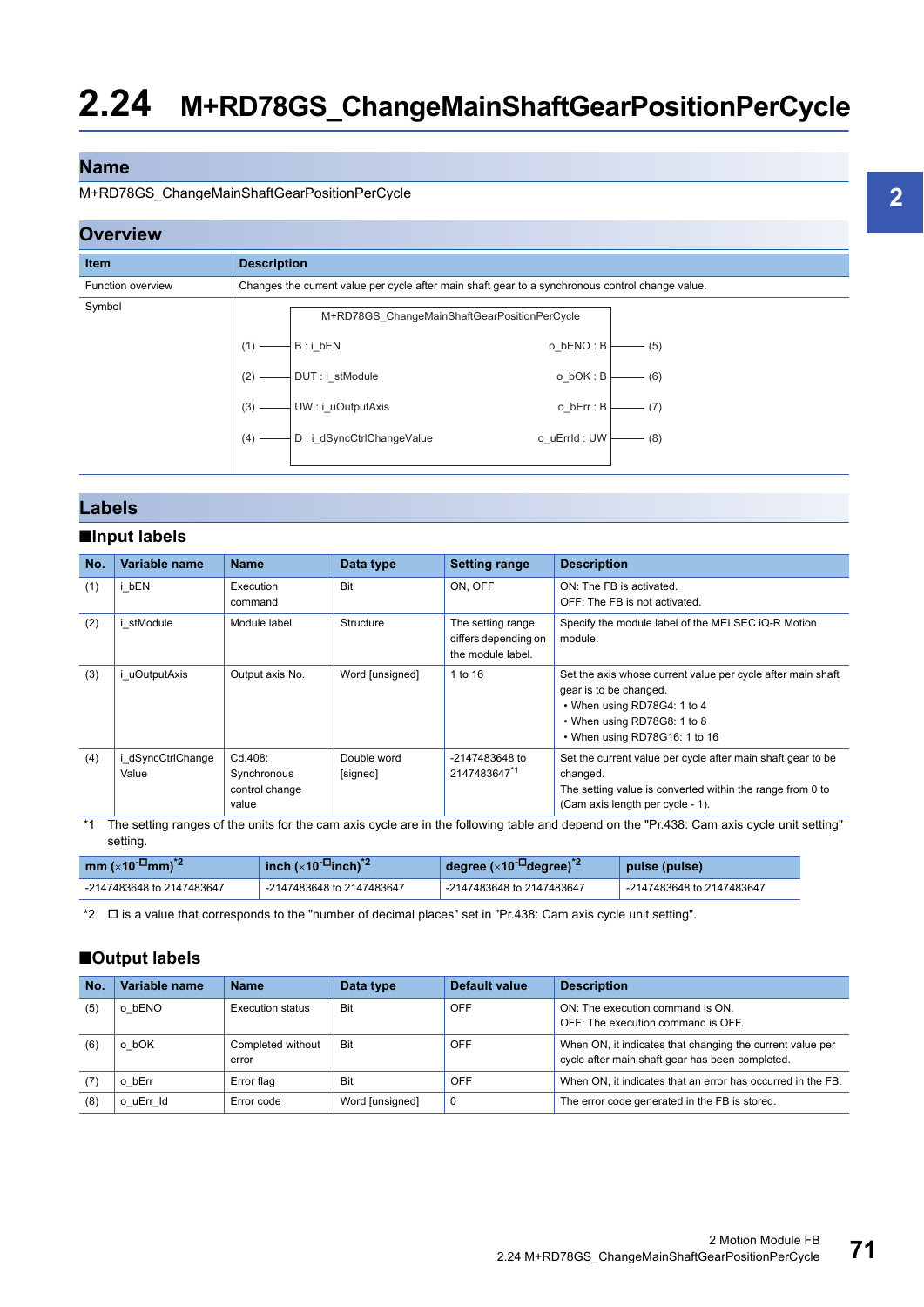| <b>Function details</b>      |                                                                                                                                                            |                                                                                                                                                                                                                                                                                                                                                                                                                                                                                                                                                                        |  |  |  |  |
|------------------------------|------------------------------------------------------------------------------------------------------------------------------------------------------------|------------------------------------------------------------------------------------------------------------------------------------------------------------------------------------------------------------------------------------------------------------------------------------------------------------------------------------------------------------------------------------------------------------------------------------------------------------------------------------------------------------------------------------------------------------------------|--|--|--|--|
| Item                         | <b>Description</b>                                                                                                                                         |                                                                                                                                                                                                                                                                                                                                                                                                                                                                                                                                                                        |  |  |  |  |
| Applicable hardware and      | Applicable module                                                                                                                                          | RD78G4, RD78G8, RD78G16                                                                                                                                                                                                                                                                                                                                                                                                                                                                                                                                                |  |  |  |  |
| software                     | Applicable CPU                                                                                                                                             | MELSEC iQ-R series                                                                                                                                                                                                                                                                                                                                                                                                                                                                                                                                                     |  |  |  |  |
|                              | Applicable engineering software                                                                                                                            | GX Works3                                                                                                                                                                                                                                                                                                                                                                                                                                                                                                                                                              |  |  |  |  |
| Programming language         | Ladder                                                                                                                                                     |                                                                                                                                                                                                                                                                                                                                                                                                                                                                                                                                                                        |  |  |  |  |
| Number of steps (maximum)    | 213 steps                                                                                                                                                  |                                                                                                                                                                                                                                                                                                                                                                                                                                                                                                                                                                        |  |  |  |  |
| Function description         | changed.                                                                                                                                                   | • By turning ON i_bEN (Execution command), the current value per cycle after main shaft gear of the output axis No. is<br>• When the setting value of the output axis No. is out of the range, o_bErr (Error flag) turns ON, the FB processing is<br>interrupted, and the error code (100H) is stored in o_uErrId (Error code).<br>. When this FB is executed for the output axis No. with which synchronous control is not executed, o_bErr (Error flag) turns<br>ON, the FB processing is interrupted, and the error code (300H) is stored in o_uErrld (Error code). |  |  |  |  |
| Compiling method             | Macro type                                                                                                                                                 |                                                                                                                                                                                                                                                                                                                                                                                                                                                                                                                                                                        |  |  |  |  |
| FB operation type            | Pulsed execution (multiple scan execution type)                                                                                                            |                                                                                                                                                                                                                                                                                                                                                                                                                                                                                                                                                                        |  |  |  |  |
| Timing chart                 | When operation completes without an error                                                                                                                  |                                                                                                                                                                                                                                                                                                                                                                                                                                                                                                                                                                        |  |  |  |  |
|                              | i_bEN (Execution command)                                                                                                                                  |                                                                                                                                                                                                                                                                                                                                                                                                                                                                                                                                                                        |  |  |  |  |
|                              | o_bENO (Execution status)                                                                                                                                  |                                                                                                                                                                                                                                                                                                                                                                                                                                                                                                                                                                        |  |  |  |  |
|                              | Cd.407: Synchronous control<br>change command                                                                                                              | 2: Change current value per cycle after main shaft gear<br>No processing                                                                                                                                                                                                                                                                                                                                                                                                                                                                                               |  |  |  |  |
|                              | Cd.406: Synchronous control<br>change request                                                                                                              |                                                                                                                                                                                                                                                                                                                                                                                                                                                                                                                                                                        |  |  |  |  |
|                              | o_bOK (Completed without error)                                                                                                                            |                                                                                                                                                                                                                                                                                                                                                                                                                                                                                                                                                                        |  |  |  |  |
|                              | o_bErr (Error flag)                                                                                                                                        |                                                                                                                                                                                                                                                                                                                                                                                                                                                                                                                                                                        |  |  |  |  |
|                              | o_uErrId (Error code)                                                                                                                                      | 0                                                                                                                                                                                                                                                                                                                                                                                                                                                                                                                                                                      |  |  |  |  |
|                              | When an error occurs                                                                                                                                       |                                                                                                                                                                                                                                                                                                                                                                                                                                                                                                                                                                        |  |  |  |  |
|                              | i_bEN (Execution command)                                                                                                                                  |                                                                                                                                                                                                                                                                                                                                                                                                                                                                                                                                                                        |  |  |  |  |
|                              | o_bENO (Execution status)                                                                                                                                  |                                                                                                                                                                                                                                                                                                                                                                                                                                                                                                                                                                        |  |  |  |  |
|                              | Cd.407: Synchronous control<br>change command                                                                                                              | No processing                                                                                                                                                                                                                                                                                                                                                                                                                                                                                                                                                          |  |  |  |  |
|                              | Cd.406: Synchronous control<br>change request                                                                                                              |                                                                                                                                                                                                                                                                                                                                                                                                                                                                                                                                                                        |  |  |  |  |
|                              | o_bOK (Completed without error)                                                                                                                            |                                                                                                                                                                                                                                                                                                                                                                                                                                                                                                                                                                        |  |  |  |  |
|                              | o_bErr (Error flag)                                                                                                                                        |                                                                                                                                                                                                                                                                                                                                                                                                                                                                                                                                                                        |  |  |  |  |
|                              | o_uErrId (Error code)                                                                                                                                      | $\mathbf 0$<br>$\mathbf 0$<br>Error code                                                                                                                                                                                                                                                                                                                                                                                                                                                                                                                               |  |  |  |  |
| Restrictions and precautions | the required system operation.<br>• The FB cannot be used in an interrupt program.<br>• Every input must be provided with a value for proper FB operation. | • The FB does not include error recovery processing. Program the error recovery processing separately in accordance with<br>. When this FB is used twice or more, precaution must be taken to avoid repetition of the output axis No.<br>• If this FB is used together with other synchronous control change FBs that have the same output axis No., secure one<br>operation cycle or more after o_bOK (Completed without error) of this FB turns ON and before the FBs are executed.                                                                                  |  |  |  |  |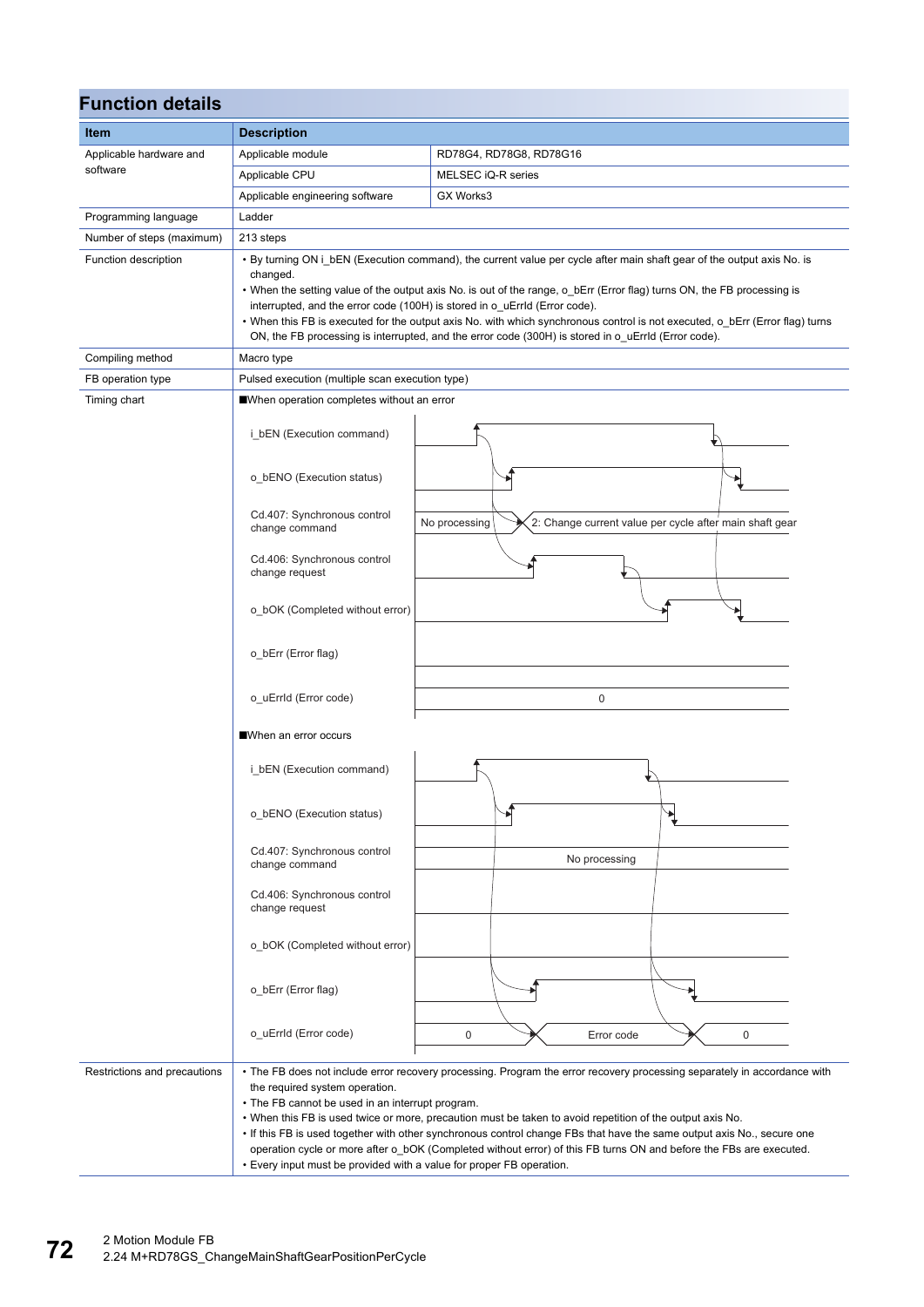| <b>Error codes</b> |                                                                                               |                                                |  |  |  |
|--------------------|-----------------------------------------------------------------------------------------------|------------------------------------------------|--|--|--|
| <b>Error code</b>  | <b>Description</b>                                                                            | <b>Action</b>                                  |  |  |  |
| 100H               | The output axis No. is not within the setting range.                                          | Please try again after confirming the setting. |  |  |  |
| 300H               | The FB is executed for the output axis No. with which synchronous<br>control is not executed. | Please try again after confirming the setting. |  |  |  |

| Version upgrade history |             |                    |  |  |
|-------------------------|-------------|--------------------|--|--|
| <b>Version</b>          | <b>Date</b> | <b>Description</b> |  |  |
| 00A                     | 2021/04/30  | First edition      |  |  |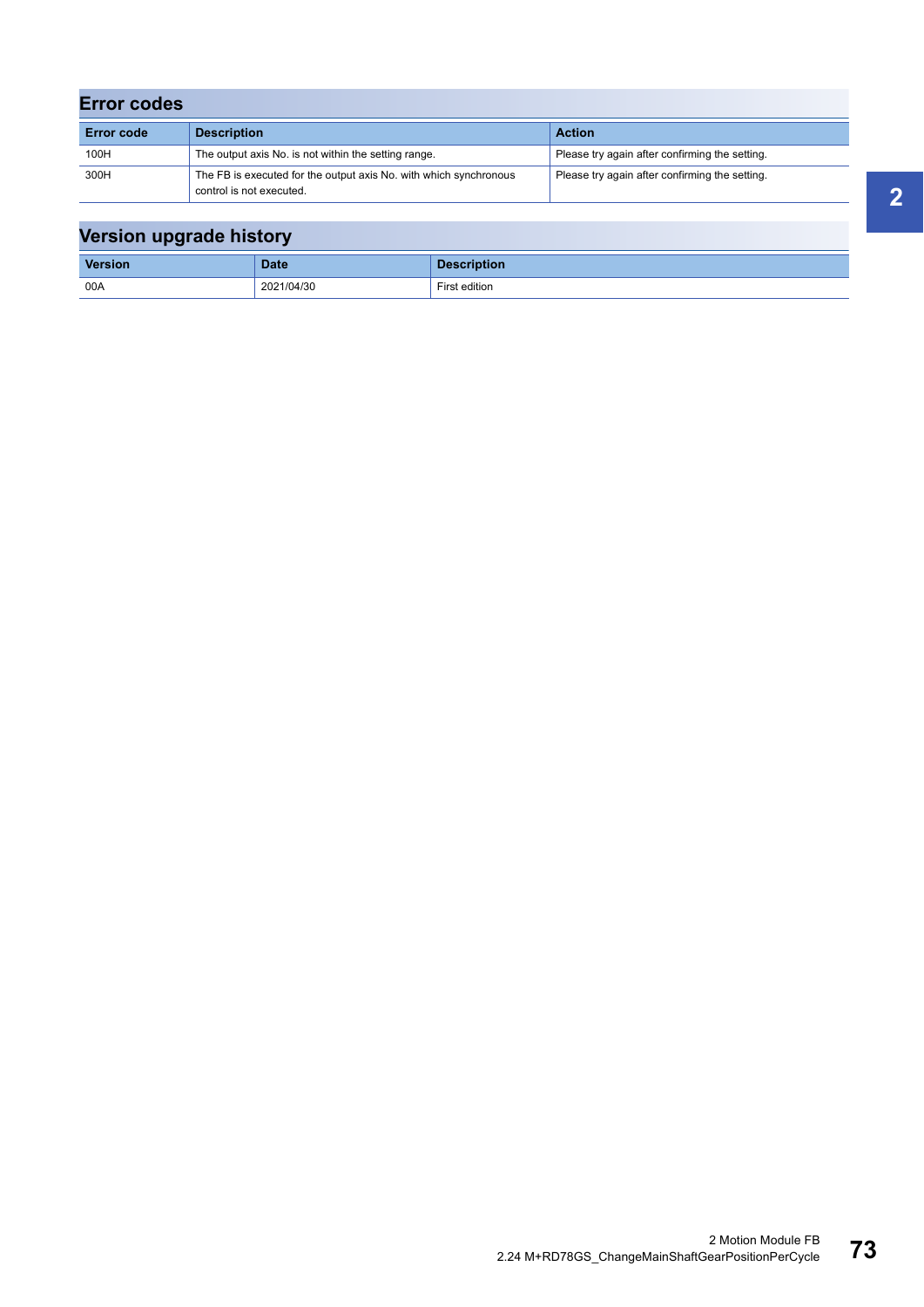## **2.25 M+RD78GS\_ChangeAuxiliaryShaftGearPositionPerC ycle**

#### **Name**

M+RD78GS\_ChangeAuxiliaryShaftGearPositionPerCycle

#### **Overview**



#### **Labels**

#### ■**Input labels**

| No. | Variable name            | <b>Name</b>                                       | Data type               | <b>Setting range</b>                                           | <b>Description</b>                                                                                                                                                                        |
|-----|--------------------------|---------------------------------------------------|-------------------------|----------------------------------------------------------------|-------------------------------------------------------------------------------------------------------------------------------------------------------------------------------------------|
| (1) | bEN                      | Execution<br>command                              | <b>Bit</b>              | ON. OFF                                                        | ON: The FB is activated.<br>OFF: The FB is not activated.                                                                                                                                 |
| (2) | stModule                 | Module label                                      | Structure               | The setting range<br>differs depending on<br>the module label. | Specify the module label of the MELSEC iQ-R Motion<br>module.                                                                                                                             |
| (3) | uOutputAxis              | Output axis No.                                   | Word [unsigned]         | 1 to 16                                                        | Set the axis whose current value per cycle after auxiliary<br>shaft gear is to be changed.<br>• When using RD78G4: 1 to 4<br>• When using RD78G8: 1 to 8<br>• When using RD78G16: 1 to 16 |
| (4) | dSyncCtrlChange<br>Value | Cd.408:<br>Synchronous<br>control change<br>value | Double word<br>[signed] | -2147483648 to<br>21474836471                                  | Set the current value per cycle after auxiliary shaft gear to<br>be changed.<br>The setting value is converted within the range from 0 to<br>(Cam axis length per cycle - 1).             |

<span id="page-75-1"></span>\*1 The setting ranges of the units for the cam axis cycle are in the following table and depend on the "Pr.438: Cam axis cycle unit setting" setting.

| mm ( $\times$ 10 <sup>-<math>\Box</math></sup> mm) <sup>*2</sup> | inch $(x10^{-1}$ inch) <sup>*2</sup> | degree $(x10^{-10})^2$    | pulse (pulse)             |
|------------------------------------------------------------------|--------------------------------------|---------------------------|---------------------------|
| -2147483648 to 2147483647                                        | -2147483648 to 2147483647            | -2147483648 to 2147483647 | -2147483648 to 2147483647 |

<span id="page-75-0"></span>\*2  $\Box$  is a value that corresponds to the "number of decimal places" set in "Pr.438: Cam axis cycle unit setting".

#### ■**Output labels**

| No. | Variable name | <b>Name</b>                | Data type       | Default value | <b>Description</b>                                                                                                |
|-----|---------------|----------------------------|-----------------|---------------|-------------------------------------------------------------------------------------------------------------------|
| (5) | o bENO        | Execution status           | Bit             | OFF           | ON: The execution command is ON.<br>OFF: The execution command is OFF.                                            |
| (6) | o bOK         | Completed without<br>error | Bit             | OFF           | When ON, it indicates that changing the current value per<br>cycle after auxiliary shaft gear has been completed. |
| (7) | o bErr        | Error flag                 | Bit             | <b>OFF</b>    | When ON, it indicates that an error has occurred in the FB.                                                       |
| (8) | o uErrid      | Error code                 | Word [unsigned] | $\mathbf 0$   | The error code generated in the FB is stored.                                                                     |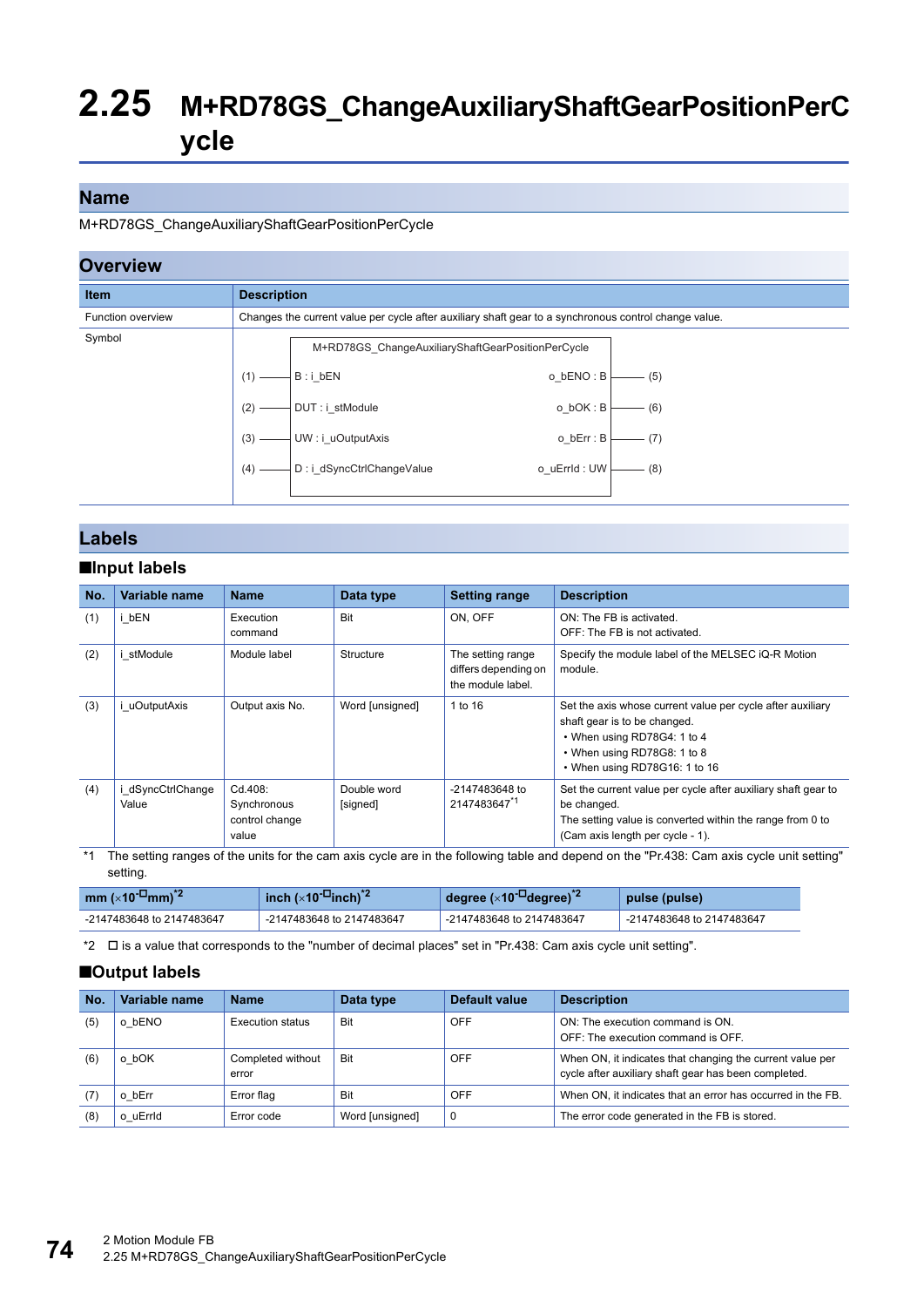| <b>Function details</b>      |                                                                                                                                                            |                                                                                                                                                                                                                                                                                                                                                                                                                                                                                                                                                                             |  |  |  |  |
|------------------------------|------------------------------------------------------------------------------------------------------------------------------------------------------------|-----------------------------------------------------------------------------------------------------------------------------------------------------------------------------------------------------------------------------------------------------------------------------------------------------------------------------------------------------------------------------------------------------------------------------------------------------------------------------------------------------------------------------------------------------------------------------|--|--|--|--|
| Item                         | <b>Description</b>                                                                                                                                         |                                                                                                                                                                                                                                                                                                                                                                                                                                                                                                                                                                             |  |  |  |  |
| Applicable hardware and      | Applicable module                                                                                                                                          | RD78G4, RD78G8, RD78G16                                                                                                                                                                                                                                                                                                                                                                                                                                                                                                                                                     |  |  |  |  |
| software                     | Applicable CPU                                                                                                                                             | MELSEC iQ-R series                                                                                                                                                                                                                                                                                                                                                                                                                                                                                                                                                          |  |  |  |  |
|                              | Applicable engineering software                                                                                                                            | GX Works3                                                                                                                                                                                                                                                                                                                                                                                                                                                                                                                                                                   |  |  |  |  |
| Programming language         | Ladder                                                                                                                                                     |                                                                                                                                                                                                                                                                                                                                                                                                                                                                                                                                                                             |  |  |  |  |
| Number of steps (maximum)    | 213 steps                                                                                                                                                  |                                                                                                                                                                                                                                                                                                                                                                                                                                                                                                                                                                             |  |  |  |  |
| Function description         | changed.                                                                                                                                                   | • By turning ON i_bEN (Execution command), the current value per cycle after auxiliary shaft gear of the output axis No. is<br>• When the setting value of the output axis No. is out of the range, o_bErr (Error flag) turns ON, the FB processing is<br>interrupted, and the error code (100H) is stored in o_uErrId (Error code).<br>• When this FB is executed for the output axis No. with which synchronous control is not executed, o bErr (Error flag) turns<br>ON, the FB processing is interrupted, and the error code (300H) is stored in o_uErrId (Error code). |  |  |  |  |
| Compiling method             | Macro type                                                                                                                                                 |                                                                                                                                                                                                                                                                                                                                                                                                                                                                                                                                                                             |  |  |  |  |
| FB operation type            | Pulsed execution (multiple scan execution type)                                                                                                            |                                                                                                                                                                                                                                                                                                                                                                                                                                                                                                                                                                             |  |  |  |  |
| Timing chart                 | When operation completes without an error<br>i bEN (Execution command)                                                                                     |                                                                                                                                                                                                                                                                                                                                                                                                                                                                                                                                                                             |  |  |  |  |
|                              | o bENO (Execution status)<br>Cd.407: Synchronous control<br>change command                                                                                 | 3: Change current value per cycle after auxiliary shaft gear<br>No processing                                                                                                                                                                                                                                                                                                                                                                                                                                                                                               |  |  |  |  |
|                              | Cd.406: Synchronous control<br>change request                                                                                                              |                                                                                                                                                                                                                                                                                                                                                                                                                                                                                                                                                                             |  |  |  |  |
|                              | o_bOK (Completed without error)                                                                                                                            |                                                                                                                                                                                                                                                                                                                                                                                                                                                                                                                                                                             |  |  |  |  |
|                              | o_bErr (Error flag)                                                                                                                                        |                                                                                                                                                                                                                                                                                                                                                                                                                                                                                                                                                                             |  |  |  |  |
|                              | o_uErrId (Error code)                                                                                                                                      | $\mathsf 0$                                                                                                                                                                                                                                                                                                                                                                                                                                                                                                                                                                 |  |  |  |  |
|                              | ■When an error occurs                                                                                                                                      |                                                                                                                                                                                                                                                                                                                                                                                                                                                                                                                                                                             |  |  |  |  |
|                              | i bEN (Execution command)                                                                                                                                  |                                                                                                                                                                                                                                                                                                                                                                                                                                                                                                                                                                             |  |  |  |  |
|                              | o_bENO (Execution status)                                                                                                                                  |                                                                                                                                                                                                                                                                                                                                                                                                                                                                                                                                                                             |  |  |  |  |
|                              | Cd.407: Synchronous control<br>change command                                                                                                              | No processing                                                                                                                                                                                                                                                                                                                                                                                                                                                                                                                                                               |  |  |  |  |
|                              | Cd.406: Synchronous control<br>change request                                                                                                              |                                                                                                                                                                                                                                                                                                                                                                                                                                                                                                                                                                             |  |  |  |  |
|                              | o_bOK (Completed without error)                                                                                                                            |                                                                                                                                                                                                                                                                                                                                                                                                                                                                                                                                                                             |  |  |  |  |
|                              | o_bErr (Error flag)                                                                                                                                        |                                                                                                                                                                                                                                                                                                                                                                                                                                                                                                                                                                             |  |  |  |  |
|                              | o_uErrId (Error code)                                                                                                                                      | 0<br>$\mathbf 0$<br>Error code                                                                                                                                                                                                                                                                                                                                                                                                                                                                                                                                              |  |  |  |  |
| Restrictions and precautions | the required system operation.<br>• The FB cannot be used in an interrupt program.<br>• Every input must be provided with a value for proper FB operation. | • The FB does not include error recovery processing. Program the error recovery processing separately in accordance with<br>. When this FB is used twice or more, precaution must be taken to avoid repetition of the output axis No.<br>. If this FB is used together with other synchronous control change FBs that have the same output axis No., secure one<br>operation cycle or more after o_bOK (Completed without error) of this FB turns ON and before the FBs are executed.                                                                                       |  |  |  |  |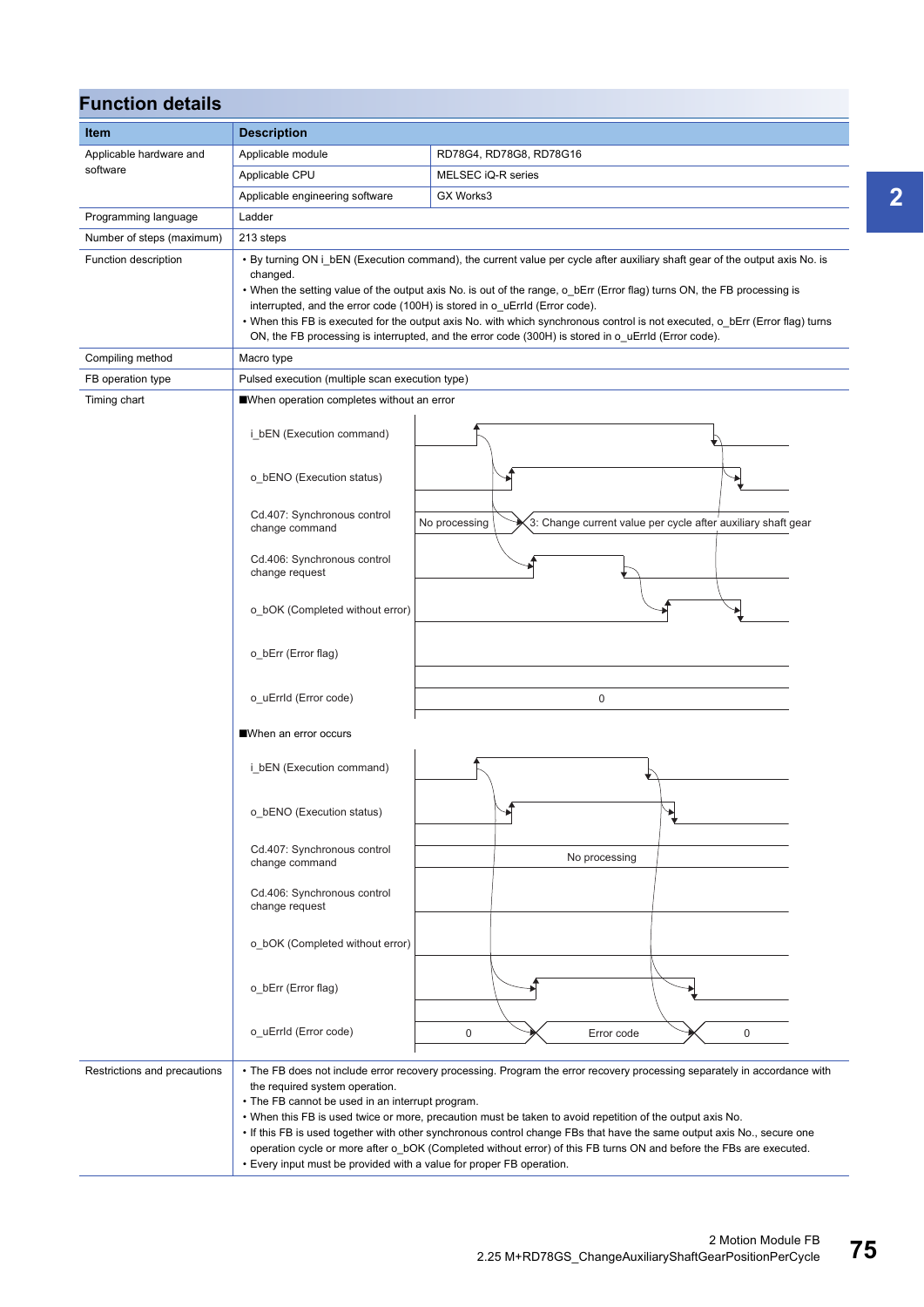| <b>Error codes</b> |                                                                                               |                                                |  |  |  |
|--------------------|-----------------------------------------------------------------------------------------------|------------------------------------------------|--|--|--|
| <b>Error code</b>  | <b>Description</b>                                                                            | <b>Action</b>                                  |  |  |  |
| 100H               | The output axis No. is not within the setting range.                                          | Please try again after confirming the setting. |  |  |  |
| 300H               | The FB is executed for the output axis No. with which synchronous<br>control is not executed. | Please try again after confirming the setting. |  |  |  |

| --      |            |                    |
|---------|------------|--------------------|
| Version | Date       | <b>Description</b> |
| 00A     | 2021/04/30 | First edition      |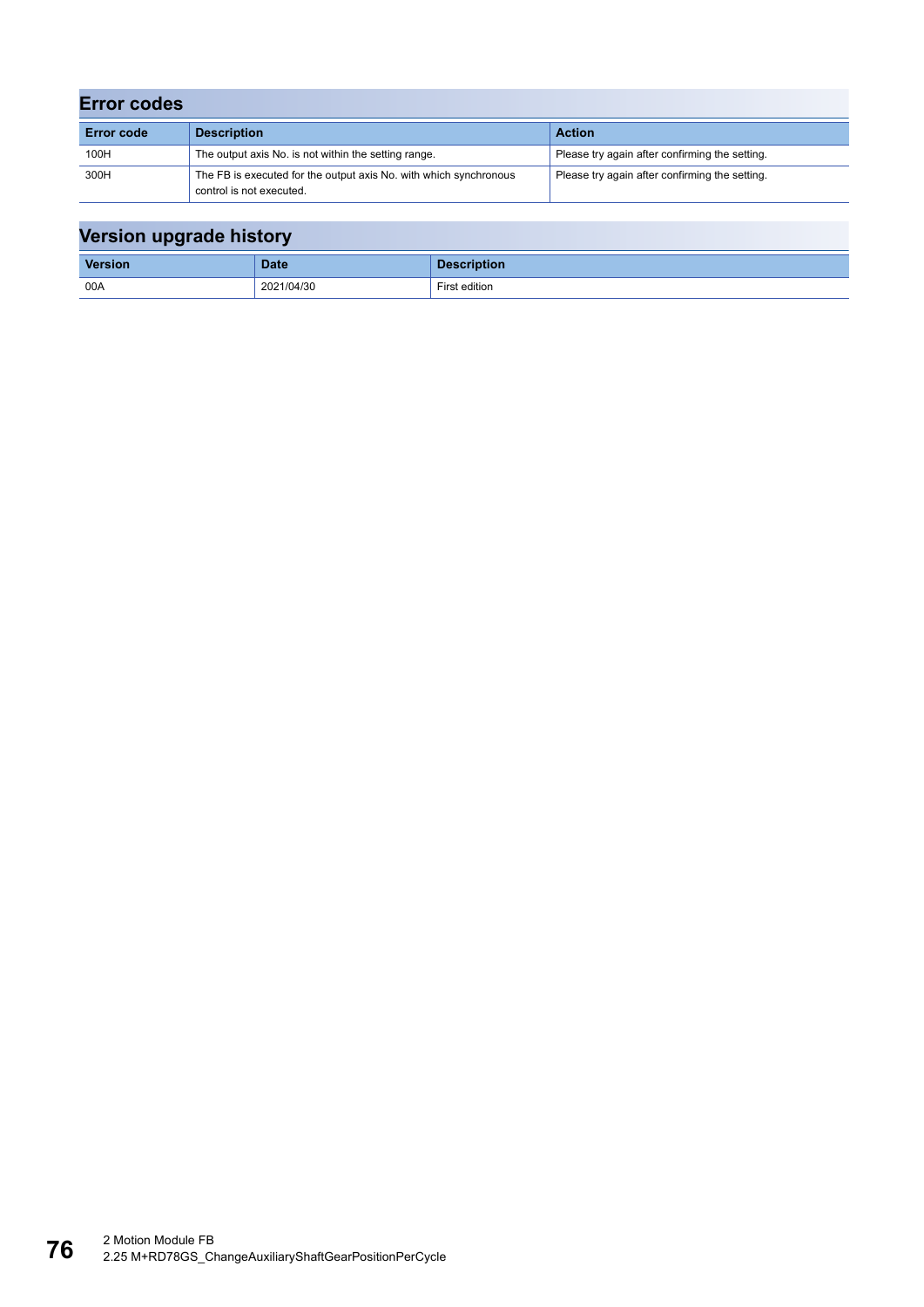#### <span id="page-78-2"></span>M+RD78GS\_MoveCamPositionPerCycle

#### **Overview**



### **Labels**

#### ■**Input labels**

| No. | Variable name               | <b>Name</b>                                          | Data type               | <b>Setting range</b>                                           | <b>Description</b>                                                                                                                                                              |
|-----|-----------------------------|------------------------------------------------------|-------------------------|----------------------------------------------------------------|---------------------------------------------------------------------------------------------------------------------------------------------------------------------------------|
| (1) | i bEN                       | Execution<br>command                                 | <b>Bit</b>              | ON, OFF                                                        | ON: The FB is activated.<br>OFF: The FB is not activated.                                                                                                                       |
| (2) | stModule                    | Module label                                         | Structure               | The setting range<br>differs depending on<br>the module label. | Specify the module label of the MELSEC iQ-R Motion<br>module.                                                                                                                   |
| (3) | i uOutputAxis               | Output axis No.                                      | Word [unsigned]         | 1 to 16                                                        | Set the axis number whose cam axis current value per<br>cycle is to be moved.<br>• When using RD78G4: 1 to 4<br>• When using RD78G8: 1 to 8<br>• When using RD78G16: 1 to 16    |
| (4) | dSyncCtrlChange<br>Value    | Cd.408:<br>Synchronous<br>control change<br>value    | Double word<br>[signed] | -2147483648 to<br>2147483647*1                                 | Set the amount of the cam axis current value per cycle<br>movement.                                                                                                             |
| (5) | uSyncCtrlReflecti<br>onTime | Cd.409:<br>Synchronous<br>control reflection<br>time | Word [unsigned]         | 0 to 65535 (ms)                                                | Set the reflection time for the synchronous control change.<br>• 0 to 32767: Set by decimal number.<br>• 32768 to 65535: Convert the number to a hexadecimal<br>number and set. |

<span id="page-78-1"></span>\*1 The setting ranges of the units for the cam axis cycle are in the following table and depend on the "Pr.438: Cam axis cycle unit setting" setting.

| mm ( $\times$ 10 <sup>-<math>\square</math></sup> mm) <sup>*2</sup> | inch $(x10^{-1}$ inch) <sup>*2</sup> | degree $(x10^{-1})$ degree) <sup>*2</sup> | pulse (pulse)             |
|---------------------------------------------------------------------|--------------------------------------|-------------------------------------------|---------------------------|
| -2147483648 to 2147483647                                           | -2147483648 to 2147483647            | -2147483648 to 2147483647                 | -2147483648 to 2147483647 |

<span id="page-78-0"></span>\*2  $\Box$  is a value that corresponds to the "number of decimal places" set in "Pr.438: Cam axis cycle unit setting".

#### ■**Output labels**

| No. | Variable name | <b>Name</b>                | Data type       | Default value | <b>Description</b>                                                                            |
|-----|---------------|----------------------------|-----------------|---------------|-----------------------------------------------------------------------------------------------|
| (6) | o bENO        | Execution status           | Bit             | OFF           | ON: The execution command is ON.<br>OFF: The execution command is OFF.                        |
|     | o bOK         | Completed without<br>error | Bit             | OFF           | When ON, it indicates that moving the cam axis current<br>value per cycle has been completed. |
| (8) | o bErr        | Error flag                 | Bit             | OFF           | When ON, it indicates that an error has occurred in the FB.                                   |
| (9) | o uErrid      | Error code                 | Word [unsigned] | 0             | The error code generated in the FB is stored.                                                 |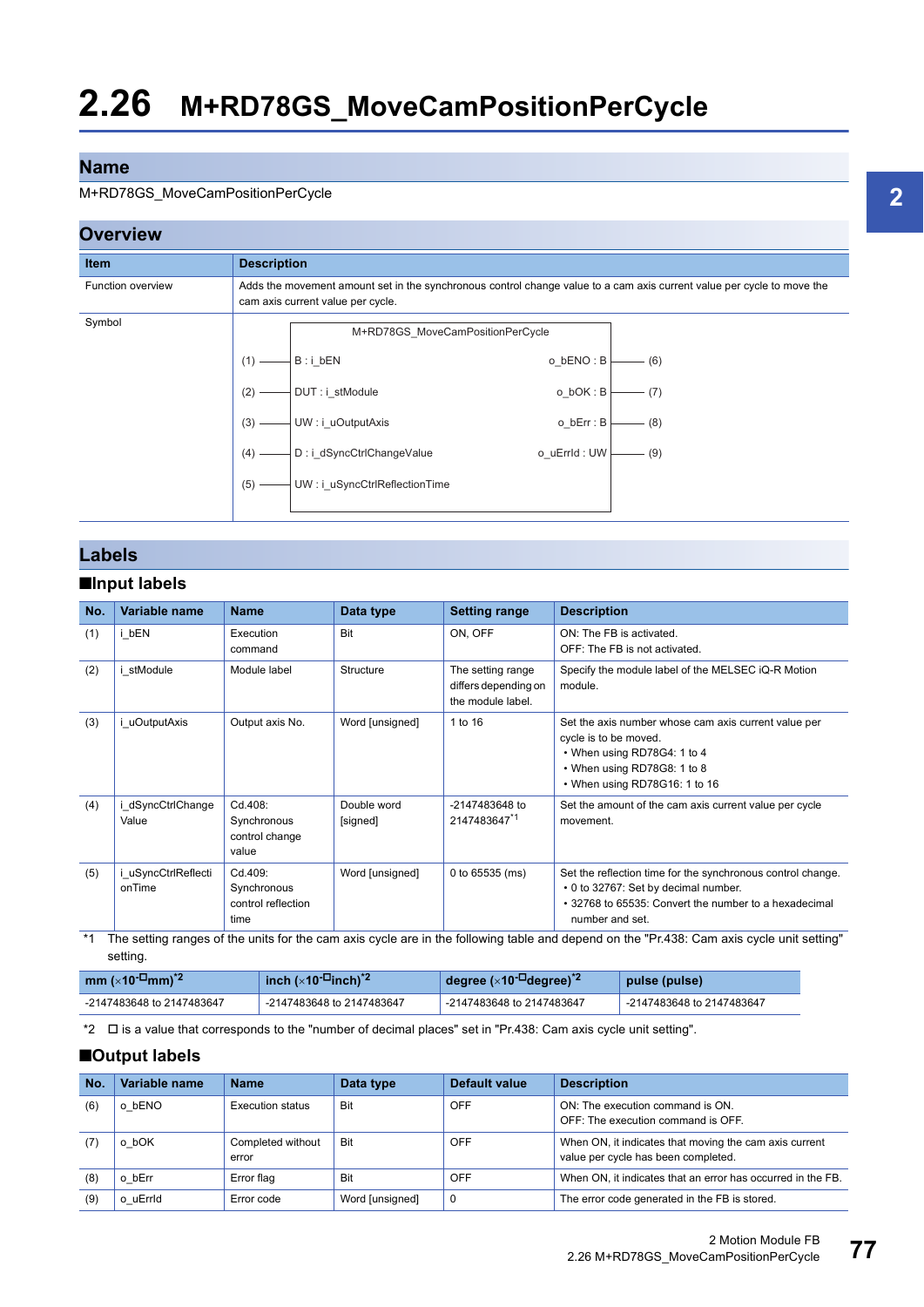| <b>Function details</b>         |                                                                                                                                                                                                                                                                                                                                                                                                                                                                                                                                                                                                                                                                                                                                                                            |                                                               |  |  |  |  |
|---------------------------------|----------------------------------------------------------------------------------------------------------------------------------------------------------------------------------------------------------------------------------------------------------------------------------------------------------------------------------------------------------------------------------------------------------------------------------------------------------------------------------------------------------------------------------------------------------------------------------------------------------------------------------------------------------------------------------------------------------------------------------------------------------------------------|---------------------------------------------------------------|--|--|--|--|
| Item                            | <b>Description</b>                                                                                                                                                                                                                                                                                                                                                                                                                                                                                                                                                                                                                                                                                                                                                         |                                                               |  |  |  |  |
| Applicable hardware and         | Applicable module                                                                                                                                                                                                                                                                                                                                                                                                                                                                                                                                                                                                                                                                                                                                                          | RD78G4, RD78G8, RD78G16                                       |  |  |  |  |
| software                        | Applicable CPU                                                                                                                                                                                                                                                                                                                                                                                                                                                                                                                                                                                                                                                                                                                                                             | MELSEC iQ-R series                                            |  |  |  |  |
|                                 | Applicable engineering software                                                                                                                                                                                                                                                                                                                                                                                                                                                                                                                                                                                                                                                                                                                                            | GX Works3                                                     |  |  |  |  |
| Programming language            | Ladder                                                                                                                                                                                                                                                                                                                                                                                                                                                                                                                                                                                                                                                                                                                                                                     |                                                               |  |  |  |  |
| Number of steps (maximum)       | 355 steps                                                                                                                                                                                                                                                                                                                                                                                                                                                                                                                                                                                                                                                                                                                                                                  |                                                               |  |  |  |  |
| Function description            | • By turning ON i_bEN (Execution command), the cam axis current value per cycle of the output axis No. is moved.<br>• If i bEN (Execution command) is turned OFF during movement of the cam axis current value per cycle, the operation stops<br>during the movement and o_bOK (Completed without error) does not turn ON.<br>• When the setting value of the output axis No. is out of the range, o_bErr (Error flag) turns ON, the FB processing is<br>interrupted, and the error code (100H) is stored in o_uErrId (Error code).<br>• When this FB is executed for the output axis No. with which synchronous control is not executed, o_bErr (Error flag) turns<br>ON, the FB processing is interrupted, and the error code (300H) is stored in o_uErrld (Error code). |                                                               |  |  |  |  |
| Compiling method                | Macro type                                                                                                                                                                                                                                                                                                                                                                                                                                                                                                                                                                                                                                                                                                                                                                 |                                                               |  |  |  |  |
| FB operation type               | Pulsed execution (multiple scan execution type)                                                                                                                                                                                                                                                                                                                                                                                                                                                                                                                                                                                                                                                                                                                            |                                                               |  |  |  |  |
| Timing chart                    | When operation completes without an error                                                                                                                                                                                                                                                                                                                                                                                                                                                                                                                                                                                                                                                                                                                                  |                                                               |  |  |  |  |
|                                 |                                                                                                                                                                                                                                                                                                                                                                                                                                                                                                                                                                                                                                                                                                                                                                            |                                                               |  |  |  |  |
|                                 | o bENO (Execution status)                                                                                                                                                                                                                                                                                                                                                                                                                                                                                                                                                                                                                                                                                                                                                  |                                                               |  |  |  |  |
|                                 | Cd.407: Synchronous control<br>change command                                                                                                                                                                                                                                                                                                                                                                                                                                                                                                                                                                                                                                                                                                                              | 4: Cam axis current value per cycle movement<br>No processing |  |  |  |  |
|                                 | Cd.406: Synchronous control<br>change request                                                                                                                                                                                                                                                                                                                                                                                                                                                                                                                                                                                                                                                                                                                              |                                                               |  |  |  |  |
| o_bOK (Completed without error) |                                                                                                                                                                                                                                                                                                                                                                                                                                                                                                                                                                                                                                                                                                                                                                            |                                                               |  |  |  |  |
|                                 | o_bErr (Error flag)                                                                                                                                                                                                                                                                                                                                                                                                                                                                                                                                                                                                                                                                                                                                                        |                                                               |  |  |  |  |
|                                 | o_uErrId (Error code)                                                                                                                                                                                                                                                                                                                                                                                                                                                                                                                                                                                                                                                                                                                                                      | $\mathbf 0$                                                   |  |  |  |  |
|                                 | When an error occurs                                                                                                                                                                                                                                                                                                                                                                                                                                                                                                                                                                                                                                                                                                                                                       |                                                               |  |  |  |  |
|                                 | i_bEN (Execution command)                                                                                                                                                                                                                                                                                                                                                                                                                                                                                                                                                                                                                                                                                                                                                  |                                                               |  |  |  |  |
|                                 | o bENO (Execution status)                                                                                                                                                                                                                                                                                                                                                                                                                                                                                                                                                                                                                                                                                                                                                  |                                                               |  |  |  |  |
|                                 | Cd.407: Synchronous control<br>change command                                                                                                                                                                                                                                                                                                                                                                                                                                                                                                                                                                                                                                                                                                                              | No processing                                                 |  |  |  |  |
|                                 | Cd.406: Synchronous control<br>change request                                                                                                                                                                                                                                                                                                                                                                                                                                                                                                                                                                                                                                                                                                                              |                                                               |  |  |  |  |
|                                 | o_bOK (Completed without error)                                                                                                                                                                                                                                                                                                                                                                                                                                                                                                                                                                                                                                                                                                                                            |                                                               |  |  |  |  |
|                                 | o_bErr (Error flag)                                                                                                                                                                                                                                                                                                                                                                                                                                                                                                                                                                                                                                                                                                                                                        |                                                               |  |  |  |  |
|                                 | o_uErrId (Error code)                                                                                                                                                                                                                                                                                                                                                                                                                                                                                                                                                                                                                                                                                                                                                      | $\mathsf 0$<br>0<br>Error code                                |  |  |  |  |
| Restrictions and precautions    | • The FB does not include error recovery processing. Program the error recovery processing separately in accordance with<br>the required system operation.<br>• The FB cannot be used in an interrupt program.<br>. When this FB is used twice or more, precaution must be taken to avoid repetition of the output axis No.<br>• If this FB is used together with other synchronous control change FBs that have the same output axis No., secure one<br>operation cycle or more after o_bOK (Completed without error) of this FB turns ON and before the FBs are executed.<br>• Every input must be provided with a value for proper FB operation.                                                                                                                        |                                                               |  |  |  |  |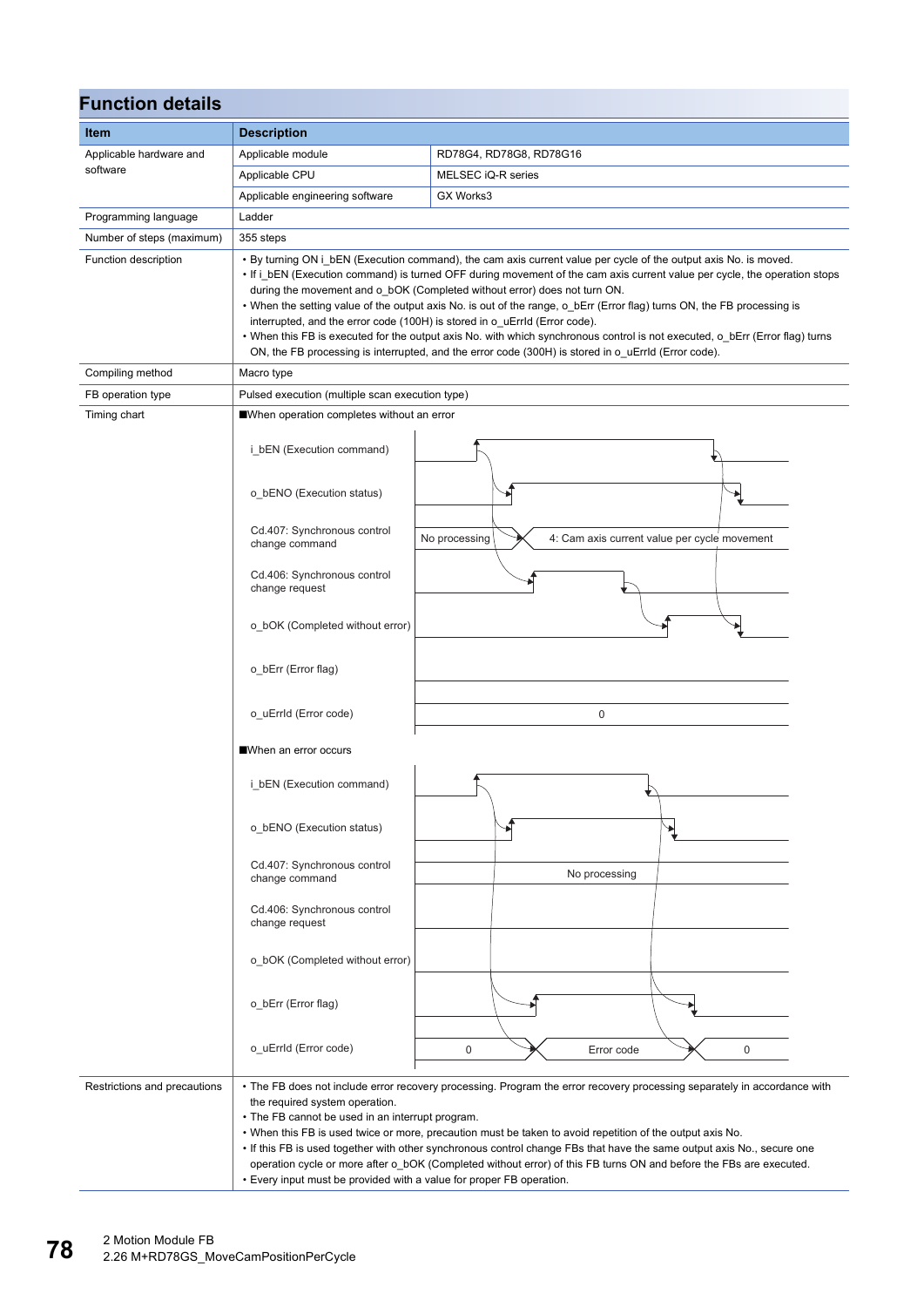| <b>Error codes</b> |                                                                                               |                                                |
|--------------------|-----------------------------------------------------------------------------------------------|------------------------------------------------|
| <b>Error code</b>  | <b>Description</b>                                                                            | <b>Action</b>                                  |
| 100H               | The output axis No. is not within the setting range.                                          | Please try again after confirming the setting. |
| 300H               | The FB is executed for the output axis No. with which synchronous<br>control is not executed. | Please try again after confirming the setting. |

| Version upgrade history |             |                    |  |  |  |
|-------------------------|-------------|--------------------|--|--|--|
| Version                 | <b>Date</b> | <b>Description</b> |  |  |  |
| 00A                     | 2021/04/30  | First edition      |  |  |  |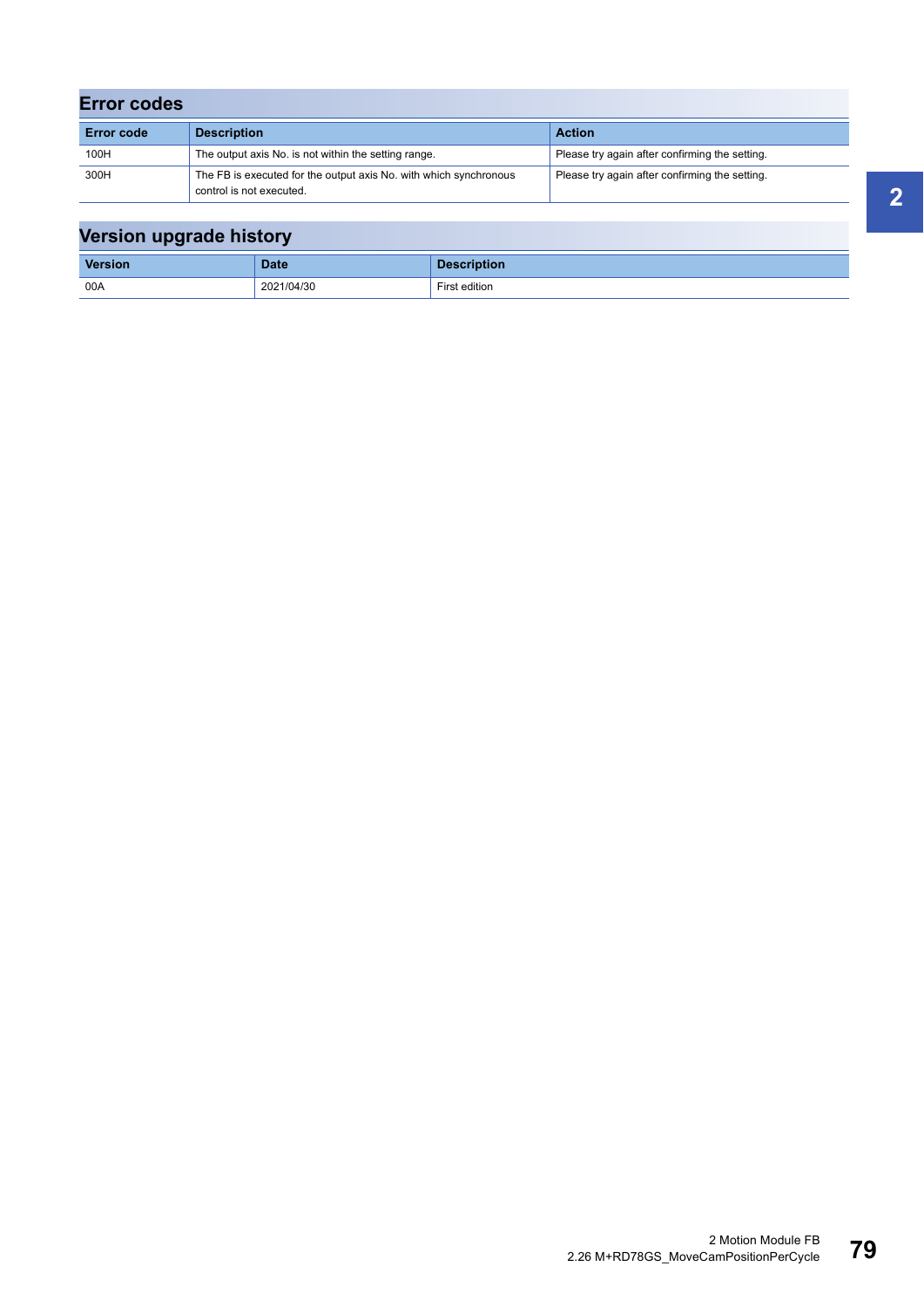#### <span id="page-81-0"></span>M+RD78GS\_MakeRotaryCutterCam



#### **Labels**

#### ■**Input labels**

| No. | Variable name          | <b>Name</b>                                                                 | Data type                 | <b>Setting range</b>                                               | <b>Description</b>                                                                         |
|-----|------------------------|-----------------------------------------------------------------------------|---------------------------|--------------------------------------------------------------------|--------------------------------------------------------------------------------------------|
| (1) | i bEN                  | Execution<br>command                                                        | Bit                       | ON, OFF                                                            | ON: The FB is activated.<br>OFF: The FB is not activated.                                  |
| (2) | i stModule             | Module label                                                                | Structure                 | The setting range<br>differs depending on<br>the module label.     | Specify the module label of the MELSEC iQ-R Motion<br>module.                              |
| (3) | i uCamNo               | Cd.609: Cam auto-<br>generation cam No.                                     | Word [unsigned]           | 1 to 256                                                           | Set the cam number to be automatically generated.                                          |
| (4) | i uResolution          | Cd.611: Cam auto-<br>generation data<br>(Cam resolution)                    | Word [unsigned]           | 256, 512, 1024,<br>2048, 4096, 8192,<br>16384, 32768               | Set the resolution of the cam to be generated.                                             |
| (5) | i udSheetLength        | Cd.611: Cam auto-<br>generation data<br>(Sheet length)                      | Double word<br>[unsigned] | 1 to 2147483647<br>[(Optional) same<br>unit (such as 0.1<br>$mm$ ] | Set the sheet length.<br>Set this value in the cam axis length per cycle.                  |
| (6) | i udSheetSyncWidt<br>h | Cd.611: Cam auto-<br>generation data<br>(Sheet synchronous<br>width)        | Double word<br>[unsigned] | 1 to 2147483647<br>[(Optional) same<br>unit (such as 0.1<br>$mm$ ] | Set the sheet length of the synchronous section.                                           |
| (7) | i udSyncAxisLengt<br>h | Cd.611: Cam auto-<br>generation data<br>(Synchronous axis<br>length)        | Double word<br>[unsigned] | 1 to 2147483647<br>[(Optional) same<br>unit (such as 0.1<br>$mm$ ] | Set the cycle length of the rotary cutter shaft.                                           |
| (8) | i udSyncStartPoint     | Cd.611: Cam auto-<br>generation data<br>(Synchronization<br>starting point) | Double word<br>[unsigned] | 1 to 2147483647<br>[(Optional) same<br>unit (such as 0.1<br>$mm$ ] | Set the length from the beginning of the sheet to the start of<br>the synchronous section. |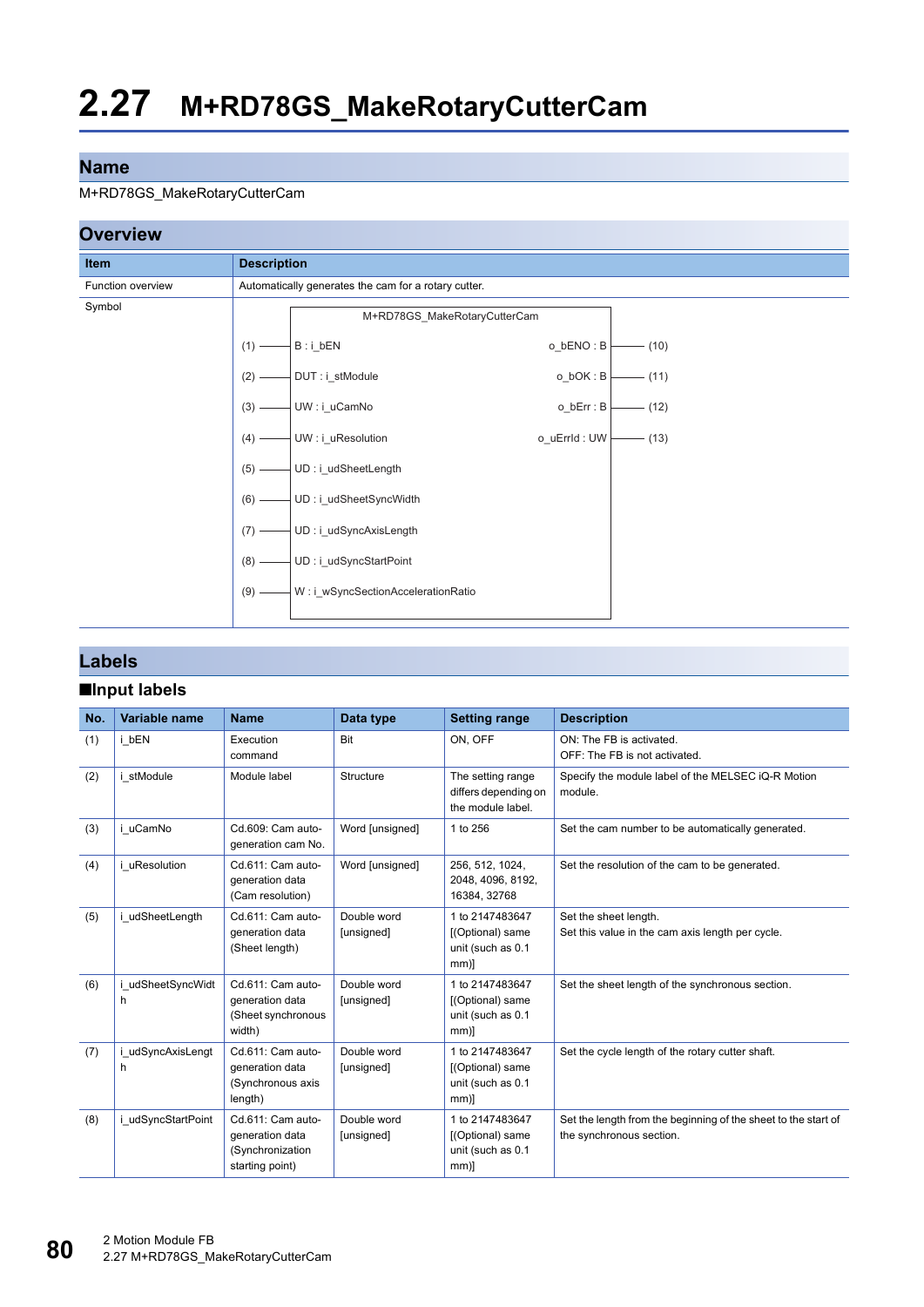| No.            | Variable name                     | <b>Name</b>                                                                            | Data type     | <b>Setting range</b>        | <b>Description</b>                                                                                                                                                                                    |
|----------------|-----------------------------------|----------------------------------------------------------------------------------------|---------------|-----------------------------|-------------------------------------------------------------------------------------------------------------------------------------------------------------------------------------------------------|
| (9)            | wSyncSectionAcc<br>elerationRatio | Cd.611: Cam auto-<br>generation data<br>(Synchronous<br>section acceleration<br>ratio) | Word [signed] | -5000 to 5000<br>$[0.01\%]$ | Set this label when the synchronous speed in the<br>synchronous section needs to be adjusted.<br>The speed is "Synchronous speed $\times$ (100% + Acceleration<br>ratio)" in the synchronous section. |
| ■Output labels |                                   |                                                                                        |               |                             |                                                                                                                                                                                                       |

| No.  | Variable name  | <b>Name</b>                | Data type       | <b>Default value</b> | <b>Description</b>                                                             |
|------|----------------|----------------------------|-----------------|----------------------|--------------------------------------------------------------------------------|
| (10) | bENO<br>o      | Execution status           | Bit             | <b>OFF</b>           | ON: The execution command is ON.<br>OFF: The execution command is OFF.         |
| (11) | bOK<br>$\circ$ | Completed without<br>error | Bit             | <b>OFF</b>           | When ON, it indicates that the cam automatic generation<br>has been completed. |
| (12) | bErr           | Error flag                 | Bit             | OFF                  | Always OFF                                                                     |
| (13) | o uErrid       | Error code                 | Word [unsigned] | 0                    | Always 0                                                                       |

### **Function details**

| <b>Item</b>                  | <b>Description</b>                                                                                                                                         |                                                                                                                                                                                                                               |  |  |  |  |
|------------------------------|------------------------------------------------------------------------------------------------------------------------------------------------------------|-------------------------------------------------------------------------------------------------------------------------------------------------------------------------------------------------------------------------------|--|--|--|--|
| Applicable hardware and      | Applicable module                                                                                                                                          | RD78G4, RD78G8, RD78G16                                                                                                                                                                                                       |  |  |  |  |
| software                     | Applicable CPU                                                                                                                                             | MELSEC iQ-R series                                                                                                                                                                                                            |  |  |  |  |
|                              | Applicable engineering software                                                                                                                            | GX Works3                                                                                                                                                                                                                     |  |  |  |  |
| Programming language         | Ladder                                                                                                                                                     |                                                                                                                                                                                                                               |  |  |  |  |
| Number of steps (maximum)    | 66 steps                                                                                                                                                   |                                                                                                                                                                                                                               |  |  |  |  |
| Function description         |                                                                                                                                                            | By turning ON i bEN (Execution command), the cam for a rotary cutter is automatically generated.                                                                                                                              |  |  |  |  |
| Compiling method             | Macro type                                                                                                                                                 |                                                                                                                                                                                                                               |  |  |  |  |
| FB operation type            | Pulsed execution (multiple scan execution type)                                                                                                            |                                                                                                                                                                                                                               |  |  |  |  |
| Timing chart                 | i bEN (Execution command)<br>o bENO (Execution status)<br>Cd.608: Cam auto-generation<br>request<br>o bOK (Completed without error)                        | $\mathbf 0$<br>1 or 2<br>$\Omega$                                                                                                                                                                                             |  |  |  |  |
| Restrictions and precautions | the required system operation.<br>• The FB cannot be used in an interrupt program.<br>• Every input must be provided with a value for proper FB operation. | • The FB does not include error recovery processing. Program the error recovery processing separately in accordance with<br>. Even if a warning occurs in the execution of this FB, o bOK (Completed without error) turns ON. |  |  |  |  |

### **Error codes**

This FB does not have any error codes.

| . .     |             |                    |
|---------|-------------|--------------------|
| Version | <b>Date</b> | <b>Description</b> |
| 00A     | 2021/04/30  | First edition      |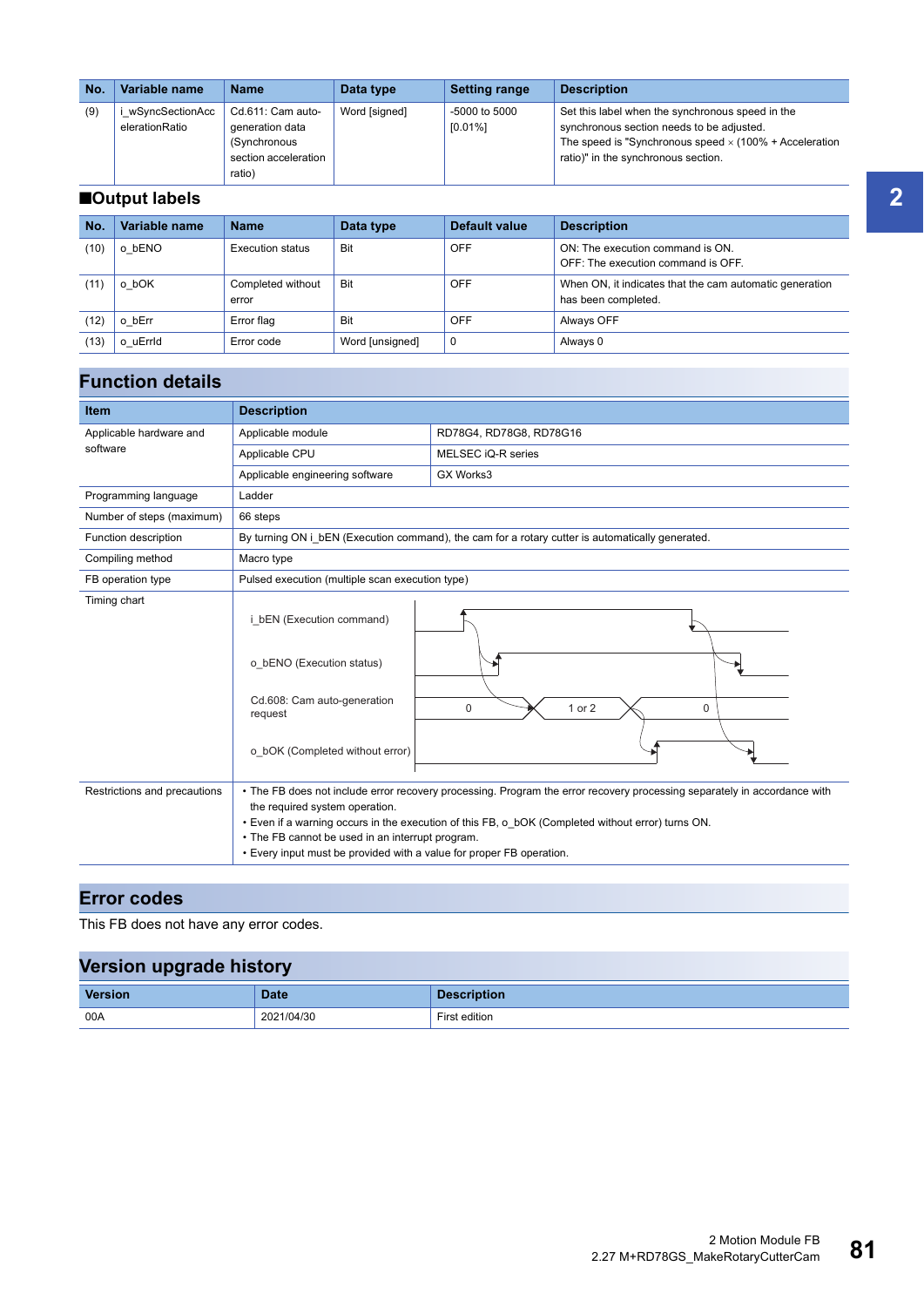#### <span id="page-83-3"></span>M+RD78GS\_CalcCamCommandPosition

#### **Overview**



#### **Labels**

#### ■**Input labels**

| No. | Variable name                 | <b>Name</b>                                    | Data type                 | <b>Setting range</b>                                           | <b>Description</b>                                                                 |
|-----|-------------------------------|------------------------------------------------|---------------------------|----------------------------------------------------------------|------------------------------------------------------------------------------------|
| (1) | bEN                           | Execution<br>command                           | <b>Bit</b>                | ON. OFF                                                        | ON: The FB is activated.<br>OFF: The FB is not activated.                          |
| (2) | stModule                      | Module label                                   | Structure                 | The setting range<br>differs depending on<br>the module label. | Specify the module label of the MELSEC iQ-R Motion<br>module.                      |
| (3) | uCamNo                        | Cd.613: Cam No.                                | Word [unsigned]           | 0 to 256                                                       | Set the cam number used for the calculation cam.                                   |
| (4) | i dStroke                     | Cd.614: Stroke<br>amount                       | Double word<br>[signed]   | -2147483648 to<br>21474836471                                  | Set the cam stroke amount used for the cam position<br>calculation.                |
| (5) | udLengthPerCycl<br>е          | Cd.615: Cam axis<br>length per cycle           | Double word<br>[unsigned] | 1 to 2147483647 <sup>*2</sup>                                  | Set the cam axis length per cycle used for the cam position<br>calculation.        |
| (6) | dReferencePositio<br>n        | Cd.616: Cam<br>reference position              | Double word<br>[signed]   | -2147483648 to<br>21474836471                                  | Set the cam reference position used for the cam position<br>calculation.           |
| (7) | udCommandPositi<br>onPerCycle | Cd.617: Cam axis<br>current value per<br>cycle | Double word<br>[unsigned] | 0 to (Cam axis<br>length per cycle $)^*$ <sup>2</sup>          | Set the cam axis current value per cycle used for the cam<br>position calculation. |

<span id="page-83-0"></span>\*1 The setting ranges are in the following table and depend on the "Pr.1: Unit setting" setting.

| mm ( $\times$ 10 <sup>-4</sup> mm( $\times$ 10 <sup>-1</sup> µm)) | $\int$ inch ( $\times$ 10 <sup>-5</sup> inch) | degree $(x10^{-5})$ degree        | pulse (pulse)             |
|-------------------------------------------------------------------|-----------------------------------------------|-----------------------------------|---------------------------|
| -2147483648 to 2147483647                                         | -2147483648 to 2147483647                     | $\vert$ -2147483648 to 2147483647 | -2147483648 to 2147483647 |

#### <span id="page-83-1"></span>\*2 The setting ranges are in the following table and depend on the "Pr.438: Cam axis cycle unit setting" setting.

| mm ( $\times$ 10 <sup>-<math>\Box</math></sup> mm) <sup>*3</sup> | inch $(x10^{-1}$ inch) <sup>*3</sup> | $\frac{1}{2}$ degree ( $\times$ 10 <sup>-ロ</sup> degree) $^{\ast 3}$ । | pulse (pulse)             |
|------------------------------------------------------------------|--------------------------------------|------------------------------------------------------------------------|---------------------------|
| -2147483648 to 2147483647                                        | -2147483648 to 2147483647            | -2147483648 to 2147483647                                              | -2147483648 to 2147483647 |

<span id="page-83-2"></span>\*3  $\Box$  is a value that corresponds to the "number of decimal places" set in "Pr.438: Cam axis cycle unit setting".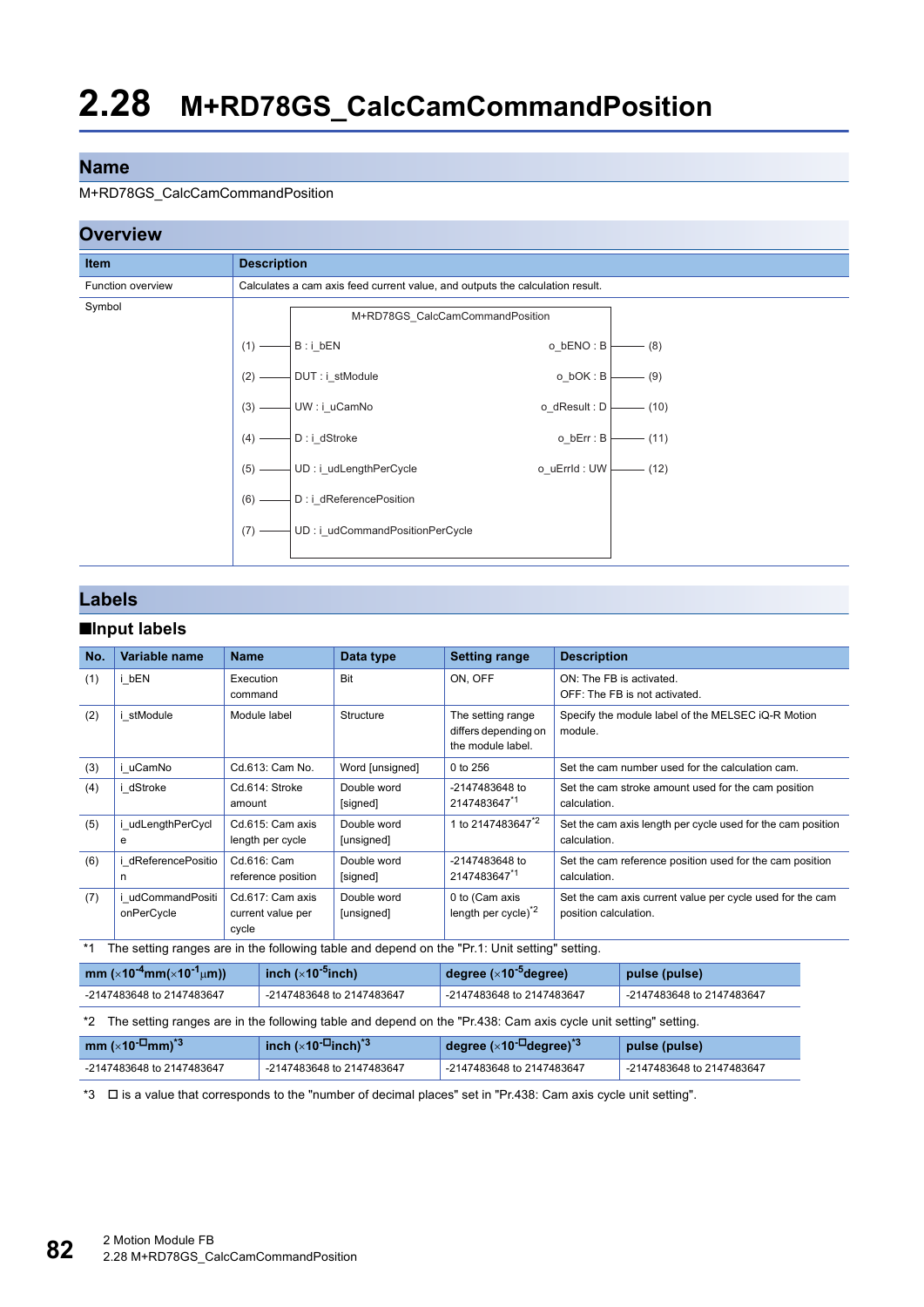### ■**Output labels**

| No.  | Variable name | <b>Name</b>                        | Data type               | Default value | <b>Description</b>                                                                            |
|------|---------------|------------------------------------|-------------------------|---------------|-----------------------------------------------------------------------------------------------|
| (8)  | o bENO        | Execution status                   | Bit                     | OFF           | ON: The execution command is ON.<br>OFF: The execution command is OFF.                        |
| (9)  | o bOK         | Completed without<br>error         | Bit                     | OFF           | When ON, it indicates that calculating the cam axis feed<br>current value has been completed. |
| (10) | o dResult     | Cam position<br>calculation result | Double word<br>[signed] | 0             | The result of the cam axis feed current value calculation is<br>stored.                       |
| (11) | o bErr        | Error flag                         | Bit                     | OFF           | Always OFF                                                                                    |
| (12) | o uErrld      | Error code                         | Word [unsigned]         | $\mathbf 0$   | Always 0                                                                                      |

## **Function details**

| <b>Item</b>                  | <b>Description</b>                                                                                                                                                                                                                                                                                                                                                                          |                                                                                         |  |
|------------------------------|---------------------------------------------------------------------------------------------------------------------------------------------------------------------------------------------------------------------------------------------------------------------------------------------------------------------------------------------------------------------------------------------|-----------------------------------------------------------------------------------------|--|
| Applicable hardware and      | Applicable module                                                                                                                                                                                                                                                                                                                                                                           | RD78G4, RD78G8, RD78G16                                                                 |  |
| software                     | Applicable CPU                                                                                                                                                                                                                                                                                                                                                                              | MELSEC iQ-R series                                                                      |  |
|                              | Applicable engineering software                                                                                                                                                                                                                                                                                                                                                             | GX Works3                                                                               |  |
| Programming language         | Ladder                                                                                                                                                                                                                                                                                                                                                                                      |                                                                                         |  |
| Number of steps (maximum)    | 58 steps                                                                                                                                                                                                                                                                                                                                                                                    |                                                                                         |  |
| Function description         |                                                                                                                                                                                                                                                                                                                                                                                             | By turning ON i bEN (Execution command), the cam axis feed current value is calculated. |  |
| Compiling method             | Macro type                                                                                                                                                                                                                                                                                                                                                                                  |                                                                                         |  |
| FB operation type            | Pulsed execution (multiple scan execution type)                                                                                                                                                                                                                                                                                                                                             |                                                                                         |  |
| Timing chart                 | i_bEN (Execution command)                                                                                                                                                                                                                                                                                                                                                                   |                                                                                         |  |
|                              | o bENO (Execution status)                                                                                                                                                                                                                                                                                                                                                                   |                                                                                         |  |
|                              | Cd.612: Cam position calculation<br>request                                                                                                                                                                                                                                                                                                                                                 | 1: Cam axis send current<br>0<br>0<br>value calculation request                         |  |
|                              | o_dResult (Cam position<br>calculation result)                                                                                                                                                                                                                                                                                                                                              | $\mathbf 0$<br>Calculation result<br>$\Omega$                                           |  |
|                              | o bOK (Completed without error)                                                                                                                                                                                                                                                                                                                                                             |                                                                                         |  |
| Restrictions and precautions | • The FB does not include error recovery processing. Program the error recovery processing separately in accordance with<br>the required system operation.<br>• Even if a warning occurs in the execution of this FB, o_bOK (Completed without error) turns ON.<br>• The FB cannot be used in an interrupt program.<br>• Every input must be provided with a value for proper FB operation. |                                                                                         |  |

### **Error codes**

This FB does not have any error codes.

| --             |             |                    |
|----------------|-------------|--------------------|
| <b>Version</b> | <b>Date</b> | <b>Description</b> |
| 00A            | 2021/04/30  | First edition      |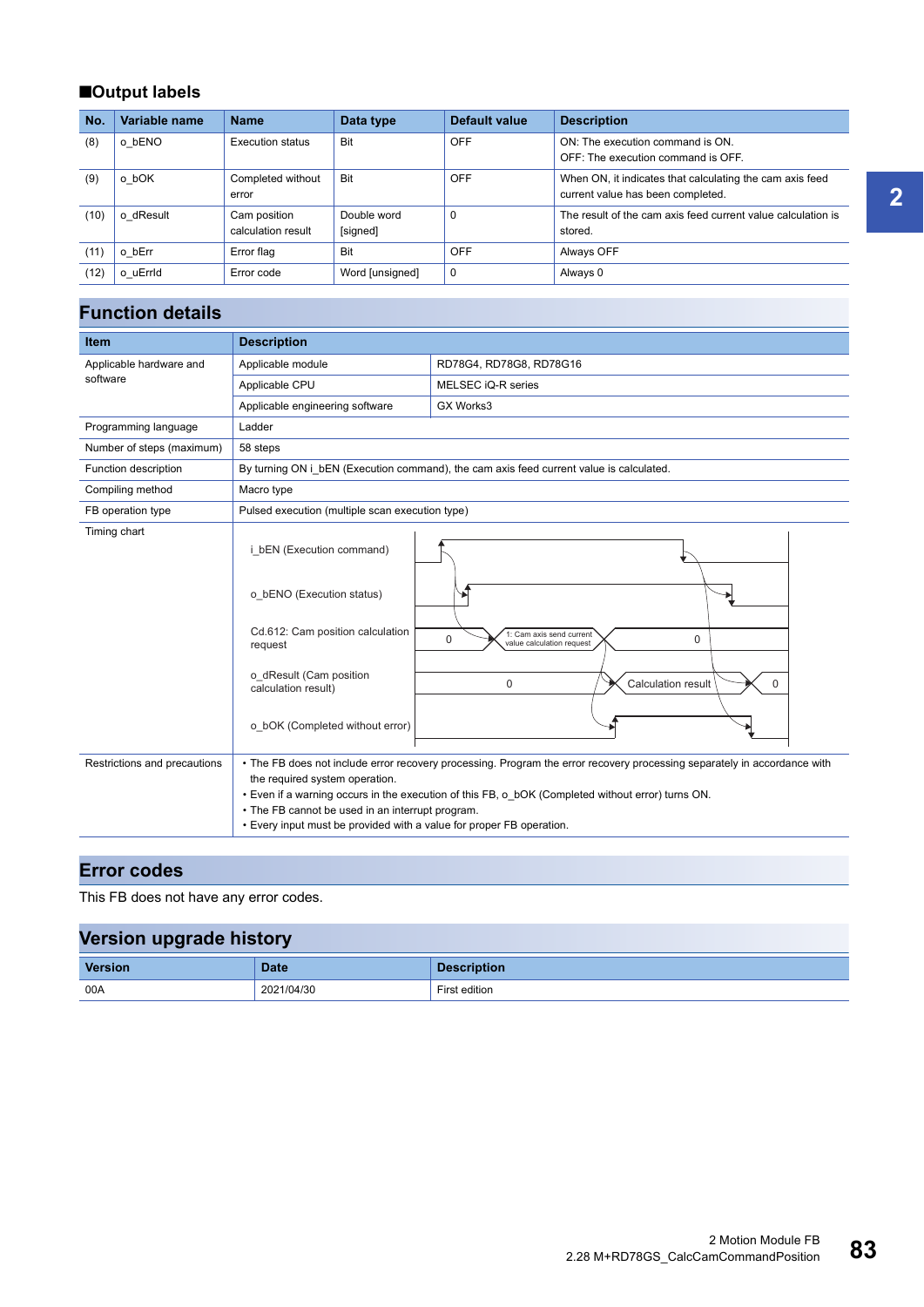#### <span id="page-85-3"></span>M+RD78GS\_CalcCamPositionPerCycle

#### **Overview**



#### **Labels**

#### ■**Input labels**

| No.     | Variable name                                                                                 | <b>Name</b>                                    | Data type                 | <b>Setting range</b>                                           | <b>Description</b>                                                                                   |  |
|---------|-----------------------------------------------------------------------------------------------|------------------------------------------------|---------------------------|----------------------------------------------------------------|------------------------------------------------------------------------------------------------------|--|
| (1)     | i bEN                                                                                         | Execution<br>command                           | Bit                       | ON, OFF                                                        | ON: The FB is activated.<br>OFF: The FB is not activated.                                            |  |
| (2)     | i stModule                                                                                    | Module label                                   | Structure                 | The setting range<br>differs depending on<br>the module label. | Specify the module label of the MELSEC iQ-R Motion<br>module.                                        |  |
| (3)     | i uCamNo                                                                                      | Cd.613: Cam No.                                | Word [unsigned]           | 0 to 256                                                       | Set the cam number used for the calculation cam.                                                     |  |
| (4)     | dStroke                                                                                       | Cd.614: Stroke<br>amount                       | Double word<br>[signed]   | -2147483648 to<br>21474836471                                  | Set the cam stroke amount used for the cam position<br>calculation.                                  |  |
| (5)     | i udLengthPerCycl<br>е                                                                        | Cd.615: Cam axis<br>length per cycle           | Double word<br>[unsigned] | 1 to 2147483647 <sup>*2</sup>                                  | Set the cam axis length per cycle used for the cam position<br>calculation.                          |  |
| (6)     | dReferencePositio<br>n                                                                        | Cd.616: Cam<br>reference position              | Double word<br>[signed]   | -2147483648 to<br>2147483647 <sup>*2</sup>                     | Set the cam reference position used for the cam position<br>calculation.                             |  |
| (7)     | udCommandPositi<br>onPerCycle                                                                 | Cd.617: Cam axis<br>current value per<br>cycle | Double word<br>[unsigned] | 0 to (Cam axis<br>length per cycle $)^2$                       | Set the current value from which the cam search used for<br>the cam position calculation is started. |  |
| (8)     | dCommandPositio<br>n                                                                          | Cd.618: Cam axis<br>feed current value         | Double word<br>[signed]   | -2147483648 to<br>2147483647 <sup>*2</sup>                     | Set the cam axis feed current value used for the cam<br>position calculation.                        |  |
| $*_{1}$ | The setting ranges are in the following table and depend on the "Pr.1: Unit setting" setting. |                                                |                           |                                                                |                                                                                                      |  |

<span id="page-85-1"></span>

| mm ( $\times$ 10 <sup>-4</sup> mm( $\times$ 10 <sup>-1</sup> µm)) | inch ( $\times$ 10 <sup>-5</sup> inch) | degree $(x10^{-5})$ degree) | pulse (pulse)             |
|-------------------------------------------------------------------|----------------------------------------|-----------------------------|---------------------------|
| -2147483648 to 2147483647                                         | -2147483648 to 2147483647              | -2147483648 to 2147483647   | -2147483648 to 2147483647 |

#### <span id="page-85-2"></span>\*2 The setting ranges are in the following table and depend on the "Pr.438: Cam axis cycle unit setting" setting.

| mm ( $\times$ 10 <sup>-<math>\Box</math></sup> mm) <sup>*3</sup> | inch $(x10^{-1}$ inch) <sup>*3</sup> | degree ( $\times$ 10 <sup>-ロ</sup> degree) <sup>*3</sup> | pulse (pulse)                     |
|------------------------------------------------------------------|--------------------------------------|----------------------------------------------------------|-----------------------------------|
| -2147483648 to 2147483647                                        | -2147483648 to 2147483647            | -2147483648 to 2147483647                                | $\vert$ -2147483648 to 2147483647 |

<span id="page-85-0"></span>\*3  $\Box$  is a value that corresponds to the "number of decimal places" set in "Pr.438: Cam axis cycle unit setting".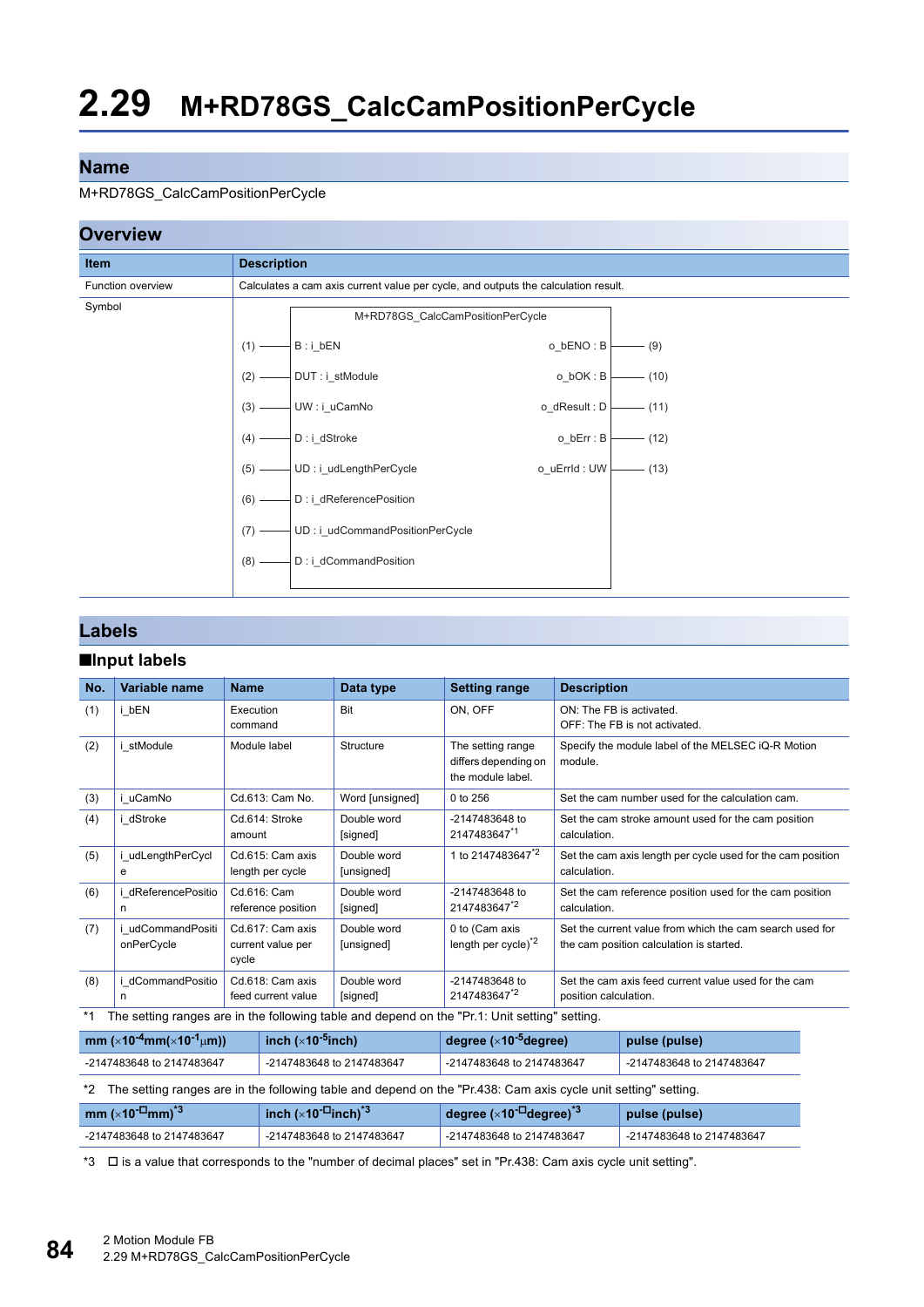### ■**Output labels**

| No.  | Variable name | <b>Name</b>                        | Data type               | Default value | <b>Description</b>                                                                                 |
|------|---------------|------------------------------------|-------------------------|---------------|----------------------------------------------------------------------------------------------------|
| (9)  | o bENO        | <b>Execution status</b>            | <b>Bit</b>              | OFF           | ON: The execution command is ON.<br>OFF: The execution command is OFF.                             |
| (10) | o bOK         | Completed without<br>error         | Bit                     | OFF           | When ON, it indicates that calculating the cam axis current<br>value per cycle has been completed. |
| (11) | o dResult     | Cam position<br>calculation result | Double word<br>[signed] |               | The result of the cam axis current value per cycle<br>calculation is stored.                       |
| (12) | o bErr        | Error flag                         | Bit                     | OFF           | Always OFF                                                                                         |
| (13) | o uErrid      | Error code                         | Word [unsigned]         | 0             | Always 0                                                                                           |

## **Function details**

| <b>Item</b>                  | <b>Description</b>                                                                                                                                                                                                                                                                                                                                                                          |                                                                                              |  |
|------------------------------|---------------------------------------------------------------------------------------------------------------------------------------------------------------------------------------------------------------------------------------------------------------------------------------------------------------------------------------------------------------------------------------------|----------------------------------------------------------------------------------------------|--|
| Applicable hardware and      | Applicable module                                                                                                                                                                                                                                                                                                                                                                           | RD78G4, RD78G8, RD78G16                                                                      |  |
| software                     | Applicable CPU                                                                                                                                                                                                                                                                                                                                                                              | MELSEC iQ-R series                                                                           |  |
|                              | Applicable engineering software                                                                                                                                                                                                                                                                                                                                                             | GX Works3                                                                                    |  |
| Programming language         | Ladder                                                                                                                                                                                                                                                                                                                                                                                      |                                                                                              |  |
| Number of steps (maximum)    | 63 steps                                                                                                                                                                                                                                                                                                                                                                                    |                                                                                              |  |
| Function description         |                                                                                                                                                                                                                                                                                                                                                                                             | By turning ON i bEN (Execution command), the cam axis current value per cycle is calculated. |  |
| Compiling method             | Macro type                                                                                                                                                                                                                                                                                                                                                                                  |                                                                                              |  |
| FB operation type            | Pulsed execution (multiple scan execution type)                                                                                                                                                                                                                                                                                                                                             |                                                                                              |  |
| Timing chart                 | i bEN (Execution command)                                                                                                                                                                                                                                                                                                                                                                   |                                                                                              |  |
|                              | o bENO (Execution status)                                                                                                                                                                                                                                                                                                                                                                   |                                                                                              |  |
|                              | Cd.612: Cam position calculation<br>request                                                                                                                                                                                                                                                                                                                                                 | 2: Cam axis current<br>$\Omega$<br>$\mathbf 0$<br>alculation request per cycle               |  |
|                              | o dResult (Cam position<br>calculation result)                                                                                                                                                                                                                                                                                                                                              | Calculation result<br>$\mathbf 0$<br><sup>0</sup>                                            |  |
|                              | o bOK (Completed without error)                                                                                                                                                                                                                                                                                                                                                             |                                                                                              |  |
| Restrictions and precautions | • The FB does not include error recovery processing. Program the error recovery processing separately in accordance with<br>the required system operation.<br>. Even if a warning occurs in the execution of this FB, o bOK (Completed without error) turns ON.<br>• The FB cannot be used in an interrupt program.<br>• Every input must be provided with a value for proper FB operation. |                                                                                              |  |

### **Error codes**

This FB does not have any error codes.

| Version upgrade history |             |                    |  |  |  |
|-------------------------|-------------|--------------------|--|--|--|
| Version                 | <b>Date</b> | <b>Description</b> |  |  |  |
| 00A                     | 2021/04/30  | First edition      |  |  |  |

Ξ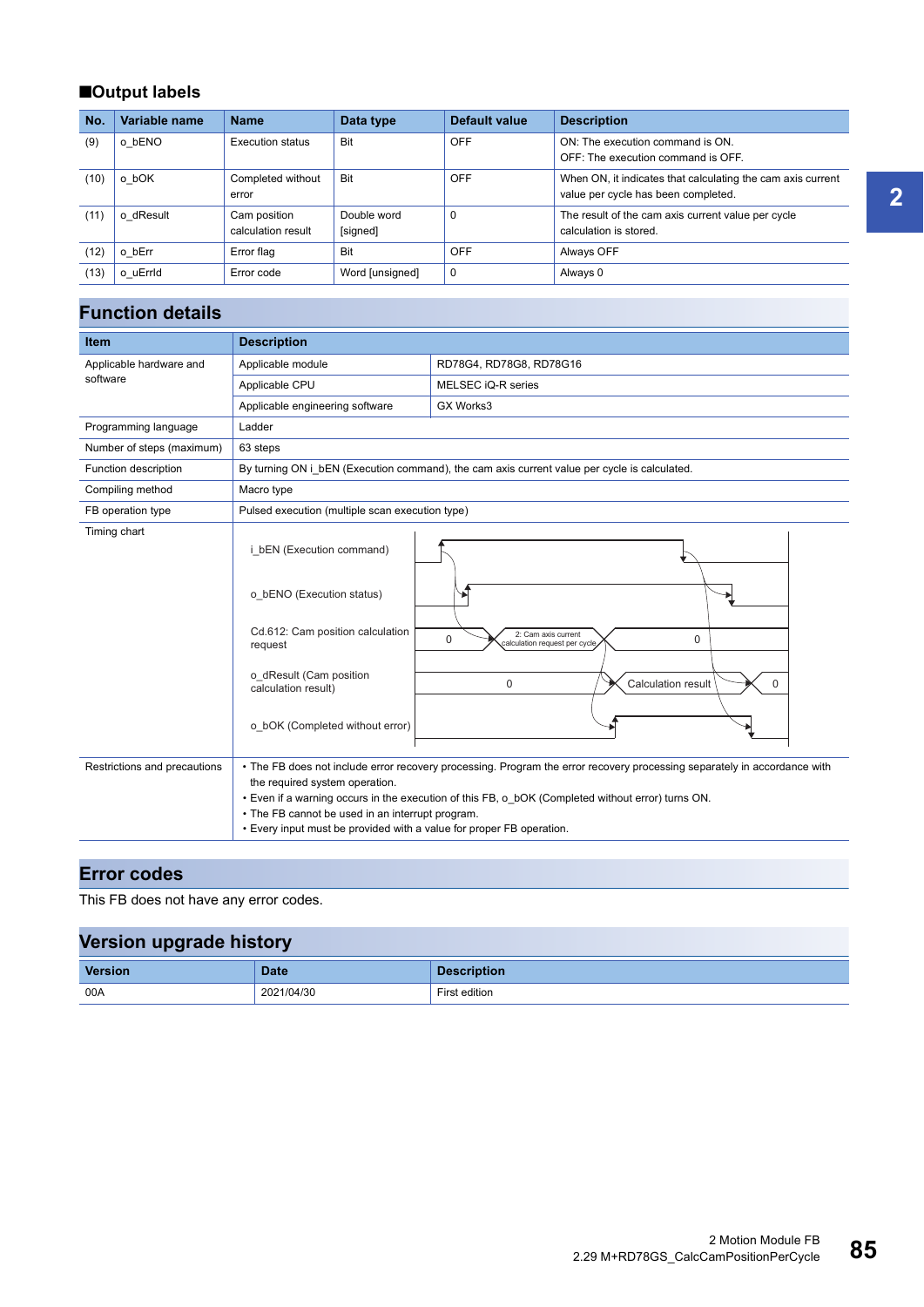#### <span id="page-87-1"></span>M+RD78GS\_ReadWriteParameter

#### **Overview**



### **Labels**

#### ■**Input labels**

| No. | Variable name | <b>Name</b>                      | Data type                 | <b>Setting range</b>                                           | <b>Description</b>                                                                                                      |
|-----|---------------|----------------------------------|---------------------------|----------------------------------------------------------------|-------------------------------------------------------------------------------------------------------------------------|
| (1) | i bEN         | Execution<br>command             | <b>Bit</b>                | ON. OFF                                                        | ON: The FB is activated.<br>OFF: The FB is not activated.                                                               |
| (2) | stModule      | Module label                     | Structure                 | The setting range<br>differs depending on<br>the module label. | Specify the module label of the MELSEC iQ-R Motion<br>module.                                                           |
| (3) | i uAxis       | Target axis                      | Word [unsigned]           | 1 to 16                                                        | Specify the axis number.<br>• When using RD78G4: 1 to 4<br>• When using RD78G8: 1 to 8<br>• When using RD78G16: 1 to 16 |
| (4) | I udSDONumber | Optional SDO                     | Double word<br>[unsigned] | 0, 1000H to<br><b>FFFFFFFFH</b>                                | Specify the object to conduct servo transient transmission<br>and the object size. *1                                   |
| (5) | uSDORequest   | Optional SDO<br>transfer request | Word [unsigned]           | 1, 11                                                          | Request servo transient transmission. <sup>*1</sup><br>• 1: Self read request<br>• 11: Self write request               |
| (6) | i uSDOChannel | Optional SDO<br>channel          | Word [unsigned]           | 1 to 4                                                         | Specify the servo transient transmission channel number.                                                                |

<span id="page-87-0"></span>\*1 For details on the setting values, refer to "Servo Transient Transmission Function" in the following manual. MELSEC iQ-R Motion Module User's Manual (Application for Simple Motion Mode)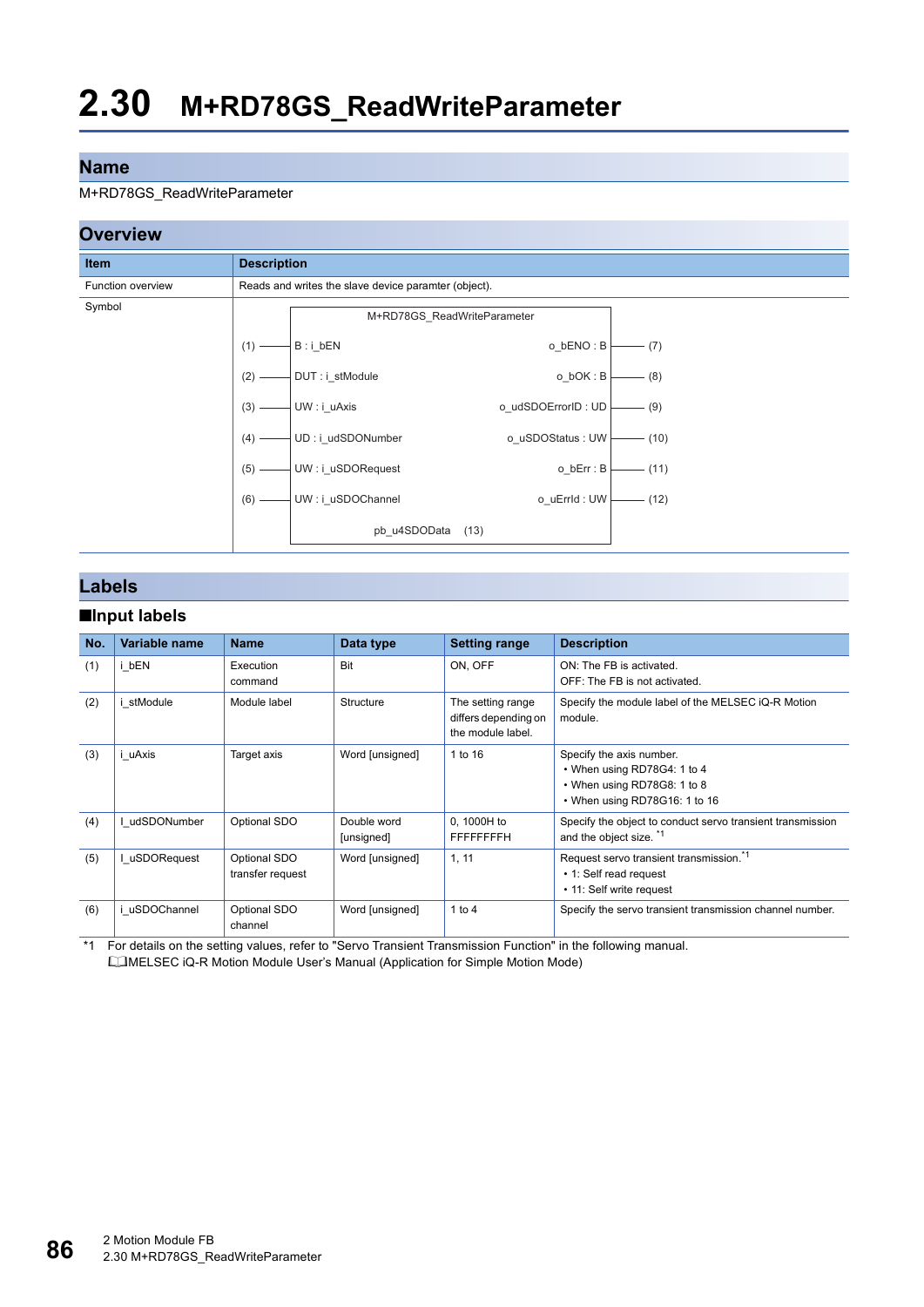#### ■**Output labels**

| No.  | Variable name  | <b>Name</b>                | Data type                 | Default value | <b>Description</b>                                                                                       |
|------|----------------|----------------------------|---------------------------|---------------|----------------------------------------------------------------------------------------------------------|
| (7)  | o bENO         | <b>Execution status</b>    | Bit                       | OFF           | ON: The execution command is ON.<br>OFF: The execution command is OFF.                                   |
| (8)  | o bOK          | Completed without<br>error | Bit                       | OFF           | When ON, it indicates that calculating the cam axis current<br>value per cycle has been completed.       |
| (9)  | o udSDOErrorID | SDO transfer result        | Double word<br>[unsigned] | $\Omega$      | Returns the error code (SDO Abort Code) that occurred in<br>SDO communication. <sup>*1</sup>             |
| (10) | o uSDOStatus   | SDO transfer status        | Word [unsigned]           | $\mathbf 0$   | The status of the response object size and the transient<br>request processing are stored. <sup>*1</sup> |
| (11) | o bErr         | Error flag                 | Bit                       | OFF           | When ON, it indicates that an error has occurred in the FB.                                              |
| (12) | o uErrld       | Error code                 | Word [unsigned]           | 0             | Returns the error code generated in the FB.                                                              |

<span id="page-88-0"></span>\*1 For details on the stored values, refer to "Servo Transient Transmission Function" in the following manual. MELSEC iQ-R Motion Module User's Manual (Application for Simple Motion Mode)

#### ■**Disclosed labels**

| No.  | Variable name | <b>Name</b>                   | Data type                               | <b>Valid Range</b> | <b>Description</b>                                                                                                                                                                                                                                                                    |
|------|---------------|-------------------------------|-----------------------------------------|--------------------|---------------------------------------------------------------------------------------------------------------------------------------------------------------------------------------------------------------------------------------------------------------------------------------|
| (13) | pb u4SDOData  | Optional SDO<br>transfer data | Word [signed]<br>$(0.3)^*$ <sup>1</sup> |                    | When reading an object, the read data is stored.<br>When writing an object, specify the data to write.<br>This label is 1-dimensional array data and has 4 array<br>elements.<br>This label is treated as optional SDO transfer data 1 to 4<br>read data or write data. <sup>*2</sup> |

<span id="page-88-1"></span>\*1 "(0..3)" refers to the arrays. An array sets the number of elements in "[ ]" after the variable name. <Example> When setting optional SDO transfer data 1

pb\_u4SDOData[0]

<span id="page-88-2"></span>\*2 For details, refer to "Servo Transient Transmission Function" in the following manual. MELSEC iQ-R Motion Module User's Manual (Application for Simple Motion Mode)

### **Function details**

| <b>Item</b>               | <b>Description</b>                                                                                     |                         |  |
|---------------------------|--------------------------------------------------------------------------------------------------------|-------------------------|--|
| Applicable hardware and   | Applicable module                                                                                      | RD78G4, RD78G8, RD78G16 |  |
| software                  | Applicable CPU                                                                                         | MELSEC iQ-R series      |  |
|                           | Applicable engineering software                                                                        | GX Works3               |  |
| Programming language      | Ladder                                                                                                 |                         |  |
| Number of steps (maximum) | 224 steps                                                                                              |                         |  |
| Function description      | By turning ON i bEN (Execution command), the servo amplifier parameters (Object) are read and written. |                         |  |
| Complining method         | Macro type                                                                                             |                         |  |
| FB operation type         | Pulsed execution (multiple scan execution type)                                                        |                         |  |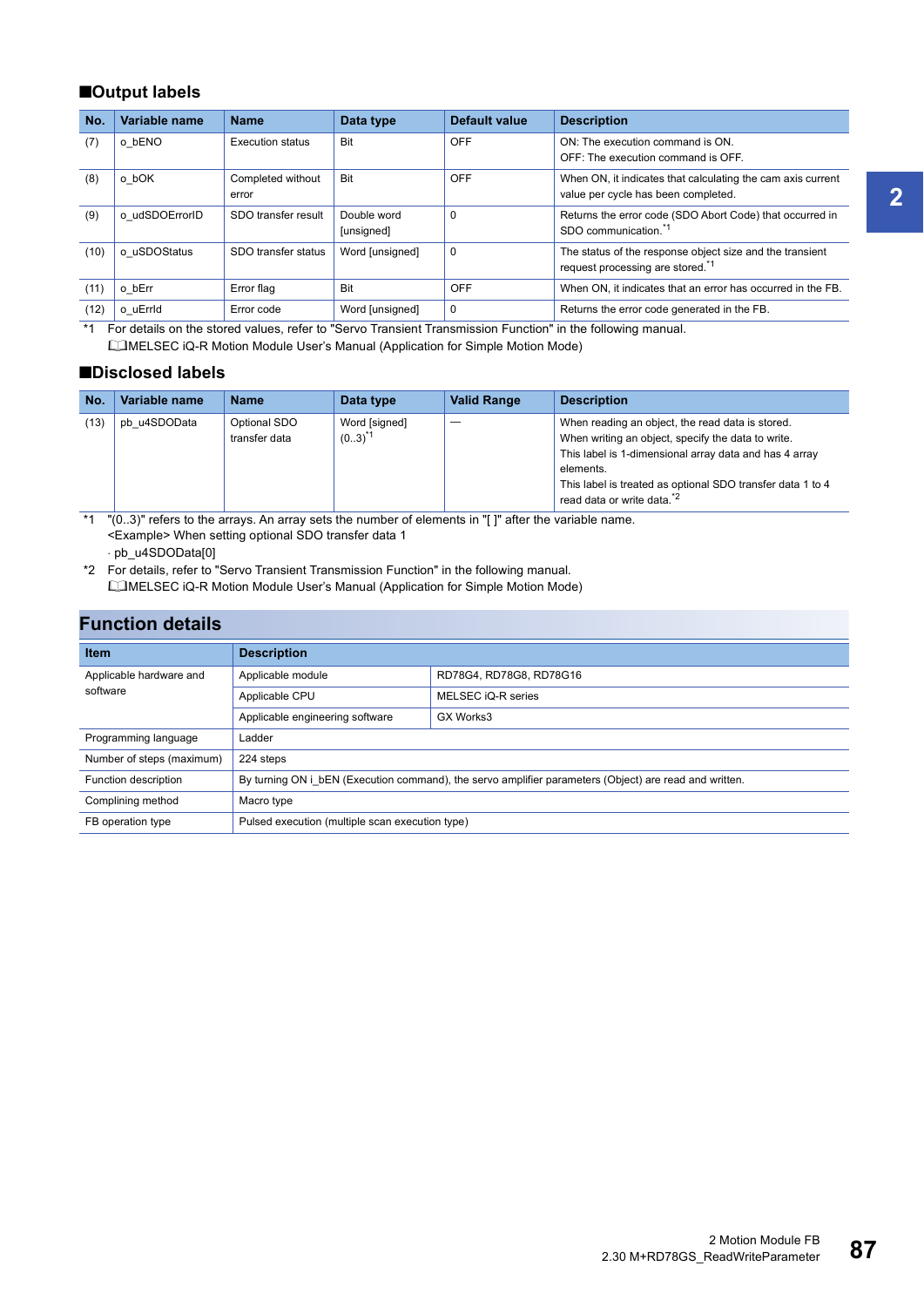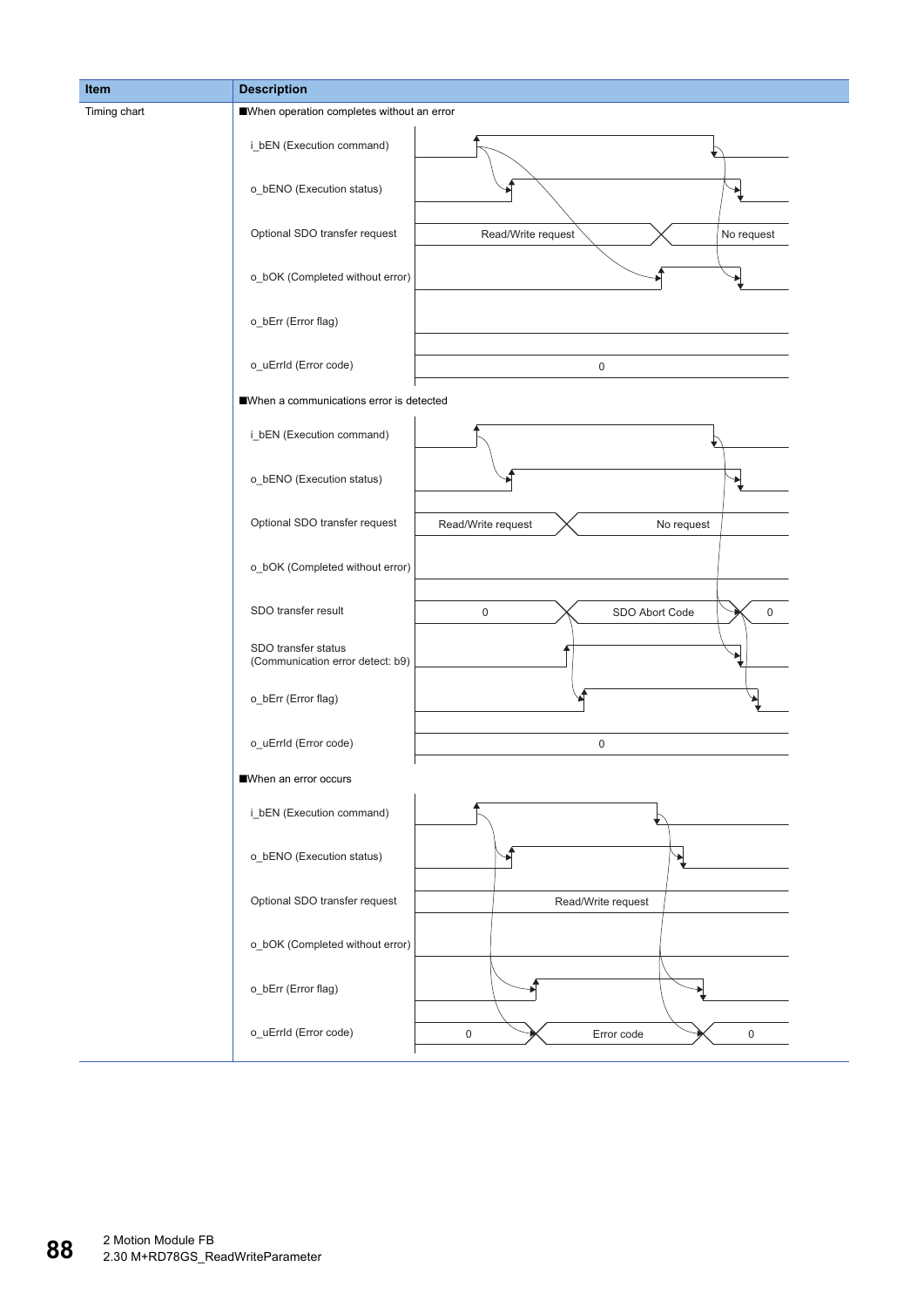| <b>Item</b>                  | <b>Description</b>                                                                                                                                                                                                                                                                                                                                                                                                                                                                                                                                                                                                                                                                                                                                                                                                                                                                                                                                                                                                                                                                                                                                                                                                                                                      |
|------------------------------|-------------------------------------------------------------------------------------------------------------------------------------------------------------------------------------------------------------------------------------------------------------------------------------------------------------------------------------------------------------------------------------------------------------------------------------------------------------------------------------------------------------------------------------------------------------------------------------------------------------------------------------------------------------------------------------------------------------------------------------------------------------------------------------------------------------------------------------------------------------------------------------------------------------------------------------------------------------------------------------------------------------------------------------------------------------------------------------------------------------------------------------------------------------------------------------------------------------------------------------------------------------------------|
| Restrictions and precautions | • The FB does not include error recovery processing. Program the error recovery processing separately in accordance with<br>the required system operation.<br>• This FB can read and write parameters using channel 1 to 4. Set the channel to be used in the "optional SDO channel" input<br>label. As this FB only supports reading and writing for 1 channel, add FBs when using multiple channels simultaneously.<br>• The applicable device of this module FB is the servo amplifier only.<br>• Turn OFF i bEN (Execution status) after o bOK (Completed without error) or o bErr (Error flag) have turned ON. When<br>o bErr (Error flag) turns ON, check the error cause from the stored value o uErrid (Error code) or o udSDOErrorID (SDO<br>transfer result).<br>• The FB cannot be used in an interrupt program.<br>• Ensure that i bEN (Execution command) is capable of being turned OFF by the program. Do not use this FB in programs<br>that are only executed once such as a subroutine and FOR-NEXT loop because i bEN (Execution command) cannot be<br>turned OFF.<br>. When this FB is used twice or more, precaution must be taken to avoid repetition of the target axis.<br>• Every input must be provided with a value for proper FB operation. |
|                              | • Before using this FB, make sure that communication with the servo amplifier is established. When using this FB without<br>establishing communication with the servo amplifier a communication error occurs.<br>• The setting items and range differ depending on the module used in the system.                                                                                                                                                                                                                                                                                                                                                                                                                                                                                                                                                                                                                                                                                                                                                                                                                                                                                                                                                                       |

## **Error codes**

| <b>Error code</b> | <b>Description</b>                                                                                                                               | <b>Action</b>                                  |
|-------------------|--------------------------------------------------------------------------------------------------------------------------------------------------|------------------------------------------------|
| 100H              | The setting value of <i>i</i> uAxis (Target axis) is out of the range.<br>The target axis is not within the range of 1 to 16.                    | Please try again after confirming the setting. |
| 110H              | The setting value of i uSDCChannel (Optional SDO channel) is out of<br>the range.<br>The optional SDO channel is not within the range of 1 to 4. | Please try again after confirming the setting. |

| <b>Version</b> | <b>Date</b> | <b>Description</b> |
|----------------|-------------|--------------------|
| 00A            | 2021/04/30  | First edition      |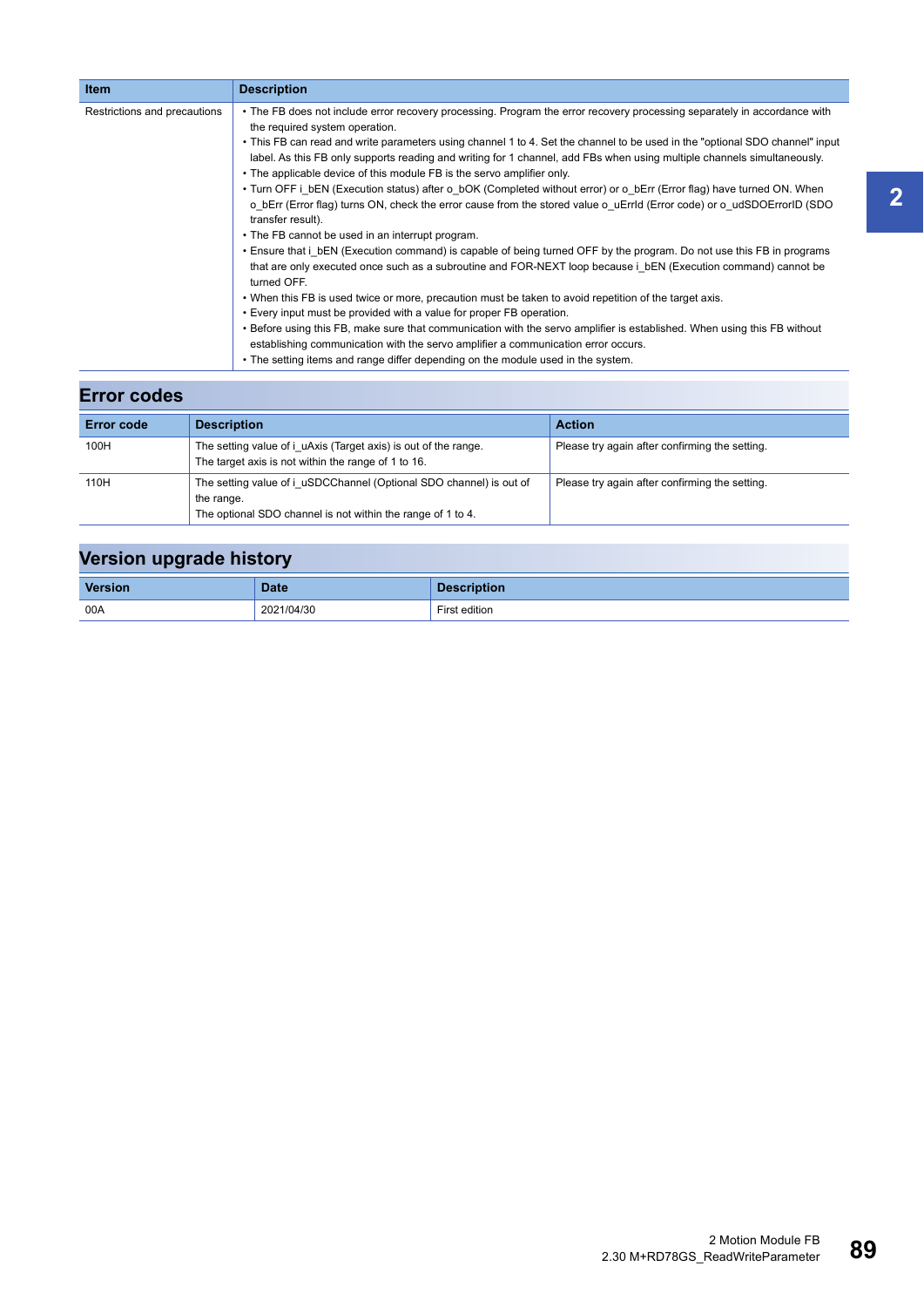# **INSTRUCTION INDEX**

## **M**

| M+RD78GS CalcCamCommandPosition 82<br>M+RD78GS CalcCamPositionPerCycle<br>84<br>M+RD78GS ChangeAccDecTime  22<br>M+RD78GS_ChangeAuxiliaryShaftGearPositionPerC<br>M+RD78GS_ChangeCamPositionPerCycle<br>68<br>M+RD78GS_ChangeContinuousTorqueMode<br>46<br>M+RD78GS ChangeMainShaftGearPositionPerCycle<br>71<br>.<br>25<br>M+RD78GS ChangePosition<br>44<br>M+RD78GS_ChangePositionControlMode<br>19<br>M+RD78GS ChangeSpeed<br>41<br>M+RD78GS ChangeSpeedControlMode.<br>52<br>M+RD78GS ChangeSyncEncoderPosition<br>38<br>M+RD78GS ChangeTorqueControlMode<br>63<br>M+RD78GS_ConnectSyncEncoder<br>55<br>M+RD78GS_DisableSyncEncoder<br>57<br>M+RD78GS_EnableSyncEncoder<br>M+RD78GS InitializeParameter<br>34<br>13<br>M+RD78GS JOG<br>M+RD78GS_MakeRotaryCutterCam.<br>80<br>77<br>M+RD78GS MoveCamPositionPerCycle<br>65<br>M+RD78GS MoveCamReferencePosition.<br>17<br>M+RD78GS MPG<br>30<br>M+RD78GS OperateError<br>86<br>M+RD78GS ReadWriteParameter<br>59<br>M+RD78GS_ResetSyncEncoderError<br>28<br>M+RD78GS SetPositioningData<br>4<br>M+RD78GS_StartPositioning<br>10<br>50<br>36 |                     |
|-------------------------------------------------------------------------------------------------------------------------------------------------------------------------------------------------------------------------------------------------------------------------------------------------------------------------------------------------------------------------------------------------------------------------------------------------------------------------------------------------------------------------------------------------------------------------------------------------------------------------------------------------------------------------------------------------------------------------------------------------------------------------------------------------------------------------------------------------------------------------------------------------------------------------------------------------------------------------------------------------------------------------------------------------------------------------------------------------|---------------------|
|                                                                                                                                                                                                                                                                                                                                                                                                                                                                                                                                                                                                                                                                                                                                                                                                                                                                                                                                                                                                                                                                                                 |                     |
|                                                                                                                                                                                                                                                                                                                                                                                                                                                                                                                                                                                                                                                                                                                                                                                                                                                                                                                                                                                                                                                                                                 |                     |
|                                                                                                                                                                                                                                                                                                                                                                                                                                                                                                                                                                                                                                                                                                                                                                                                                                                                                                                                                                                                                                                                                                 |                     |
|                                                                                                                                                                                                                                                                                                                                                                                                                                                                                                                                                                                                                                                                                                                                                                                                                                                                                                                                                                                                                                                                                                 |                     |
|                                                                                                                                                                                                                                                                                                                                                                                                                                                                                                                                                                                                                                                                                                                                                                                                                                                                                                                                                                                                                                                                                                 |                     |
|                                                                                                                                                                                                                                                                                                                                                                                                                                                                                                                                                                                                                                                                                                                                                                                                                                                                                                                                                                                                                                                                                                 |                     |
|                                                                                                                                                                                                                                                                                                                                                                                                                                                                                                                                                                                                                                                                                                                                                                                                                                                                                                                                                                                                                                                                                                 |                     |
|                                                                                                                                                                                                                                                                                                                                                                                                                                                                                                                                                                                                                                                                                                                                                                                                                                                                                                                                                                                                                                                                                                 |                     |
|                                                                                                                                                                                                                                                                                                                                                                                                                                                                                                                                                                                                                                                                                                                                                                                                                                                                                                                                                                                                                                                                                                 |                     |
|                                                                                                                                                                                                                                                                                                                                                                                                                                                                                                                                                                                                                                                                                                                                                                                                                                                                                                                                                                                                                                                                                                 |                     |
|                                                                                                                                                                                                                                                                                                                                                                                                                                                                                                                                                                                                                                                                                                                                                                                                                                                                                                                                                                                                                                                                                                 |                     |
|                                                                                                                                                                                                                                                                                                                                                                                                                                                                                                                                                                                                                                                                                                                                                                                                                                                                                                                                                                                                                                                                                                 |                     |
|                                                                                                                                                                                                                                                                                                                                                                                                                                                                                                                                                                                                                                                                                                                                                                                                                                                                                                                                                                                                                                                                                                 |                     |
|                                                                                                                                                                                                                                                                                                                                                                                                                                                                                                                                                                                                                                                                                                                                                                                                                                                                                                                                                                                                                                                                                                 |                     |
|                                                                                                                                                                                                                                                                                                                                                                                                                                                                                                                                                                                                                                                                                                                                                                                                                                                                                                                                                                                                                                                                                                 |                     |
|                                                                                                                                                                                                                                                                                                                                                                                                                                                                                                                                                                                                                                                                                                                                                                                                                                                                                                                                                                                                                                                                                                 |                     |
|                                                                                                                                                                                                                                                                                                                                                                                                                                                                                                                                                                                                                                                                                                                                                                                                                                                                                                                                                                                                                                                                                                 |                     |
|                                                                                                                                                                                                                                                                                                                                                                                                                                                                                                                                                                                                                                                                                                                                                                                                                                                                                                                                                                                                                                                                                                 |                     |
|                                                                                                                                                                                                                                                                                                                                                                                                                                                                                                                                                                                                                                                                                                                                                                                                                                                                                                                                                                                                                                                                                                 |                     |
|                                                                                                                                                                                                                                                                                                                                                                                                                                                                                                                                                                                                                                                                                                                                                                                                                                                                                                                                                                                                                                                                                                 |                     |
|                                                                                                                                                                                                                                                                                                                                                                                                                                                                                                                                                                                                                                                                                                                                                                                                                                                                                                                                                                                                                                                                                                 |                     |
|                                                                                                                                                                                                                                                                                                                                                                                                                                                                                                                                                                                                                                                                                                                                                                                                                                                                                                                                                                                                                                                                                                 |                     |
|                                                                                                                                                                                                                                                                                                                                                                                                                                                                                                                                                                                                                                                                                                                                                                                                                                                                                                                                                                                                                                                                                                 |                     |
|                                                                                                                                                                                                                                                                                                                                                                                                                                                                                                                                                                                                                                                                                                                                                                                                                                                                                                                                                                                                                                                                                                 |                     |
|                                                                                                                                                                                                                                                                                                                                                                                                                                                                                                                                                                                                                                                                                                                                                                                                                                                                                                                                                                                                                                                                                                 |                     |
|                                                                                                                                                                                                                                                                                                                                                                                                                                                                                                                                                                                                                                                                                                                                                                                                                                                                                                                                                                                                                                                                                                 |                     |
|                                                                                                                                                                                                                                                                                                                                                                                                                                                                                                                                                                                                                                                                                                                                                                                                                                                                                                                                                                                                                                                                                                 |                     |
|                                                                                                                                                                                                                                                                                                                                                                                                                                                                                                                                                                                                                                                                                                                                                                                                                                                                                                                                                                                                                                                                                                 |                     |
|                                                                                                                                                                                                                                                                                                                                                                                                                                                                                                                                                                                                                                                                                                                                                                                                                                                                                                                                                                                                                                                                                                 |                     |
|                                                                                                                                                                                                                                                                                                                                                                                                                                                                                                                                                                                                                                                                                                                                                                                                                                                                                                                                                                                                                                                                                                 |                     |
|                                                                                                                                                                                                                                                                                                                                                                                                                                                                                                                                                                                                                                                                                                                                                                                                                                                                                                                                                                                                                                                                                                 | M+RD78GS WriteFlash |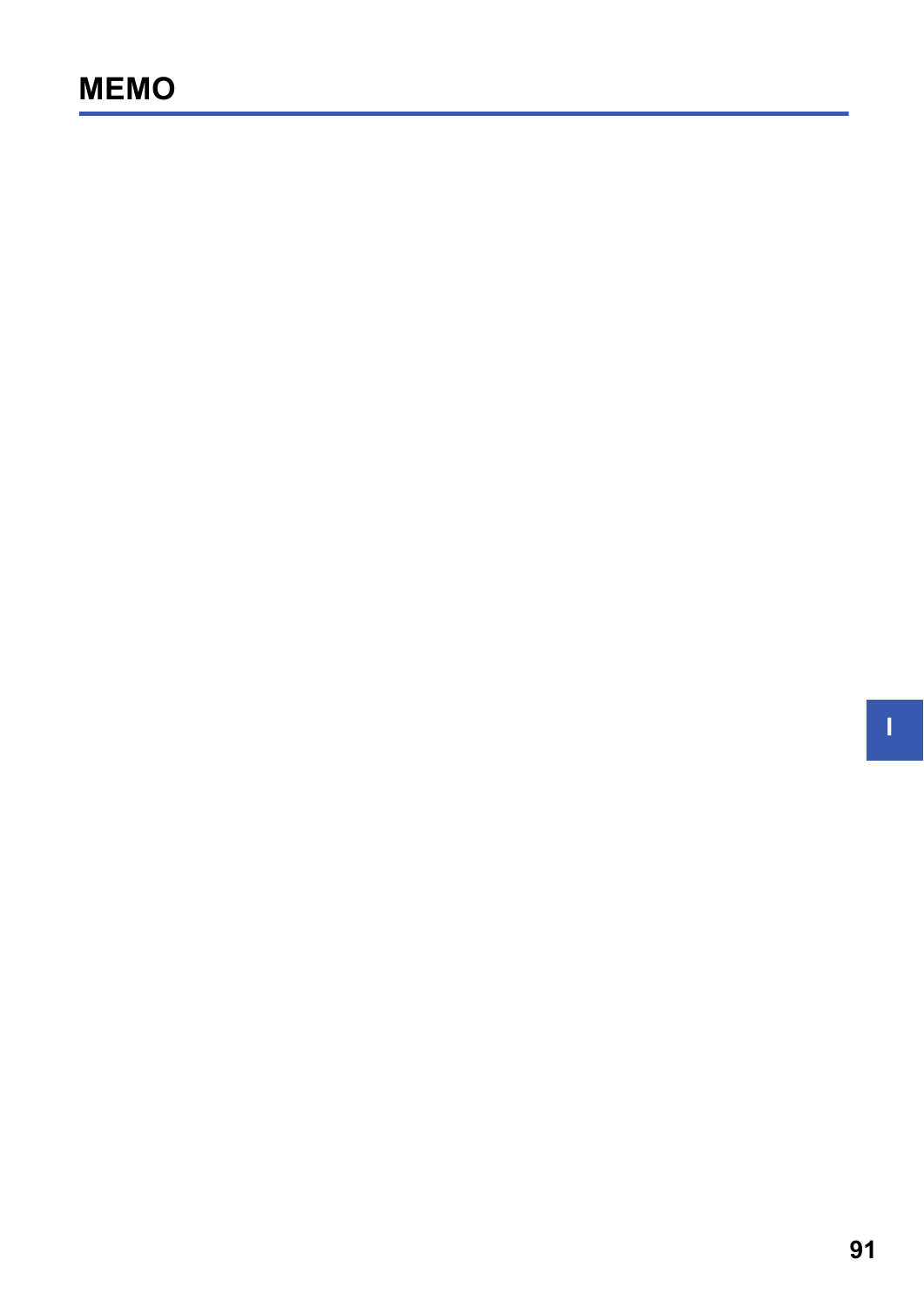# **REVISIONS**

\*The manual number is given on the bottom left of the back cover. Japanese manual number: BCN-B62005-1039-B **Revision date \*Manual number Description** August 2021 BCN-B62005-1040ENG-A First edition January 2022 BCN-B62005-1040ENG-B ■Added or modified parts Section 2.1, 2.17, 2.18, 2.19, 2.20, 2.21

<span id="page-93-0"></span>This manual confers no industrial property rights of any other kind, nor does it confer any patent licenses. Mitsubishi Electric Corporation cannot be held responsible for any problems involving industrial property rights which may occur as a result of using the contents noted in this manual.

© 2021 MITSUBISHI ELECTRIC CORPORATION